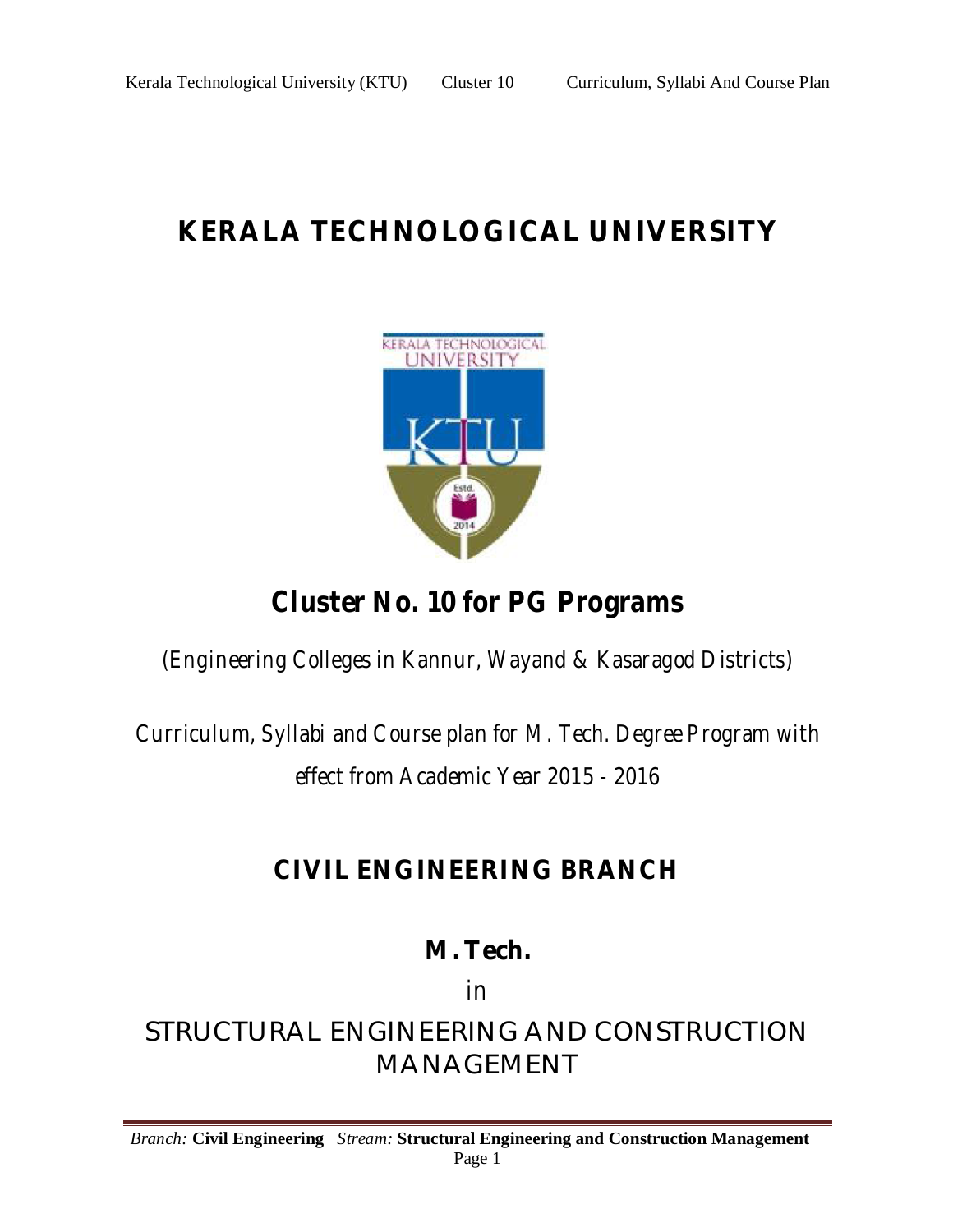## **FIRST SEMESTER**

| <b>Exam</b>  | <b>Course</b> | <b>Name</b>               | <b>Internal</b> |                | <b>Hours/Wee</b><br>$\mathbf k$ |     |                |                |                |  |  |  | <b>End Semesto</b><br>Examinatio |  | Credi |
|--------------|---------------|---------------------------|-----------------|----------------|---------------------------------|-----|----------------|----------------|----------------|--|--|--|----------------------------------|--|-------|
| slot         | <b>Number</b> |                           |                 | <b>Marks</b>   |                                 |     |                |                |                |  |  |  |                                  |  |       |
|              |               |                           | L               | T              | P                               |     | <b>Hrs</b>     | <b>Marks</b>   |                |  |  |  |                                  |  |       |
|              |               | <b>Advanced Numerical</b> |                 |                |                                 |     |                |                |                |  |  |  |                                  |  |       |
| A            | 10CE 6201     | and Statistical Methods   | 3               | $\overline{0}$ | $\overline{0}$                  | 40  | 3              | 60             | 3              |  |  |  |                                  |  |       |
| B            | 10CE6103      | Theory of Elasticity      | 3               | 1              | $\overline{0}$                  | 40  | 3              | 60             | 4              |  |  |  |                                  |  |       |
|              |               | Construction              |                 |                |                                 |     |                |                |                |  |  |  |                                  |  |       |
| $\mathsf{C}$ | 10CE6203      | Management                | 3               | $\overline{0}$ | $\mathbf{0}$                    | 40  | 3              | 60             | 3              |  |  |  |                                  |  |       |
| D            | 10CE6107      | Advanced Theory and       | 3               | 1              | $\overline{0}$                  | 40  | 3              | 60             | 4              |  |  |  |                                  |  |       |
|              |               | Design of RC Structures   |                 |                |                                 |     |                |                |                |  |  |  |                                  |  |       |
| E            |               | Elective-1                | 3               | $\overline{0}$ | $\overline{0}$                  | 40  | 3              | 60             | 3              |  |  |  |                                  |  |       |
|              | 10GN6001      | Research Methodology      | $\overline{0}$  | $\overline{2}$ | 0                               | 100 | $\overline{0}$ | $\overline{0}$ | $\overline{2}$ |  |  |  |                                  |  |       |
|              | 10CE6209      | Seminar-I                 | $\overline{0}$  | $\overline{0}$ | $\overline{2}$                  | 100 | $\overline{0}$ | $\overline{0}$ | $\overline{2}$ |  |  |  |                                  |  |       |
|              | 10CE6211      | Construction              |                 |                |                                 |     |                |                |                |  |  |  |                                  |  |       |
|              |               | Management Lab            | $\overline{0}$  | $\overline{0}$ | $\overline{2}$                  | 100 | 0              | $\overline{0}$ | 1              |  |  |  |                                  |  |       |
|              | <b>TOTAL</b>  |                           | 15              | 4              | 4                               | 500 |                | 300            | 22             |  |  |  |                                  |  |       |

## **ELECTIVE**

- 10CE6213 Quality Control & Project Safety Management
- 10CE6215 Modern Construction Materials, Methods and Equipment's
- 10CE6113 Advanced Concrete Technology
- 10CE6115 Forensic Engineering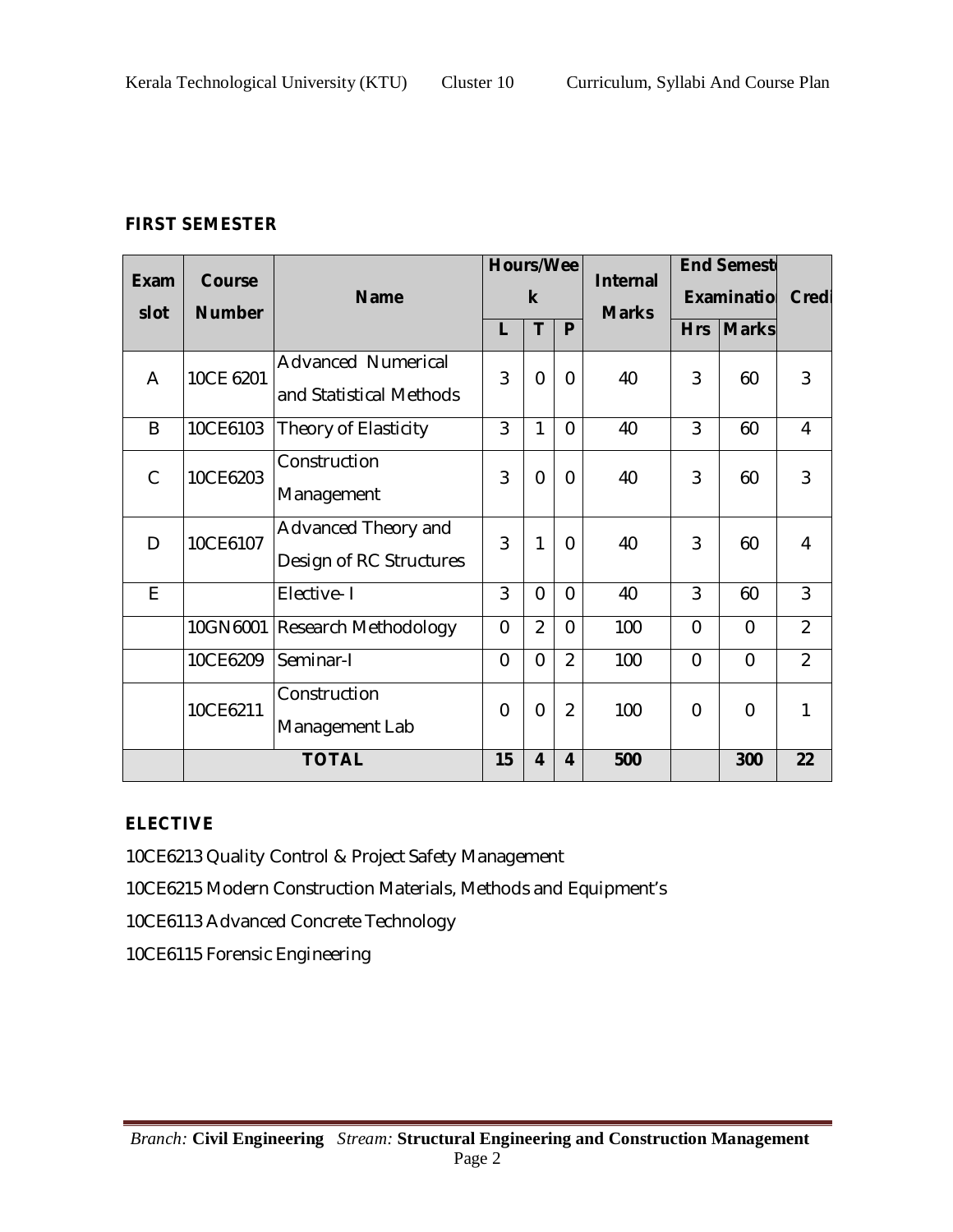## **SECOND SEMESTER**

| <b>Exam</b>  |                                |                                                              | <b>Hours/Wee</b> |                |                |                                 | <b>End Semestel</b>       |                |                |
|--------------|--------------------------------|--------------------------------------------------------------|------------------|----------------|----------------|---------------------------------|---------------------------|----------------|----------------|
| slot         | <b>Course</b><br><b>Number</b> | <b>Name</b>                                                  |                  | $\mathsf k$    |                | <b>Internal</b><br><b>Marks</b> | <b>Examination Credit</b> |                |                |
|              |                                |                                                              |                  | т              | P              |                                 | <b>Hrs</b>                | <b>Marks</b>   |                |
| A            | 10CE6202                       | <b>Construction Personnel</b><br>Management                  | 3                | $\overline{0}$ | 0              | 40                              | 3                         | 60             | 3              |
| B            | 10CE6104                       | <b>Finite Element Method</b>                                 | 3                | $\overline{0}$ | $\overline{0}$ | 40                              | 3                         | 60             | 3              |
| $\mathsf{C}$ | 10CE6106                       | Analysis and Design of<br>Earthquake Resistant<br>structures | 3                | 0              | 0              | 40                              | 3                         | 60             | 3              |
| D            |                                | Elective-II                                                  | 3                | 0              | 0              | 40                              | 3                         | 60             | 3              |
| E            |                                | Elective-III                                                 | 3                | $\overline{0}$ | 0              | 40                              | 3                         | 60             | 3              |
|              | 10CE6208                       | Mini Project                                                 | $\overline{0}$   | $\overline{0}$ | 4              | 100                             | $\overline{0}$            | $\overline{0}$ | $\overline{2}$ |
|              | 10CE6212                       | <b>Structural Engineering</b><br>Lab                         | $\overline{0}$   | 0              | $\overline{2}$ | 100                             | $\overline{0}$            | $\overline{0}$ | 1              |
|              |                                | <b>TOTAL</b>                                                 | 15               | $\bf{0}$       | 6              | 400                             |                           | 300            | 18             |

## **ELECTIVES**

## **SLOT D**

10CE6214 Advanced Construction Techniques 10CE6216 Building Service 10CE6218 Experimental Technique and Instrumentation 10CE6116 Composite Structures

## **SLOT E**

10CE6222 Construction Economics and Finance Management

10CE6122 Advanced Pre stressed concrete structures

10CE6124 Analysis and Design of Substructures

10CE6126 High Rise structures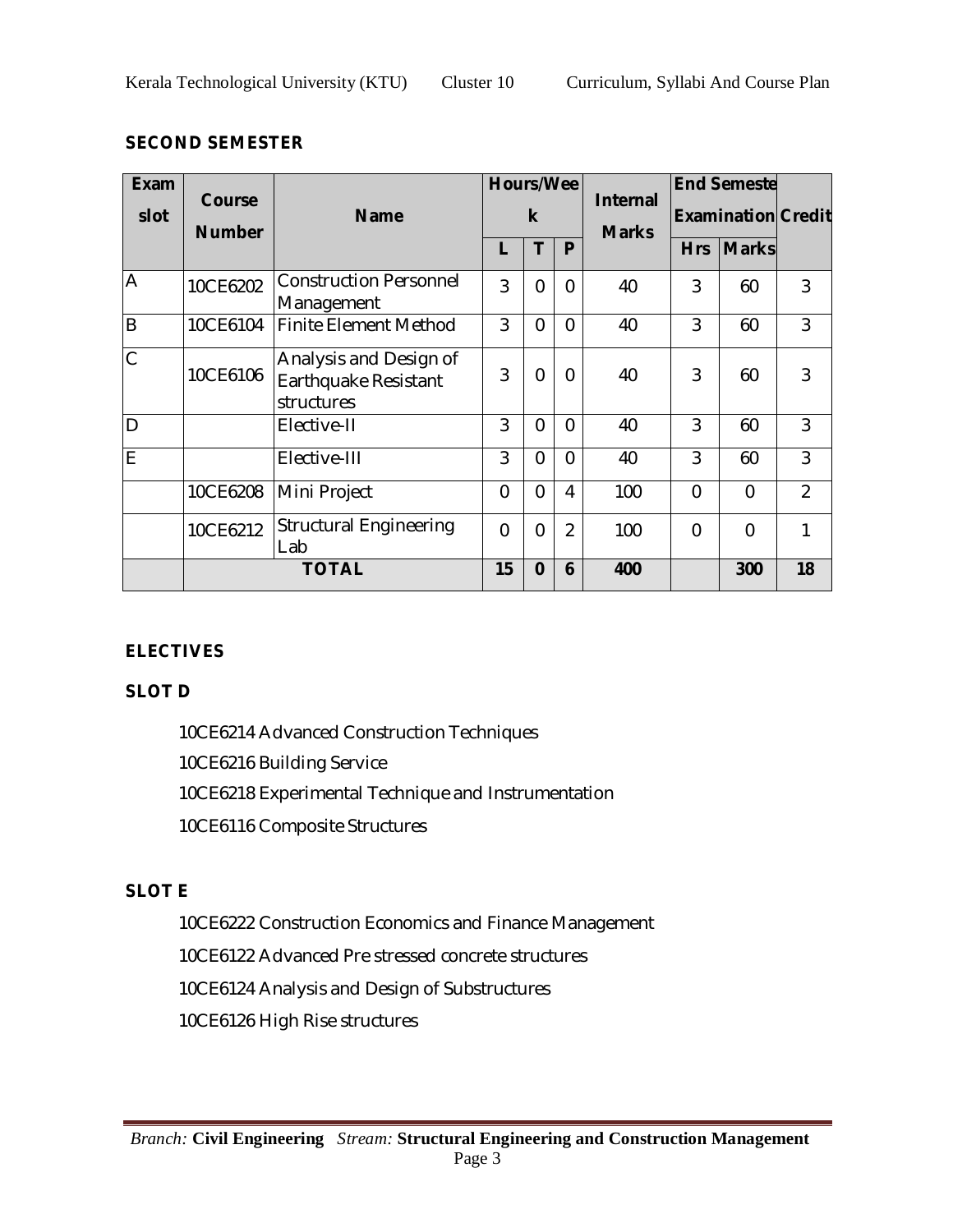## **THIRD SEMESTER**

| <b>Exam</b><br>slot | <b>Course</b><br><b>Number</b> | <b>Name</b>     |   | k        |                |     |   |           |               |  |  |  |  |  |  |  |  |  |  |  |  | <b>Hours/Wee</b> |  | <b>Internal</b><br><b>Marks</b> |  | <b>End Semeste</b><br><b>Examination Credit</b> |  |
|---------------------|--------------------------------|-----------------|---|----------|----------------|-----|---|-----------|---------------|--|--|--|--|--|--|--|--|--|--|--|--|------------------|--|---------------------------------|--|-------------------------------------------------|--|
|                     |                                |                 |   |          | P              |     |   | Hrs Marks |               |  |  |  |  |  |  |  |  |  |  |  |  |                  |  |                                 |  |                                                 |  |
| A                   |                                | Elective-IV     | 3 | $\Omega$ | $\Omega$       | 40  | 3 | 60        | 3             |  |  |  |  |  |  |  |  |  |  |  |  |                  |  |                                 |  |                                                 |  |
| $\overline{B}$      |                                | Elective-V      | 3 | $\Omega$ | 0              | 40  | 3 | 60        | 3             |  |  |  |  |  |  |  |  |  |  |  |  |                  |  |                                 |  |                                                 |  |
|                     | 10CE7201                       | Seminar - II    | 0 | $\Omega$ | $\overline{2}$ | 100 |   |           | $\mathcal{P}$ |  |  |  |  |  |  |  |  |  |  |  |  |                  |  |                                 |  |                                                 |  |
|                     | 10CE7203                       | Project Phase 1 | 0 | $\Omega$ | 12             | 50  |   |           | 6             |  |  |  |  |  |  |  |  |  |  |  |  |                  |  |                                 |  |                                                 |  |
|                     |                                | <b>TOTAL</b>    | 6 | $\bf{0}$ | 14             | 230 |   | 120       | 14            |  |  |  |  |  |  |  |  |  |  |  |  |                  |  |                                 |  |                                                 |  |

## **ELECTIVES**

## **SLOT A**

10CE7205 Pavement Construction Practice

10CE7207 Quantitative Techniques in Management

10CE7105 Design of Bridges

10CE7107 Structural Reliability

## **'SLOT B**

10CE7209 Disaster Management

10CE7211 System Integration in Construction

10CE7111 Stability of Structures

10CE7115 Advanced Finite Element Analysis

## **FOURTH SEMESTER**

| Course<br><b>Number</b> | <b>Name</b>                  |  | <b>Hours/Week</b> |    |                     |    | <b>Interna End Semeste</b> | <b>Examination Credit</b> |  |
|-------------------------|------------------------------|--|-------------------|----|---------------------|----|----------------------------|---------------------------|--|
|                         |                              |  |                   | P  | Marks   Hrs   Marks |    |                            |                           |  |
|                         | 10CE7204   Project - Phase 2 |  |                   | 23 | 70                  | 30 | 12                         |                           |  |
| <b>TOTAL</b>            |                              |  | 0                 |    | 70                  | 30 | 12                         |                           |  |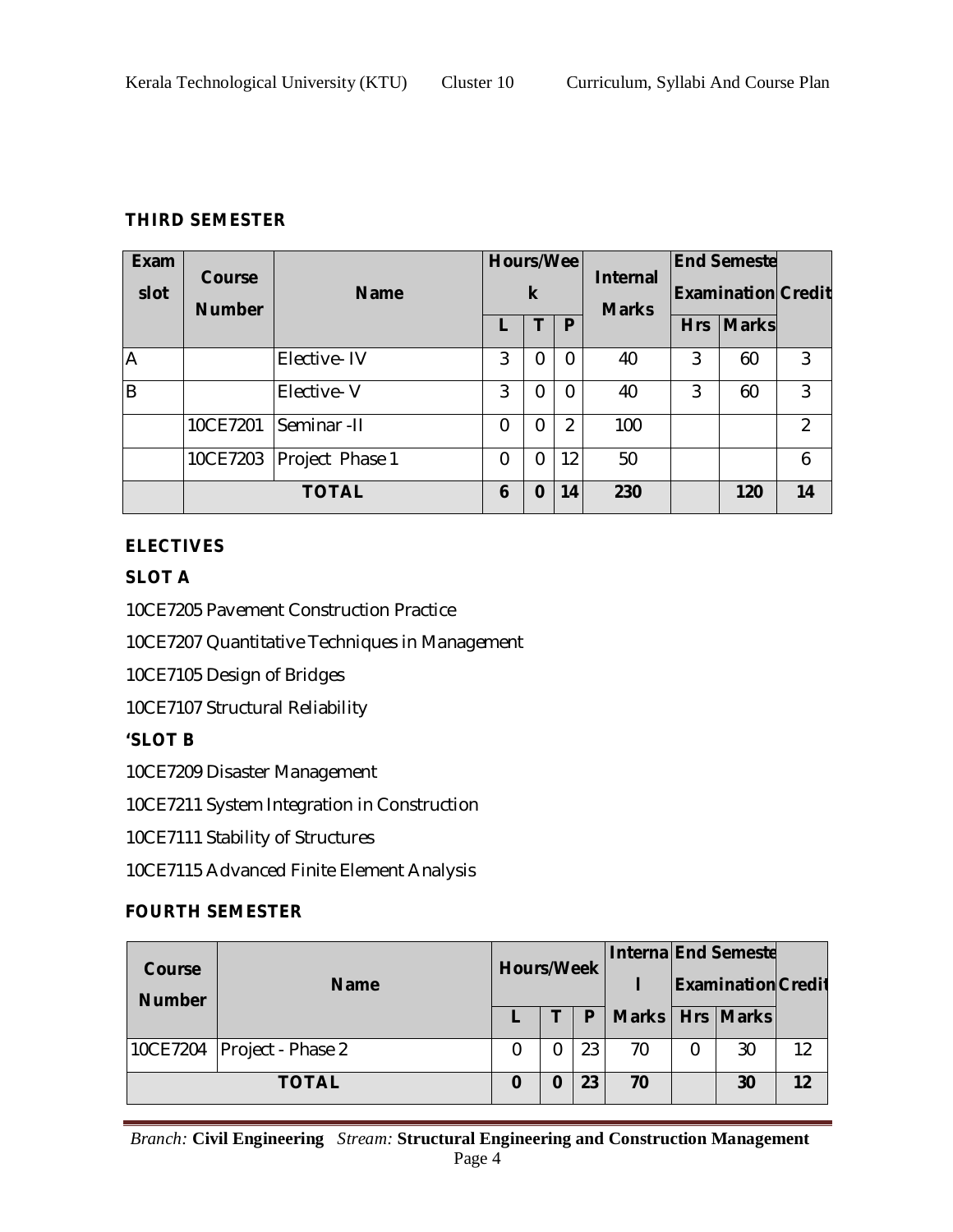## **TOTAL NUMBER OF CREDITS: 66**

| <b>Course No.</b>           | <b>Course Name</b>                                                                         | $L-T-P-$<br><b>Credits</b> | Year of<br><b>Introducti</b><br>on |  |  |  |
|-----------------------------|--------------------------------------------------------------------------------------------|----------------------------|------------------------------------|--|--|--|
| 10CE6201                    | <b>ADVANCED NUMERICAL AND</b><br><b>STATISTICAL METHODS</b>                                | $3-0-0-3$                  | 2015                               |  |  |  |
| <b>Course Prerequisites</b> |                                                                                            |                            |                                    |  |  |  |
|                             | Basic knowledge of Mathematics at UG Level.                                                |                            |                                    |  |  |  |
|                             |                                                                                            |                            |                                    |  |  |  |
| <b>Course Objectives</b>    |                                                                                            |                            |                                    |  |  |  |
|                             | Get awareness to different numerical and Statistical solutions.                            |                            |                                    |  |  |  |
|                             | Impart ability to apply mathematics to finding solutions to real time problems.            |                            |                                    |  |  |  |
| <b>Syllabus</b>             |                                                                                            |                            |                                    |  |  |  |
|                             | Introduction to numerical methods- errors - linear algebraic equations- interpolation-     |                            |                                    |  |  |  |
|                             | Quadratic and Cubic splines-Ordinary differential equations- 1st order equations- Higher   |                            |                                    |  |  |  |
|                             | order equations of the initial value type- Predictor corrector methods- Ordinary           |                            |                                    |  |  |  |
|                             | differential equations of the boundary value type- Partial differential equations in two   |                            |                                    |  |  |  |
|                             | dimensions- Finite difference method- Problems with irregular boundaries. Basic            |                            |                                    |  |  |  |
|                             | Statistics, Correlation, method of least squares, Regression, fitting of straight line and |                            |                                    |  |  |  |
|                             | parabola, Binominal, Poisson and normal distributions Testing of Hypothesis                |                            |                                    |  |  |  |
| <b>Expected Outcomes</b>    |                                                                                            |                            |                                    |  |  |  |
|                             | The students are expected to apply the theory of elasticity and the analytical techniques  |                            |                                    |  |  |  |
|                             | for solving practical problems of elasticity.                                              |                            |                                    |  |  |  |
| <b>References</b>           |                                                                                            |                            |                                    |  |  |  |
|                             | 1. Chapra S.C. and Canale R.P. Numerical Methods for Engineers, McGraw Hill                |                            |                                    |  |  |  |
|                             |                                                                                            |                            |                                    |  |  |  |
|                             | 2. Smith G.D. Numerical solutions for Differential Equations, McGraw Hill                  |                            |                                    |  |  |  |
|                             | 3. Ketter and Prawel, Modern Methods for Engineering Computations, McGraw Hill             |                            |                                    |  |  |  |
|                             | 4. Rajasekharan S., Numerical Methods in Science and Engineering, S Chand & company        |                            |                                    |  |  |  |
|                             | 5. Rajasekharan S., Numerical Methods for Initial and Boundary value problems, Khanna      |                            |                                    |  |  |  |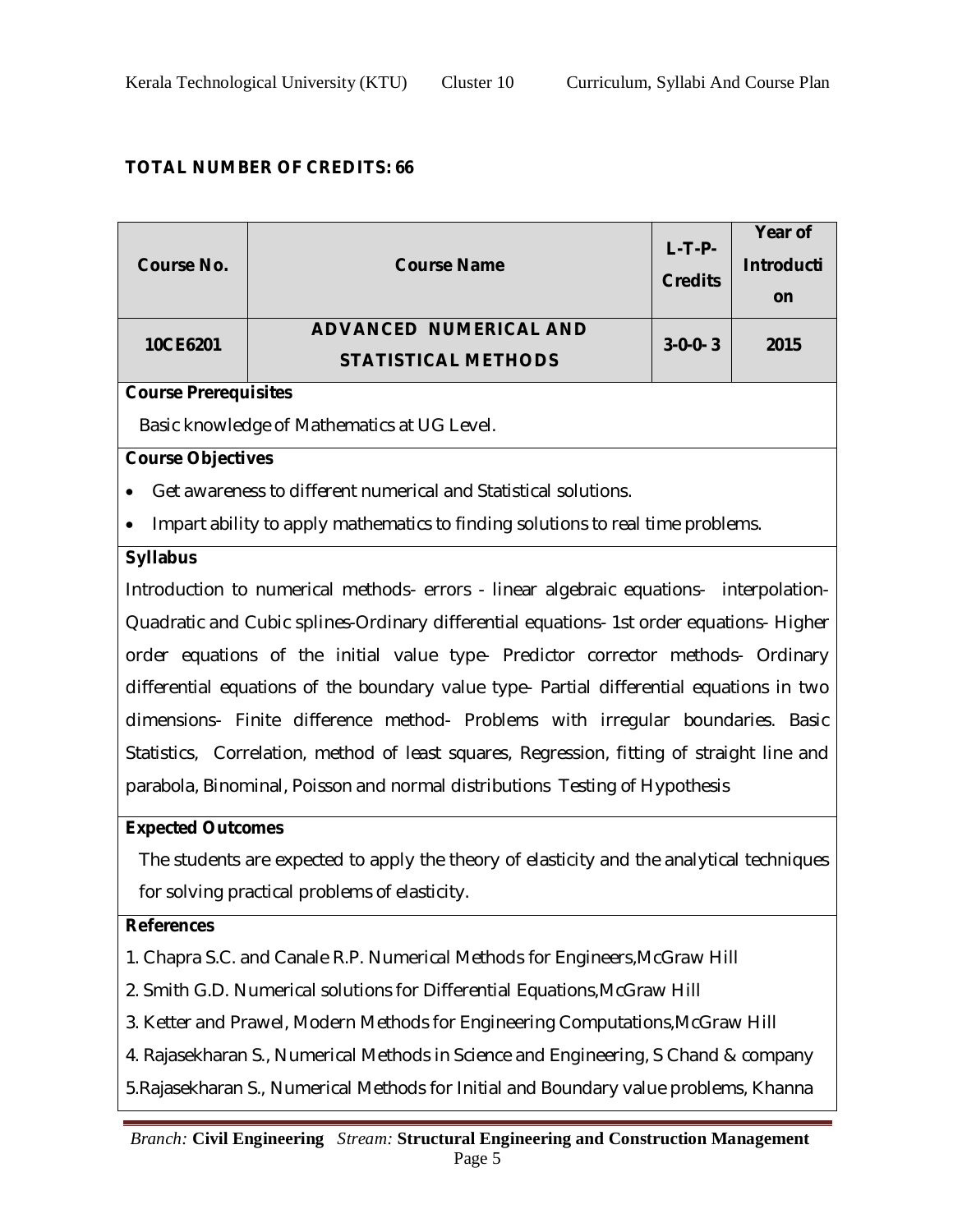Kerala Technological University (KTU) Cluster 10 Curriculum, Syllabi And Course Plan

6. Terrence J.Akai, Applied Numerical Methods for Engineers, Wiley publishers

7. C.B Gupta , Vijay Gupath An Introduction to statistical Method ,Vikas publications

8. Gupta S.C and Kappr V.K , Fundamental of Mathematical Statics , S. Chand publications

|               | Course plan                                                                                                                                                                                                                                                               |                |                                             |
|---------------|---------------------------------------------------------------------------------------------------------------------------------------------------------------------------------------------------------------------------------------------------------------------------|----------------|---------------------------------------------|
| <b>Module</b> | <b>Content</b>                                                                                                                                                                                                                                                            | <b>Hours</b>   | <b>Semester</b><br><b>Exam</b><br>Marks (%) |
|               | Introduction to numerical methods- errors in numerical<br>methods-Systems of linear algebraic equations- Gaussian<br>Elimination method - ill conditioned systems-                                                                                                        | 6              | 15                                          |
|               | Eigen Value problems-Power method                                                                                                                                                                                                                                         | $\overline{2}$ |                                             |
|               | Langrangean and Hermitian interpolation- Quadratic and<br>Cubic splines (Examples with equal intervals only)                                                                                                                                                              | 4              | 15                                          |
| $\mathbf{H}$  | Ordinary differential equations- 1st order equations-<br>Solution by use of Taylor series- Higher order equations<br>of the initial value type- Predictor corrector methods.<br>Ordinary differential equations of the boundary value<br>type- Finite difference solution | 4              |                                             |
|               | <b>First Internal Examination</b>                                                                                                                                                                                                                                         |                |                                             |
| Ш             | Partial differential equations in two dimensions- Parabolic<br>equations- Explicit finite difference Schmidt method- Crank-<br>method- Ellipse equations- Finite<br>Nicholson<br>implicit<br>difference method- Problems with irregular boundaries.                       | 8              | 15                                          |
| $\mathbf{I}$  | Basic Statistics: Sources of Data, Organization of Data, The<br>Histogram, Correlation, Coefficient of correlation, method<br>of least squres, Rank correlation, Regression, fitting of<br>straight line and parabola                                                     | 6              | 15                                          |
|               | <b>Second Internal Examination</b>                                                                                                                                                                                                                                        |                |                                             |
| $\mathbf v$   | Binominal, Poisson and normal distributions - definitions -<br>simple problems only (Derivation not Included)                                                                                                                                                             | 6              | 20                                          |
| VI            | Testing of Hypothesis sampling distributions - test based on<br>normal, T and Chi- Square.                                                                                                                                                                                | 6              | 20                                          |
|               | <b>Total</b>                                                                                                                                                                                                                                                              | 42             |                                             |
|               | <b>Cluster Level End Semester Examination</b>                                                                                                                                                                                                                             |                |                                             |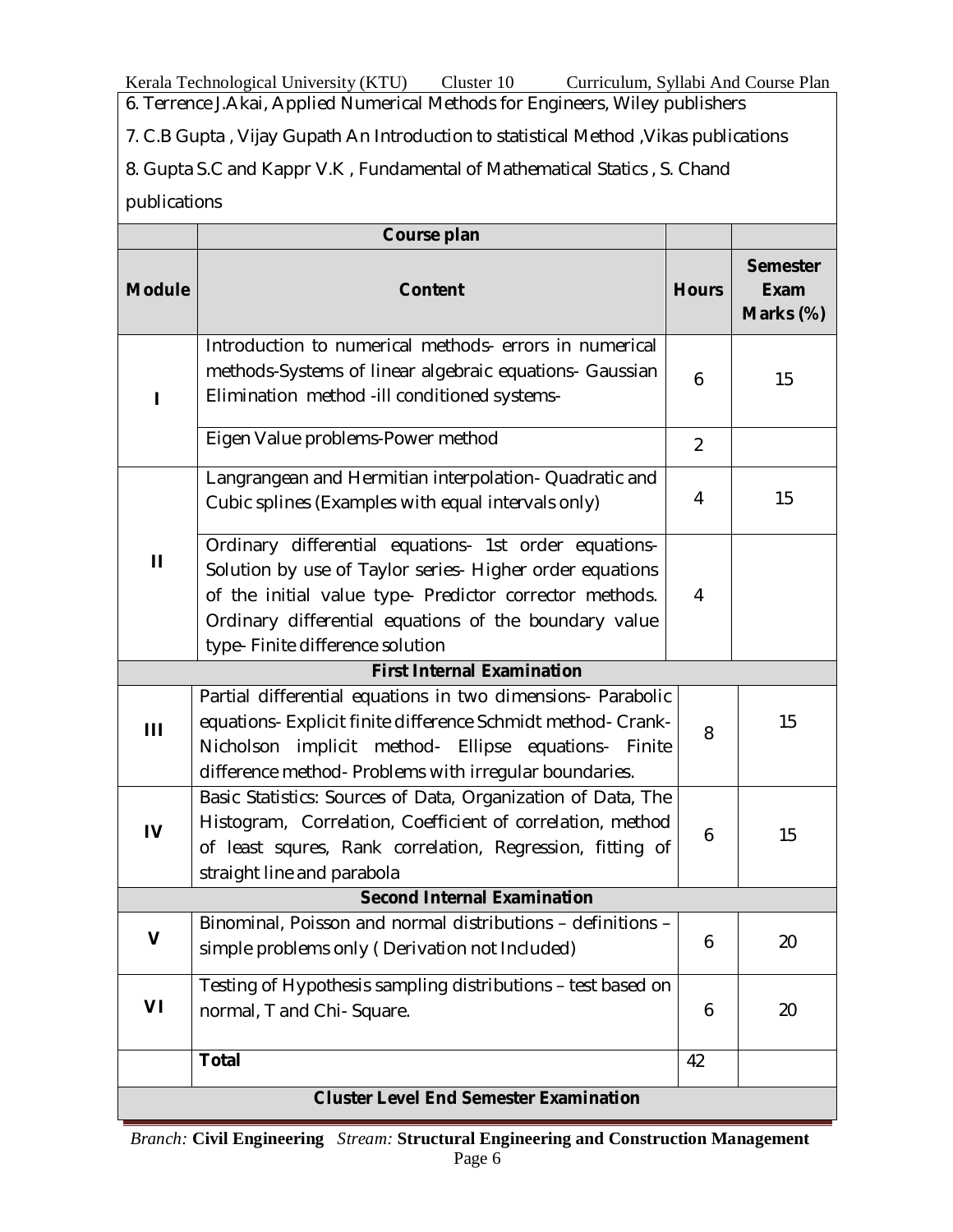| <b>Course No.</b>        | Course name                                                                                                            | L-T-P-credits   | Year of      |  |  |  |
|--------------------------|------------------------------------------------------------------------------------------------------------------------|-----------------|--------------|--|--|--|
|                          |                                                                                                                        |                 | introduction |  |  |  |
| 10CE6203                 | <b>CONSTRUCTION</b>                                                                                                    | $3 - 0 - 0 - 3$ | 2015         |  |  |  |
|                          | <b>MANAGMENT</b>                                                                                                       |                 |              |  |  |  |
|                          |                                                                                                                        |                 |              |  |  |  |
| <b>Course objectives</b> |                                                                                                                        |                 |              |  |  |  |
|                          | The course is designed to provide students a strong background in Understanding                                        |                 |              |  |  |  |
|                          | the concept of scientific management, the process of bidding and awarding                                              |                 |              |  |  |  |
|                          | construction contracts and the theory and practice in construction Economy.                                            |                 |              |  |  |  |
| <b>Syllabus</b>          |                                                                                                                        |                 |              |  |  |  |
|                          | Scientific Management, Legal Requirements, Construction contract,                                                      |                 | Engineering  |  |  |  |
|                          | economy, Budgeting, Arbitration                                                                                        |                 |              |  |  |  |
| <b>Expected outcome</b>  |                                                                                                                        |                 |              |  |  |  |
|                          | The students are expected to apply the general principles of construction management                                   |                 |              |  |  |  |
|                          | in the field of Construction economy.                                                                                  |                 |              |  |  |  |
|                          |                                                                                                                        |                 |              |  |  |  |
| <b>Reference</b>         |                                                                                                                        |                 |              |  |  |  |
|                          | 1. Bonny J. B. "Hand book of Construction Management Organization", Van                                                |                 |              |  |  |  |
|                          | NostrandReinhold New York                                                                                              |                 |              |  |  |  |
|                          | 2. Robert G Murdick, Joel E. Ros, James and Clegget "Information systems for                                           |                 |              |  |  |  |
|                          | Modern Management" - second edition, Prentice Hall of India, New Delhi.                                                |                 |              |  |  |  |
|                          | 3. Collier, William BG. Ledbetter, "Engineering Cost Analysis" - Courtland A.,<br>Harper and Row Publishers, New York. |                 |              |  |  |  |
|                          | 4. Kumar NeerajJha, Construction Project Management Theory & Practice, Pearson                                         |                 |              |  |  |  |
|                          | 5. Gajaria G.T., "Laws Relating to Building and Engineering Contracts in India",                                       |                 |              |  |  |  |
|                          | M.M.Tripathi Private Ltd., Bombay,                                                                                     |                 |              |  |  |  |
| 6.                       | Jimmie Hinze, "Construction Contracts", 2nd Edition, McGraw Hill,                                                      |                 |              |  |  |  |
| 7.                       | Joseph T. Bockrath, " Contracts and the Legal Environment for Engineers and                                            |                 |              |  |  |  |
|                          | Architects", McGraw Hill,                                                                                              |                 |              |  |  |  |
| 8.                       | Richard Hudson Clough, Glenn A. Sears, "Construction Contracting", J. Wiley,                                           |                 |              |  |  |  |
| Course plan              |                                                                                                                        |                 |              |  |  |  |

L,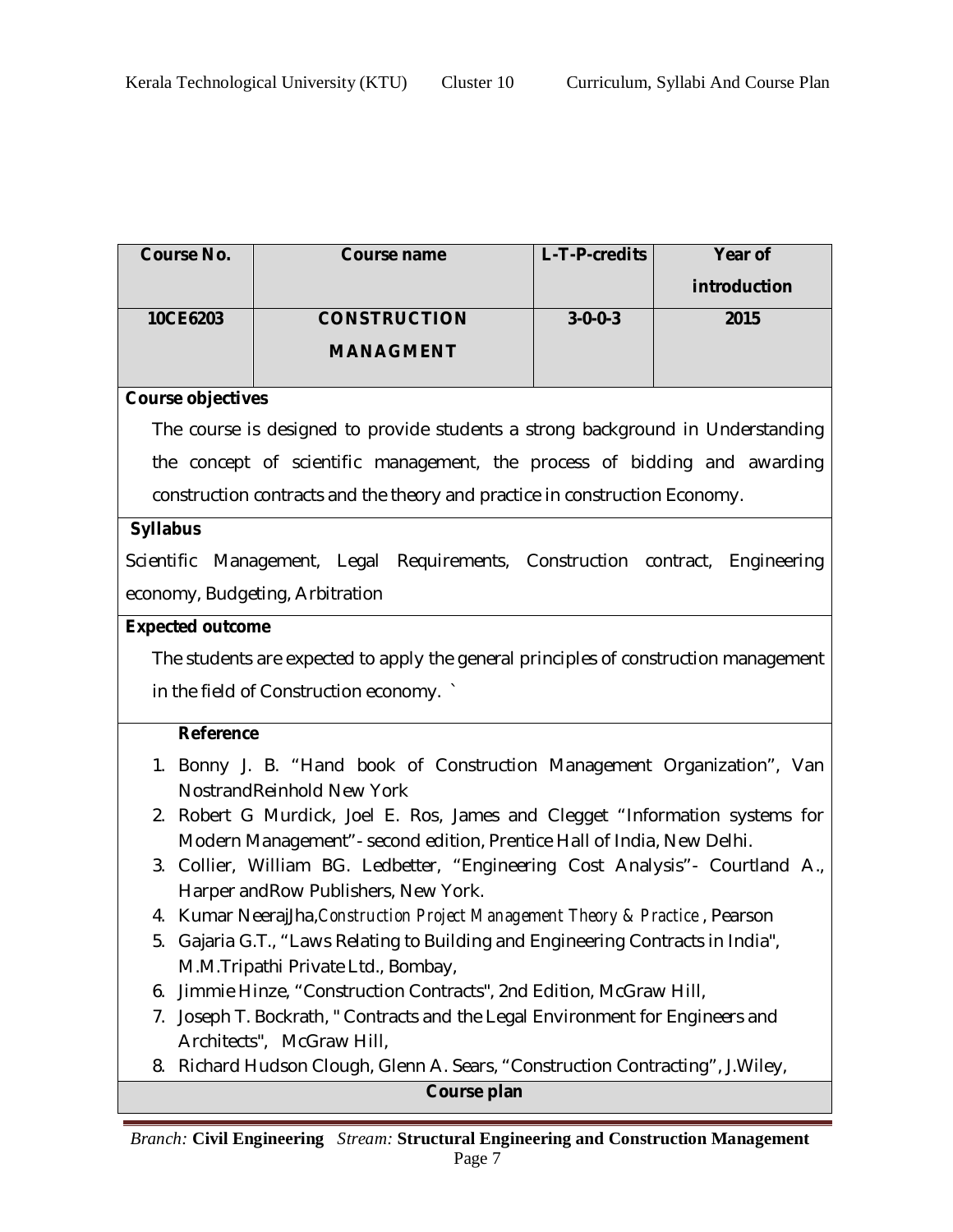|                       |                                                                     |              | Sem.        |
|-----------------------|---------------------------------------------------------------------|--------------|-------------|
| <b>Module</b>         | <b>Contents</b>                                                     | <b>Hours</b> | <b>Exam</b> |
|                       |                                                                     |              | marks       |
| ı                     | Management: Contributions of pioneers<br><b>Scientific</b><br>-in   | 8            |             |
|                       | scientific Management - Basic principles of management with         |              | 15          |
|                       | special reference to construction industry- construction            |              |             |
|                       | organization setup.                                                 |              |             |
| $\mathbf{H}$          | Legal<br>Requirements-Insurance<br>Bonding-Laws<br>and              | 6            | 15          |
|                       | Governing Sale, Purchase and use of Urban and Rural land-           |              |             |
|                       |                                                                     |              |             |
|                       | <b>FIRST INTERNAL EXAM</b>                                          |              |             |
| Ш                     | <b>Construction contract</b> – bidding process – types of contracts | 8            |             |
|                       | - contract documents - important clauses in construction            |              |             |
|                       | contracts - mistakes in bids - breach of the contract - contract    |              | 15          |
|                       | changes – differing site conditions – delays, suspensions and       |              |             |
|                       | terminations – liquidated damages, force majeure and time           |              |             |
|                       | extensions                                                          |              |             |
| IV                    | Tax Laws-Income Tax, Sales Tax, Excise and customs duties           | 6            |             |
|                       | influence<br>their<br>construction<br>Labour<br>and<br>on<br>costs- |              | 15          |
|                       | Administration-<br>Safety<br>Insurance<br>and<br>Regulations-       |              |             |
|                       | Workmen's Compensation Act.                                         |              |             |
|                       | <b>SECOND INTERNAL EXAM</b>                                         |              |             |
| $\mathbf{V}^{\prime}$ | Budgeting Capital budgeting, Working capital management,            | 6            |             |
|                       | Construction<br>accounting. Appraisal<br>through<br>financial       |              | 20          |
|                       | statements-ratio's analysis, Long term Financing. - sources of      |              |             |
|                       | funding - comparing alternative proposals                           |              |             |
| VI                    | Arbitration-Comparison of Actions and Laws-Agreements,              | 8            |             |
|                       | matter-Violations Appointment of Arbitrators-<br>subject            |              | 20          |
|                       | Conditions of Arbitrations-Powers and duties of Arbitrator-         |              |             |
|                       | Rules of Evidence-Enforcement of Award-costs                        |              |             |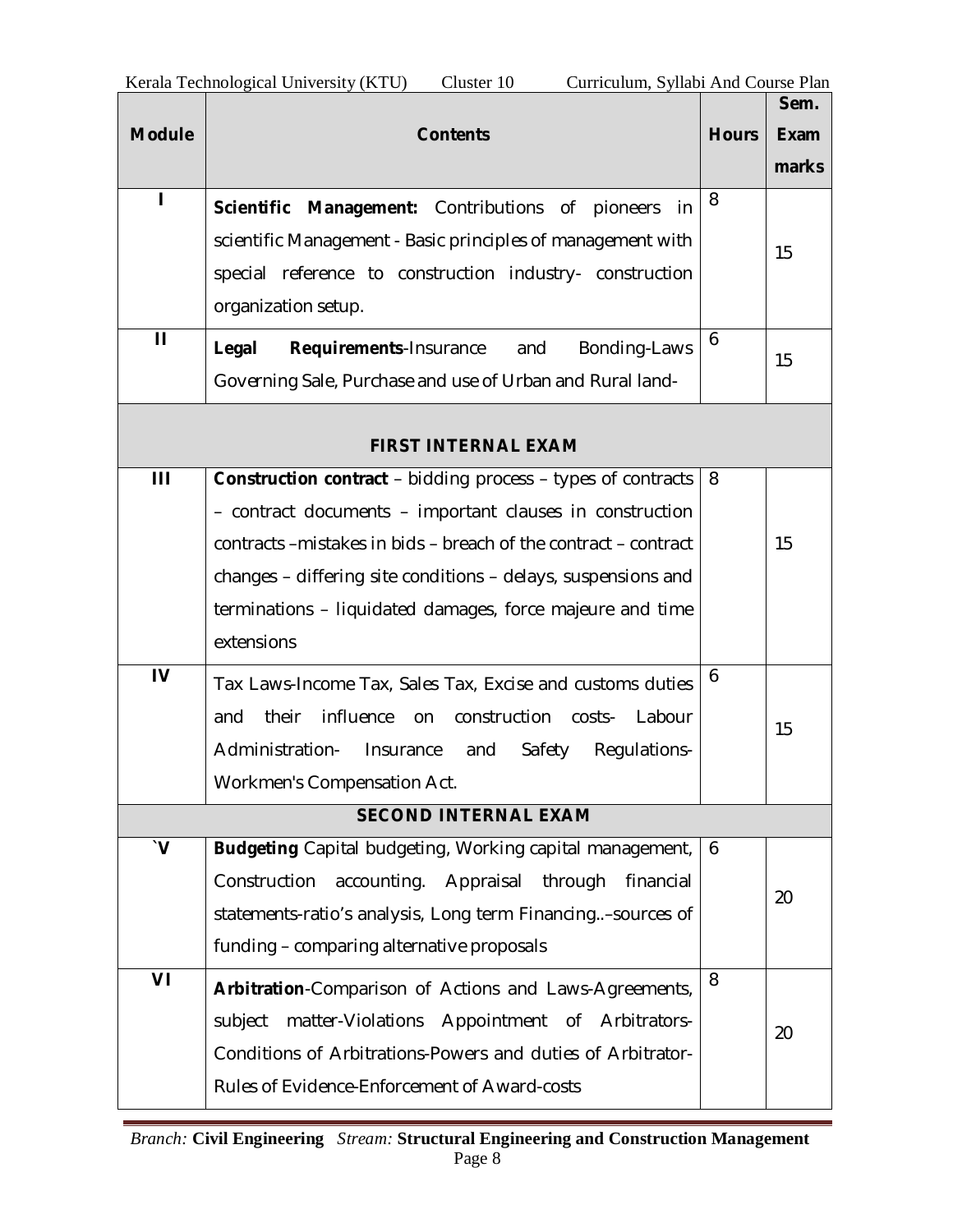**CLUSTER LEVEL END SEMESTER EXAMINATION** 

| <b>Course No.</b>        |                                                                                                                                                                                                                                                                                                | <b>Course Name</b>                                                                                                                                                                                                                                          | $L-T-P-$<br><b>Credits</b> | Year of<br><b>Introducti</b><br>on |  |  |  |  |
|--------------------------|------------------------------------------------------------------------------------------------------------------------------------------------------------------------------------------------------------------------------------------------------------------------------------------------|-------------------------------------------------------------------------------------------------------------------------------------------------------------------------------------------------------------------------------------------------------------|----------------------------|------------------------------------|--|--|--|--|
| 10CE6103                 |                                                                                                                                                                                                                                                                                                | $3-1-0-4$                                                                                                                                                                                                                                                   | 2015                       |                                    |  |  |  |  |
|                          | <b>Course Prerequisites</b>                                                                                                                                                                                                                                                                    |                                                                                                                                                                                                                                                             |                            |                                    |  |  |  |  |
|                          |                                                                                                                                                                                                                                                                                                | Basic knowledge of applied mechanics at UG Level.                                                                                                                                                                                                           |                            |                                    |  |  |  |  |
|                          | <b>Course Objectives</b><br>To understand the behaviour of linear elastic solids under loads<br>Provide a firm foundation for more advanced courses, for research and practise in<br>Civil engineering field<br>To provide the student with various solution strategies while applying them to |                                                                                                                                                                                                                                                             |                            |                                    |  |  |  |  |
| practical cases          |                                                                                                                                                                                                                                                                                                |                                                                                                                                                                                                                                                             |                            |                                    |  |  |  |  |
| <b>Syllabus</b>          |                                                                                                                                                                                                                                                                                                | Analysis of stress in 3D - Analysis of strain in 3D - Stress Strain relations - Two<br>dimensional problems in Rectangular coordinates - Two dimensional problems in polar<br>coordinates - Torsion of prismatic bars.                                      |                            |                                    |  |  |  |  |
| <b>Expected Outcomes</b> |                                                                                                                                                                                                                                                                                                |                                                                                                                                                                                                                                                             |                            |                                    |  |  |  |  |
|                          |                                                                                                                                                                                                                                                                                                | • Understand concepts, principles and governing equations related to the analysis of                                                                                                                                                                        |                            |                                    |  |  |  |  |
|                          | elastic solids                                                                                                                                                                                                                                                                                 |                                                                                                                                                                                                                                                             |                            |                                    |  |  |  |  |
|                          |                                                                                                                                                                                                                                                                                                | To obtain skill and capability in analysing and solving problems in Civil Engineering                                                                                                                                                                       |                            |                                    |  |  |  |  |
| <b>References</b><br>2.  |                                                                                                                                                                                                                                                                                                | 1. Timoshenko S.P and Goodier. J.N., Theory of Elasticity, McGraw Hill.<br>Srinath L.S., Advanced Mechanics of Solids, Tata McGraw Hill.                                                                                                                    |                            |                                    |  |  |  |  |
| 3.                       |                                                                                                                                                                                                                                                                                                | Sokolnikoff I.S., Mathematical theory of Elasticity, Tata McGraw Hill.                                                                                                                                                                                      |                            |                                    |  |  |  |  |
| 4.                       |                                                                                                                                                                                                                                                                                                | Ameen M., Computational Elasticity, Narosa Publishing House.                                                                                                                                                                                                |                            |                                    |  |  |  |  |
| 5.                       |                                                                                                                                                                                                                                                                                                | Boresi A.P., Schimidt R.J., Advanced Mechanics of Materials, John Wiley.                                                                                                                                                                                    |                            |                                    |  |  |  |  |
| 6.                       |                                                                                                                                                                                                                                                                                                | T.G. Sitharam, Applied Elasticity, Interline publishing.                                                                                                                                                                                                    |                            |                                    |  |  |  |  |
| 7.                       |                                                                                                                                                                                                                                                                                                | Phillips, Durelli and Tsao, Analysis of Stress and Strain, McGraw Hill.                                                                                                                                                                                     |                            |                                    |  |  |  |  |
|                          |                                                                                                                                                                                                                                                                                                | Course plan                                                                                                                                                                                                                                                 |                            |                                    |  |  |  |  |
| <b>Modul</b><br>e        | <b>Semester</b><br><b>Exam</b><br>Hour<br><b>Content</b><br><b>Marks</b><br>S<br>$(\%)$                                                                                                                                                                                                        |                                                                                                                                                                                                                                                             |                            |                                    |  |  |  |  |
|                          |                                                                                                                                                                                                                                                                                                | Analysis of stress in 3D: Definition of stress at a point -<br>Stress tensor - Equilibrium equations Stress on arbitrarily<br>oriented plane - Transformation of stress - Principal stress -<br>Stress invariants - Octahedral stresses - Traction boundary | 10                         | 15                                 |  |  |  |  |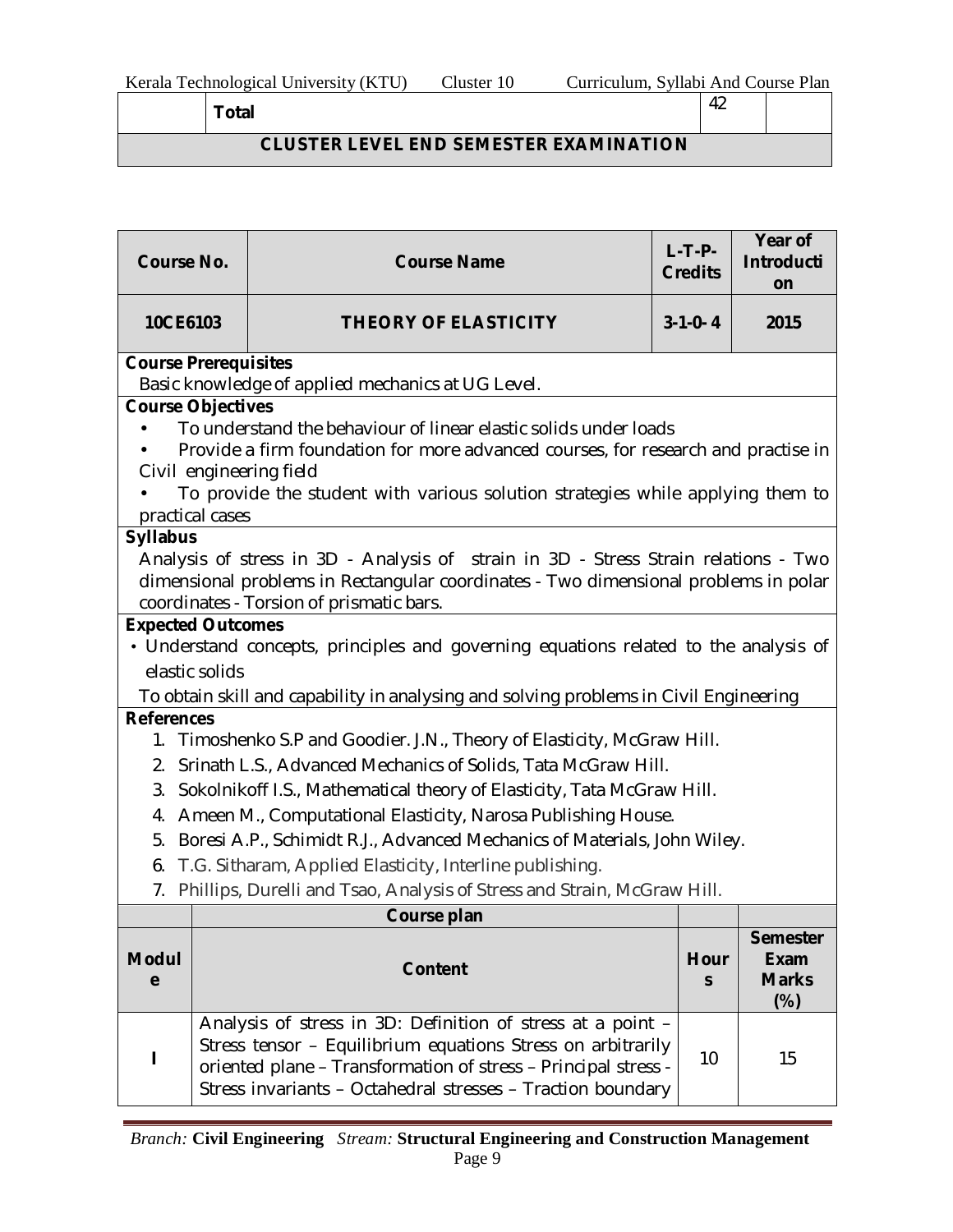|              | Kerala Technological University (KTU) Cluster 10<br>Curriculum, Syllabi And Course Plan |    |    |
|--------------|-----------------------------------------------------------------------------------------|----|----|
|              | conditions, Hydrostatic and Deviatoric Stress Tensors.                                  |    |    |
|              | Numerical examples                                                                      |    |    |
|              |                                                                                         |    |    |
|              |                                                                                         |    |    |
|              | Analysis of strain in 3D: Strain tensor - Strain displacement                           |    |    |
|              | relations for small deformations - Compatibility conditions                             |    |    |
|              | Strain transformations- Principal strains - Strain                                      |    |    |
| $\mathbf{H}$ | invariants, Octahedral strains, Hydrostatic and deviatoric                              | 8  | 15 |
|              | strains. Numerical examples                                                             |    |    |
|              |                                                                                         |    |    |
|              | <b>First Internal Examination</b>                                                       |    |    |
|              | Stress Strain relations: Generalised Hooke's law - Reduction                            |    |    |
|              | in number of elastic constants for orthotropic, transversely                            |    |    |
|              | isotropic and isotropic media, Boundary value problems of                               |    | 15 |
| Ш            | elasticity - Displacement, Traction and Mixed types.                                    | 8  |    |
|              | Navier's Equations, Beltrami-Michell's Equations, Saint                                 |    |    |
|              | Venant's principle. Uniqueness of Solution. Numerical                                   |    |    |
|              | examples                                                                                |    |    |
|              | Two dimensional problems in Rectangular coordinates:                                    |    |    |
|              | Plane stress and plane strain problems - Airy's stress                                  |    |    |
| IV           | function -Solution by polynomials - Bending of cantilever                               | 10 | 15 |
|              | loaded at free end, Bending of simply supported beam with                               |    |    |
|              | udl., pure bending of curved beams                                                      |    |    |
|              | <b>Second Internal Examination</b>                                                      |    |    |
|              | Two dimensional problems in polar coordinates: General                                  |    |    |
|              | equations- Equilibrium equations, Strain displacement                                   |    |    |
| V            | relations and Stress strain relations, compatibility relations                          | 10 |    |
|              | Biharmonic equations and Airy's stress functions- Problems                              |    | 20 |
|              | of axisymmetric stress distributions - Thick cylinders - Stress                         |    |    |
|              | concentration due to circular hole in plates (Kirsch's<br>problem). Numerical examples  |    |    |
|              | Torsion of prismatic bars: Saint Venant's Semi inverse and                              |    |    |
|              | Prandtl's stress function approach - Torsion of Straight bars                           |    |    |
| VI           | - Elliptic and Equilateral triangular cross section. Membrane                           | 10 | 20 |
|              | Analogy -Torsion of thin walled open and closed tubes,                                  |    |    |
|              | Numerical examples                                                                      |    |    |
|              | <b>Total</b>                                                                            | 56 |    |
|              |                                                                                         |    |    |
|              | <b>Cluster Level End Semester Examination</b>                                           |    |    |

J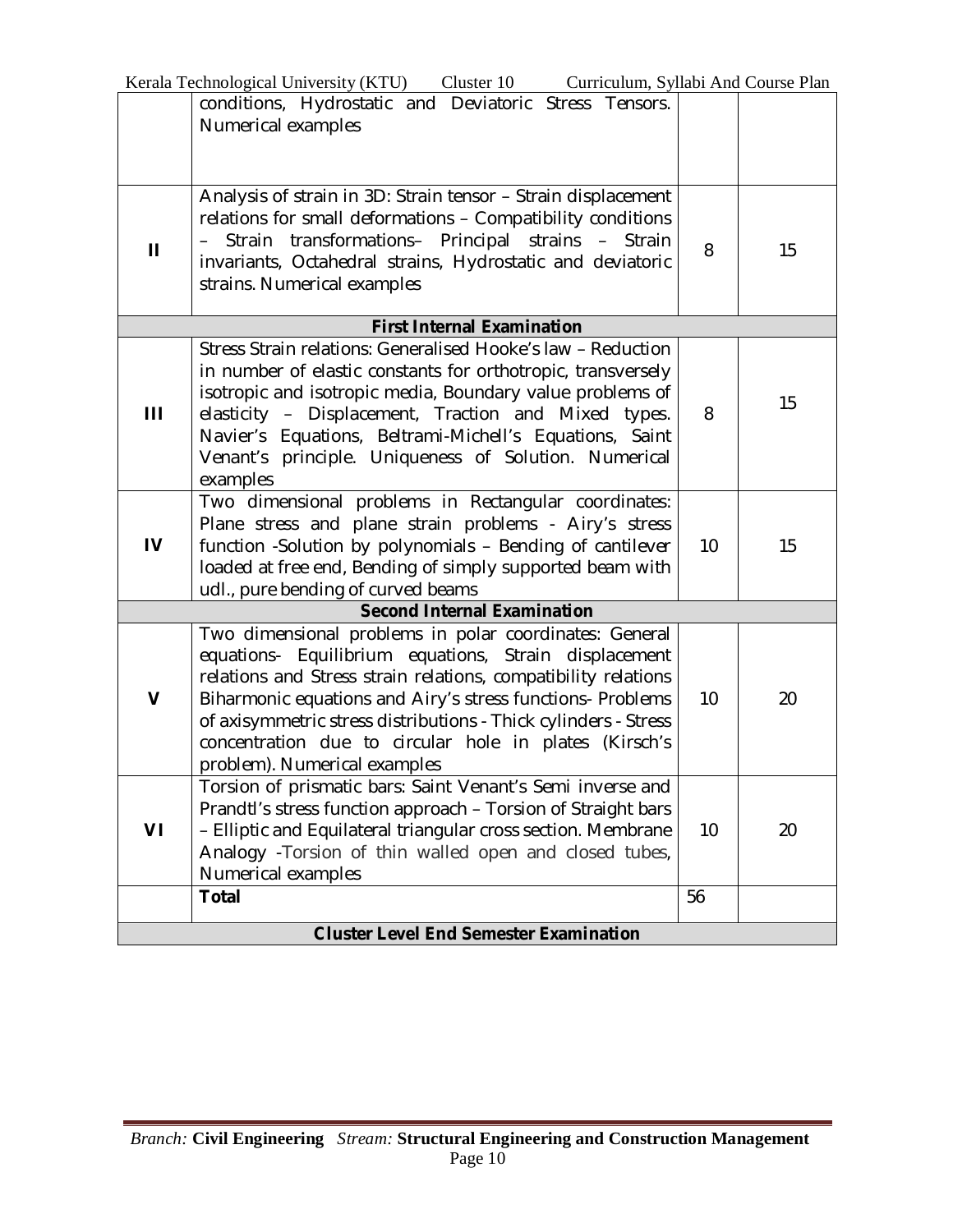| <b>Course No.</b>                                                                                                                                                                                                                                                                                                                                                                                                                                                        | <b>Course Name</b>                                                                                        | $L-T-P-$<br><b>Credits</b> | Year of<br><b>Introducti</b><br>on |  |  |  |  |  |  |
|--------------------------------------------------------------------------------------------------------------------------------------------------------------------------------------------------------------------------------------------------------------------------------------------------------------------------------------------------------------------------------------------------------------------------------------------------------------------------|-----------------------------------------------------------------------------------------------------------|----------------------------|------------------------------------|--|--|--|--|--|--|
| 10CE6107                                                                                                                                                                                                                                                                                                                                                                                                                                                                 | ADVANCED THEORY AND DESIGN OF RC<br><b>STRUCTURES</b>                                                     | $3-1-0-4$                  | 2015                               |  |  |  |  |  |  |
|                                                                                                                                                                                                                                                                                                                                                                                                                                                                          | <b>Course Prerequisites</b>                                                                               |                            |                                    |  |  |  |  |  |  |
|                                                                                                                                                                                                                                                                                                                                                                                                                                                                          | Basic knowledge of applied mechanics at UG Level.                                                         |                            |                                    |  |  |  |  |  |  |
| <b>Course Objectives</b>                                                                                                                                                                                                                                                                                                                                                                                                                                                 |                                                                                                           |                            |                                    |  |  |  |  |  |  |
| This course is designed to                                                                                                                                                                                                                                                                                                                                                                                                                                               | • Provide the ability to analysis and design basic reinforced concrete components;                        |                            |                                    |  |  |  |  |  |  |
|                                                                                                                                                                                                                                                                                                                                                                                                                                                                          |                                                                                                           |                            |                                    |  |  |  |  |  |  |
|                                                                                                                                                                                                                                                                                                                                                                                                                                                                          | • Study of advanced topics including theory and design of reinforced concrete structures                  |                            |                                    |  |  |  |  |  |  |
| <b>Syllabus</b>                                                                                                                                                                                                                                                                                                                                                                                                                                                          |                                                                                                           |                            |                                    |  |  |  |  |  |  |
| Basic theory and design philosophies-Advanced theory in Stress-strain characteristics of<br>concrete -Failure criteria for concrete. -Estimation of deflection and control of cracking,<br>RCC beam – column joints- Flat Slabs- Design of special RC members-Strut and Tie<br>Models- Development- Design methodology- .Design of concrete corbels, deep beams,<br>ribbed slabs, pile caps. Yield line analysis of slabs, Moment redistribution in continuous<br>beams. |                                                                                                           |                            |                                    |  |  |  |  |  |  |
| <b>Expected Outcomes</b>                                                                                                                                                                                                                                                                                                                                                                                                                                                 |                                                                                                           |                            |                                    |  |  |  |  |  |  |
|                                                                                                                                                                                                                                                                                                                                                                                                                                                                          | To design the main elements in reinforced concrete structures                                             |                            |                                    |  |  |  |  |  |  |
|                                                                                                                                                                                                                                                                                                                                                                                                                                                                          | To study the behaviour of reinforced concrete structures                                                  |                            |                                    |  |  |  |  |  |  |
| $\bullet$                                                                                                                                                                                                                                                                                                                                                                                                                                                                | To analyse and design flat slabs                                                                          |                            |                                    |  |  |  |  |  |  |
|                                                                                                                                                                                                                                                                                                                                                                                                                                                                          | To design special reinforced concrete members and components                                              |                            |                                    |  |  |  |  |  |  |
| <b>References</b>                                                                                                                                                                                                                                                                                                                                                                                                                                                        |                                                                                                           |                            |                                    |  |  |  |  |  |  |
|                                                                                                                                                                                                                                                                                                                                                                                                                                                                          | 1. Park, R. and Pauley, T., Reinforced Concrete Structures, John Wiley                                    |                            |                                    |  |  |  |  |  |  |
|                                                                                                                                                                                                                                                                                                                                                                                                                                                                          | 2. Varghese, P.C., Limit State Design of Reinforced Concrete, Prentice-Hall                               |                            |                                    |  |  |  |  |  |  |
|                                                                                                                                                                                                                                                                                                                                                                                                                                                                          | 3. Arthur. H. Nilson, David Darwin and Charles W Dolan, Design of Concrete                                |                            |                                    |  |  |  |  |  |  |
|                                                                                                                                                                                                                                                                                                                                                                                                                                                                          | Structures, Tata McGraw Hill                                                                              |                            |                                    |  |  |  |  |  |  |
| Press.                                                                                                                                                                                                                                                                                                                                                                                                                                                                   | 4. Subramanian, N., Design of Reinforced Concrete Structures, Oxford University                           |                            |                                    |  |  |  |  |  |  |
| Limited.                                                                                                                                                                                                                                                                                                                                                                                                                                                                 | 5. Gambhir, M. L., Design of Reinforced Concrete Structures, PHI Learning Private                         |                            |                                    |  |  |  |  |  |  |
| New Delhi                                                                                                                                                                                                                                                                                                                                                                                                                                                                | 6. IS 456 –2000, Indian Standard for Plain and Reinforced Concrete- Code of Practice,                     |                            |                                    |  |  |  |  |  |  |
|                                                                                                                                                                                                                                                                                                                                                                                                                                                                          | 7. ACI 318M-14, American Concrete Institute, Building Code Requirements for<br><b>Structural Concrete</b> |                            |                                    |  |  |  |  |  |  |
|                                                                                                                                                                                                                                                                                                                                                                                                                                                                          | Course plan                                                                                               |                            |                                    |  |  |  |  |  |  |

*Branch:* **Civil Engineering** *Stream:* **Structural Engineering and Construction Management** Page 11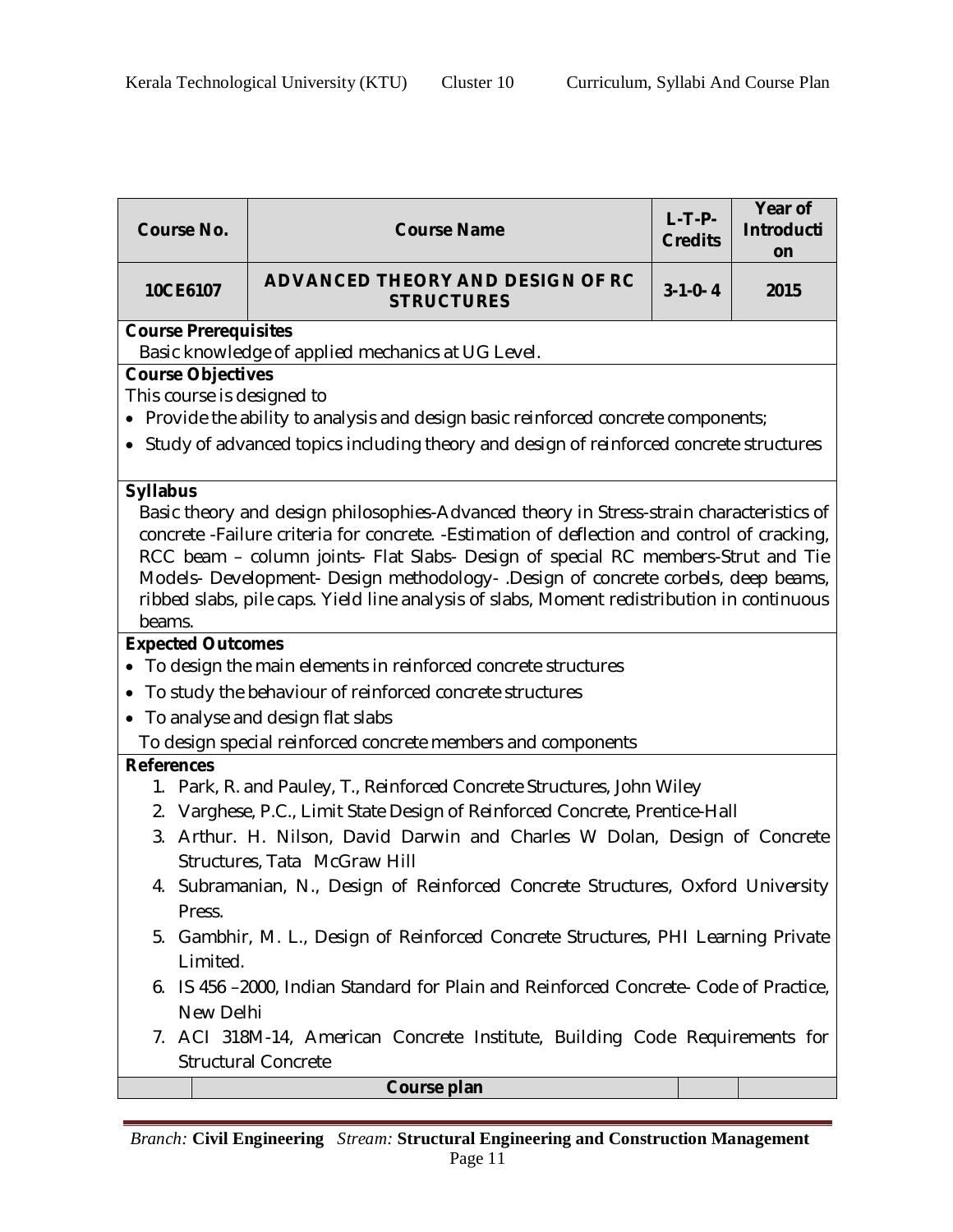| <b>Modul</b><br>e | <b>Content</b>                                                    | Hour<br>S | <b>Semester</b><br>Exam<br><b>Marks</b><br>$(\%)$ |
|-------------------|-------------------------------------------------------------------|-----------|---------------------------------------------------|
|                   | Review on Basic theory and design philosophies-Advanced           |           |                                                   |
|                   | theory in Stress-strain characteristics of concrete under         |           |                                                   |
|                   | uniaxial and multiaxial states of stress - confined concrete-     | 10        | 15                                                |
|                   | Effect of cyclic loading on concrete and reinforcing steel.       |           |                                                   |
|                   | Stress block parameters-Failure criteria for concrete.            |           |                                                   |
|                   | Estimation of deflection- immediate and long<br>term              |           |                                                   |
| Ш                 | deflection- control of cracking, estimation of crack width in     | 8         | 15                                                |
|                   | <b>RC</b><br>members, codal<br>procedures<br>width<br>crack<br>on |           |                                                   |
|                   | computations.                                                     |           |                                                   |
|                   | <b>First Internal Examination</b>                                 |           |                                                   |
| Ш                 | RCC beam - column joints- classification - shear strength-        | 8         | 15                                                |
|                   | design of exterior and interior joints- wide beam joints.         |           |                                                   |
|                   | Flat Slabs - Structural requirements-Determination of             |           |                                                   |
| $\mathbf{I}$      | design bending moments-Direct design method – equivalent          | 10        | 15                                                |
|                   | frame method-comparison of flat slab with two way slab-           |           |                                                   |
|                   | Openings in flat slabs                                            |           |                                                   |
|                   | <b>Second Internal Examination</b>                                |           |                                                   |
|                   | Strut and Tie Models- Development- Design methodology-            |           |                                                   |
|                   | dimensions<br>ACI<br>selecting<br>for<br>struts-<br>Provisions-   |           |                                                   |
| V                 | Applications. Design of concrete corbels, deep beams,             | 10        | 20                                                |
|                   | ribbed slabs, pile caps.                                          |           |                                                   |
|                   | Yield line analysis of slabs, yield line mechanisms-              |           |                                                   |
| VI                | equilibrium and virtual work method, Hillerborg's strip           | 10        |                                                   |
|                   | method.<br>Limitations<br>of yield line<br>theory-Moment          |           | 20                                                |
|                   | redistribution in continuous beams.                               |           |                                                   |
|                   | <b>Total</b>                                                      | 56        |                                                   |
|                   | <b>Cluster Level End Semester Examination</b>                     |           |                                                   |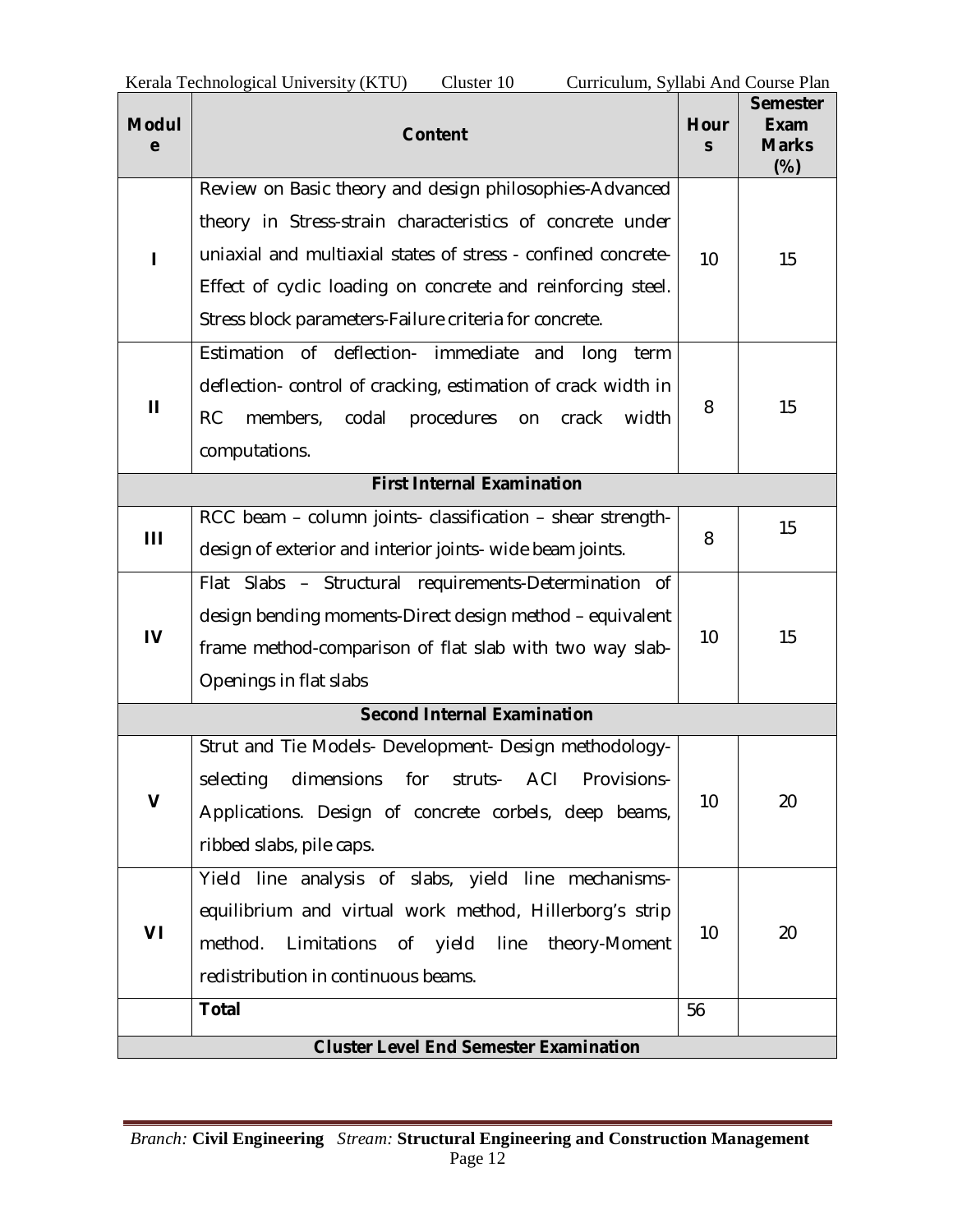| <b>Course No.</b>          | <b>Course Name</b>                                                                        | $L-T-P-$<br><b>Credits</b> | <b>Year of</b><br><b>Introducti</b><br>on |
|----------------------------|-------------------------------------------------------------------------------------------|----------------------------|-------------------------------------------|
| 10GN6001                   | <b>RESEARCH METHODOLOGY</b>                                                               | $0 - 2 - 0$                | 2015                                      |
| <b>Course Objectives</b>   |                                                                                           |                            |                                           |
| This course is designed to |                                                                                           |                            |                                           |
|                            | 1. To attain a perspective of the methodology of doing research;                          |                            |                                           |
| 2.                         | To develop skills related to professional communication and technical report              |                            |                                           |
| writing.                   |                                                                                           |                            |                                           |
|                            | 3. As a tutorial type course, this course is expected to be more learner centric and      |                            |                                           |
|                            | active involvement from the learners are expected which encourages self-study and         |                            |                                           |
|                            | group discussions. The faculty mainly performs a facilitator's role                       |                            |                                           |
| <b>Syllabus</b>            |                                                                                           |                            |                                           |
|                            | Overview of research methodology - research process - scientific methods -research        |                            |                                           |
|                            | problem and design - research design process - formulation of research task, literature   |                            |                                           |
|                            | review and web as a source - problem solving approaches - experimental research - ex      |                            |                                           |
|                            | post facto research. Thesis writing - reporting and presentation - interpretation and     |                            |                                           |
|                            | report writing - principles of thesis writing- format of reporting, oral presentation -   |                            |                                           |
|                            | seminars and conferences, Research proposals - research paper writing - publications      |                            |                                           |
|                            | and ethics - considerations in publishing, citation, plagiarism and intellectual property |                            |                                           |
|                            | rights. Research methods - modeling and simulation - mathematical modeling - graphs -     |                            |                                           |
|                            | heuristic optimization - simulation modeling - measurement design - validity -            |                            |                                           |
|                            | reliability - scaling - sample design - data collection methods and data analysis.        |                            |                                           |
| <b>Expected Outcomes</b>   |                                                                                           |                            |                                           |
| $\bullet$                  | The students are expected to:                                                             |                            |                                           |
| $\bullet$                  | Be motivated for research through the attainment of a perspective of research             |                            |                                           |
| methodology;               |                                                                                           |                            |                                           |
|                            | Analyze and evaluate research works and to formulate a research problem to                |                            |                                           |
| pursue research;           |                                                                                           |                            |                                           |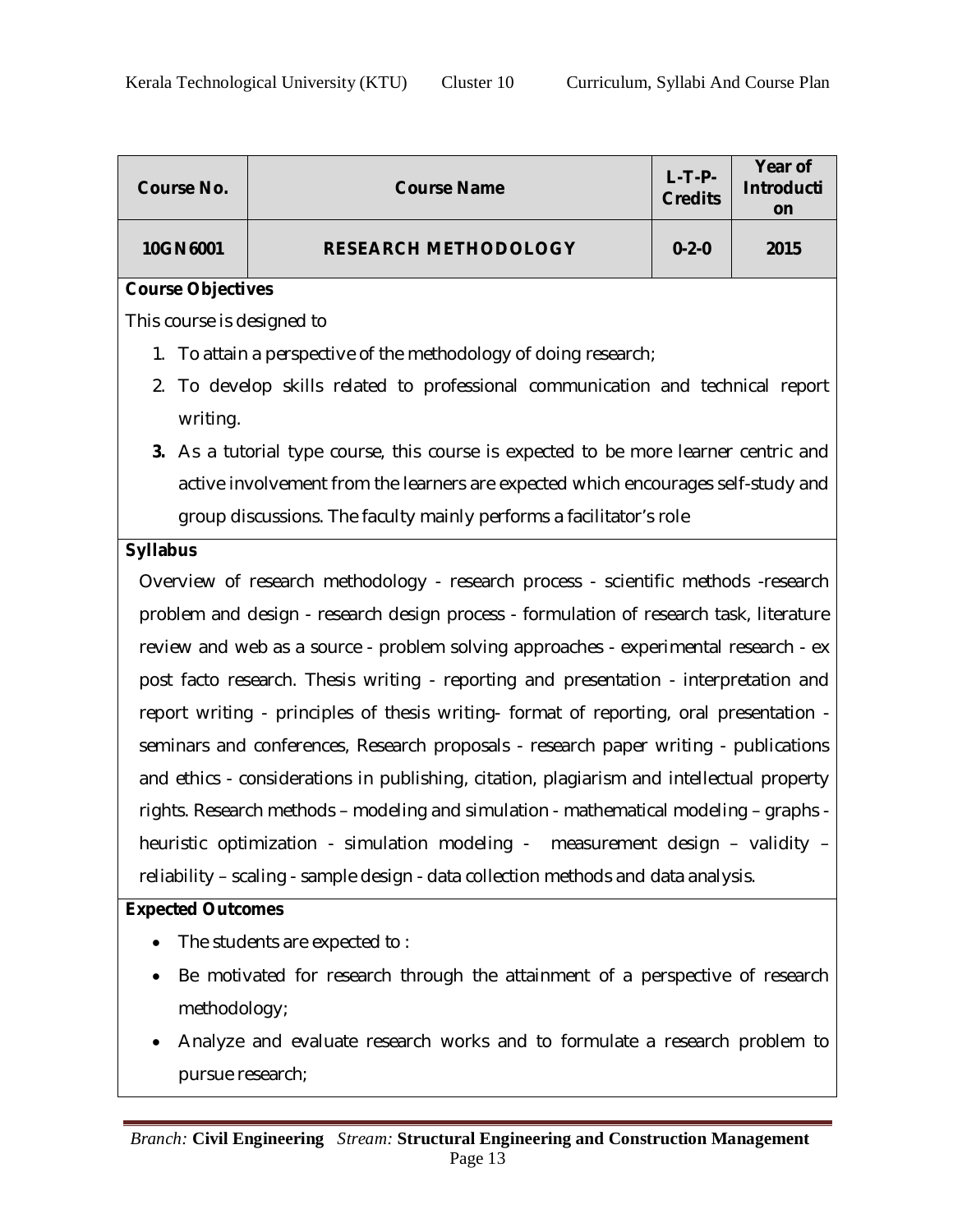Kerala Technological University (KTU) Cluster 10 Curriculum, Syllabi And Course Plan

 Develop skills related to professional communication, technical report writing and publishing papers.

#### **References**

- 1. C.R Kothari, Research Methodology : Methods & Techniques, New Age International Publishers
- 2. R. Panneerselvam, Research Methodology, Prentice Hall of India, New Delhi.
- 3. K. N. Krishnaswamy, Appa Iyer Sivakumar, and M. Mathirajan, Management Research Methodology, Integration of Principles, Pearson Education.
- 4. Deepak Chawla, and MeenaSondhi, Research Methodology Concepts & Cases, Vikas Publishing House.
- 5. J.W. Bames, Statistical Analysis for Engineers and Scientists, McGraw Hill, New York.
- 6. Schank Fr., Theories of Engineering Experiments, Tata McGraw Hill Publication.
- 7. Willktnsion K. L, Bhandarkar P. L, Formulation of Hypothesis, Himalaya Publication

|                   | Course plan                                                                                                                                                                                                                                                                                                                                                                                                                              |                      |                                                   |
|-------------------|------------------------------------------------------------------------------------------------------------------------------------------------------------------------------------------------------------------------------------------------------------------------------------------------------------------------------------------------------------------------------------------------------------------------------------------|----------------------|---------------------------------------------------|
| <b>Modul</b><br>e | <b>Content</b>                                                                                                                                                                                                                                                                                                                                                                                                                           | Hour<br>$\mathsf{s}$ | <b>Semester</b><br>Exam<br><b>Marks</b><br>$(\%)$ |
| L                 | Overview of Research Methodology: Research concepts,<br>meaning, objectives, motivation, types of research, research<br>process, criteria for good research, problems encountered by<br>Indian researchers, scientific method, research design<br>process.                                                                                                                                                                               | 5                    | 15                                                |
| $\mathbf{H}$      | Research Problem and Design: Formulation of research<br>task, literature review, methods, primary and secondary<br>sources, web as a source, browsing tools, formulation of<br>research problems, exploration, hypothesis generation,<br>problem solving approaches, introduction to TRIZ (TIPS),<br>experimental research, principles, laboratory experiment,<br>experimental designs, ex post facto research, qualitative<br>research. | 5                    | 15                                                |
|                   | <b>First Internal Examination</b>                                                                                                                                                                                                                                                                                                                                                                                                        |                      |                                                   |
| Ш                 | Thesis Writing, Reporting and Presentation: Interpretation                                                                                                                                                                                                                                                                                                                                                                               | 4                    | 15                                                |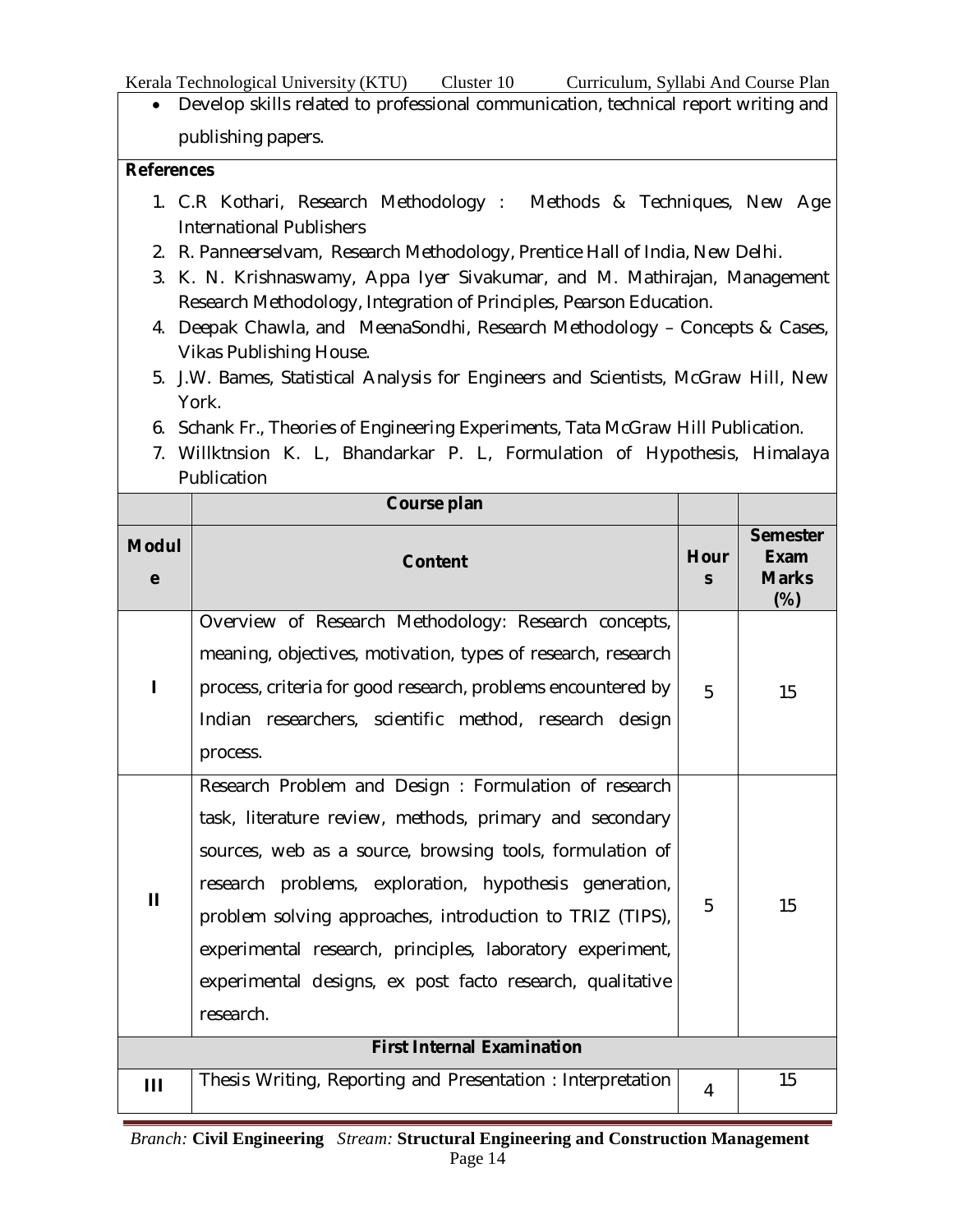Kerala Technological University (KTU) Cluster 10 Curriculum, Syllabi And Course Plan

|             | and report writing, techniques of interpretation, precautions      |    |    |
|-------------|--------------------------------------------------------------------|----|----|
|             | in interpretation, significance of report writing, principles of   |    |    |
|             | thesis writing, format of reporting, different steps in report     |    |    |
|             | writing, layout and mechanics of research report, references,      |    |    |
|             | tables, figures, conclusions, oral presentation, preparation,      |    |    |
|             | presentation, use of visual<br>aids,<br>effective<br>making        |    |    |
|             | communication, preparation for presentation in seminars            |    |    |
|             | and conferences                                                    |    |    |
|             | Research proposals, Publications, Ethics and IPR : Research        |    |    |
|             | proposals, development and evaluation, research paper              |    |    |
|             | writing, layout of a research paper, journals in engineering,      |    |    |
|             | considerations in publishing, scientometry, impact factor,         |    |    |
| IV          | like<br>other<br>indexing<br>h-index, citations,<br>open<br>access | 5  | 15 |
|             | publication, ethical issues, plagiarism,<br>software<br>for        |    |    |
|             | plagiarism checking, intellectual property right (IPR),            |    |    |
|             | patenting case studies.                                            |    |    |
|             | <b>Second Internal Examination</b>                                 |    |    |
|             | Research Methods - Modelling and Simulation: Modelling             |    |    |
|             | simulation, concepts of modelling,<br>mathematical<br>and          |    |    |
| $\mathbf v$ | modelling, composite modelling, modelling with ordinary            |    |    |
|             | differential equations, partial differential equations (PDE),      | 5  | 20 |
|             | graphs, heuristics and heuristic optimization, simulation          |    |    |
|             | modelling                                                          |    |    |
|             |                                                                    |    |    |
|             | Research Methods - Measurement, Sampling and Data                  |    |    |
|             | Acquisition: Measurement design, errors, validity and              |    |    |
|             | reliability in measurement, scaling and scale construction,        |    |    |
| VI          | sample design, sample size determination, sampling errors,         | 4  | 20 |
|             | data collection procedures, sources of data, data collection       |    |    |
|             | methods, data preparation and data analysis.                       |    |    |
|             | <b>Total</b>                                                       | 28 |    |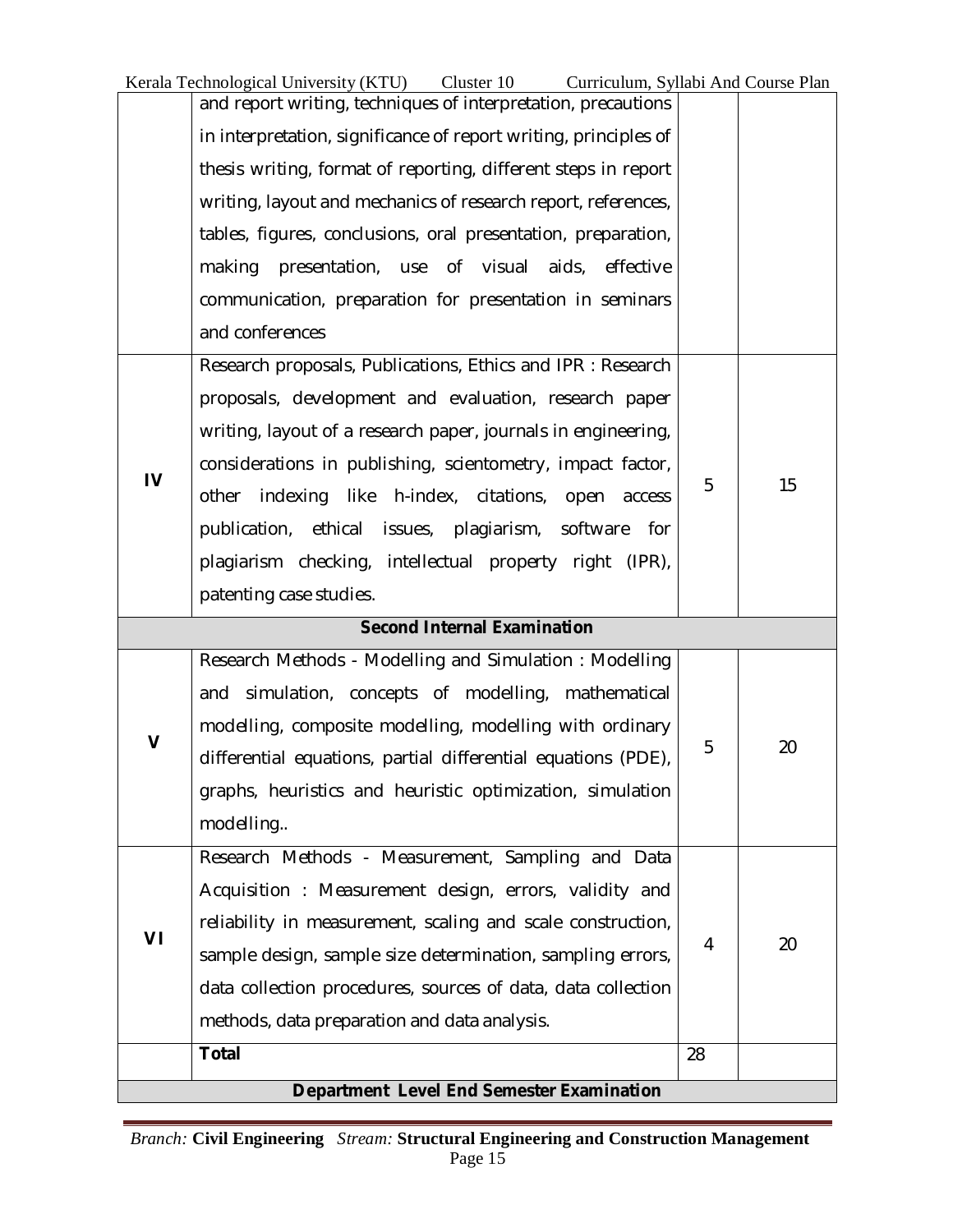| <b>Course No.</b>                                                                                                                                                                                                                                                                                                                                                                                                                                                                                                  | <b>Course Name</b>                                                                        | $L-T-P-$<br><b>Credits</b> | Year of<br><b>Introduction</b> |  |
|--------------------------------------------------------------------------------------------------------------------------------------------------------------------------------------------------------------------------------------------------------------------------------------------------------------------------------------------------------------------------------------------------------------------------------------------------------------------------------------------------------------------|-------------------------------------------------------------------------------------------|----------------------------|--------------------------------|--|
| 10CE6209                                                                                                                                                                                                                                                                                                                                                                                                                                                                                                           | <b>SEMINAR-I</b>                                                                          | $0 - 0 - 2 - 2$            | 2015                           |  |
| <b>Course Prerequisites: None</b>                                                                                                                                                                                                                                                                                                                                                                                                                                                                                  |                                                                                           |                            |                                |  |
| <b>Course Objectives</b>                                                                                                                                                                                                                                                                                                                                                                                                                                                                                           |                                                                                           |                            |                                |  |
|                                                                                                                                                                                                                                                                                                                                                                                                                                                                                                                    | • Increasing the breadth of knowledge                                                     |                            |                                |  |
|                                                                                                                                                                                                                                                                                                                                                                                                                                                                                                                    | • Enhancing the ability of self-study                                                     |                            |                                |  |
|                                                                                                                                                                                                                                                                                                                                                                                                                                                                                                                    | • Improving presentation and communication skills                                         |                            |                                |  |
|                                                                                                                                                                                                                                                                                                                                                                                                                                                                                                                    | • Augmenting the skill of Technical Report Writing                                        |                            |                                |  |
| <b>Syllabus:</b>                                                                                                                                                                                                                                                                                                                                                                                                                                                                                                   | The student has to present a seminar in one of the current topics in the stream of        |                            |                                |  |
|                                                                                                                                                                                                                                                                                                                                                                                                                                                                                                                    | specialization. The student will undertake a detailed study based on current published    |                            |                                |  |
|                                                                                                                                                                                                                                                                                                                                                                                                                                                                                                                    | papers, journals, books on the chosen subject, present the seminar and submit seminar     |                            |                                |  |
|                                                                                                                                                                                                                                                                                                                                                                                                                                                                                                                    | report at the end of the semester. Seminar I and seminar II shall be offered in first and |                            |                                |  |
|                                                                                                                                                                                                                                                                                                                                                                                                                                                                                                                    | third semesters. Institutions can advise students belonging to about 50% of number of     |                            |                                |  |
|                                                                                                                                                                                                                                                                                                                                                                                                                                                                                                                    | students in the SECM Stream to opt for Structural Engineering field in Semester 1 for the |                            |                                |  |
|                                                                                                                                                                                                                                                                                                                                                                                                                                                                                                                    | seminar topic and Construction management field in Semester 3 for the seminar topic and   |                            |                                |  |
| vice versa.                                                                                                                                                                                                                                                                                                                                                                                                                                                                                                        |                                                                                           |                            |                                |  |
|                                                                                                                                                                                                                                                                                                                                                                                                                                                                                                                    | <b>Expected Outcomes</b> : At the end of the course, the student will be able to          |                            |                                |  |
|                                                                                                                                                                                                                                                                                                                                                                                                                                                                                                                    | Identify and chose appropriate topic of relevance.                                        |                            |                                |  |
| $\bullet$                                                                                                                                                                                                                                                                                                                                                                                                                                                                                                          | Assimilate literature on technical articles of specified topic and develop                |                            |                                |  |
| comprehension.                                                                                                                                                                                                                                                                                                                                                                                                                                                                                                     |                                                                                           |                            |                                |  |
|                                                                                                                                                                                                                                                                                                                                                                                                                                                                                                                    | Prepare technical report.                                                                 |                            |                                |  |
|                                                                                                                                                                                                                                                                                                                                                                                                                                                                                                                    | Design, develop and deliver presentation on specified technical topic.                    |                            |                                |  |
| <b>Evaluation:</b> The seminar shall be of 30 minutes duration and shall evaluate the seminar<br>based on the coverage of the topic, presentation and ability to answer the questions put<br>forward by the committee and the student shall submit typed copy of the paper to the<br>Department in the presence of their classmates. It is mandatory for all the students to<br>attend the presentations of their classmates.<br>Grades will be awarded on the basis of contents of the paper and the presentation |                                                                                           |                            |                                |  |

1. Evaluation of the Report : 30%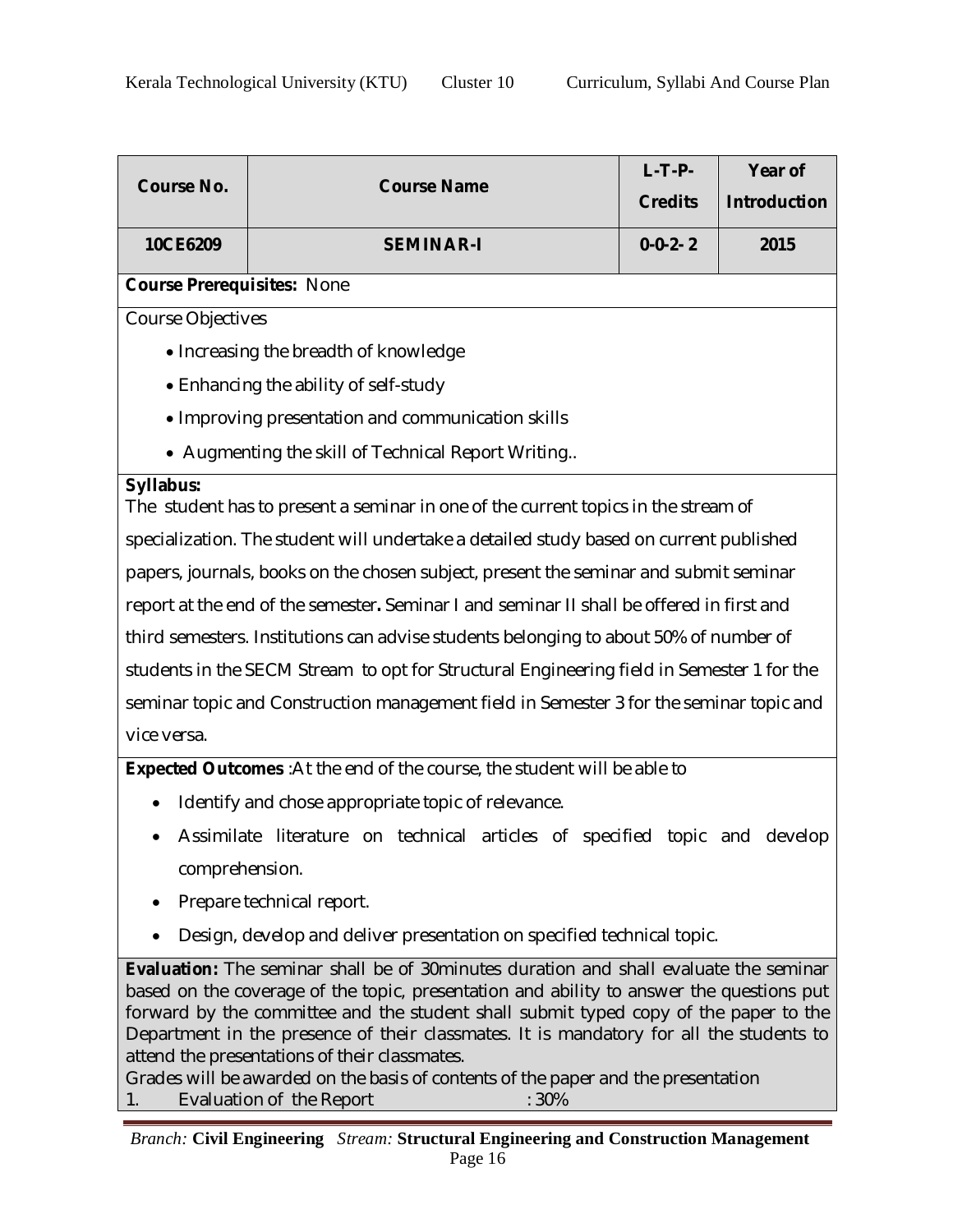| Kerala Technological University (KTU)<br>Curriculum, Syllabi And Course Plan<br>Cluster 10 |  |
|--------------------------------------------------------------------------------------------|--|
|--------------------------------------------------------------------------------------------|--|

- 
- 2. Presentation : 40 %<br>3. Ability to answer the questions on the topics : 30 Ability to answer the questions on the topics : 30 %

| <b>Course No.</b>                                                                                                                                                                                                                                                         | <b>Course Name</b>                                                                                                                                                                                                                                                                    | $L-T-P-$<br><b>Credits</b> | Year of<br><b>Introductio</b><br>n |  |  |
|---------------------------------------------------------------------------------------------------------------------------------------------------------------------------------------------------------------------------------------------------------------------------|---------------------------------------------------------------------------------------------------------------------------------------------------------------------------------------------------------------------------------------------------------------------------------------|----------------------------|------------------------------------|--|--|
| 10CE6211                                                                                                                                                                                                                                                                  | <b>CONSTRUCTION MANAGEMENT LAB</b>                                                                                                                                                                                                                                                    | $0 - 0 - 2 - 1$            | 2015                               |  |  |
| $\bullet$<br>or proposal.<br>$\bullet$<br>schedule.                                                                                                                                                                                                                       | <b>Course Objectives</b><br>Practical training for resource allocation and leveling using MSP<br>Capability to use software's for Quantity take off, Preparation and delivery of the bid<br>Identify and estimate resources for the items of the project and prepare detailed project |                            |                                    |  |  |
|                                                                                                                                                                                                                                                                           | <b>List of Experiments</b>                                                                                                                                                                                                                                                            |                            |                                    |  |  |
| 1. Exercises on<br>including                                                                                                                                                                                                                                              | a. Quantity take off<br>b. Preparation of bid document<br>c. Delivery of the bid<br>for an Engineering construction project<br>2. Scheduling of a small construction project using MS project / primavera etc<br>a. Manpower Deployment schedule<br>b. Equipment deployment Schedule  |                            |                                    |  |  |
|                                                                                                                                                                                                                                                                           | c. Financial analysis of the project<br>d. Cash Flow analysis<br>e. Reports and tracking.<br>3. Exercise on Valuation: Valuation of land and building using various methods                                                                                                           |                            |                                    |  |  |
| 4.<br>5.<br>6.                                                                                                                                                                                                                                                            | Break up of activities for construction of Residential Building using MS projects<br>Time Estimate for activities and Expected Time calculation using MS projects<br>Exercises on Resource allocation and levelling                                                                   |                            |                                    |  |  |
| Drawing a Fishbone diagram of a problem: . The manager of a construction company<br>7.<br>faces serious problems in coordinating the work. In order to sort out the problem<br>using Cause and Effect Analysis he is asked to find out<br>a. The root cause of a problem. |                                                                                                                                                                                                                                                                                       |                            |                                    |  |  |
| b.<br>C.<br>d.<br>е.                                                                                                                                                                                                                                                      | Uncover bottlenecks in the processes.<br>Identify where and why a process isn't working.<br>identifies the factors, and adds these to his diagram:<br>Analysis the diagram and find out major problem.<br>List of Equipment's / Software's / Tools Requirements                       |                            |                                    |  |  |
|                                                                                                                                                                                                                                                                           | MS OFFICE, MS PROJECT/ PRIMAVERA, AutoCAD, PERT MASTER etc                                                                                                                                                                                                                            |                            |                                    |  |  |
| <b>Assessment:</b>                                                                                                                                                                                                                                                        | <b>Expected Outcomes.</b> After completion if this course<br>1. Acquire capacity to organize drawing, estimation, specification and resource<br>allocation for project<br>Ability to use the software package for Analysis, design and detailing of structures.                       |                            |                                    |  |  |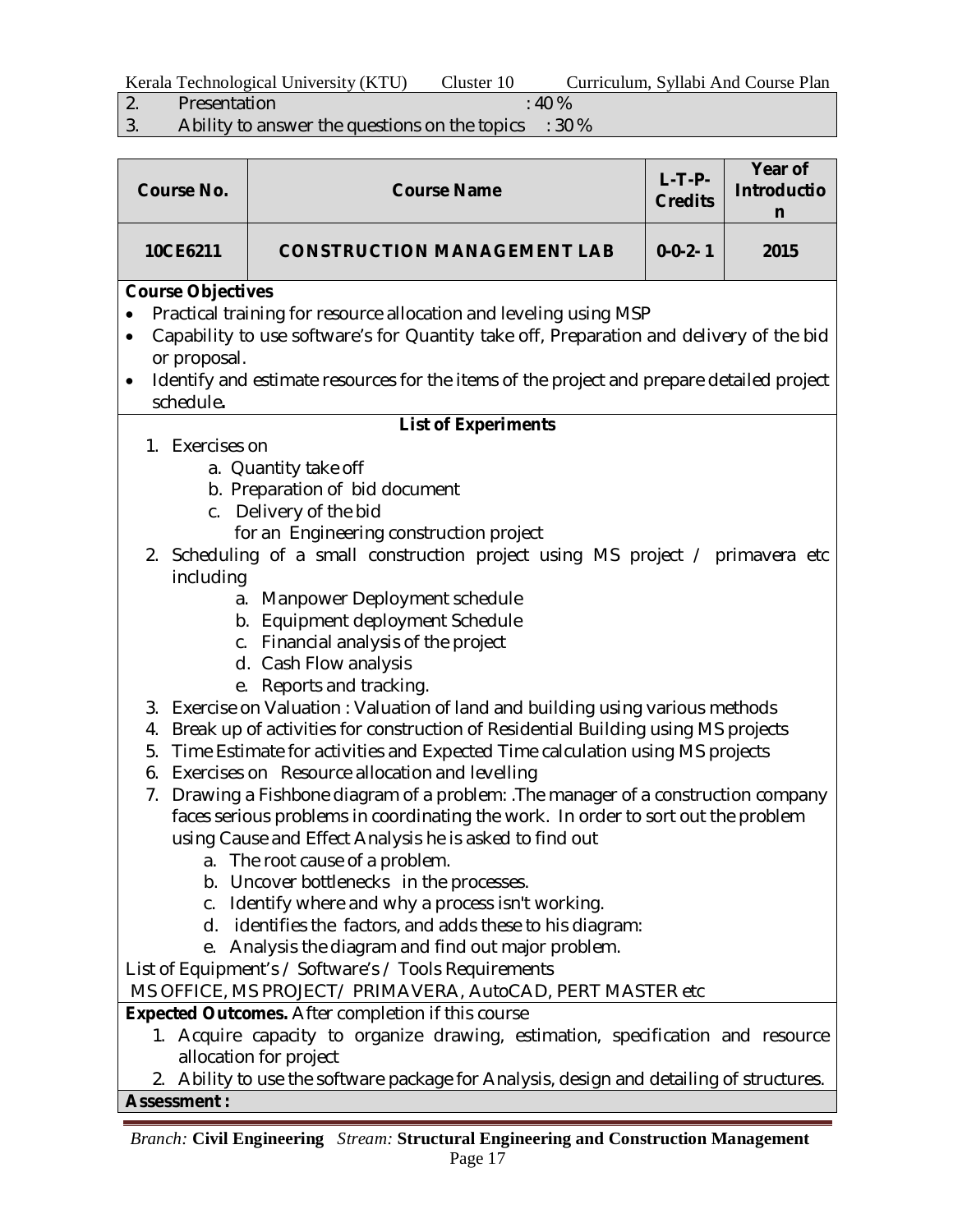| <b>Course No.</b>                                                                                                                                                                                                                                                                                                                                                                                                                                                                                                                                                                                                                                                              | <b>Course Name</b>                                                                                                                           | $L-T-P-$<br><b>Credits</b> | Year of<br><b>Introducti</b><br>on    |  |
|--------------------------------------------------------------------------------------------------------------------------------------------------------------------------------------------------------------------------------------------------------------------------------------------------------------------------------------------------------------------------------------------------------------------------------------------------------------------------------------------------------------------------------------------------------------------------------------------------------------------------------------------------------------------------------|----------------------------------------------------------------------------------------------------------------------------------------------|----------------------------|---------------------------------------|--|
| 10CE6213                                                                                                                                                                                                                                                                                                                                                                                                                                                                                                                                                                                                                                                                       | <b>QUALITY CONTROL AND PROJECT SAFETY</b><br><b>MANAGEMENT</b>                                                                               | $3 - 0 - 0 - 3$            | 2015                                  |  |
| <b>Course Prerequisites</b><br>None                                                                                                                                                                                                                                                                                                                                                                                                                                                                                                                                                                                                                                            |                                                                                                                                              |                            |                                       |  |
| <b>Course Objectives</b>                                                                                                                                                                                                                                                                                                                                                                                                                                                                                                                                                                                                                                                       | The course is designed to provide students a strong background in the concept of<br>quality, total quality management, and safety management |                            |                                       |  |
| Syllabus<br>Quality, quality control, quality policy, planning, quality leaders The PSDA Cycle, Six<br>sigma Quality, Total quality Management- TQM Organization -Consumer satisfaction,<br>Ergonomics, Taguchi's concept of quality, Quality Assurance.-Codes and standards.<br>Quality Inspection, Quality audit, Statistical Quality control, types of control charts,<br>control charts for variables and attributes, Introduction to Safety Management, safety<br>planning and design, Injury and Accidents, Causes, Investigations and Prevention of<br>Accidents, Hazards-Nature, Causes And Control Measures, Safety programmes, Safety<br>measures, Safety assessment |                                                                                                                                              |                            |                                       |  |
| <b>Expected Outcomes</b><br>After completing the course<br>• Able to apply the principles of quality and TQM in construction industry<br>• Able to identify and apply the safety in Construction organization.                                                                                                                                                                                                                                                                                                                                                                                                                                                                 |                                                                                                                                              |                            |                                       |  |
| <b>References</b><br>1. James, J.O Brien, "Construction Inspection Handbook - Quality Assurance and<br>Quality Control ", Van Nostrand, New York,<br>2. Kwaku A., Tenah and Jose M.Guevera, "Fundamental of Construction<br>Management and Organization ", Prentice Hall of India,<br>3. Juran Frank, J.M. and Gryna, F.M. " Quality planning and Analysis ", Tata McGraw<br>Hill,                                                                                                                                                                                                                                                                                             |                                                                                                                                              |                            |                                       |  |
| 4.                                                                                                                                                                                                                                                                                                                                                                                                                                                                                                                                                                                                                                                                             | Jimmy W.Hinze, "Construction Safety", Prentice Hall Inc.,                                                                                    |                            |                                       |  |
|                                                                                                                                                                                                                                                                                                                                                                                                                                                                                                                                                                                                                                                                                | <b>Course Plan</b>                                                                                                                           |                            | <b>Semester</b>                       |  |
| <b>Modul</b><br>e                                                                                                                                                                                                                                                                                                                                                                                                                                                                                                                                                                                                                                                              | <b>Content</b>                                                                                                                               | Hour<br>S                  | <b>Exam</b><br><b>Marks</b><br>$(\%)$ |  |
|                                                                                                                                                                                                                                                                                                                                                                                                                                                                                                                                                                                                                                                                                | Quality: Evolution of quality, definition, elements of quality                                                                               | 3                          | 15                                    |  |
|                                                                                                                                                                                                                                                                                                                                                                                                                                                                                                                                                                                                                                                                                | Quality Control: Definition, Approach to quality control,                                                                                    | 3                          |                                       |  |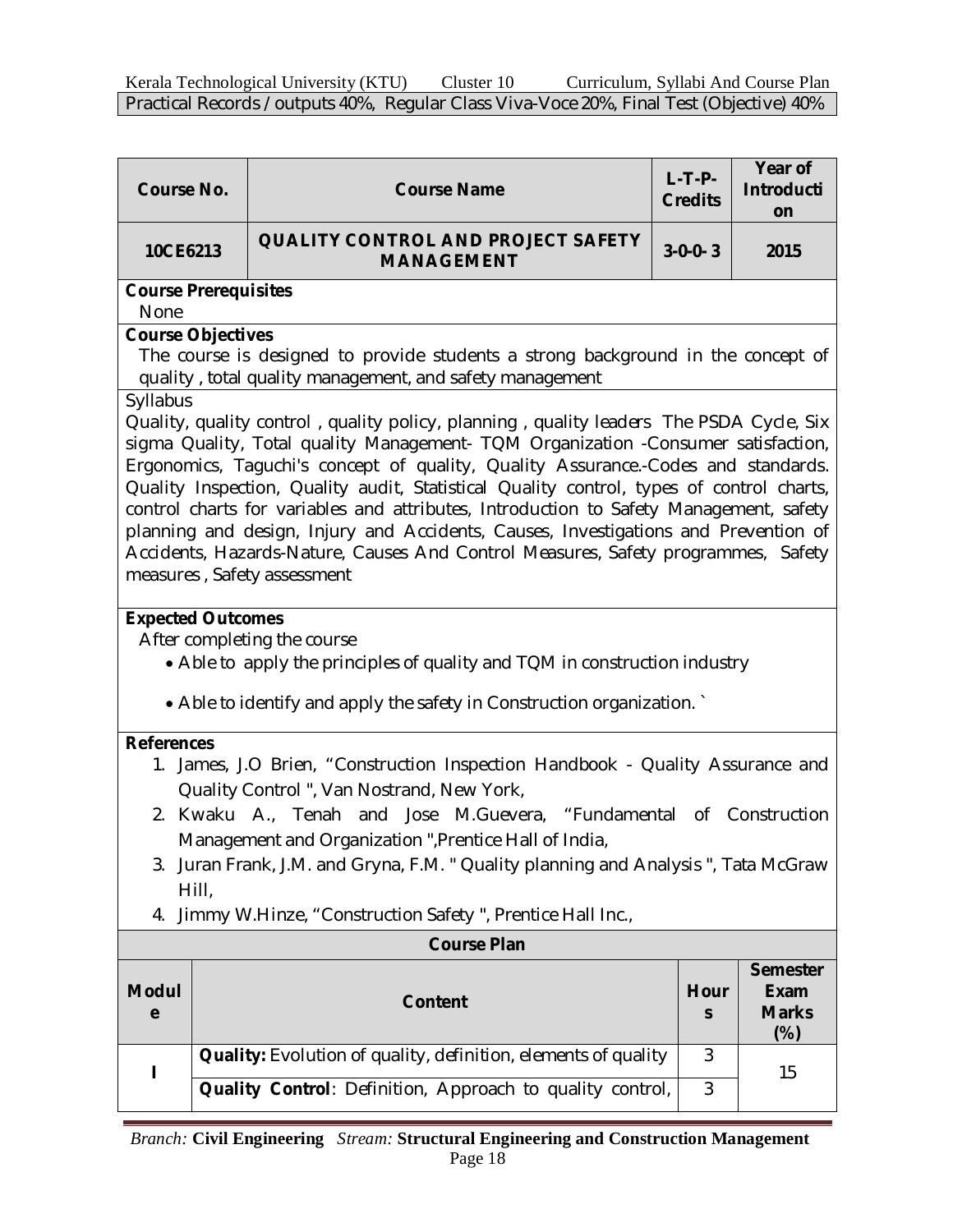| Kerala Technological University (KTU) Cluster 10<br>Curriculum, Syllabi And Course Plan |                                                                 |                |    |  |  |
|-----------------------------------------------------------------------------------------|-----------------------------------------------------------------|----------------|----|--|--|
|                                                                                         | Objectives of quality control, quality characteristics.         |                |    |  |  |
| $\mathbf{H}$                                                                            | Quality Management: Quality policy, Quality Planning-           | $\overline{3}$ |    |  |  |
|                                                                                         | tools, Major items in Construction job requiring in quality     |                |    |  |  |
|                                                                                         | control.                                                        |                | 15 |  |  |
|                                                                                         | Characteristics of Quality leaders, role of Leaders in quality  |                |    |  |  |
|                                                                                         | control, Continuation Process improvement. The PSDA             | 4              |    |  |  |
|                                                                                         | Cycle, Six sigma Quality                                        |                |    |  |  |
|                                                                                         | <b>First Internal Examination</b>                               |                |    |  |  |
|                                                                                         | Total quality Management: Definition, TQM Concepts,             |                |    |  |  |
|                                                                                         | Basic approach, The Deming's philosophy , principles of         | 4              |    |  |  |
| Ш                                                                                       | TQM, Benefits of TQM, Involvement of management in              |                | 15 |  |  |
|                                                                                         | <b>TQM</b>                                                      |                |    |  |  |
|                                                                                         | TQM Organization - Consumer satisfaction-Ergonomics-            | $\overline{3}$ |    |  |  |
|                                                                                         | Time of Completion-Taguchi's concept of quality                 |                |    |  |  |
|                                                                                         | Quality Assurance -Objectives, specification. Codes and         | $\overline{2}$ |    |  |  |
| $\mathbf{I}$                                                                            | standards.                                                      |                |    |  |  |
|                                                                                         | Inspection -purpose, stage, procedure, methods, technical       | 3              | 15 |  |  |
|                                                                                         | service for inspection Quality audit-audit cycle.               |                |    |  |  |
|                                                                                         | Statistical Quality control - definition, advantage, functions, | 4              |    |  |  |
|                                                                                         | process control, product control, sub-grouping                  |                |    |  |  |
| <b>Second Internal Examination</b>                                                      |                                                                 |                |    |  |  |
|                                                                                         | Safety Management - objectives, safety planning and             |                |    |  |  |
|                                                                                         | design Injury and Accidents-Definitions of Unsafe Act -         | 3              |    |  |  |
|                                                                                         | Unsafe Condition-Causes, Investigations And Prevention of       |                |    |  |  |
| V                                                                                       | Accidents.                                                      |                | 20 |  |  |
|                                                                                         | Hazards, Type Of Industrial Hazards-Nature, Causes And          |                |    |  |  |
|                                                                                         | Control Measures, Hazard Identifications And Control            | 3              |    |  |  |
|                                                                                         | Techniques - Cost of Construction Injuries                      |                |    |  |  |
|                                                                                         | Safety Programmes - principles of Safety- Need- Safety          | $\overline{3}$ |    |  |  |
|                                                                                         | measures adopted in work sites.                                 |                |    |  |  |
|                                                                                         | Measurement of Safety Performance, Safety Audit, Problem        |                |    |  |  |
| VI                                                                                      | Areas in Construction Safety- Elements of an Effective and      | $\overline{2}$ | 20 |  |  |
|                                                                                         | Safety Programme                                                |                |    |  |  |
|                                                                                         | Job site Safety assessment- Safety Meetings- Safety Policy,     | $\overline{2}$ |    |  |  |
|                                                                                         | Safety Record Keeping, Safety Culture- safety organization      |                |    |  |  |
|                                                                                         | Total                                                           | 42             |    |  |  |
|                                                                                         | <b>CLUSTER LEVEL END SEMESTER EXAMINATION</b>                   |                |    |  |  |
|                                                                                         |                                                                 |                |    |  |  |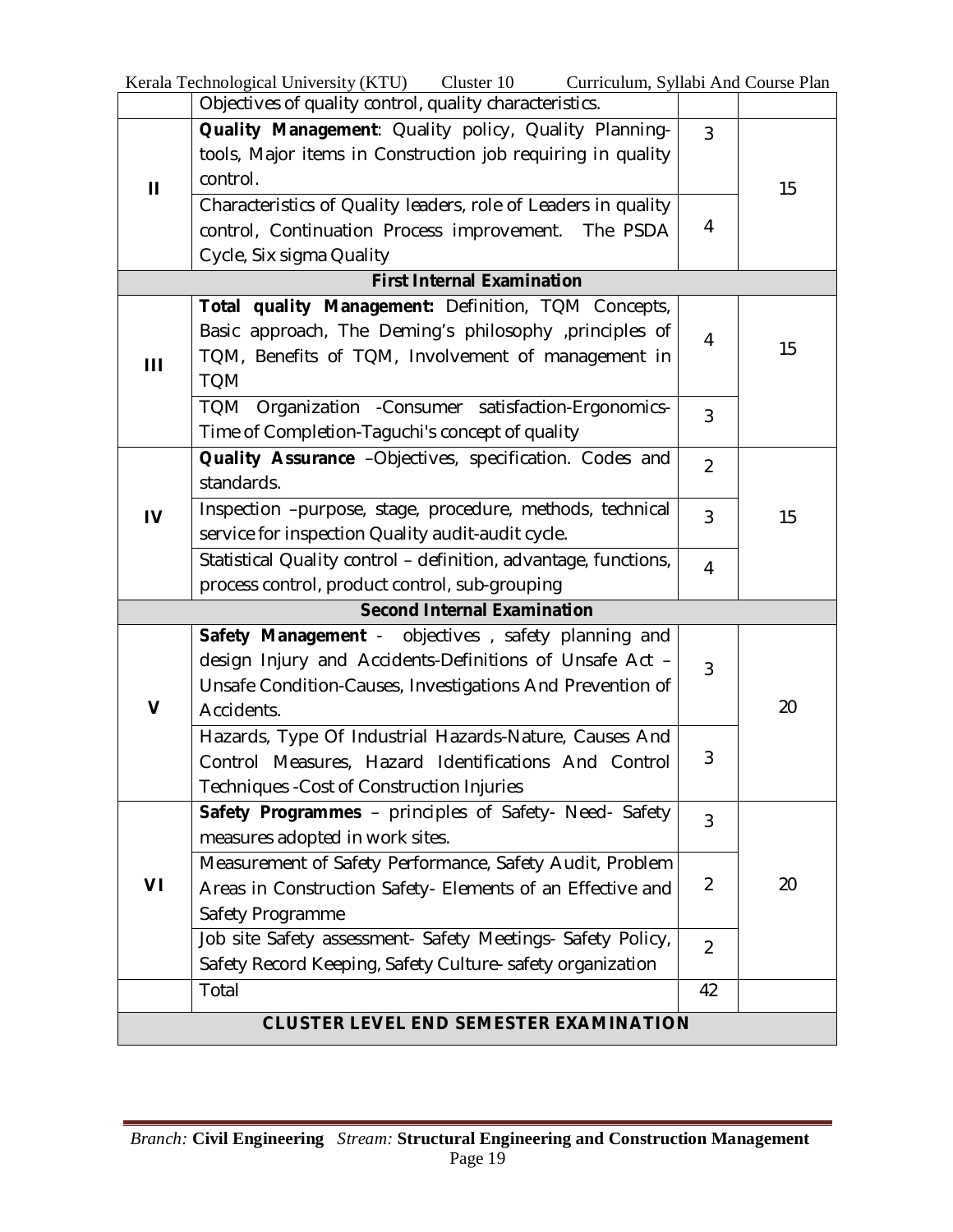|            | <b>Course Name</b>            | $L$ -T-P-       | Year of             |
|------------|-------------------------------|-----------------|---------------------|
| Course No. |                               | <b>Credits</b>  | <b>Introduction</b> |
|            | <b>MODERN CONSTRUCTION</b>    |                 |                     |
| 10CE6215   | <b>MATERIALS, METHODS AND</b> | $3 - 0 - 0 - 3$ | 2015                |
|            | <b>EQUIPMENTS</b>             |                 |                     |

#### **Course Objectives**

The course is designed for students to familiarize with materials, methods and equipment's in construction field.

#### **Syllabus**

Introduction to Modern construction materials, Finishes, Treatments and Construction Chemicals, Metals and Special alloys of steel, Heat treatment in Steels and Tendons, Polymers in Civil Engineering, Weathering, Flooring and Façade materials, Prefabricated Buildings, Pre Engineered Buildings, Tunnel boring methods, Soil improvement techniques, Construction Equipment for different construction operations, Types of Pumps used in construction andMaterial Handling Equipment's.

#### **Expected Outcomes**

The students are expected to select and use the suitable and most efficient materials, methods and equipment's in a construction project.

#### **Reference Books:**

- *1.* Peurifoy, R.L. "*ConstructionPlanning Equipment and Methods"*, McGraw Hill. Singapore
- 2. Sharma S.C. "*Construction Equipment and Management* ", Khanna Publishers New Delhi,
- 3. Shan Somayaji, *"Civil Engineering Materials* ", 2nd Edititon , Prentice Hall Inc.
- 4. Mamlouk, M.S. and Zaniewski, J.P., " *Materials for Civil and Construction Engineers* ", Prentice Hall Inc.
- 5. Deodhar, S.V. "*Construction Equipment and Job Planning* ", Khanna Publishers, New Delhi.
- 6. Dr. Mahesh Varma, "*Construction Equipment and its Planning and Application* ", Metropolitan Book Company, New Delhi
- 7. James, J.O Brien, "Construction Inspection Handbook Quality Assurance and Quality Control ", Van Nostrand, New York.

|               | $\tilde{\phantom{a}}$<br>Course plan |              |                 |  |
|---------------|--------------------------------------|--------------|-----------------|--|
|               |                                      |              | <b>Semester</b> |  |
|               |                                      | Hour         | Exam            |  |
| <b>Module</b> | <b>Content</b>                       | $\mathsf{s}$ | <b>Marks</b>    |  |
|               |                                      |              | $(\%)$          |  |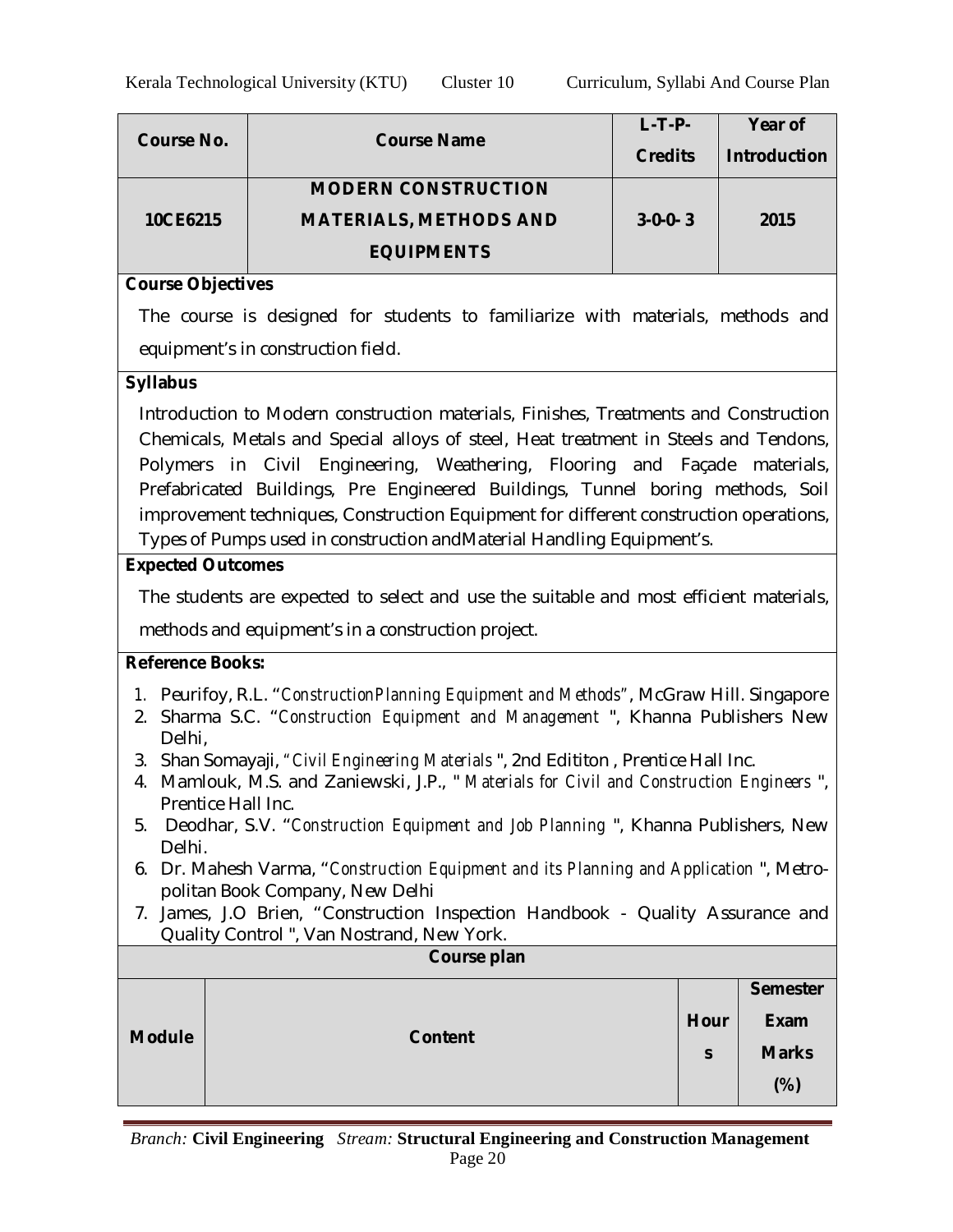|                                    | Kerala Technological University (KTU) Cluster 10 Curriculum, Syllabi And Course Plan |                |    |
|------------------------------------|--------------------------------------------------------------------------------------|----------------|----|
|                                    | Modern Construction Materials: Overview of Building                                  |                |    |
| L                                  | materials-Study of Advance Building materials                                        | 4              |    |
|                                    | Aluminum - Glass and Fabric - Advantages and                                         |                | 15 |
|                                    | Applications of Advance Building materials.                                          |                |    |
|                                    | Types of Finishing materials, Construction chemicals-                                | 4              |    |
|                                    | Sealants – Grouts – Mortars – Admixtures and Adhesives.                              |                |    |
|                                    | Metals: Types of metals - Properties - Applications -                                | 4              |    |
|                                    | Types of Steels - Grades of Steel - Properties -                                     |                |    |
| $\mathbf{H}$                       | Applications                                                                         |                | 15 |
|                                    | Special alloys of Steel: Water Jet Cut Stainless Steel -                             |                |    |
|                                    | Mild Steel - Tension Rods - Cast Iron - Heat Treatment in                            | $\overline{4}$ |    |
|                                    | <b>Steel and Tendons</b>                                                             |                |    |
|                                    | <b>First Internal Examination</b>                                                    |                |    |
|                                    | Concrete<br>construction-<br>batching,<br>mixing, transport,                         |                | 15 |
| Ш                                  | finishing, formwork,<br>scaffolding.<br>Steel<br>placement,                          | 6              |    |
|                                    | construction-fabrication and erection                                                |                |    |
| $\overline{V}$                     | Construction Building Methods: Prefabricated Buildings -                             | 6              | 15 |
|                                    | Properties, Advantages, Limitations and Applications                                 |                |    |
| <b>Second Internal Examination</b> |                                                                                      |                |    |
|                                    | Construction Equipment's: Fundamentals of Earthwork                                  |                |    |
| $\mathbf v$                        | operations – Equipment's for Excavation, Dredging,                                   | 8              |    |
|                                    | Trenching, Drilling, Blasting - Equipment's for compaction                           |                |    |
|                                    | and erection . Tunneling equipment's                                                 |                |    |
| VI                                 | Concrete Pumps - Boom pump, Stationary Pump,                                         |                | 20 |
|                                    |                                                                                      | 5              |    |
|                                    | Specialized usage pumps - Dewatering and Grouting                                    |                |    |
|                                    | , Foundation and Pile Driving Equipment                                              |                |    |
|                                    | Material Handling Equipment : Trucks and Hauling                                     |                |    |
|                                    | Equipment, Finishing Equipment - Conveyors - Fork lift and                           | 3              |    |
|                                    | Portable Material handlers                                                           |                |    |
|                                    | <b>Total</b>                                                                         | 42             |    |

 $\overline{\phantom{0}}$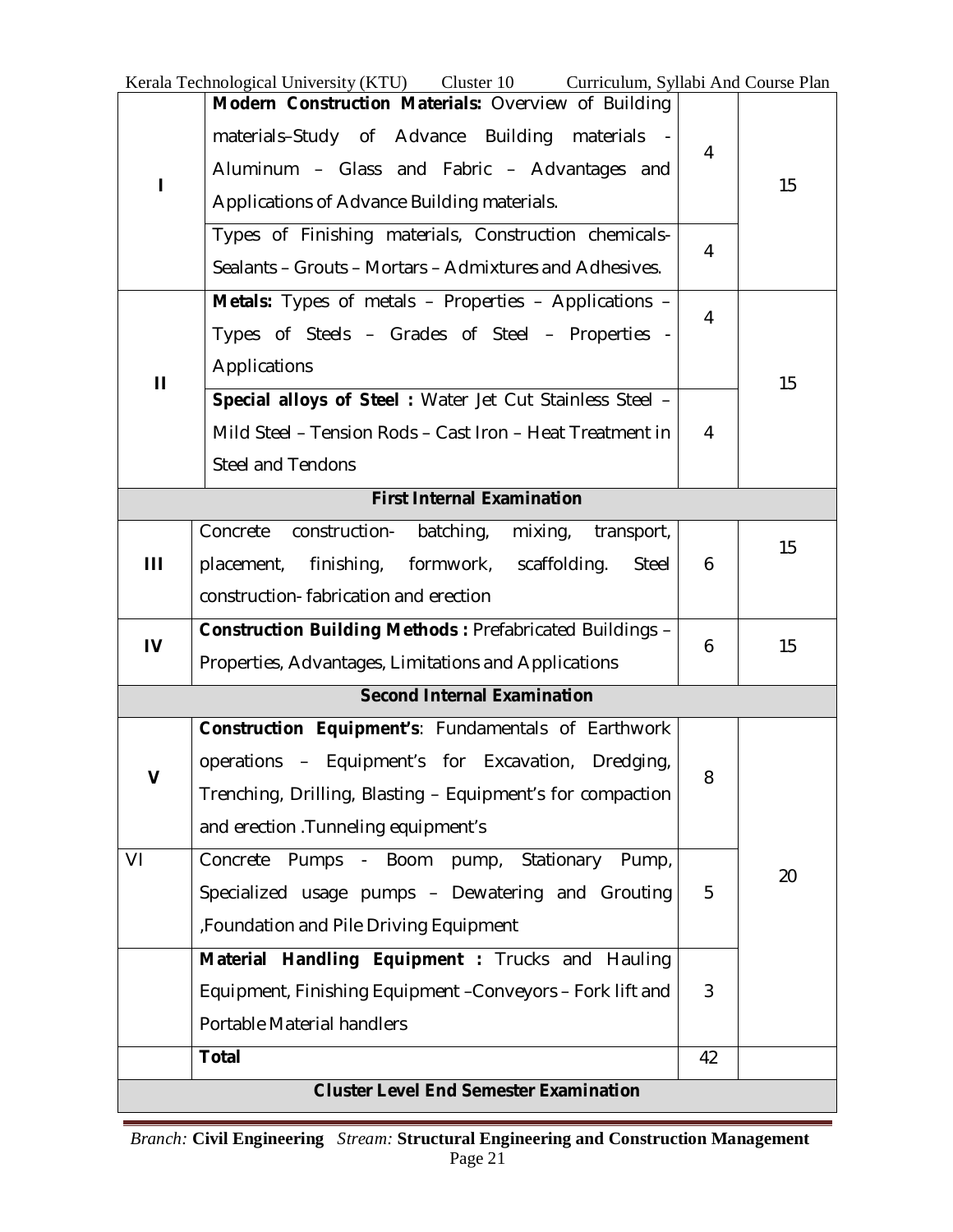| Course No. | <b>Course Name</b>                  | $L-T-P-$<br><b>Credits</b> | Year of<br><b>Introducti</b><br>on |
|------------|-------------------------------------|----------------------------|------------------------------------|
| 10CE6113   | <b>ADVANCED CONCRETE TECHNOLOGY</b> | $3 - 0 - 0 - 3$            | 2015                               |

#### **Course Prerequisites**

Basic knowledge of ingredients of concrete their properties and their influence for strength and performance of concrete at UG level

#### **Course Objectives**

The course is designed to provide advanced level knowledge on properties of concrete and its performance based on the behavior of ingredients and environmental conditions.

#### **Syllabus**

Ready mix concrete, under water concreting, shotcrete, Temperature problems, High strength concrete, High performance concrete, Fiber reinforced concrete, Ferro cement, Light weight concrete, High density concrete, Durability, Test on Hardened concrete, NDT tests on concrete.

#### **Expected Outcomes**

The students are expected to select concrete mix based on the requirement of the structure and performance based on the environmental conditions.

#### **References**

- 1. Kumar Mehta.P., Paulo J.M. Monteiro., Concrete- Microstructure, Properties and Materials, Tata McGraw Hill.
- 2. Neville, A.M and J.J. Brooks., Concrete Technology, Prentice Hall.
- 3. Neville, A.M.., Properties of Concrete, Prentice Hall.
- 4. Zongjin Li, Advanced Concrete Technology, Wiley.
- 5. Gambhir, M.L., Concrete Technology Theory and Practice, McGraw Hill Education (India) Private Limited.
- 6. Shetty, M.S., Concrete Technology, Chand & Co.
- 7. Santhakumar, A. R., Concrete Technology, Oxford University Press. IS: 102622009, Recommended Guidelines for concrete Mix Design, Bureau of Indian Standard

## **COURSE PLAN**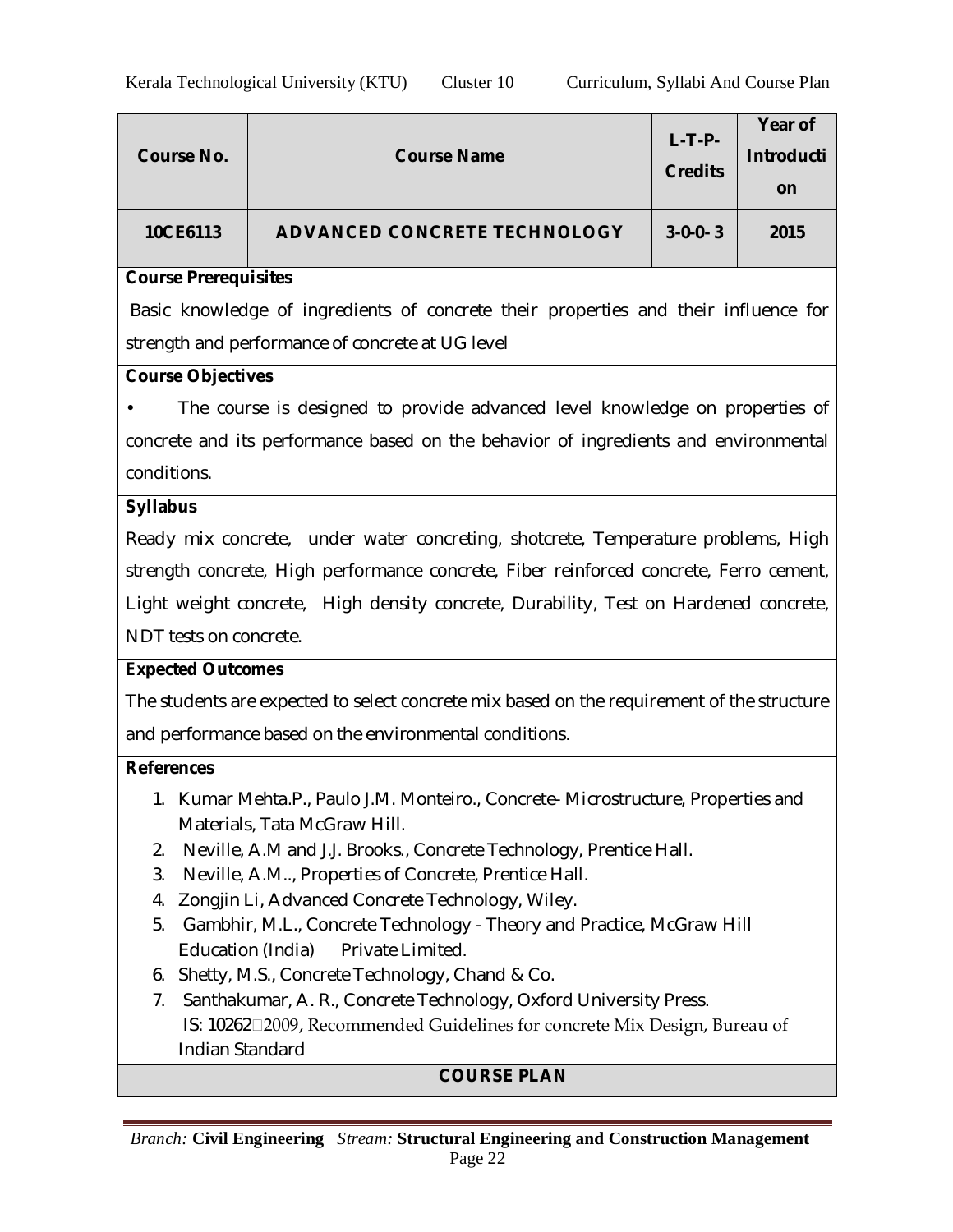| Kerala Technological University (KTU)<br>Cluster 10<br>Curriculum, Syllabi And Course Plan |                                                                 |                |                 |  |
|--------------------------------------------------------------------------------------------|-----------------------------------------------------------------|----------------|-----------------|--|
| <b>Modul</b>                                                                               |                                                                 | <b>Hour</b>    | <b>Semester</b> |  |
| e                                                                                          | <b>Content</b>                                                  | S              | <b>Exam</b>     |  |
|                                                                                            |                                                                 |                | Marks (%)       |  |
|                                                                                            | Ready mix concrete - manufacture, transporting, placing,        |                |                 |  |
|                                                                                            | methods<br>precautions<br>0f<br>purchase.<br>and<br>Code        | 5              | 15              |  |
|                                                                                            | recommendations                                                 |                |                 |  |
|                                                                                            | Temperature problems in concreting- Hot weather                 |                |                 |  |
| $\mathbf{H}$                                                                               | problems and hot weather concreting, large concrete             | 5              | 15              |  |
|                                                                                            | masses, cold weather concreting, problems                       |                |                 |  |
|                                                                                            | <b>First Internal Examination</b>                               |                |                 |  |
|                                                                                            | <b>Fiber reinforced concrete</b> - Fibers types and properties, |                |                 |  |
| Ш                                                                                          | Behavior of FRC in compression, tension including pre-          |                | 15              |  |
|                                                                                            | cracking stage and post-cracking stages.                        |                |                 |  |
|                                                                                            | Ferro cement - materials, techniques of manufacture,            | $\overline{7}$ |                 |  |
| $\mathbf{I}$                                                                               | properties and application, advantages.                         |                | 15              |  |
|                                                                                            | <b>Second Internal Examination</b>                              |                |                 |  |
|                                                                                            | Light weight concrete- materials properties and types.          |                |                 |  |
|                                                                                            | Typical light weight concrete mix- High density concrete -      |                |                 |  |
| V                                                                                          | materials, properties and applications. High performance        | 8              | 20              |  |
|                                                                                            | concrete-methods of obtaining high performance concrete,        |                |                 |  |
|                                                                                            | factors controlling high performance materials, properties,     |                |                 |  |
|                                                                                            | applications                                                    |                |                 |  |
|                                                                                            | Durability and impermeability- Cracking, carbonation,           |                |                 |  |
|                                                                                            | alkali-silica reaction, chemical attack-sulphate attack and     |                |                 |  |
|                                                                                            | chloride attack. Test on Hardened concrete-Effect of end        |                |                 |  |
| VI                                                                                         | condition of specimen, capping, H/D ratio, rate of loading,     | 10             | 20              |  |
|                                                                                            | moisture condition. Compression, tension and flexure            |                |                 |  |
|                                                                                            | tests. NDT tests on concrete- concepts-Rebound hammer,          |                |                 |  |
|                                                                                            | pulse velocity methods.                                         |                |                 |  |
|                                                                                            | Total                                                           | 42             |                 |  |
|                                                                                            | <b>Cluster Level End Semester Examination</b>                   |                |                 |  |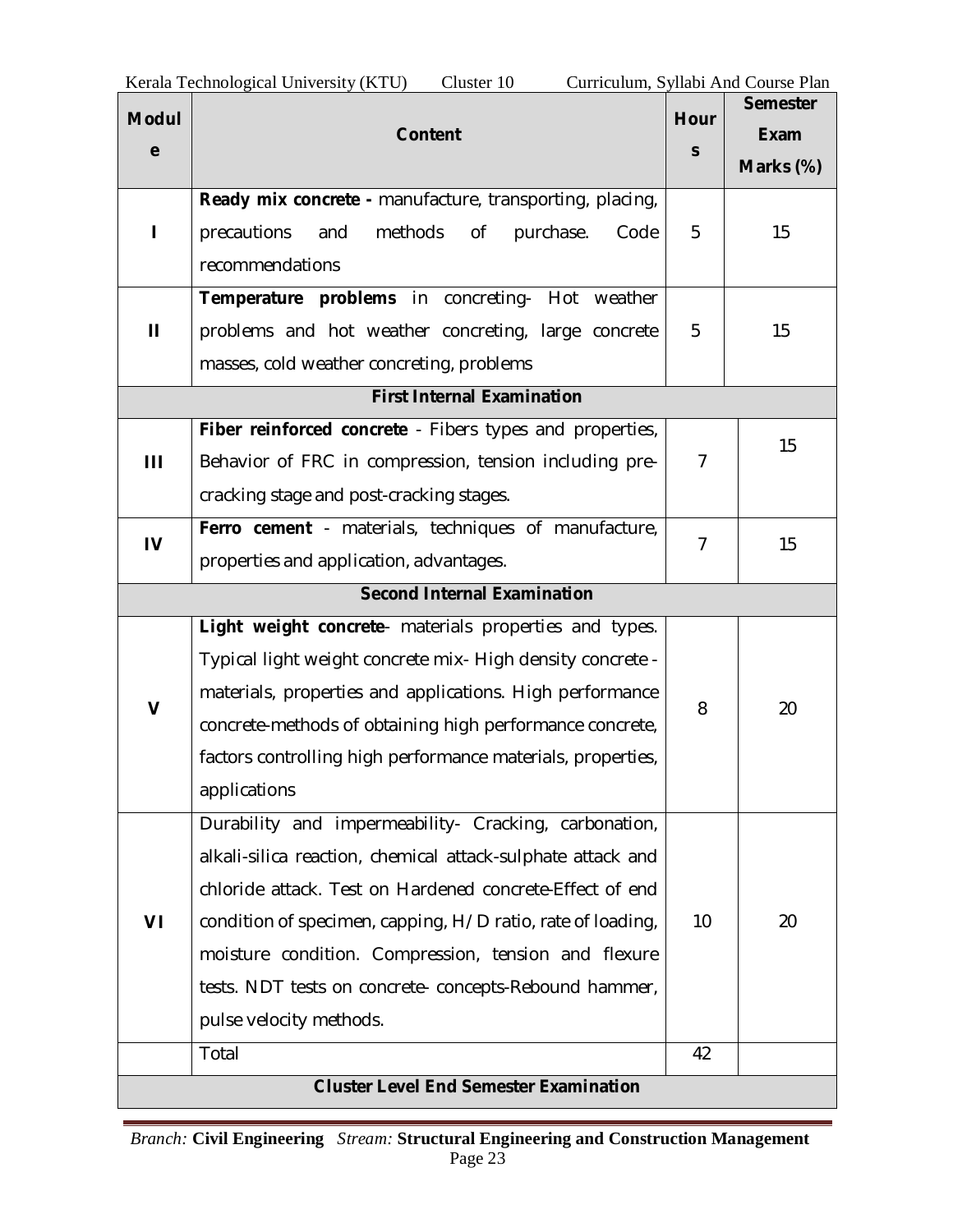| <b>Course No.</b>           |       | <b>Course Name</b>                                                                                            | $L-T-P-$<br><b>Credits</b> | Year of<br>Introducti<br>on |  |  |  |
|-----------------------------|-------|---------------------------------------------------------------------------------------------------------------|----------------------------|-----------------------------|--|--|--|
| 10CE6115                    |       | <b>FORENSIC ENGINEERING</b>                                                                                   | $3-0-0-3$                  | 2015                        |  |  |  |
| <b>Course Prerequisites</b> |       |                                                                                                               |                            |                             |  |  |  |
|                             |       | Basic knowledge of civil engineering at UG/PG Level.                                                          |                            |                             |  |  |  |
| <b>Course Objectives</b>    |       |                                                                                                               |                            |                             |  |  |  |
| $\bullet$                   |       | To discuss the causes of damages observed in concrete and steel structures                                    |                            |                             |  |  |  |
|                             |       | Know- how of repair and retrofitting                                                                          |                            |                             |  |  |  |
| <b>Syllabus</b>             |       |                                                                                                               |                            |                             |  |  |  |
|                             |       | Failure of Structures: Causes of distress in structural members-Environmental Problems                        |                            |                             |  |  |  |
|                             |       | and natural Hazards. Causes of deterioration in concrete and steel structures. Preventive                     |                            |                             |  |  |  |
|                             |       | measures, Diagnosis and assessment of deterioration- Methods of repair of cracks-                             |                            |                             |  |  |  |
|                             |       | Repairing of corrosion damage of reinforced concrete. Modern techniques of                                    |                            |                             |  |  |  |
|                             |       | Retrofitting. Strengthening by pre-stressing. Repair of steel structures                                      |                            |                             |  |  |  |
| <b>Expected Outcomes</b>    |       |                                                                                                               |                            |                             |  |  |  |
|                             |       | Student develops the capability to identify reasons of distress in structures and suggest                     |                            |                             |  |  |  |
| <b>References</b>           |       | repair/ remedial measures                                                                                     |                            |                             |  |  |  |
|                             |       |                                                                                                               |                            |                             |  |  |  |
| 1.                          |       | Sidney M Johnson, Deterioration, Maintenance and Repairs of Structures, McGraw<br>Hill Book Company, New York |                            |                             |  |  |  |
| 2.                          |       | Dovkaminetzky, Design and Construction Failures, Galgotia Publication, New                                    |                            |                             |  |  |  |
| 3.                          | Delhi | Jacob Field and Kennenth L Carper, Structural Failures, Wiley Europe                                          |                            |                             |  |  |  |
|                             |       | <b>Course Plan</b>                                                                                            |                            |                             |  |  |  |
|                             |       |                                                                                                               |                            | <b>Semester</b>             |  |  |  |
| <b>Modul</b>                |       | <b>Content</b>                                                                                                | <b>Hours</b>               | <b>Exam</b>                 |  |  |  |
| e                           |       |                                                                                                               |                            | <b>Marks</b>                |  |  |  |
|                             |       |                                                                                                               |                            | $(\%)$                      |  |  |  |
| L                           |       | Failure of Structures: Review of the construction theory -                                                    | 5                          | 15                          |  |  |  |
|                             |       | performance problems - responsibility and accountability                                                      |                            |                             |  |  |  |
|                             |       |                                                                                                               |                            |                             |  |  |  |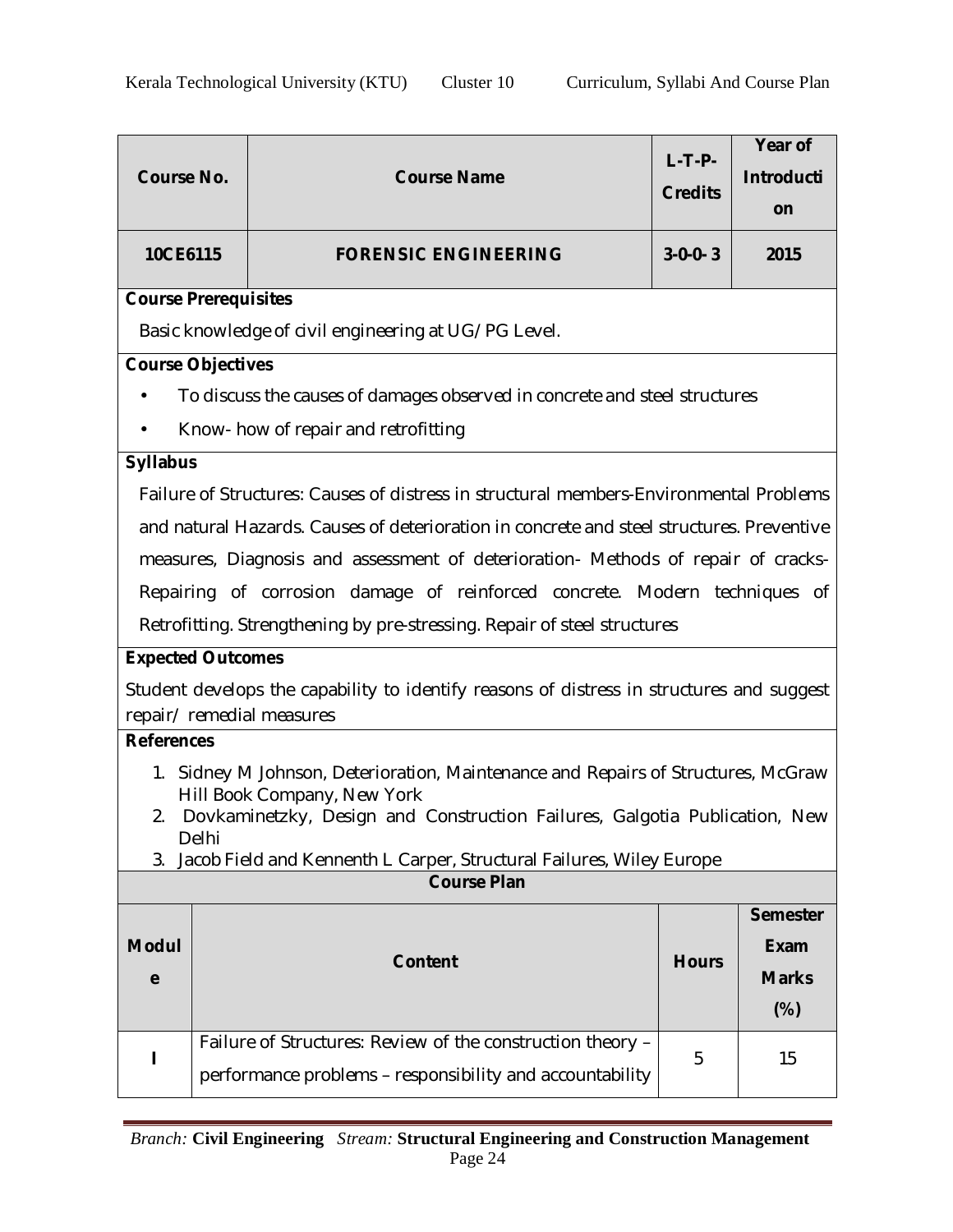|    | Kerala Technological University (KTU) Cluster 10 Curriculum, Syllabi And Course Plan |                |    |
|----|--------------------------------------------------------------------------------------|----------------|----|
|    | - causes of distress in structural members - design and                              |                |    |
|    | material deficiencies - over loading. Environmental                                  |                |    |
|    | <b>Problems and Natural Hazards</b>                                                  |                |    |
| П  | Causes of deterioration in concrete and steel structures.                            | 5              | 15 |
|    | Preventive measures, maintenance and inspection.                                     |                |    |
|    | <b>First Internal Examination</b>                                                    |                |    |
|    | <b>Diagnosis</b><br>and assessment of deterioration, visual                          | $\overline{7}$ |    |
| Ш  | inspection, non destructive tests, ultrasonic pulse velocity                         |                | 15 |
|    | method, rebound hammer method, pull out tests,                                       |                |    |
|    | Windsor probe test, crack detection techniques, etc.                                 |                |    |
|    | Case studies on diagnosis of deterioration – single and                              |                |    |
| IV | multi-storey buildings – Fibre optic method for prediction                           |                |    |
|    | of structural weakness. Effect of corrosive, chemical and                            |                |    |
|    | marine environment - pollution and carbonation                                       | $\overline{7}$ | 15 |
|    | problems – durability of RCC structures – damage due to                              |                |    |
|    | earthquakes and strengthening of buildings - provisions                              |                |    |
|    | of BIS 1893 and 4326.                                                                |                |    |
|    | <b>Second Internal Examination</b>                                                   |                |    |
|    | Methods of repair of cracks, repairing spalling and                                  |                |    |
|    | disintegration, repairing concrete floors and pavements.                             |                |    |
| v  | Repairing of corrosion damage of reinforced concrete.                                | 8              | 20 |
|    | Repair of steel structures.                                                          |                |    |
|    | Modern Techniques of Retrofitting. Structural first aid                              |                |    |
|    | after a disaster – guniting, jacketing – use of chemicals in                         |                |    |
|    | repair – application of polymers – ferrocement and fiber                             |                |    |
| VI | concretes as rehabilitation materials - strengthening by                             | 10             | 20 |
|    | pre-stressing - case studies - bridges - water tanks -                               |                |    |
|    | cooling towers - heritage buildings - high rise buildings.                           |                |    |
|    | Total                                                                                | 42             |    |
|    | <b>CLUSTER LEVEL END SEMESTER EXAMINATION</b>                                        |                |    |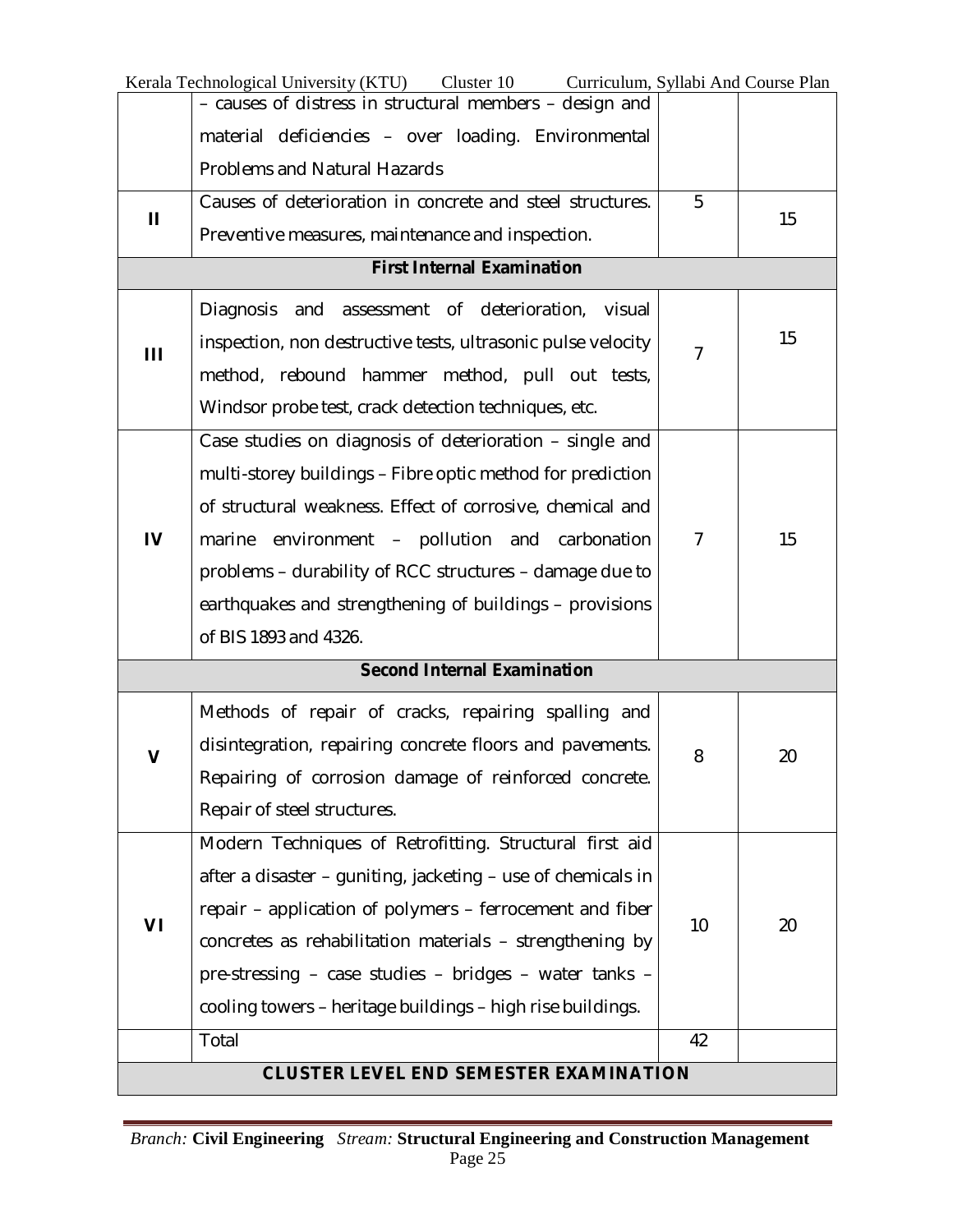| <b>Course No.</b>        | <b>Course name</b>                                                                   | $L$ -T-P-credits |  | <b>Year of introduction</b> |            |  |  |  |  |
|--------------------------|--------------------------------------------------------------------------------------|------------------|--|-----------------------------|------------|--|--|--|--|
| 10CE6202                 | <b>CONSTRUCTION PERSONNEL</b>                                                        | $3 - 0 - 0 - 3$  |  | 2015                        |            |  |  |  |  |
|                          | <b>MANAGMENT</b>                                                                     |                  |  |                             |            |  |  |  |  |
|                          |                                                                                      |                  |  |                             |            |  |  |  |  |
| <b>Course objectives</b> |                                                                                      |                  |  |                             |            |  |  |  |  |
|                          | The course is designed to provide students a strong background in familiarize with   |                  |  |                             |            |  |  |  |  |
|                          | leadership, organization pattern, human behaviour in organization                    |                  |  |                             |            |  |  |  |  |
| <b>Syllabus</b>          |                                                                                      |                  |  |                             |            |  |  |  |  |
|                          | Leadership, Organization, Human Behaviour, Productivity of Human                     |                  |  |                             | resources, |  |  |  |  |
| <b>Expected outcome</b>  | Communication, Manpower                                                              |                  |  |                             |            |  |  |  |  |
|                          | The students are expected to apply the general principles of construction personnel  |                  |  |                             |            |  |  |  |  |
|                          | management in the field of Construction economy by understanding the human           |                  |  |                             |            |  |  |  |  |
|                          | behavior in the construction world.                                                  |                  |  |                             |            |  |  |  |  |
| <b>References:</b>       |                                                                                      |                  |  |                             |            |  |  |  |  |
|                          | 1. Carleton Counter II and Jill Justice Coulter, "The Complete Standard Hand Book of |                  |  |                             |            |  |  |  |  |
|                          | Construction Personnel Management", Prentice Hall, Inc., New Jersey, 1989.           |                  |  |                             |            |  |  |  |  |
|                          | 2. Memoria, C.B., " Personnel Management", Himalaya Publishing Co., 1992.            |                  |  |                             |            |  |  |  |  |
|                          | 3. Josy.J Familaro, "Handbook of Human Resources Administration", McGraw Hill        |                  |  |                             |            |  |  |  |  |
|                          | International Edition, 1987.                                                         |                  |  |                             |            |  |  |  |  |
|                          | 4. Justin Gooderl Longenecker, Charles D. Pringle, "Management "C.E. Merrill, 1981.  |                  |  |                             |            |  |  |  |  |
|                          | 5. R.S.Dwivedi, "Human Relations and Organizational Behaviour", B.H - 1987.          |                  |  |                             |            |  |  |  |  |
|                          | 6. Shamil Naoum, "People and Organizational Management in Construction", Thomas      |                  |  |                             |            |  |  |  |  |
| Telford, 2001            | 7. Stephen Bach & Keith Sissons," A Comprehensive Guide to Theory and Practice",     |                  |  |                             |            |  |  |  |  |
|                          | John Wiley & Sons, 2000.                                                             |                  |  |                             |            |  |  |  |  |
|                          | 8. Andrew Dainty, Martin Loosemore, "Human Resource Management in Construction       |                  |  |                             |            |  |  |  |  |
|                          | Projects", Routledge, 2012.                                                          |                  |  |                             |            |  |  |  |  |
|                          |                                                                                      |                  |  |                             |            |  |  |  |  |
|                          | Course plan                                                                          |                  |  |                             |            |  |  |  |  |
|                          |                                                                                      |                  |  |                             |            |  |  |  |  |
| <b>Module</b>            |                                                                                      |                  |  |                             | Sem.       |  |  |  |  |
|                          | <b>Contents</b>                                                                      |                  |  | <b>Hours</b>                | Exam       |  |  |  |  |
|                          |                                                                                      |                  |  |                             | marks      |  |  |  |  |
| L                        | Leadership: Definition - leaders vs. managers - styles of                            |                  |  | 7                           |            |  |  |  |  |
|                          | leadership - Theories of leadership, Personality theories-                           |                  |  |                             | 15         |  |  |  |  |
|                          | behavioral theories - situational theories                                           |                  |  |                             |            |  |  |  |  |
| $\mathbf{H}$             | Organization: Organization-Span of control-Organization                              |                  |  | 6                           |            |  |  |  |  |
|                          | charts-Staffing plan- job descriptions and organization                              |                  |  |                             | 15         |  |  |  |  |
|                          |                                                                                      |                  |  |                             |            |  |  |  |  |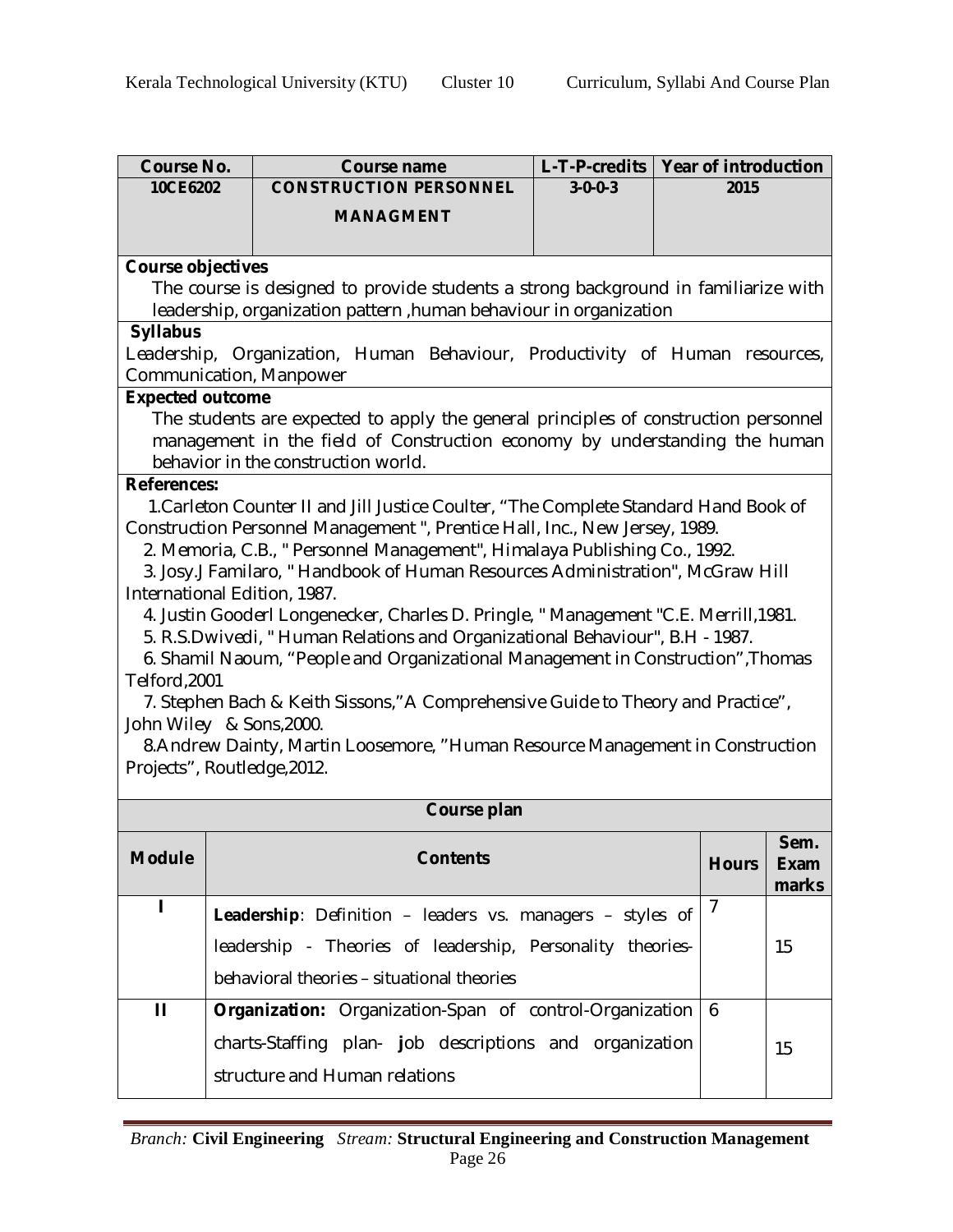|                         | <b>FIRST INTERNAL EXAM</b>                                                    |          |    |
|-------------------------|-------------------------------------------------------------------------------|----------|----|
| Ш                       | <b>Behaviour:</b><br>Of<br><b>Human</b><br>Introduction<br>Field<br>to<br>the | 8        |    |
|                         | Management-basic<br>individual psychology-motivation-                         |          |    |
|                         | Motivation of individuals - theories of motivation - Maslow's                 |          | 15 |
|                         | theory -Herzberg's model - McClelland's three need model -                    |          |    |
|                         | Vroom's expectancy theory - McGregor's theory.                                |          |    |
| $\overline{\mathsf{I}}$ | Productivity of Human resources: Compensation-Wages                           | 8        |    |
|                         | and Salary, Employee Benefits, employee appraisal and                         |          |    |
|                         | assessment- Employee services- Safety and Health-Discipline                   |          | 15 |
|                         | Discharge-Special<br>human<br>problems,<br>and<br>resource                    |          |    |
|                         | Performance appraisal                                                         |          |    |
|                         |                                                                               |          |    |
| $\mathbf{v}$            | <b>Communication</b> - importance and process - directions of                 | $\prime$ |    |
|                         | communication - media and types of communication - factors                    |          |    |
|                         | affecting communication - barriers to communication -                         |          | 20 |
|                         | improving interpersonal and organizational communication -                    |          |    |
|                         | <b>Transactional analysis</b>                                                 |          |    |
| VI                      | Manpower: Manpower Planning, Organizing, Staffing                             | 6        |    |
|                         | Recruitment-Selection, directing and Controlling-Personnel                    |          | 20 |
|                         | Principles-                                                                   |          |    |
|                         | <b>Total</b>                                                                  | 42       |    |
|                         | <b>CLUSTER LEVEL END SEMESTER EXAMINATION</b>                                 |          |    |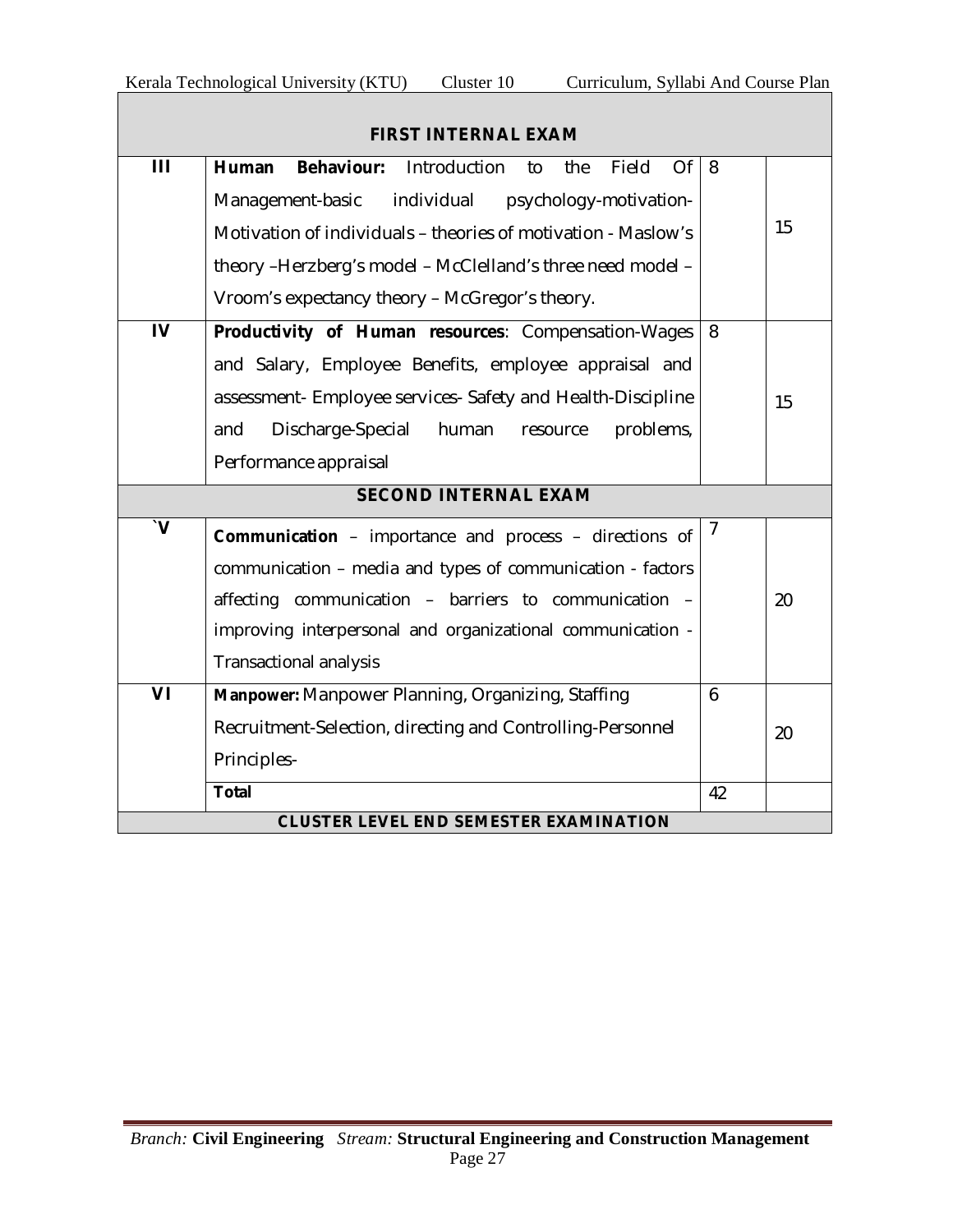| <b>Course No.</b>        |                                                                                             | <b>Course name</b>                                                                                                                                              | L-T-P-credits   Year of introduction |       |                |                      |
|--------------------------|---------------------------------------------------------------------------------------------|-----------------------------------------------------------------------------------------------------------------------------------------------------------------|--------------------------------------|-------|----------------|----------------------|
| 10CE6104                 |                                                                                             | <b>Finite Element Method</b>                                                                                                                                    | $3 - 0 - 0 - 3$                      |       | 2015           |                      |
|                          |                                                                                             |                                                                                                                                                                 |                                      |       |                |                      |
| <b>Course objectives</b> |                                                                                             |                                                                                                                                                                 |                                      |       |                |                      |
|                          | . Provide the fundamental concepts of FEM and its applications in structural<br>engineering |                                                                                                                                                                 |                                      |       |                |                      |
| <b>Syllabus</b>          |                                                                                             |                                                                                                                                                                 |                                      |       |                |                      |
|                          |                                                                                             | Introduction - Boundary value problems - General procedure in Finite Element Method -                                                                           |                                      |       |                |                      |
|                          |                                                                                             | Formulation techniques - Basic elements - Interpolation and shape functions -                                                                                   |                                      |       |                |                      |
|                          |                                                                                             | Isoparametric Formulation – coordinate mapping - Numerical Integration - Plain stress,                                                                          |                                      |       |                |                      |
|                          |                                                                                             | plain strain, axisymmetric problems                                                                                                                             |                                      |       |                |                      |
| <b>Expected outcome</b>  |                                                                                             |                                                                                                                                                                 |                                      |       |                |                      |
|                          |                                                                                             | The students are expected to gain the fundamental ideas of finite element analysis and<br>appreciate its advantages in solving structural engineering problems. |                                      |       |                |                      |
| <b>References:</b>       |                                                                                             |                                                                                                                                                                 |                                      |       |                |                      |
| Wiley.                   |                                                                                             | 1. Cook, R.D., et al, Concepts and Applications of Finite Element Analysis, John                                                                                |                                      |       |                |                      |
|                          |                                                                                             | 2. Desai, C.S., Elementary Finite Element Method, Prentice Hall of India.                                                                                       |                                      |       |                |                      |
|                          |                                                                                             | 3. Chandrupatla, T.R., and Belegundu, A.D., Introduction to Finite Elements in                                                                                  |                                      |       |                |                      |
|                          |                                                                                             | Engineering, Prentice Hall of India.                                                                                                                            |                                      |       |                |                      |
| India.                   |                                                                                             | 4. Bathe, K.J., Finite Element Procedures in Engineering Analysis, Prentice Hall of                                                                             |                                      |       |                |                      |
| 5.                       |                                                                                             | Gallaghar, R.H., Finite Element Analysis: Fundamentals, Prentice Hall Inc.                                                                                      |                                      |       |                |                      |
| 6.                       |                                                                                             | Rajasekaran, S., Finite Element Analysis in Engineering Design, Wheeler Pub.                                                                                    |                                      |       |                |                      |
| 7.<br>Mc Graw Hill.      |                                                                                             | Krishnamoorthy, C.S., Finite Element Analysis - Theory and Programming, Tata                                                                                    |                                      |       |                |                      |
| 8.                       |                                                                                             | Zienkiewicz, O.C., and Taylor, R.L., The Finite Element Method, Vol. I and II, Mc                                                                               |                                      |       |                |                      |
| Graw Hill.               |                                                                                             | 9. Bhatti, Asghar, Fundamental Finite Element Analysis and Applications: with                                                                                   |                                      |       |                |                      |
|                          |                                                                                             | Mathematica and Matlab Computations                                                                                                                             |                                      |       |                |                      |
|                          |                                                                                             |                                                                                                                                                                 |                                      |       |                |                      |
|                          |                                                                                             | Course plan                                                                                                                                                     |                                      |       |                |                      |
|                          |                                                                                             |                                                                                                                                                                 |                                      |       |                | Sem.                 |
| <b>Module</b>            |                                                                                             | <b>Contents</b>                                                                                                                                                 |                                      |       | <b>Hours</b>   | <b>Exam</b><br>marks |
|                          |                                                                                             | Introduction - Boundary value problems                                                                                                                          |                                      |       |                |                      |
| L                        |                                                                                             | Introduction to approximate numerical solutions for solving                                                                                                     |                                      |       | 7              | 15                   |
|                          |                                                                                             | differential equations                                                                                                                                          |                                      |       |                |                      |
| П                        |                                                                                             | Formulation<br>techniques:<br>Element                                                                                                                           | equations                            | using | $\overline{7}$ | 15                   |
|                          |                                                                                             | variational approach - Element equations using weighted                                                                                                         |                                      |       |                |                      |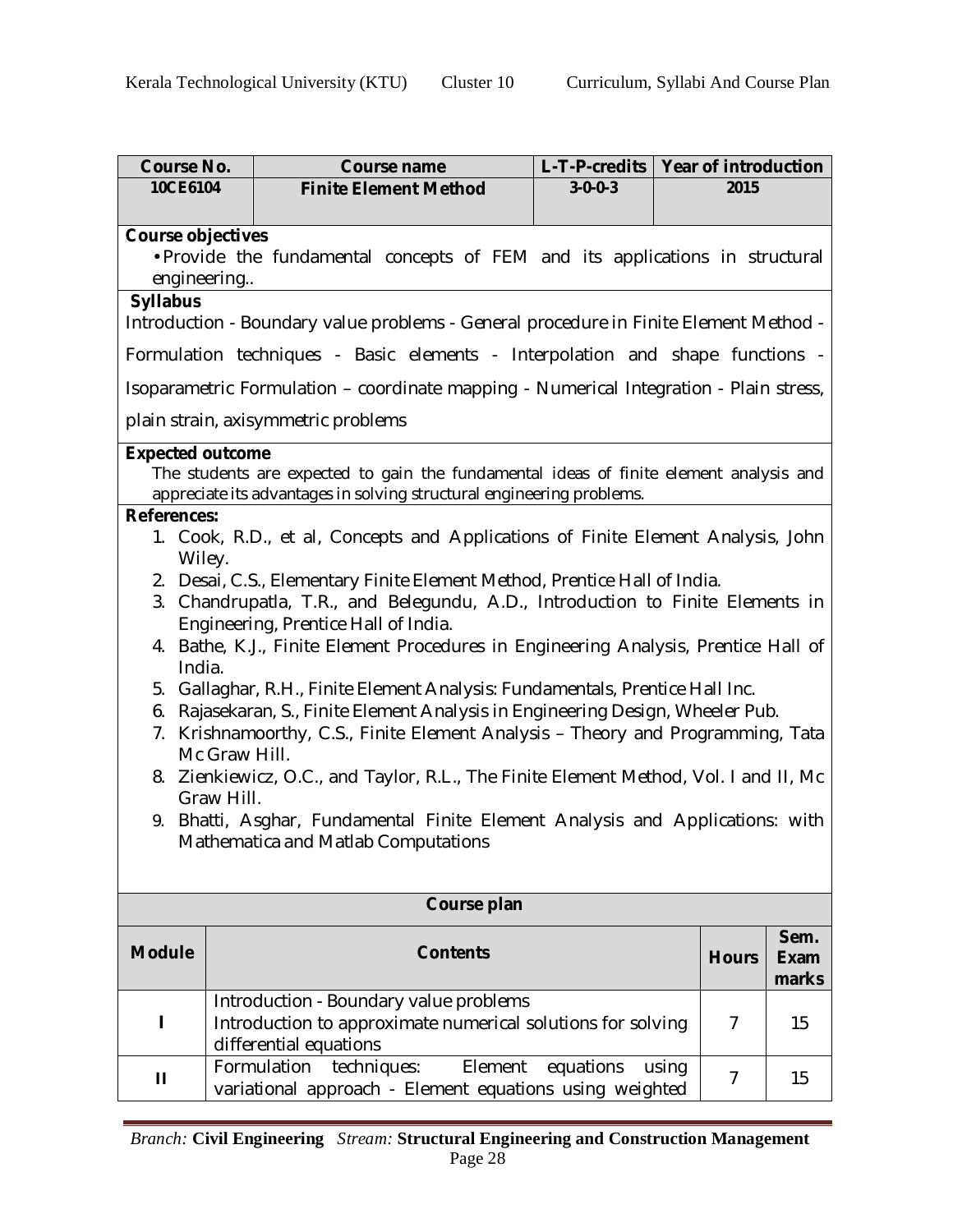|             | Cluster 10<br>Kerala Technological University (KTU)<br>Curriculum, Syllabi And Course Plan                                                                              |   |    |  |  |  |
|-------------|-------------------------------------------------------------------------------------------------------------------------------------------------------------------------|---|----|--|--|--|
|             | residual approach                                                                                                                                                       |   |    |  |  |  |
|             | <b>FIRST INTERNAL EXAM</b>                                                                                                                                              |   |    |  |  |  |
| Ш           | Basic elements: Interpolation and shape functions -<br>convergence requirements.<br>CST, LST, bilinear rectangle elements – solid elements                              | 7 | 15 |  |  |  |
| IV          | Isoparametric Formulation: coordinate mapping<br>- One<br>dimensional bar element<br>Development of stiffness matrix for beam elements.                                 | 7 | 15 |  |  |  |
|             | <b>SECOND INTERNAL EXAM</b>                                                                                                                                             |   |    |  |  |  |
| $\mathbf v$ | Two dimensional isoparametric elements - CST, LST,<br>bilinear quadrilateral elements - Plain stress, plain strain<br>problems<br>Introduction to higher order elements | 7 | 20 |  |  |  |
| V١          | Numerical Integration: Gauss quadrature<br>Axisymmetric problems                                                                                                        | 7 | 20 |  |  |  |

**Total** 42 **CLUSTER LEVEL END SEMESTER EXAMINATION**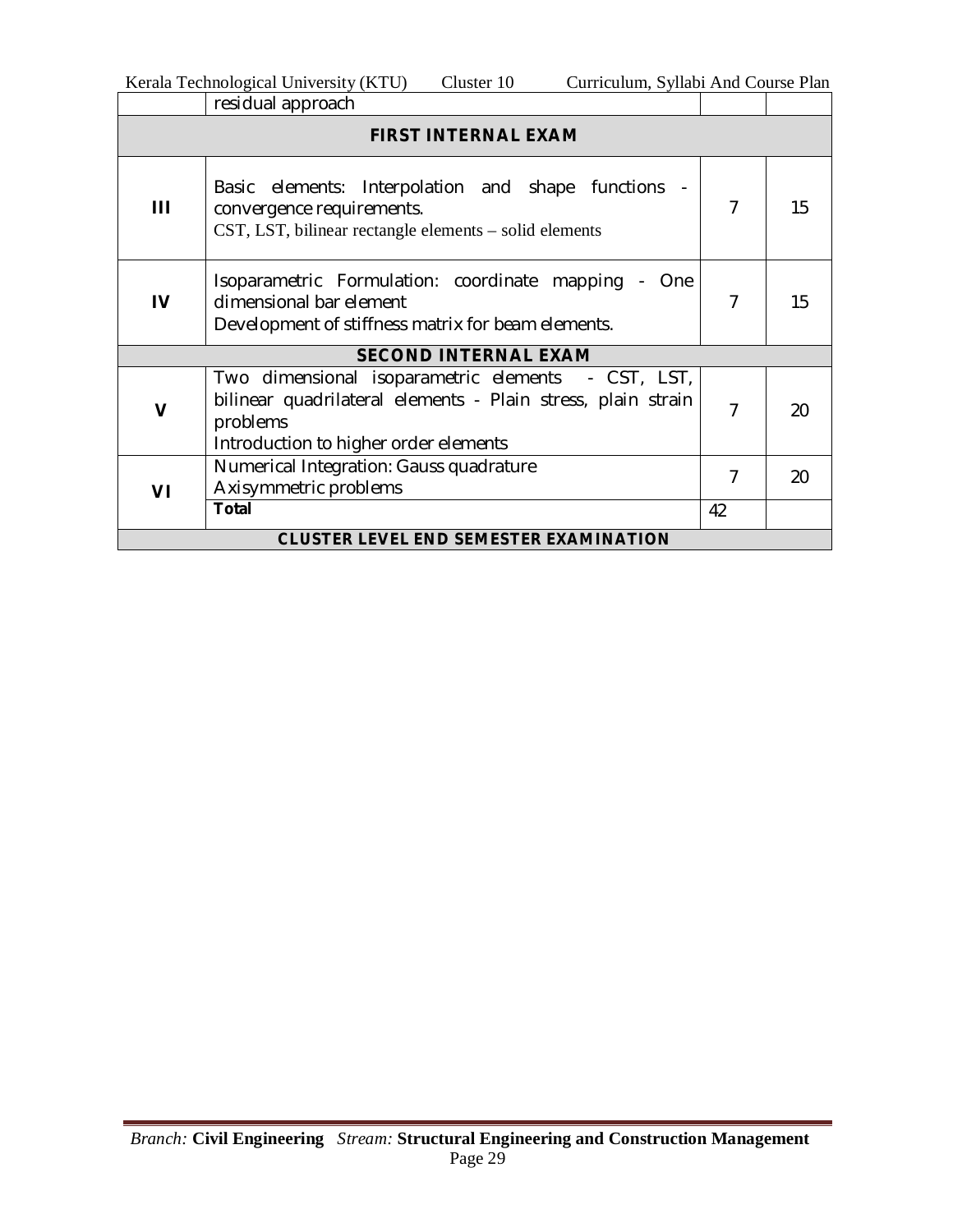| <b>Course No.</b>         |                                                                                  | Course name                                                                                 | L-T-P-credits   Year of introduction |        |                |             |
|---------------------------|----------------------------------------------------------------------------------|---------------------------------------------------------------------------------------------|--------------------------------------|--------|----------------|-------------|
| 10CE6106                  |                                                                                  | <b>Analysis and Design of Earthquake</b><br><b>Resistant Structures</b>                     | $3 - 0 - 0 - 3$                      |        | 3              |             |
| <b>Course objectives</b>  |                                                                                  |                                                                                             |                                      |        |                |             |
|                           | To impart awareness about the effect of earthquakes on structures.               |                                                                                             |                                      |        |                |             |
|                           | To study IS code provisions for the analysis, design and detailing of earthquake |                                                                                             |                                      |        |                |             |
| resistant structures      |                                                                                  |                                                                                             |                                      |        |                |             |
| <b>Syllabus</b>           |                                                                                  |                                                                                             |                                      |        |                |             |
|                           |                                                                                  | Elements of earthquake engineering; Earthquake response spectrum; Earthquake effects        |                                      |        |                |             |
|                           |                                                                                  | on structures; Review of damages during past earthquakes; Earthquake resistant design       |                                      |        |                |             |
|                           |                                                                                  | of structures; Design philosophy and guidelines; IS 1893 Codal provisions-                  |                                      |        |                |             |
|                           |                                                                                  | Determination of lateral forces; IS 13920 Codal provisions- basic principles for design and |                                      |        |                |             |
|                           |                                                                                  | reinforcement detailing for members and joints; Methods for repair & rehabilitation of      |                                      |        |                |             |
| <b>Expected outcome</b>   |                                                                                  | damaged structure; Disaster mitigation                                                      |                                      |        |                |             |
| Students will be able to: |                                                                                  |                                                                                             |                                      |        |                |             |
|                           |                                                                                  | Understand various aspects of earthquake engineering                                        |                                      |        |                |             |
| $\bullet$                 |                                                                                  | Capability for design and detailing of earthquake resistant structures                      |                                      |        |                |             |
| ٠                         |                                                                                  | Awareness of disaster management after earthquakes                                          |                                      |        |                |             |
| <b>References:</b>        |                                                                                  |                                                                                             |                                      |        |                |             |
|                           |                                                                                  | 1. IS: 1893-2002, Indian Standard criteria for Earthquake Resistant Design of Structures,   |                                      |        |                |             |
|                           |                                                                                  | Bureau of Indian Standards, New Delhi                                                       |                                      |        |                |             |
|                           |                                                                                  | 2. IS: 4326-1993, Indian Standard code for practice for Earthquake Resistant Design and     |                                      |        |                |             |
|                           |                                                                                  | Construction of Buildings, Bureau of Indian Standards, New Delhi.                           |                                      |        |                |             |
|                           |                                                                                  | 3. IS: 13920-1993, Indian Standard Ductile Detailing of RCC Structures subjected to seismic |                                      |        |                |             |
|                           |                                                                                  | forces- Code of practice, Bureau of Indian Standards, New Delhi                             |                                      |        |                |             |
|                           |                                                                                  | 4. SP: 22-1982, Explanatory Handbook on codes of Earthquake Engineering, Bureau of Indian   |                                      |        |                |             |
| 5.                        |                                                                                  | Standards, New Delhi                                                                        |                                      |        |                |             |
| 6.                        |                                                                                  | Pankaj Agarwal and Manish Shrikhande, Earthquake Resistant Design of Structures,            |                                      |        |                |             |
|                           |                                                                                  | Prentice- Hall of India, New Delhi.                                                         |                                      |        |                |             |
|                           |                                                                                  | 7. Anil K Chopra, Dynamics of Structures, Prentice-Hall of India, New Delhi.                |                                      |        |                |             |
|                           |                                                                                  | 8. S. K. Duggal, Earthquake Resistant Design of Structures-Oxford University Press-2007     |                                      |        |                |             |
|                           |                                                                                  |                                                                                             |                                      |        |                |             |
|                           |                                                                                  |                                                                                             |                                      |        |                |             |
|                           |                                                                                  | Course plan                                                                                 |                                      |        |                |             |
| <b>Module</b>             |                                                                                  | <b>Contents</b>                                                                             |                                      |        |                | Sem.        |
|                           |                                                                                  |                                                                                             |                                      |        | <b>Hours</b>   | <b>Exam</b> |
|                           |                                                                                  |                                                                                             |                                      |        |                | marks       |
|                           |                                                                                  | Elements of earthquake engineering: plate tectonics theory-                                 |                                      |        |                |             |
| ı                         |                                                                                  | seismic waves- earthquake intensity and magnitude-                                          |                                      |        | $\overline{7}$ | 15          |
|                           |                                                                                  | characteristics of ground motion - recording instruments -                                  |                                      |        |                |             |
|                           |                                                                                  | consequences of earthquake- seismic zoning.                                                 |                                      |        |                |             |
| П                         |                                                                                  | Earthquake<br>resistant<br>of<br>design                                                     | structures:                          | Design | $\overline{7}$ | 15          |
|                           |                                                                                  | philosophy and guidelines -IS 1893 codal provisions;                                        |                                      |        |                |             |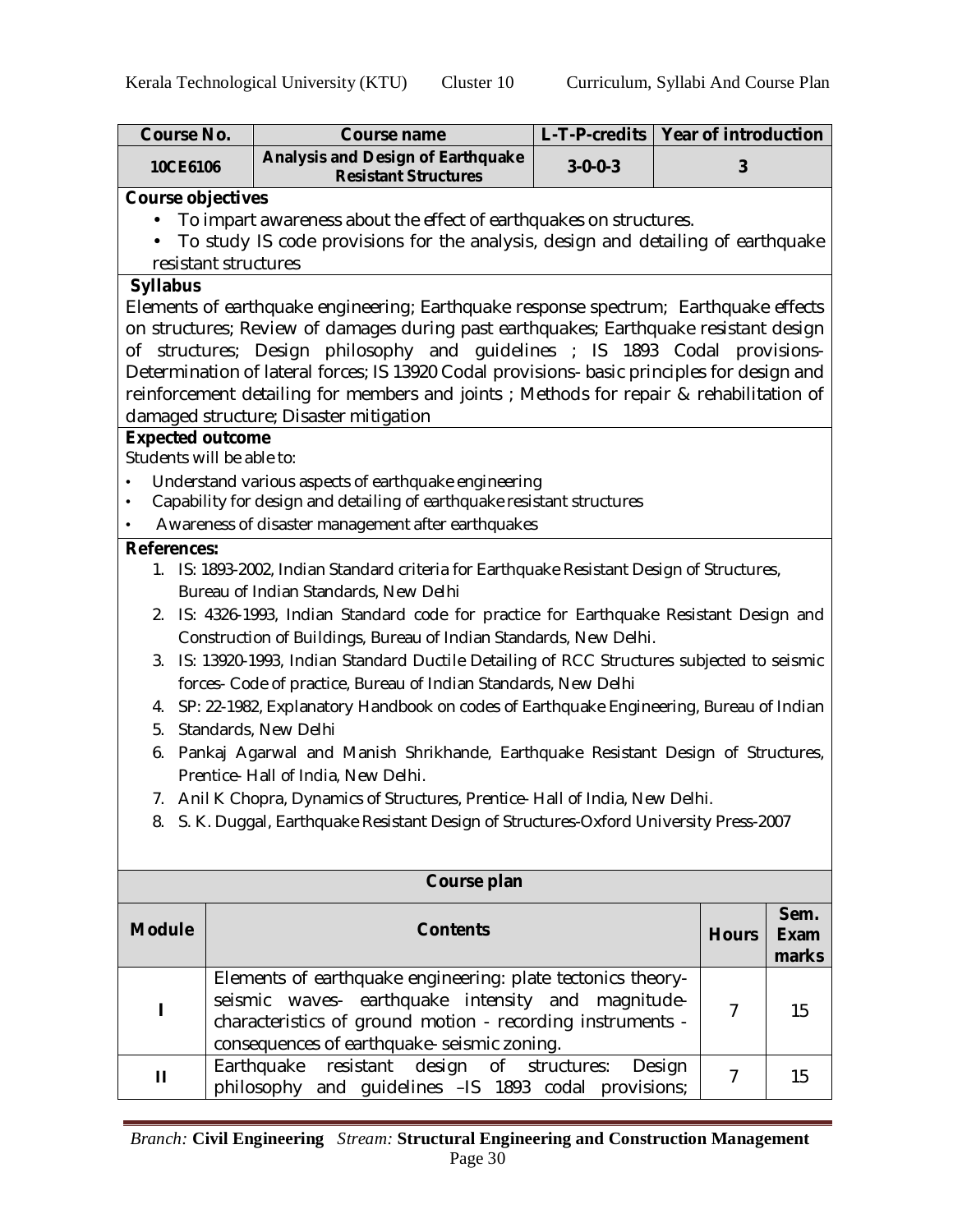| Kerala Technological University (KTU) Cluster 10 Curriculum, Syllabi And Course Plan |                                                                                                                                                                                                                                                                                                                                                                                                              |                |    |  |
|--------------------------------------------------------------------------------------|--------------------------------------------------------------------------------------------------------------------------------------------------------------------------------------------------------------------------------------------------------------------------------------------------------------------------------------------------------------------------------------------------------------|----------------|----|--|
|                                                                                      | Determination of lateral forces- Seismic coefficient method                                                                                                                                                                                                                                                                                                                                                  |                |    |  |
|                                                                                      | of analysis - Dynamic analysis.                                                                                                                                                                                                                                                                                                                                                                              |                |    |  |
|                                                                                      | <b>FIRST INTERNAL EXAM</b>                                                                                                                                                                                                                                                                                                                                                                                   |                |    |  |
| Ш                                                                                    | Earthquake response spectrum - characteristics-design<br>spectrum; Earthquake effects on structures: effect of<br>architectural features and structural irregularities- review of<br>damages during past earthquakes.                                                                                                                                                                                        | $\overline{7}$ | 15 |  |
| $\overline{V}$                                                                       | Torsion in buildings - calculation of shear force; Stress-<br>Strain behaviour of concrete and steel under cyclic loads-<br>Effect of concrete confinement-Ductility of RC members-<br>Modes of failure of beams and columns- Desirable collapse<br>mechanisms - Capacity Design philosophy; IS 13920 Code<br>provisions- basic principles for design and reinforcement<br>detailing for members and joints. | $\overline{7}$ | 15 |  |
|                                                                                      | <b>SECOND INTERNAL EXAM</b>                                                                                                                                                                                                                                                                                                                                                                                  |                |    |  |
| $\mathbf v$                                                                          | Examples on design of RC beams and columns using IS<br>13920; Shear Walls - functions, modes of failure- Design<br>Examples; Design of Chimneys.                                                                                                                                                                                                                                                             | 8              | 20 |  |
| VI                                                                                   | Methods for Repair and rehabilitation of damaged<br>structures; Methods for disaster mitigation; Vulnerability<br>assessment and seismic evaluation of structures -<br>vulnerability reduction.                                                                                                                                                                                                              | 6              | 20 |  |
|                                                                                      | <b>Total</b>                                                                                                                                                                                                                                                                                                                                                                                                 | 42             |    |  |
|                                                                                      | <b>CLUSTER LEVEL END SEMESTER EXAMINATION</b>                                                                                                                                                                                                                                                                                                                                                                |                |    |  |

L,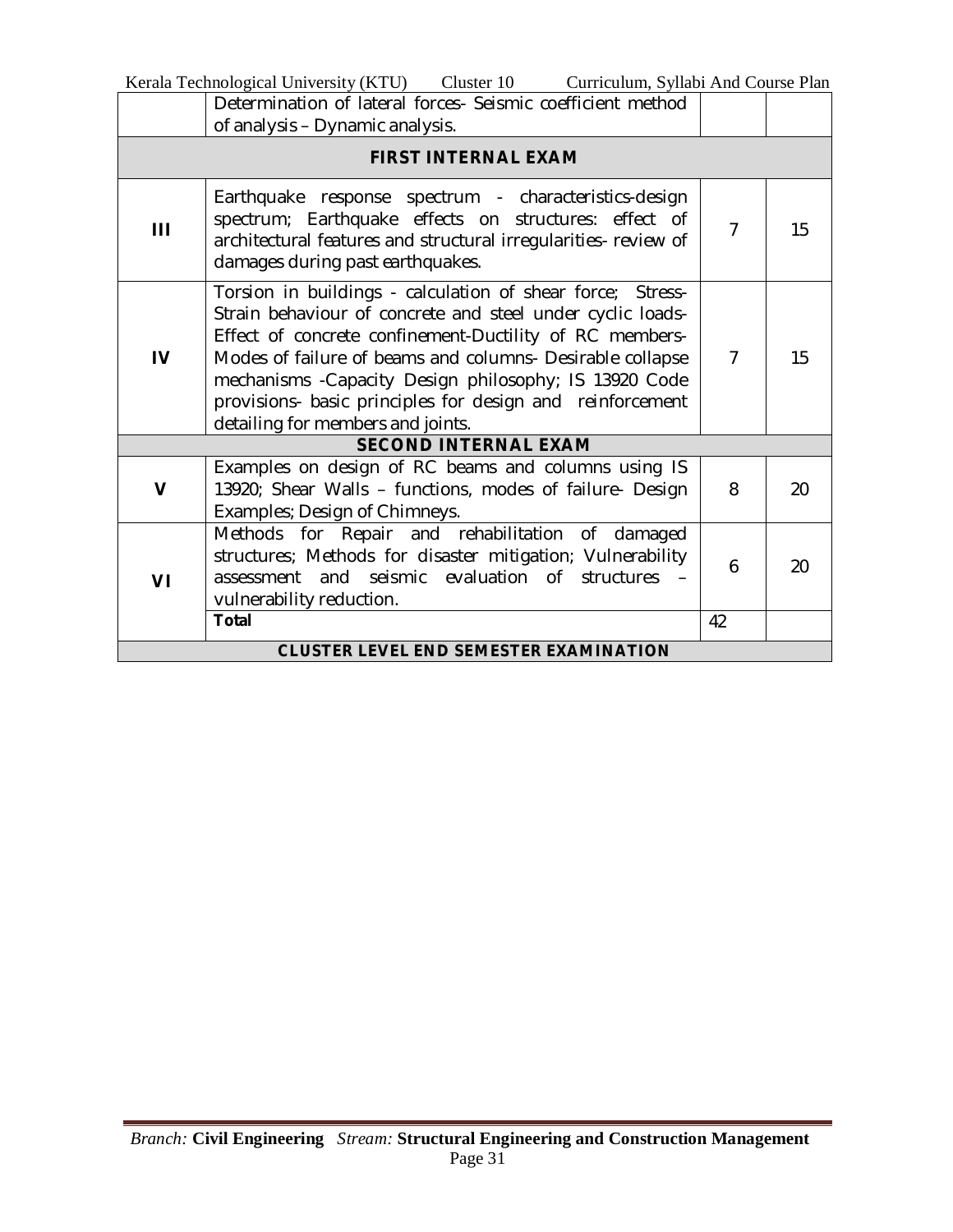| <b>Course No.</b>                                                      | <b>Course Name</b>                                                                                                                                                         | $L-T-P-$<br><b>Credits</b> | Year of<br><b>Introductio</b><br>n |  |  |  |  |
|------------------------------------------------------------------------|----------------------------------------------------------------------------------------------------------------------------------------------------------------------------|----------------------------|------------------------------------|--|--|--|--|
| 10CE6208                                                               | <b>Mini Project</b>                                                                                                                                                        | $0 - 0 - 4 - 2$            | 2015                               |  |  |  |  |
| <b>Course Prerequisites: None</b>                                      |                                                                                                                                                                            |                            |                                    |  |  |  |  |
|                                                                        | Course Objectives<br>• The student is expected to start the preliminary background studies towards the project by<br>conducting a literature survey in the relevant field. |                            |                                    |  |  |  |  |
|                                                                        | • Increasing the breadth of knowledge                                                                                                                                      |                            |                                    |  |  |  |  |
|                                                                        | • Enhancing the ability of identify the area of the work, familiarize with the design and<br>analysis tools required for the work and plan the experimental platform       |                            |                                    |  |  |  |  |
| <b>Syllabus</b>                                                        |                                                                                                                                                                            |                            |                                    |  |  |  |  |
|                                                                        | The student is expected to carry out a Mini Project in one of the innovative area in the                                                                                   |                            |                                    |  |  |  |  |
|                                                                        | field of structural engineering and construction management and related areas. Students                                                                                    |                            |                                    |  |  |  |  |
|                                                                        | have to register for the Mini Project and select a topic in consultation with any faculty                                                                                  |                            |                                    |  |  |  |  |
|                                                                        | member offering courses for the programme. The project work can be a design project,                                                                                       |                            |                                    |  |  |  |  |
|                                                                        | experimental project or field surveying on any of the topics of structural and                                                                                             |                            |                                    |  |  |  |  |
|                                                                        | construction management interest, industrial or construction site training. The students                                                                                   |                            |                                    |  |  |  |  |
|                                                                        | will present their project work before the Committee. Each student will prepare the                                                                                        |                            |                                    |  |  |  |  |
|                                                                        | project report and submit to the Department through the guide Grades will be awarded                                                                                       |                            |                                    |  |  |  |  |
|                                                                        | on the basis of quantum of the project and the presentation                                                                                                                |                            |                                    |  |  |  |  |
|                                                                        | <b>Expected Outcomes</b> : At the end of the course, the student will be able to                                                                                           |                            |                                    |  |  |  |  |
| ٠                                                                      | Identify and chose appropriate topic of relevance.                                                                                                                         |                            |                                    |  |  |  |  |
|                                                                        | Assimilate literature on technical articles of specified topic and develop comprehension.                                                                                  |                            |                                    |  |  |  |  |
|                                                                        | Prepare technical report.                                                                                                                                                  |                            |                                    |  |  |  |  |
| Design, develop and deliver presentation on specified technical topic. |                                                                                                                                                                            |                            |                                    |  |  |  |  |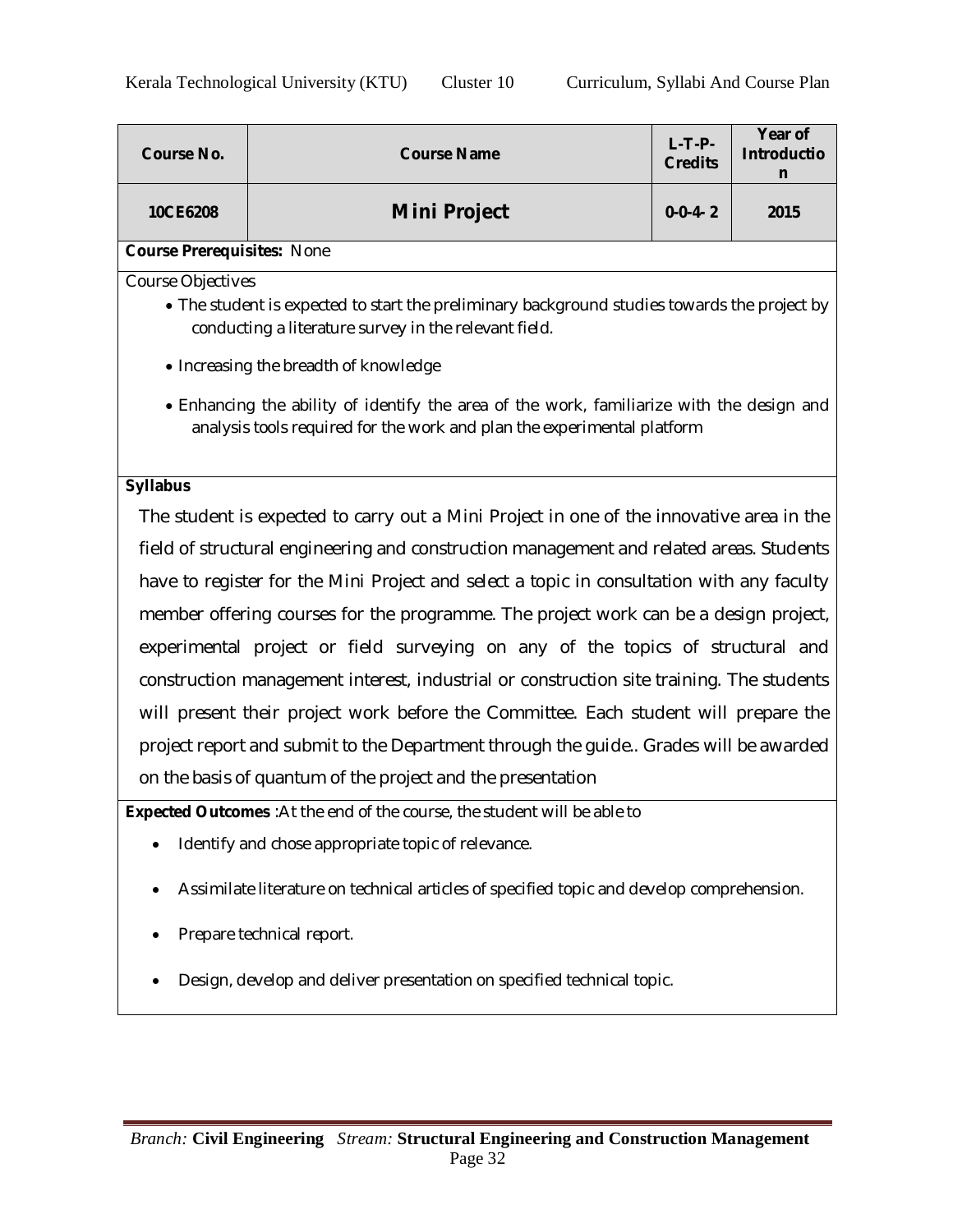| <b>Course No.</b>                                               | <b>Course Name</b>                                                                                                                                                                                                                                                                                                                                                                                                                                                                                                                                                                                                                                                                                                                                                                                                                                                                                                                                                                                                                                            | $L-T-P-$<br><b>Credits</b> | Year of<br><b>Introductio</b><br>n |  |  |
|-----------------------------------------------------------------|---------------------------------------------------------------------------------------------------------------------------------------------------------------------------------------------------------------------------------------------------------------------------------------------------------------------------------------------------------------------------------------------------------------------------------------------------------------------------------------------------------------------------------------------------------------------------------------------------------------------------------------------------------------------------------------------------------------------------------------------------------------------------------------------------------------------------------------------------------------------------------------------------------------------------------------------------------------------------------------------------------------------------------------------------------------|----------------------------|------------------------------------|--|--|
| 10CE6212                                                        | <b>STRUCTURAL ENGINEERING LAB</b>                                                                                                                                                                                                                                                                                                                                                                                                                                                                                                                                                                                                                                                                                                                                                                                                                                                                                                                                                                                                                             | $0 - 0 - 2 - 1$            | 2015                               |  |  |
| <b>Course Prerequisites: None</b>                               |                                                                                                                                                                                                                                                                                                                                                                                                                                                                                                                                                                                                                                                                                                                                                                                                                                                                                                                                                                                                                                                               |                            |                                    |  |  |
| <b>Course Objectives</b>                                        | • Practical training for conducting experiments related to structural engineering.<br>• Capability to use software's for analysis, design and detailing and experimental data.                                                                                                                                                                                                                                                                                                                                                                                                                                                                                                                                                                                                                                                                                                                                                                                                                                                                                |                            |                                    |  |  |
| building<br>$\Box$<br>$\Box$<br>complete it within the semester | <b>List of Experiments</b><br>1. Review of testing methods of cement, coarse aggregate and fine aggregate as per<br>Indian Standards.<br>2. Study of various instruments used for determining the material properties of<br>concrete, steel etc.<br>3. Design a concrete mixes as per Indian standards and experimental study the results<br>of fresh and hardened concrete by casting and testing simple compression, tension<br>and flexural members.<br>4. Study of instruments used for determining the durability of materials<br>5. Analysis, design and detailing of a high rise building with special emphasis to<br>earthquake<br>6. Analysis, design and detailing of Steel Industrial Building / Steel Multi-storey<br>7. Design of steel Bridge / storage structures/ towers/ribbed floor slab systems<br>Recommended Packages:<br>AutoCAD, Microstation, MS-Office, Matlab, Grapher/Sigmaplot<br>Autocivil, Intergraph<br>□ StaadPro, STRAP, SAP, ETABS<br>Students are encouraged to take up a min-project on any of the above listed areas and |                            |                                    |  |  |
|                                                                 | <b>Expected Outcomes.</b> After completion if this course                                                                                                                                                                                                                                                                                                                                                                                                                                                                                                                                                                                                                                                                                                                                                                                                                                                                                                                                                                                                     |                            |                                    |  |  |
| ٠                                                               | Acquire capacity to organize experiments for project and thesis works.                                                                                                                                                                                                                                                                                                                                                                                                                                                                                                                                                                                                                                                                                                                                                                                                                                                                                                                                                                                        |                            |                                    |  |  |
|                                                                 | Ability to analytically study the experimental results.                                                                                                                                                                                                                                                                                                                                                                                                                                                                                                                                                                                                                                                                                                                                                                                                                                                                                                                                                                                                       |                            |                                    |  |  |
|                                                                 | Ability to use the software package for Analysis, design and detailing of structures.                                                                                                                                                                                                                                                                                                                                                                                                                                                                                                                                                                                                                                                                                                                                                                                                                                                                                                                                                                         |                            |                                    |  |  |
| <b>Assessment:</b>                                              |                                                                                                                                                                                                                                                                                                                                                                                                                                                                                                                                                                                                                                                                                                                                                                                                                                                                                                                                                                                                                                                               |                            |                                    |  |  |
|                                                                 | ii) Practical Records / outputs 40%                                                                                                                                                                                                                                                                                                                                                                                                                                                                                                                                                                                                                                                                                                                                                                                                                                                                                                                                                                                                                           |                            |                                    |  |  |
|                                                                 | iii) Regular Class Viva-Voce 20%                                                                                                                                                                                                                                                                                                                                                                                                                                                                                                                                                                                                                                                                                                                                                                                                                                                                                                                                                                                                                              |                            |                                    |  |  |
|                                                                 | iv) Final internal Test (Objective) 40%                                                                                                                                                                                                                                                                                                                                                                                                                                                                                                                                                                                                                                                                                                                                                                                                                                                                                                                                                                                                                       |                            |                                    |  |  |
|                                                                 |                                                                                                                                                                                                                                                                                                                                                                                                                                                                                                                                                                                                                                                                                                                                                                                                                                                                                                                                                                                                                                                               |                            |                                    |  |  |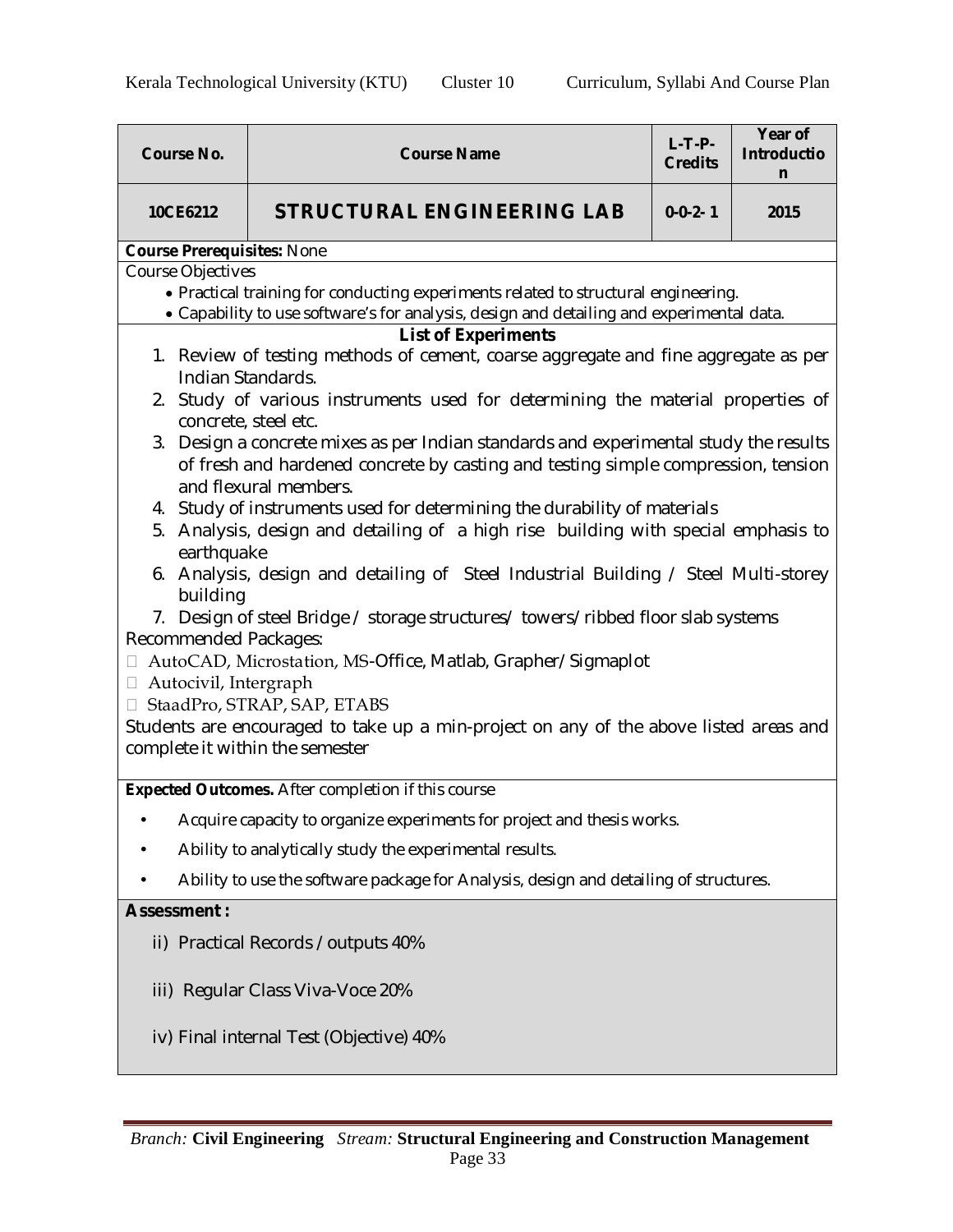| <b>Course No.</b>           | <b>Course Name</b>                                                                                | $L-T-P-$<br><b>Credits</b> | Year of<br><b>Introductio</b><br>n |
|-----------------------------|---------------------------------------------------------------------------------------------------|----------------------------|------------------------------------|
| 10CE6214                    | <b>ADVANCED CONSTRUCTION TECHNIQUES</b>                                                           | $3 - 0 - 0 - 3$            | 2015                               |
| <b>Course Prerequisites</b> |                                                                                                   |                            |                                    |
|                             | Basic knowledge of Advanced Construction Techniques at UG Level.                                  |                            |                                    |
| <b>Course Objectives</b>    |                                                                                                   |                            |                                    |
|                             | The course is designed to provide students a strong background about various                      |                            |                                    |
|                             | construction equipments and the concept of advanced techniques adopted in                         |                            |                                    |
| construction.               |                                                                                                   |                            |                                    |
| <b>Syllabus</b>             | Introduction to geotechnical materials, Equipments, Earth Work methods, Techniques for            |                            |                                    |
|                             | concreting, Erection techniques of tall structures, Laying operations for built up offshore       |                            |                                    |
|                             | system, Construction sequence and methods, Construction techniques for foundation.                |                            |                                    |
| <b>Expected Outcomes</b>    |                                                                                                   |                            |                                    |
|                             | The students are expected to be familiar with advanced construction techniques and                |                            |                                    |
|                             | hence to apply it's general principles in the field of construction.                              |                            |                                    |
| <b>References</b>           |                                                                                                   |                            |                                    |
|                             | 1. Peurifoy R L, Construction, Planning, Equipment and Methods, Tata McGraw-Hill.                 |                            |                                    |
|                             | 2. Leonhard E. Bernold, Construction Equipment and Methods: Planning, Innovation,                 |                            |                                    |
| Safety,                     |                                                                                                   |                            |                                    |
|                             | Wiley Global Education, 2013.                                                                     |                            |                                    |
|                             | 3. Michael John Tomlinson, R. Boorman, Foundation Design and Construction,                        |                            |                                    |
|                             | Prentice Hall, 2001                                                                               |                            |                                    |
| 4.                          | R. Chudley, Roger Greeno, Advanced Construction Technology, Pearson Prentice                      |                            |                                    |
| Hall, 2006                  |                                                                                                   |                            |                                    |
| 5.                          | Robertwade Brown, "Practical foundation engineering hand book", McGraw Hill<br>Publications, 1995 |                            |                                    |
|                             | 6. Patrick Powers J, "Construction Dewatering: New Methods and Applications",                     |                            |                                    |
| John Wiley                  | Sons, 1992.                                                                                       |                            |                                    |
|                             | 7. Jerry Irvine, "Advanced Construction Techniques", CA Rockers, 1984                             |                            |                                    |
|                             | Course plan                                                                                       |                            |                                    |
|                             |                                                                                                   |                            |                                    |
|                             |                                                                                                   |                            | <b>Semester</b>                    |
| <b>Modul</b>                |                                                                                                   |                            | <b>Exam</b>                        |
| e                           | <b>Content</b>                                                                                    | <b>Hours</b>               | <b>Marks</b>                       |
|                             |                                                                                                   |                            |                                    |
|                             |                                                                                                   |                            | $(\%)$                             |
|                             | Soil processing - Compaction and stabilization - Soil                                             |                            |                                    |
| п                           | stabilization with lime - Cement-soil stabilization.                                              | 4                          | 15                                 |
|                             |                                                                                                   |                            |                                    |
|                             | Stabilizing vertical cuts and slopes                                                              |                            |                                    |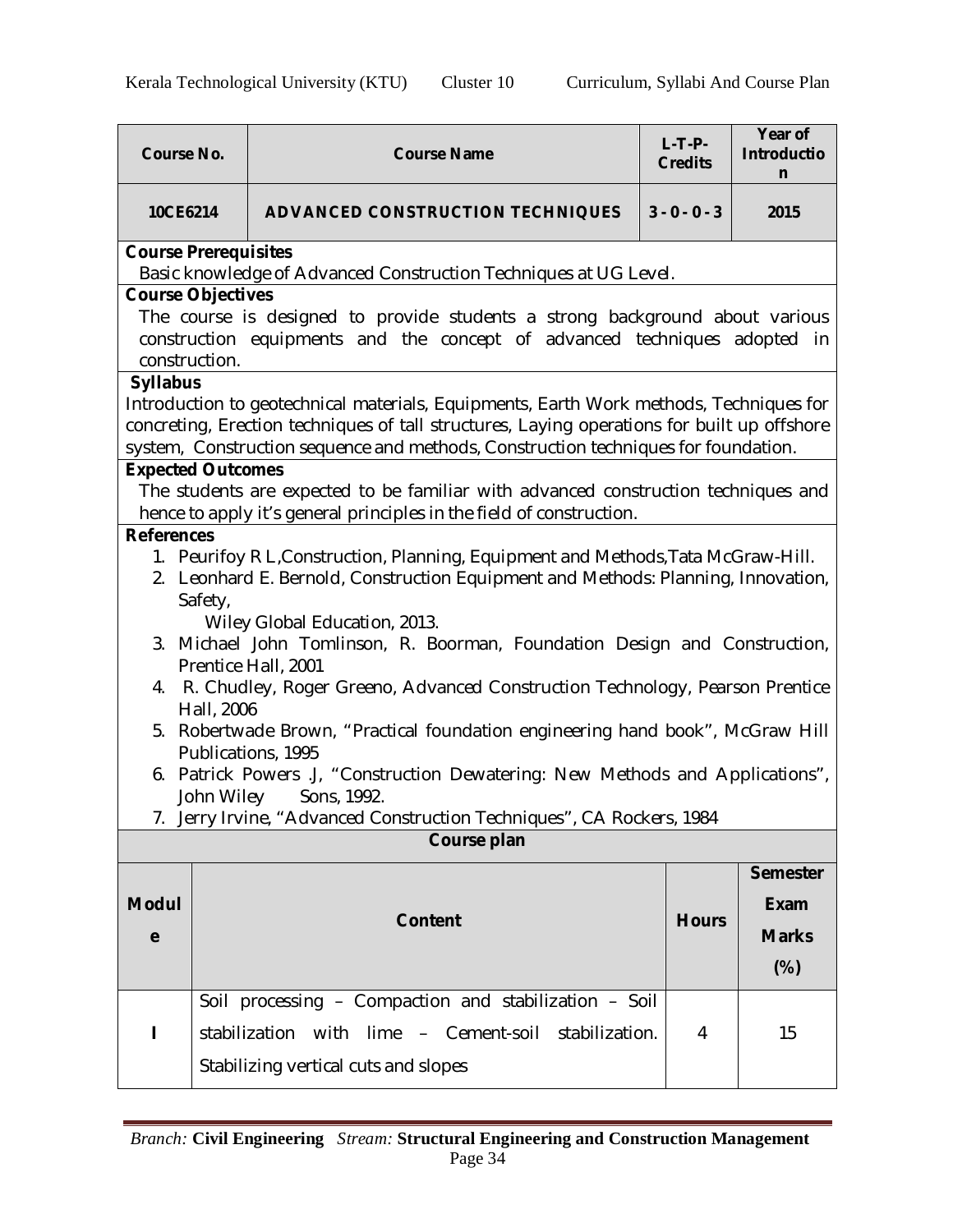|                                                                | Cluster 10<br>Curriculum, Syllabi And Course Plan<br>Kerala Technological University (KTU) |                |    |  |
|----------------------------------------------------------------|--------------------------------------------------------------------------------------------|----------------|----|--|
| <b>Equipment's - Compacting equipment's, Scrapers, Dozers,</b> |                                                                                            | 4              |    |  |
|                                                                | <b>Excavators, Trenching Machines</b>                                                      |                |    |  |
|                                                                | Earth Work methods - Trenching - Excavations - Braced                                      |                |    |  |
|                                                                | Excavations- Embankments perimeter trench, Raking                                          | 5              |    |  |
| Ш                                                              | struts, cofferdams, Diaphragm walls                                                        |                | 15 |  |
|                                                                | Tunneling techniques, laying of pipes                                                      | 3              |    |  |
|                                                                | <b>First Internal Examination</b>                                                          |                |    |  |
|                                                                | Techniques for concreting: Techniques of construction for                                  |                |    |  |
| Ш                                                              | continuous concreting operation in tall buildings of                                       |                |    |  |
|                                                                |                                                                                            | $\overline{7}$ | 15 |  |
|                                                                | various shapes and varying sections launching techniques                                   |                |    |  |
|                                                                | -Slip form techniques- suspended form work                                                 |                |    |  |
|                                                                | Laying operations for built up offshore system: shoring                                    |                |    |  |
| $\overline{V}$                                                 | for deep - well points – dewatering and stand by plant                                     | 7              | 15 |  |
|                                                                | equipment for underground open excavation - Trenchless                                     |                |    |  |
|                                                                | Technology.                                                                                |                |    |  |
|                                                                | <b>Second Internal Examination</b>                                                         |                |    |  |
|                                                                | Construction sequence and methods of :Bow string                                           |                |    |  |
| V                                                              | bridges, cable stayed bridges. Construction sequence and                                   | 6              | 20 |  |
|                                                                | methods in domes. Vacuum dewatering of concrete                                            |                |    |  |
|                                                                | flooring                                                                                   |                |    |  |
|                                                                | Construction techniques for foundation: Repair of raft                                     |                |    |  |
| VI                                                             | foundations of slab-Edge method, interior slab heaving-.                                   | 6              | 20 |  |
|                                                                | Technique for repairing Cracked or bulging walls.                                          |                |    |  |
|                                                                | <b>Total</b>                                                                               | 42             |    |  |
|                                                                | <b>Cluster Level End Semester Examination</b>                                              |                |    |  |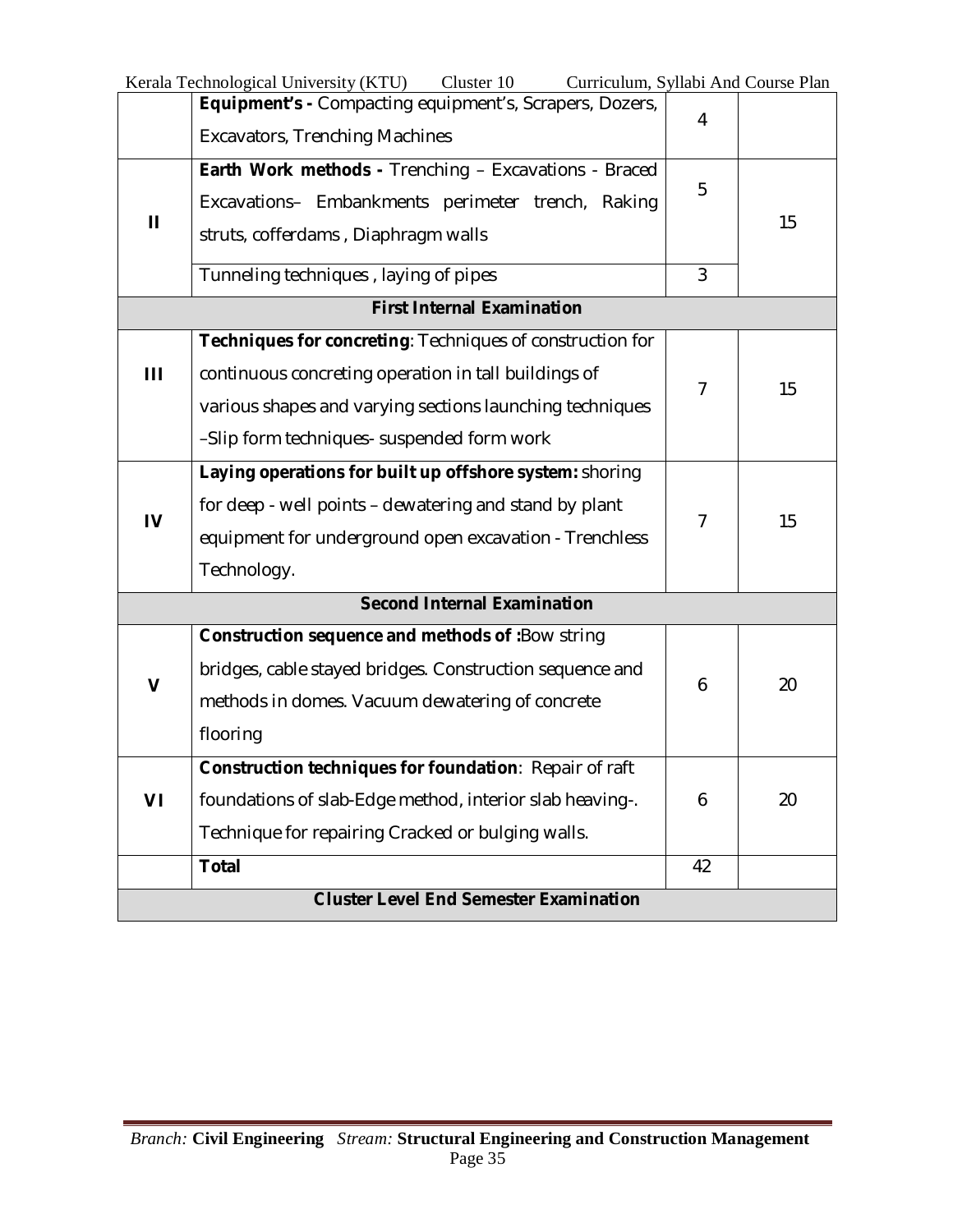| Kerala Technological University (KTU)<br>Cluster 10<br>Curriculum, Syllabi And Course Plan |                                                                       |                                                                                                                        |                     |                                             |  |  |
|--------------------------------------------------------------------------------------------|-----------------------------------------------------------------------|------------------------------------------------------------------------------------------------------------------------|---------------------|---------------------------------------------|--|--|
|                                                                                            | $L-T-P-$<br><b>Course No.</b><br><b>Course Name</b><br><b>Credits</b> |                                                                                                                        |                     |                                             |  |  |
|                                                                                            | 10CE6216<br><b>BUILDING SERVICES</b><br>$3 - 0 - 0 - 3$               |                                                                                                                        |                     |                                             |  |  |
| <b>Course Prerequisites</b>                                                                |                                                                       |                                                                                                                        |                     |                                             |  |  |
| None                                                                                       |                                                                       |                                                                                                                        |                     |                                             |  |  |
| <b>Course Objectives</b>                                                                   |                                                                       |                                                                                                                        |                     |                                             |  |  |
|                                                                                            |                                                                       | The course is designed to expose the students to the knowledge of water supply, sewage,                                |                     |                                             |  |  |
|                                                                                            |                                                                       | orientation, vertical transportation and fire safety                                                                   |                     |                                             |  |  |
| <b>Syllabus</b>                                                                            |                                                                       |                                                                                                                        |                     |                                             |  |  |
|                                                                                            |                                                                       | Water supply, orientation and planning of residential building General building                                        |                     |                                             |  |  |
|                                                                                            |                                                                       | requirements for lightening and ventilation , sewage system, vertical transportation,                                  |                     |                                             |  |  |
|                                                                                            |                                                                       | ventilation and air-conditioning, fire safety                                                                          |                     |                                             |  |  |
| <b>Expected Outcomes</b>                                                                   |                                                                       |                                                                                                                        |                     |                                             |  |  |
|                                                                                            |                                                                       | At the end of the course, the student will be able to Plan and design the building services                            |                     |                                             |  |  |
| <b>References</b>                                                                          |                                                                       |                                                                                                                        |                     |                                             |  |  |
|                                                                                            |                                                                       | 1. National Building Code(NBC), IS Codes                                                                               |                     |                                             |  |  |
|                                                                                            |                                                                       | 2. Handbook for Building Engineers in Metric systems, NBC, New Delhi, 1968.                                            |                     |                                             |  |  |
|                                                                                            |                                                                       | 3. William T. Mayer, Energy Economics and Build Design, McGraw-Hill Book,<br>Company, 1983.                            |                     |                                             |  |  |
| 4.                                                                                         |                                                                       | William H.Severns and Julian R.Fellows, "Air-conditioning and Refrigeration",                                          |                     |                                             |  |  |
|                                                                                            |                                                                       | John Wiley and Sons, London, 1988.                                                                                     |                     |                                             |  |  |
|                                                                                            |                                                                       | 5. A.F.C. Sherratt, "Air-conditioning and Energy Conservation", The Architectural                                      |                     |                                             |  |  |
|                                                                                            | Press, London,.                                                       |                                                                                                                        |                     |                                             |  |  |
| Building construction, Arora and Bindra, Dhanpatrai & Sons, 2012<br>6.                     |                                                                       |                                                                                                                        |                     |                                             |  |  |
| Course plan                                                                                |                                                                       |                                                                                                                        |                     |                                             |  |  |
| <b>Modul</b><br>e                                                                          |                                                                       | <b>Content</b>                                                                                                         | Hour<br>$\mathsf S$ | <b>Semester</b><br><b>Exam</b><br>Marks (%) |  |  |
|                                                                                            |                                                                       | Water Supply: Water quality, Purification and treatment-<br>water supply systems-distribution systems in small towns - | 3                   | 15                                          |  |  |

 $\overline{\phantom{0}}$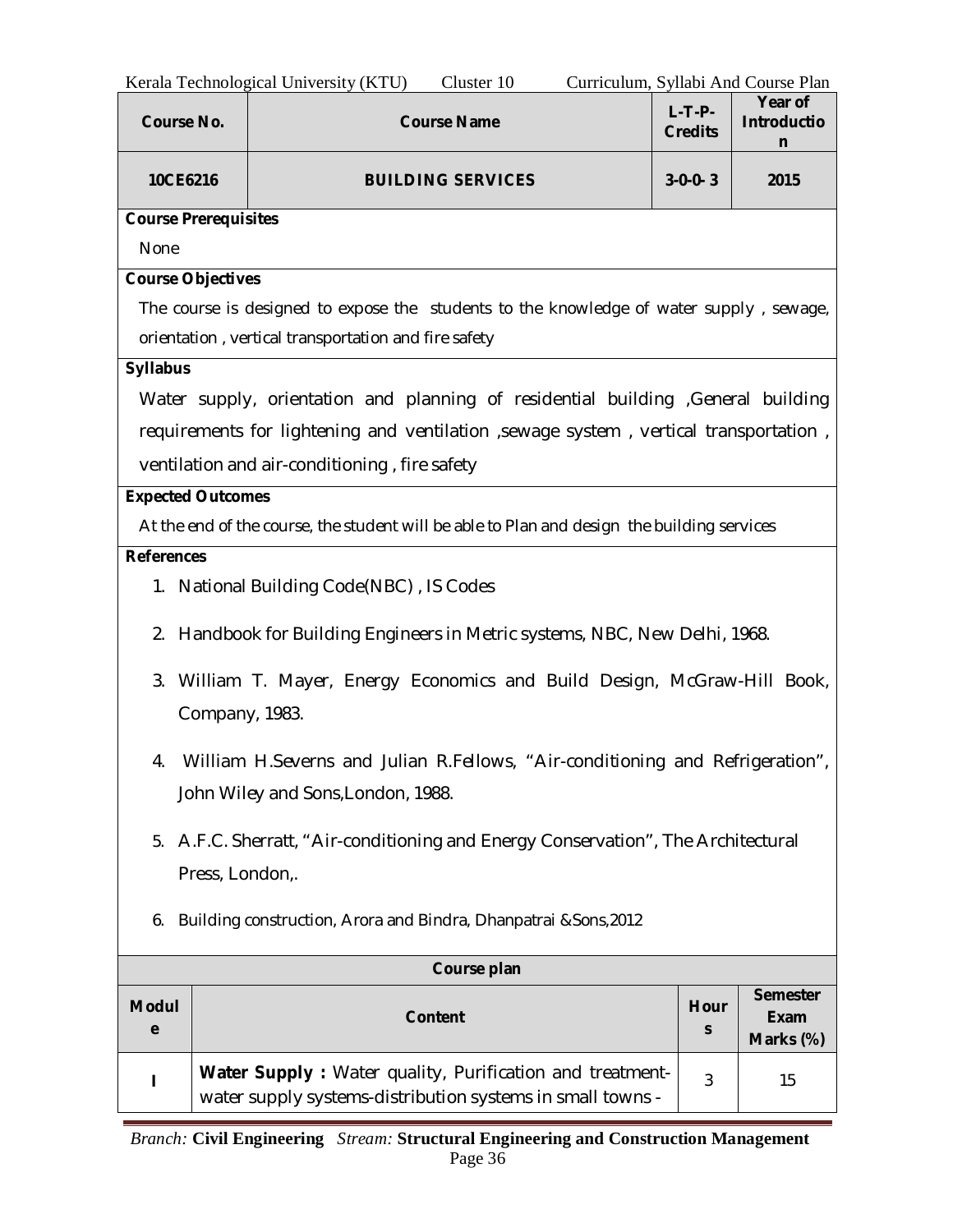|              | Types of pipes used- laying jointing, testing-testing for<br>water tightness                                                                                                                                                                                                       | $\overline{\mathbf{4}}$ |    |
|--------------|------------------------------------------------------------------------------------------------------------------------------------------------------------------------------------------------------------------------------------------------------------------------------------|-------------------------|----|
|              | Orientation and Planning: Selection of site, Orientation of<br>building, Design of residential buildings with particular<br>reference to grouping and circulation                                                                                                                  | 3                       |    |
| $\mathbf{H}$ | General building requirements: Open spaces in and around<br>buildings for lighting and ventilation, Minimum sizes and<br>height of roofs, Rat and Termite proofing of buildings,<br>Lightning protection of buildings.                                                             | 5                       | 15 |
|              | <b>First Internal Examination</b>                                                                                                                                                                                                                                                  |                         |    |
| Ш            | Sewage System-Sanitation in buildings- -pipe systems-<br>storm water drainage from buildings -septic and sewage<br>treatment plant - collection, conveyance and disposal of<br>town refuse systems                                                                                 | $\overline{7}$          | 15 |
| IV           | Vertical transportation in buildings: Essential requirements<br>and details of construction of stairs, lifts escalators and<br>ramps.<br><b>Second Internal Examination</b>                                                                                                        | 6                       | 15 |
|              |                                                                                                                                                                                                                                                                                    |                         |    |
|              |                                                                                                                                                                                                                                                                                    |                         |    |
| $\mathbf v$  | Ventilation- Ventilation and its importance-natural and<br>systems-Window type and packaged<br>artificial<br>air-<br>conditioners-chilled water plant -fan coil systems-water<br>piping -cooling load -                                                                            | $\overline{4}$          | 20 |
|              | air conditioning systems for different types of buildings -<br>protection against fire to be caused by A.C. systems                                                                                                                                                                | 3                       |    |
| VI           | Safety Against fire in buildings- Safety-Ability of systems<br>to protect fire-Preventive systems in high rise buildings-Fire<br>escape system design- safety regulations.                                                                                                         | 3                       | 20 |
|              | NBC-planning<br>considerations<br>buildings<br>in<br><b>like</b><br>Noncombustible materials, construction, staircases and A.C.<br>systems-heat and smoke detectors-dry and wet risers-<br>Automatic sprinklers - Capacity determination of OHT and<br>UGT for firefighting needs. | $\overline{4}$          |    |
|              | Total<br><b>Cluster Level End Semester Examination</b>                                                                                                                                                                                                                             | 42                      |    |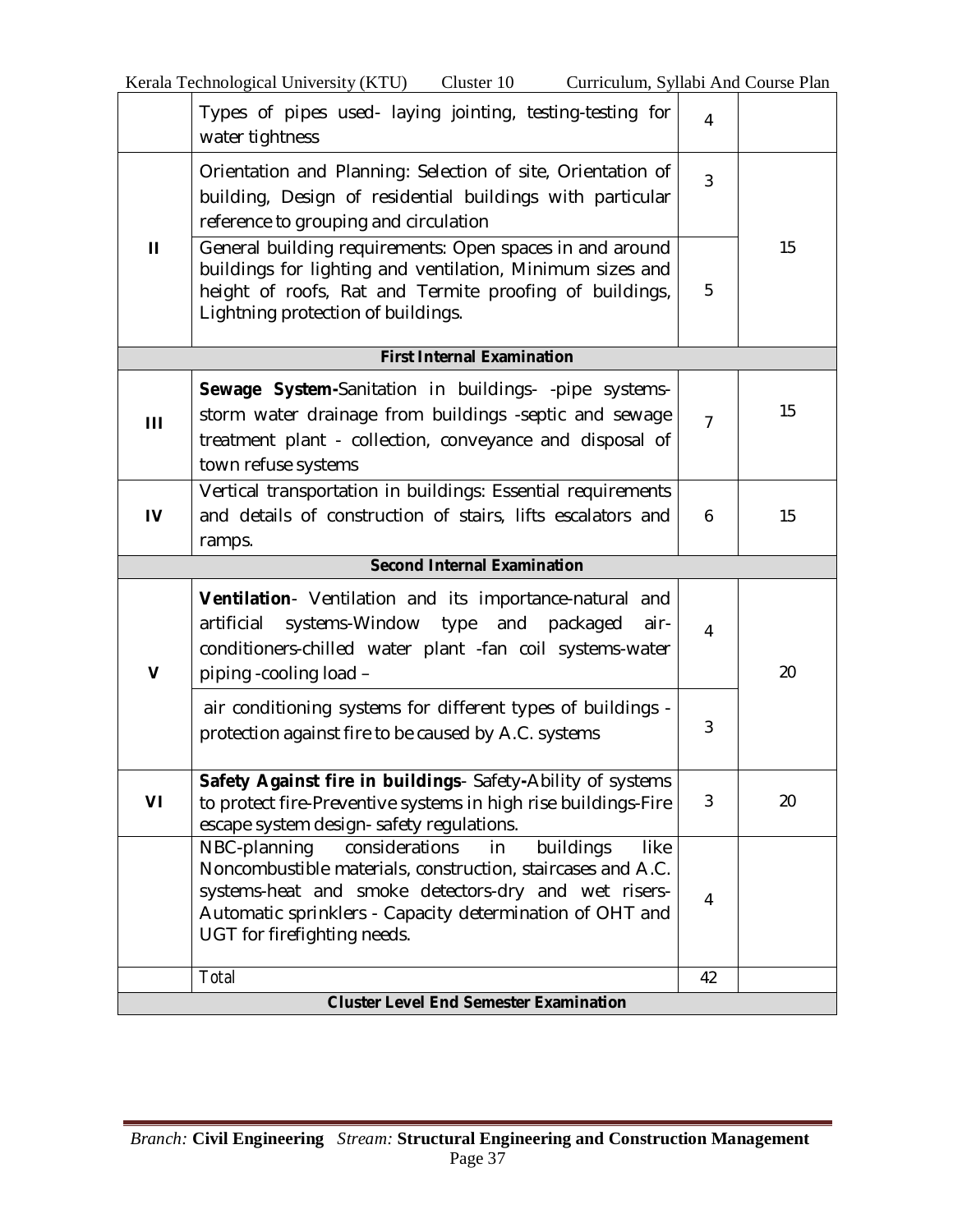| <b>Course No.</b>                                                                                                                                                                                                                                                                                                                                                                                                                                                                                                                                                                                                                                                                                                                                                                                                                                                                                                                                                                 |                                                                                                                                                                  | $R$ $i$ ala Technological University ( $R$ TU)<br>CHANGE TO<br><b>Course Name</b> | $L-T-P-$<br><b>Credits</b> | Curriculum, Synabr And Course Flan<br>Year of<br><b>Introductio</b><br>n |  |  |
|-----------------------------------------------------------------------------------------------------------------------------------------------------------------------------------------------------------------------------------------------------------------------------------------------------------------------------------------------------------------------------------------------------------------------------------------------------------------------------------------------------------------------------------------------------------------------------------------------------------------------------------------------------------------------------------------------------------------------------------------------------------------------------------------------------------------------------------------------------------------------------------------------------------------------------------------------------------------------------------|------------------------------------------------------------------------------------------------------------------------------------------------------------------|-----------------------------------------------------------------------------------|----------------------------|--------------------------------------------------------------------------|--|--|
| 10CE6218                                                                                                                                                                                                                                                                                                                                                                                                                                                                                                                                                                                                                                                                                                                                                                                                                                                                                                                                                                          |                                                                                                                                                                  | $3 - 0 - 0 - 3$                                                                   | 2015                       |                                                                          |  |  |
| <b>INSTRUMENTATION</b><br>Course Objectives<br>To enable students to:<br>Design experiments related to stress analysis problems<br>Learn methodology for conducting laboratory and field experiments<br>Analyse and interpret experimental observations and results<br><b>Syllabus</b><br>Generalised measuring system: Static & Dynamic Performance Characteristics; Errors in<br>measurement; Measurement of Strain- Strain Gauge types- Electrical resistance strain<br>gauges- circuits; Force & displacement transducers; Accelerometers; Two dimensional<br>photo elasticity- Stressed model in Polariscopes; Non Destructive Testing Methods;<br>Indicating & recording elements.<br><b>Expected Outcomes</b><br>Capability to provide suitable instrumentation for conducting experiments<br>Acquire capacity to organize laboratory experiments for project work<br>Building capacity to conduct destructive and nondestructive experiments as a<br>practicing engineer. |                                                                                                                                                                  |                                                                                   |                            |                                                                          |  |  |
| <b>References</b><br>1                                                                                                                                                                                                                                                                                                                                                                                                                                                                                                                                                                                                                                                                                                                                                                                                                                                                                                                                                            |                                                                                                                                                                  | A.k Tayal- Instrumentation and Mechanical Measurements- Galgotia Publications     |                            |                                                                          |  |  |
| 3                                                                                                                                                                                                                                                                                                                                                                                                                                                                                                                                                                                                                                                                                                                                                                                                                                                                                                                                                                                 | Bently J P - Principles of Measurement Systems - Longman, 1995<br>2<br>Nakra B C & Chaudhry - Instrumentation Measurement & Analysis - Tata McGraw<br>Hill, 2004 |                                                                                   |                            |                                                                          |  |  |
| 4                                                                                                                                                                                                                                                                                                                                                                                                                                                                                                                                                                                                                                                                                                                                                                                                                                                                                                                                                                                 | Adams L F - Engineering Measurements and Instrumentation - English University<br>Press, 1975                                                                     |                                                                                   |                            |                                                                          |  |  |
| 5                                                                                                                                                                                                                                                                                                                                                                                                                                                                                                                                                                                                                                                                                                                                                                                                                                                                                                                                                                                 |                                                                                                                                                                  | Doebelin E O - Measurement Systems Application & Design - McGraw Hill, 2003       |                            |                                                                          |  |  |
| 6                                                                                                                                                                                                                                                                                                                                                                                                                                                                                                                                                                                                                                                                                                                                                                                                                                                                                                                                                                                 |                                                                                                                                                                  | Dally J W & Riley W F - Experimental stress Analysis - McGraw Hill, 1991          |                            |                                                                          |  |  |
| $\overline{7}$                                                                                                                                                                                                                                                                                                                                                                                                                                                                                                                                                                                                                                                                                                                                                                                                                                                                                                                                                                    |                                                                                                                                                                  |                                                                                   |                            |                                                                          |  |  |
| Course plan                                                                                                                                                                                                                                                                                                                                                                                                                                                                                                                                                                                                                                                                                                                                                                                                                                                                                                                                                                       |                                                                                                                                                                  |                                                                                   |                            |                                                                          |  |  |
| <b>Modul</b><br>e                                                                                                                                                                                                                                                                                                                                                                                                                                                                                                                                                                                                                                                                                                                                                                                                                                                                                                                                                                 | <b>Semester</b><br><b>Exam</b><br><b>Content</b><br><b>Hours</b><br><b>Marks</b>                                                                                 |                                                                                   |                            |                                                                          |  |  |

**(%)**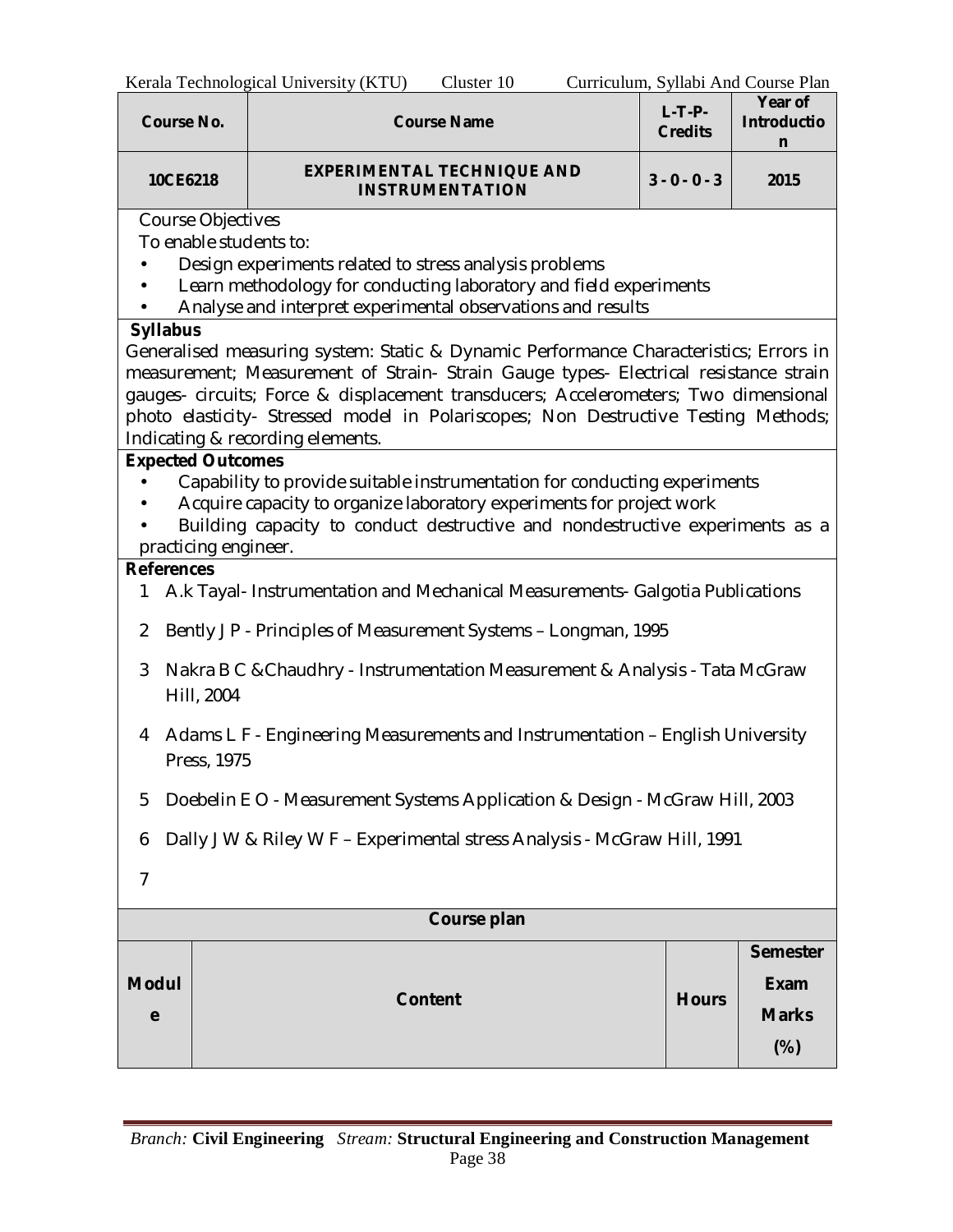|                                               | Kerala Technological University (KTU) Cluster 10 Curriculum, Syllabi And Course Plan                                                                                                                                                                                                    |                |    |
|-----------------------------------------------|-----------------------------------------------------------------------------------------------------------------------------------------------------------------------------------------------------------------------------------------------------------------------------------------|----------------|----|
|                                               | Introduction to measuring system: Purpose, properties<br>and components of an instrument system<br>-Basic<br>Characteristics of Measuring Device: Accuracy, Precision,<br>Repeatability, Range, Static Sensitivity, Linearity, Drift;<br>Errors in measurement- classification -causes. | 8              | 15 |
| $\mathbf{H}$                                  | Measurement<br>$\sigma$<br>Strain:<br>Strain<br>Characteristics-<br>Gauge<br>Mechanical Strain Gauges-types-working, Electrical resistance<br>strain gauges - principle, Strain analysis-Strain Gauge rosettes-                                                                         | 8              | 15 |
|                                               | <b>First Internal Examination</b>                                                                                                                                                                                                                                                       |                |    |
| Ш                                             | Strain Gauge circuits -the Wheatstone bridge circuit- quarter<br>bridge, half bridge and Full Bridge , Potentiometer circuits                                                                                                                                                           | 6              | 15 |
| $\overline{\mathsf{I}}$                       | Transducers: classifications, Basic requirements of a Transducer<br>Load cells - different types- Proving Ring Diaphragm pressure<br>gauges.<br>Measurement of displacement: Potentiometers -types                                                                                      | $\overline{7}$ | 15 |
|                                               | <b>Second Internal Examination</b>                                                                                                                                                                                                                                                      |                |    |
| V                                             | Linear variable differential transformer - principle and<br>working. Measurement of acceleration: Accelerometers<br>Characteristics-types-design-calibration techniques.                                                                                                                | 6              | 20 |
| VI                                            | Non Destructive Testing Methods: Rebound hammer test,<br>Pullout test;. Ultrasonic pulse velocity Test. Methods; Detection<br>of embedded reinforcement ; Core test                                                                                                                     | $\overline{7}$ | 20 |
|                                               | <b>Total</b>                                                                                                                                                                                                                                                                            | 42             |    |
| <b>Cluster Level End Semester Examination</b> |                                                                                                                                                                                                                                                                                         |                |    |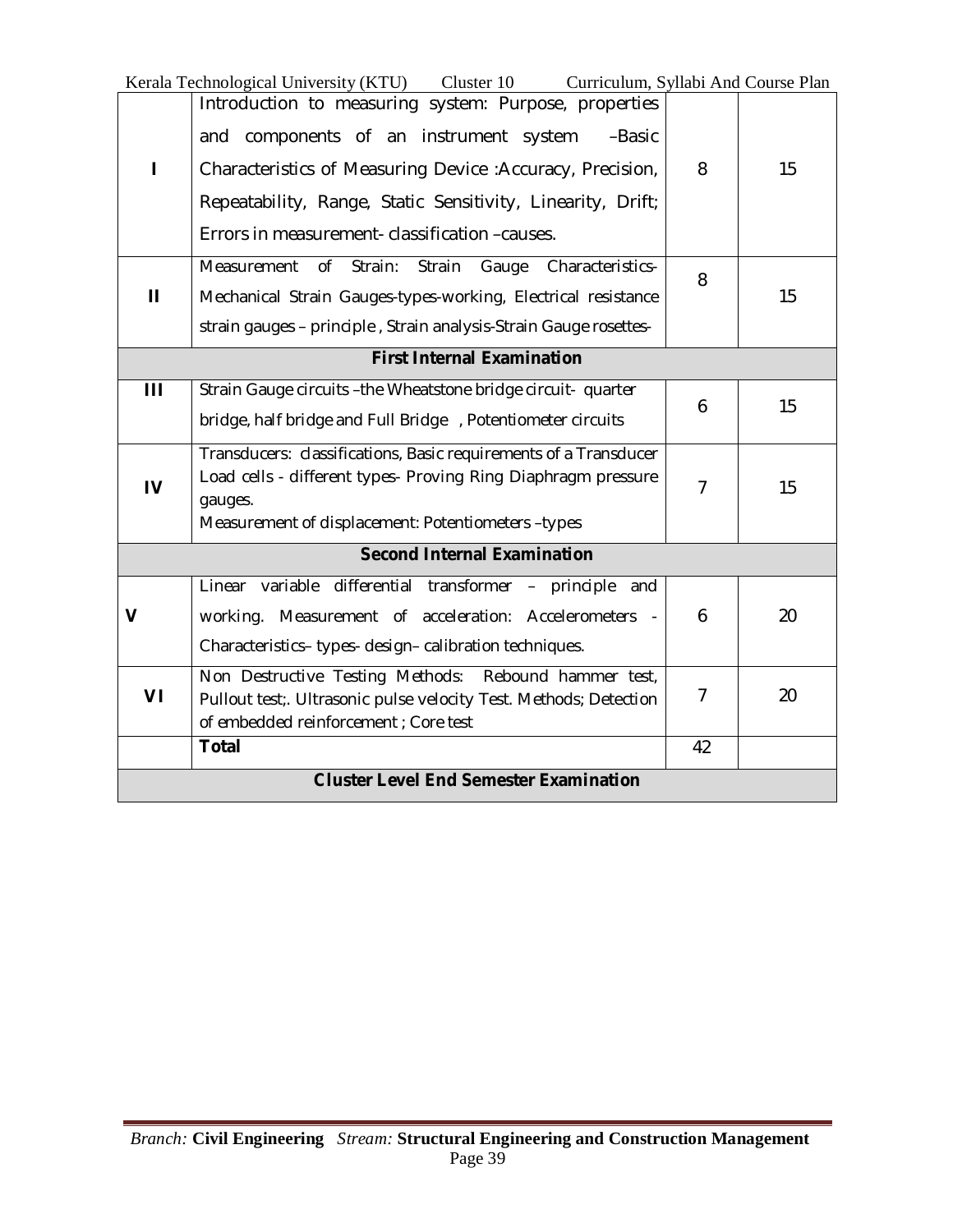| <b>Course No.</b>                                                          |                                                                                                                                                                                                                                                                                                                                                                                                                      | <b>Course Name</b>                                                                                                                                               | $L-T-P-$<br><b>Credits</b> | Year of<br><b>Introductio</b><br>n   |  |
|----------------------------------------------------------------------------|----------------------------------------------------------------------------------------------------------------------------------------------------------------------------------------------------------------------------------------------------------------------------------------------------------------------------------------------------------------------------------------------------------------------|------------------------------------------------------------------------------------------------------------------------------------------------------------------|----------------------------|--------------------------------------|--|
| <b>CONSTRUCTION ECONOMICS AND</b><br>10CE6222<br><b>FINANCE MANAGEMENT</b> |                                                                                                                                                                                                                                                                                                                                                                                                                      | $3-0-0-3$                                                                                                                                                        | 2015                       |                                      |  |
| <b>Course Prerequisites</b><br>None                                        |                                                                                                                                                                                                                                                                                                                                                                                                                      |                                                                                                                                                                  |                            |                                      |  |
| <b>Course Objectives</b><br><b>Business</b>                                |                                                                                                                                                                                                                                                                                                                                                                                                                      | To study the role and methods of economics and finance concepts applied to construction                                                                          |                            |                                      |  |
| <b>Syllabus</b><br>Quantity                                                | Economics, production function, marginal productivity, Time value of Money, Project<br>Cost management, cost related information collection, cost control, cost saving areas.- role<br>Method of cost analysis ,Depreciation ,Accounts management, types of payment to<br>contractors Inventory - Inventory Control, determining inventory level, Economic Order                                                     |                                                                                                                                                                  |                            |                                      |  |
|                                                                            | <b>Expected Outcomes</b><br>After completing the course<br>• Able to apply the productivity and time value of money in construction industry<br>• Able to identify and apply the resources in Construction organization.<br>• Understand the importance of cost control and deprecation<br>• Understand the fundamental of construction accounting and payment<br>• Understand the concept inventory in construction |                                                                                                                                                                  |                            |                                      |  |
| <b>References</b>                                                          |                                                                                                                                                                                                                                                                                                                                                                                                                      | 1. Prasanna Chandra, "Projects - Planning Analysis Selection Implementation &<br>Review", Fourth Edition, Tata McGraw Hill Publishing Co., Ltd, New Delhi, 1995. |                            |                                      |  |
|                                                                            |                                                                                                                                                                                                                                                                                                                                                                                                                      | 2. Kwaku A., Tenah and Jose M. Guevera, "Fundamental of Construction<br>Management and Organization ", Prentice Hall of India, 1995.                             |                            |                                      |  |
|                                                                            |                                                                                                                                                                                                                                                                                                                                                                                                                      | 3. Halpin, D.W., " Financial and cost concepts for construction Management ", John<br>Wiley and Sons, New York, 1985.                                            |                            |                                      |  |
| Madura<br>4.                                                               |                                                                                                                                                                                                                                                                                                                                                                                                                      | J. and Veit, E.T., "Introduction to Financial Management<br>WestPublishing Co., 1988.                                                                            |                            |                                      |  |
| Kumar Neeraj Jha, "construction Project Management ' perason<br>5.         |                                                                                                                                                                                                                                                                                                                                                                                                                      |                                                                                                                                                                  |                            |                                      |  |
|                                                                            |                                                                                                                                                                                                                                                                                                                                                                                                                      | Course plan                                                                                                                                                      |                            |                                      |  |
| <b>Modul</b><br>е                                                          |                                                                                                                                                                                                                                                                                                                                                                                                                      | <b>Content</b>                                                                                                                                                   | Hour<br>S                  | <b>Semester</b><br>Exam<br>Marks (%) |  |
|                                                                            |                                                                                                                                                                                                                                                                                                                                                                                                                      | Economics-scope and contribution of Economics in Civil<br>Engineering, production function - marginal productivity,                                              | 3                          | 15                                   |  |
|                                                                            | Time value of Money - nominal and effective interest rates,<br>$\overline{4}$                                                                                                                                                                                                                                                                                                                                        |                                                                                                                                                                  |                            |                                      |  |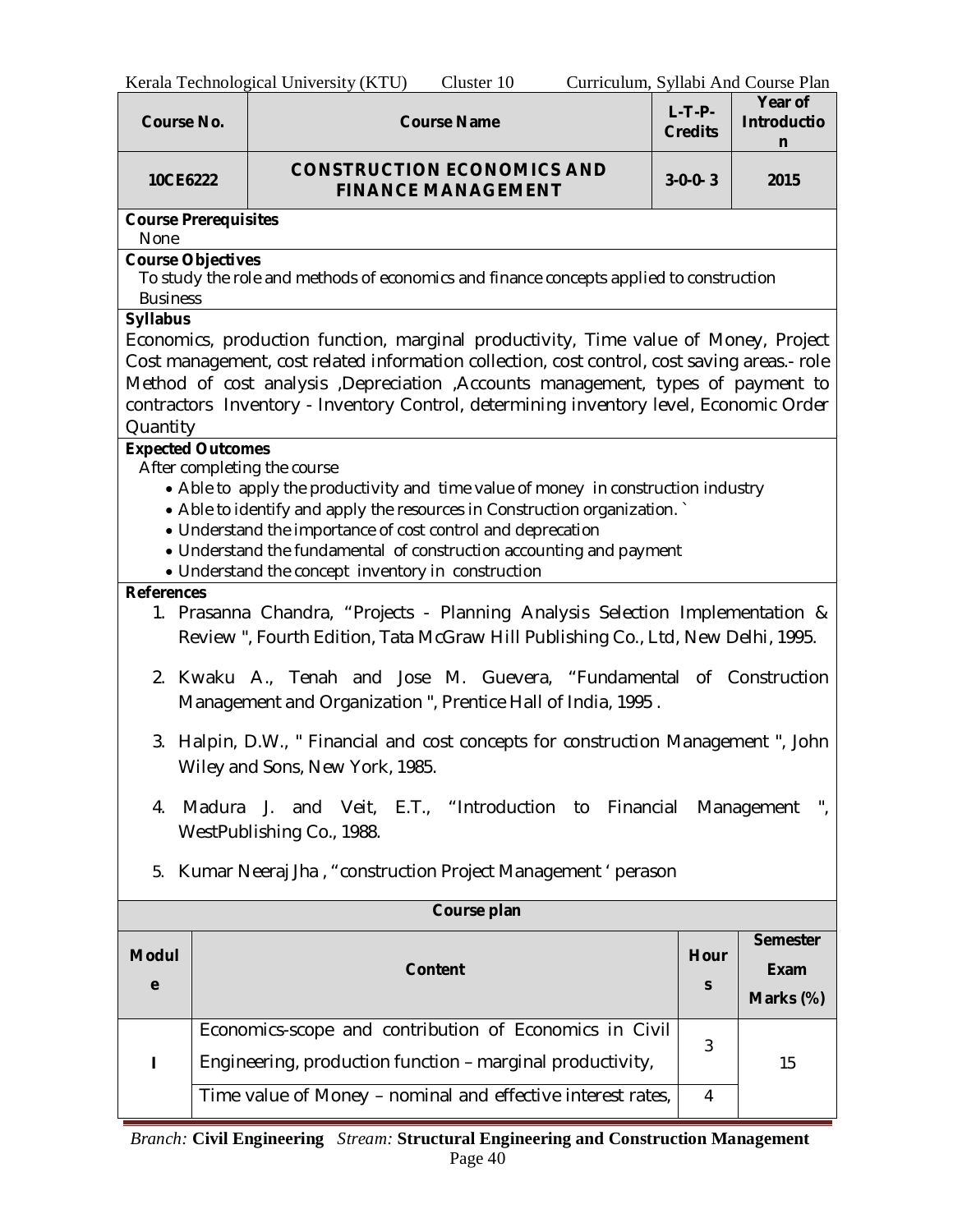|                                               | Kerala Technological University (KTU)<br>Cluster 10<br>Curriculum, Syllabi And Course Plan |                |    |
|-----------------------------------------------|--------------------------------------------------------------------------------------------|----------------|----|
|                                               | interest formula, uniformly varying rates of payments and                                  |                |    |
|                                               | returns.                                                                                   |                |    |
|                                               | Project Cost management: resource planning, cost planning,                                 | $\overline{3}$ |    |
|                                               | cost budgeting                                                                             |                |    |
| Ш                                             | Cost related information collection- labour cost-material cost-                            |                | 15 |
|                                               | plant and equipment cost- subcontractors cost- consumable                                  | $\overline{4}$ |    |
|                                               | cost-overhead cost.                                                                        |                |    |
|                                               | <b>First Internal Examination</b>                                                          |                |    |
|                                               | Objectives of cost control, cost saving areas.- role of                                    |                |    |
| $\mathbf{III}$                                | consultant-, project engineer , estimating and cost control                                | 4              | 15 |
|                                               | Method of cost analysis , operation research-characteristics-                              |                |    |
|                                               | scope only                                                                                 | 3              |    |
|                                               | Depreciation - causes - objectives-factors, straight<br>line                               |                |    |
| IV                                            | method, declining -balance method, sum of year digit                                       | 8              | 15 |
|                                               | method, sinking funding method                                                             |                |    |
|                                               | <b>Second Internal Examination</b>                                                         |                |    |
|                                               | <b>Accounts</b><br>characteristics<br>management:<br>meaning,<br>οf                        |                |    |
|                                               | accounting, Branches of accounting, Objectives and users of                                | 3              |    |
|                                               | accounting advantage and limitations of accounting,                                        |                |    |
| V                                             | Brief outline of -Capital, cash book-Balance sheet- Profit and                             |                | 20 |
|                                               | loss account, measurement book and contract bills, types of                                | 3              |    |
|                                               | payment to contractors                                                                     |                |    |
|                                               | Inventory - General Overview- classification - direct and                                  | 3              |    |
| VI                                            | indirect inventory -, Inventory Control, Inventory needs                                   |                | 20 |
|                                               | Determining inventory level, order quantity, lead-time,                                    | 4              |    |
|                                               | safety stock, Inventory cost, Economic Order Quantity                                      |                |    |
|                                               | Total                                                                                      | 42             |    |
| <b>Cluster Level End Semester Examination</b> |                                                                                            |                |    |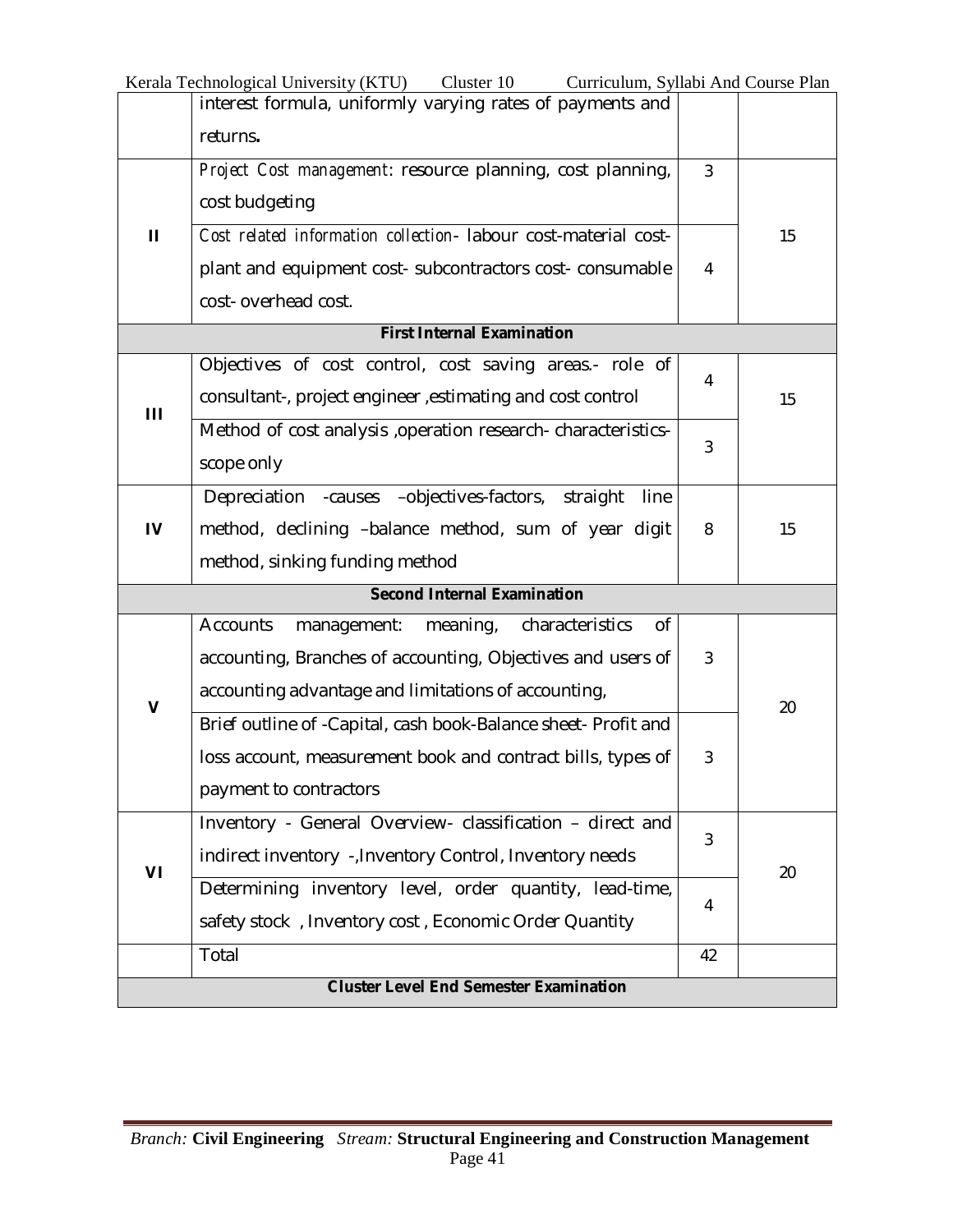|          | <b>Course No.</b>                                                                                                                                                                                                                                                                                                                                                                                                                                                                                                                                                                                                                                                                                                                                                                                                                                                                                                                                                                                                                                                                                                                                                                                                                                                                                                                                                                                                                                                                                                                                                                             | <b>Course Name</b>                                                             | $L-T-P-$<br><b>Credits</b> | Year of<br><b>Introductio</b><br>n |  |  |  |
|----------|-----------------------------------------------------------------------------------------------------------------------------------------------------------------------------------------------------------------------------------------------------------------------------------------------------------------------------------------------------------------------------------------------------------------------------------------------------------------------------------------------------------------------------------------------------------------------------------------------------------------------------------------------------------------------------------------------------------------------------------------------------------------------------------------------------------------------------------------------------------------------------------------------------------------------------------------------------------------------------------------------------------------------------------------------------------------------------------------------------------------------------------------------------------------------------------------------------------------------------------------------------------------------------------------------------------------------------------------------------------------------------------------------------------------------------------------------------------------------------------------------------------------------------------------------------------------------------------------------|--------------------------------------------------------------------------------|----------------------------|------------------------------------|--|--|--|
|          | 10CE6116                                                                                                                                                                                                                                                                                                                                                                                                                                                                                                                                                                                                                                                                                                                                                                                                                                                                                                                                                                                                                                                                                                                                                                                                                                                                                                                                                                                                                                                                                                                                                                                      | <b>COMPOSITE STRUCTURES</b>                                                    | $3 - 0 - 0 - 3$            | 3                                  |  |  |  |
| 3.<br>4. | Course Objectives<br>To enable students to:<br>Composite materials are finding immense application in the field of aerospace, automobile and<br>civil engineering presently due to its outstanding material capability. It is required for the<br>present structural engineers to know the fundamentals of composite materials for designing<br>composite structures in various fields.<br><b>Syllabus</b><br>Introduction to composites; Composite Fundamentals, Structural applications of Composite<br>Materials; Manufacturing Processes. Mechanics of Composite Lamina; Failure theories. Micro<br>Mechanical Behaviour of Composite Laminates - Classical Lamination Theory, stress-strain<br>variation, In-plane forces, bending and twisting moments, special cases of laminate stiffness.<br>Laminate strength analysis procedure, Failure envelopes,. Free-Edge Inter laminar Effects,<br>Analysis of free edge interlaminar stresses, Effects of stacking sequence, Design guidelines.<br>Bending and Buckling Laminated Beams and Plates.<br><b>Expected Outcomes</b><br>1. An ability to identify the properties of fiber and matrix materials used in commercial<br>composites, as well as some common manufacturing techniques.<br>2. A basic understanding of linear elasticity with emphasis on the difference between isotropic<br>and anisotropic material behavior.<br>An ability to predict the failure strength of a laminated composite plate.<br>An ability to use the ideas developed in the analysis of composites towards using composites<br>in aerospace design. |                                                                                |                            |                                    |  |  |  |
|          | <b>References</b>                                                                                                                                                                                                                                                                                                                                                                                                                                                                                                                                                                                                                                                                                                                                                                                                                                                                                                                                                                                                                                                                                                                                                                                                                                                                                                                                                                                                                                                                                                                                                                             |                                                                                |                            |                                    |  |  |  |
| 2.       | 1. Jones M. Roberts, Mechanics of Composite Materials, Taylor and Francis, 1998<br>Reddy, J.N., Mechanics of Laminated Composite Plates: Theory and Analysis, CRC<br>Press, 2003                                                                                                                                                                                                                                                                                                                                                                                                                                                                                                                                                                                                                                                                                                                                                                                                                                                                                                                                                                                                                                                                                                                                                                                                                                                                                                                                                                                                              |                                                                                |                            |                                    |  |  |  |
| 3.       |                                                                                                                                                                                                                                                                                                                                                                                                                                                                                                                                                                                                                                                                                                                                                                                                                                                                                                                                                                                                                                                                                                                                                                                                                                                                                                                                                                                                                                                                                                                                                                                               | Calcote, L. R., Analysis of Laminated Composite structures, Van Nostrand, 1969 |                            |                                    |  |  |  |
| 4.       | Vinson, J. R. and Chou P, C., Composite materials and their use in Structures, Applied                                                                                                                                                                                                                                                                                                                                                                                                                                                                                                                                                                                                                                                                                                                                                                                                                                                                                                                                                                                                                                                                                                                                                                                                                                                                                                                                                                                                                                                                                                        |                                                                                |                            |                                    |  |  |  |
|          | Science Publishers, Ltd. London, 1975<br>5. Agarwal, B.D. and Broutman, L. J., Analysis and performance of Fibre composites.<br>3rdEdn., Wiley, 1990                                                                                                                                                                                                                                                                                                                                                                                                                                                                                                                                                                                                                                                                                                                                                                                                                                                                                                                                                                                                                                                                                                                                                                                                                                                                                                                                                                                                                                          |                                                                                |                            |                                    |  |  |  |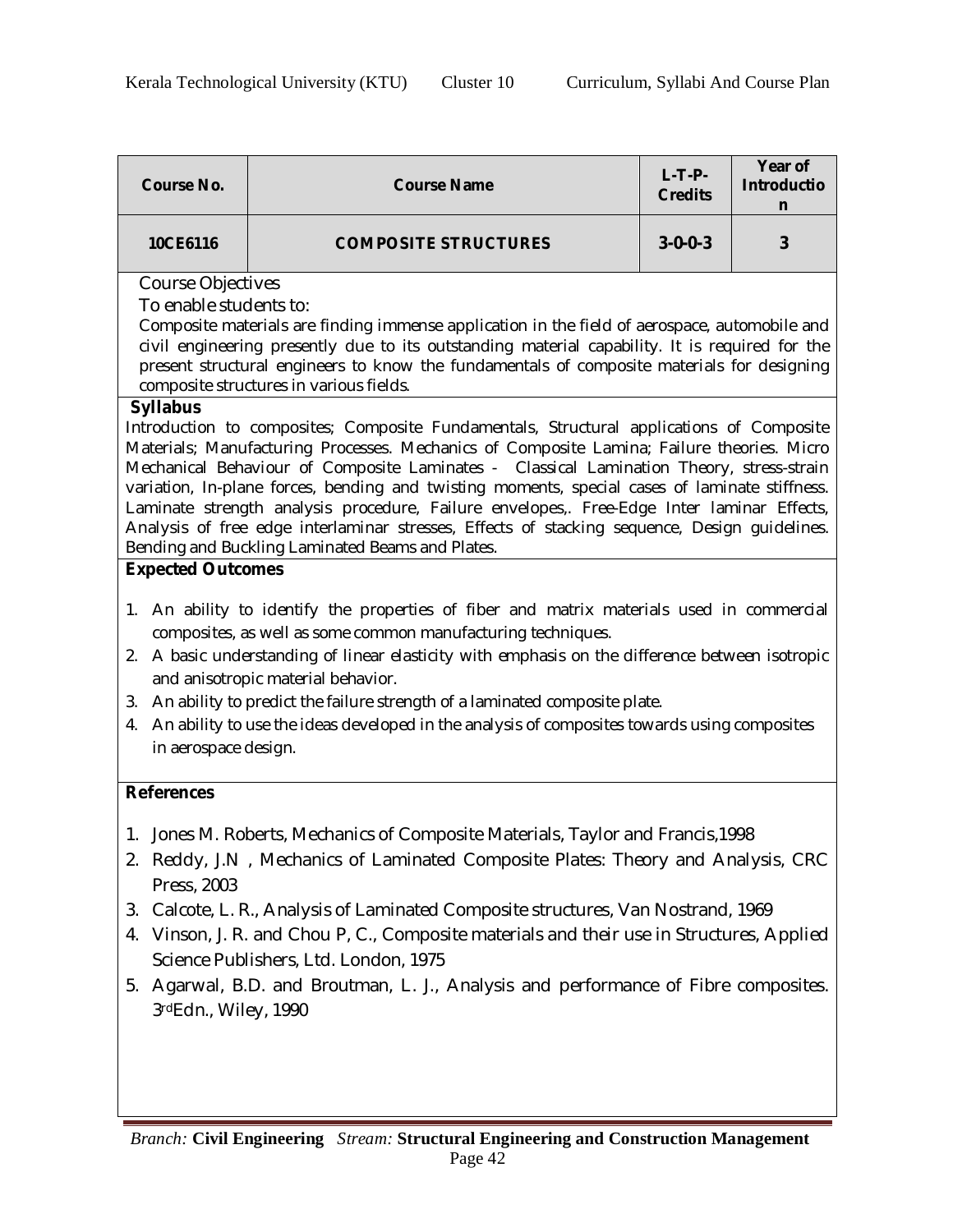| Course plan       |                                                                                                                                                                                                                                                                                                                                                                                                                                        |                |                                                          |  |  |
|-------------------|----------------------------------------------------------------------------------------------------------------------------------------------------------------------------------------------------------------------------------------------------------------------------------------------------------------------------------------------------------------------------------------------------------------------------------------|----------------|----------------------------------------------------------|--|--|
| <b>Modul</b><br>e | <b>Content</b>                                                                                                                                                                                                                                                                                                                                                                                                                         | <b>Hours</b>   | <b>Semester</b><br><b>Exam</b><br><b>Marks</b><br>$(\%)$ |  |  |
|                   | Introduction. Composite Fundamentals: Definition of<br>composites, Objectives, constituents and Classification of<br>composites Structural<br>applications<br>of Composite<br>Materials, Manufacturing Processes.<br>Review of Basic Equations of Mechanics and Materials<br>and Linear Elasticity in 3D and 2-D plane stress and plane<br>strain                                                                                      | $\overline{7}$ | 15                                                       |  |  |
| Ш                 | Number of elastic constants and reduction from 81 to 2<br>for different materials. Stress-Strain relations for a<br>unidirectional and orthotropic lamina Effective Moduli of<br>a continuous fibre-reinforced lamina - Models based on<br>mechanics of materials, theory of elasticity. Failure of<br>Continuous<br>Fibre-reinforced<br>orthotropic<br>Lamina.<br>Maximum stress/strain criteria, Tsai-Hill and Tsai-Wu<br>criterion. | $\overline{7}$ | 15                                                       |  |  |
|                   | <b>FIRST INTERNAL EXAM</b>                                                                                                                                                                                                                                                                                                                                                                                                             |                |                                                          |  |  |
| Ш                 | Micro mechanical behaviour of composite laminates -<br>Classical Lamination Theory, stress-strain variation, In-<br>plane forces, bending and twisting moments, special cases<br>of laminate stiffness.                                                                                                                                                                                                                                | $\overline{7}$ | 15                                                       |  |  |
| IV                | Laminate strength analysis procedure, Failure envelopes,<br>Progressive failure Analysis. Free-Edge Interlaminar<br>Effects, Analysis of free edge interlaminar stresses,<br>Effects of stacking sequence, Hygrothermal effects on<br>material properties on response of composites.                                                                                                                                                   | 7              | 15                                                       |  |  |
|                   | <b>SECOND INTERNAL EXAM</b>                                                                                                                                                                                                                                                                                                                                                                                                            |                |                                                          |  |  |
| $\mathbf v$       | Bending of Laminated Beams and Plates - Governing<br>equations and boundary conditions, Solution techniques,<br>of composite<br>deflection<br>beams and<br>under<br>plates<br>transverse loads for different boundary conditions                                                                                                                                                                                                       | $\overline{7}$ | 20                                                       |  |  |
| VI                | Buckling of laminated beams and plates under in-plane<br>loads and under different boundary conditions.                                                                                                                                                                                                                                                                                                                                | 7              | 20                                                       |  |  |
|                   | <b>Total</b>                                                                                                                                                                                                                                                                                                                                                                                                                           | 42             |                                                          |  |  |
|                   | <b>Cluster Level End Semester Examination</b>                                                                                                                                                                                                                                                                                                                                                                                          |                |                                                          |  |  |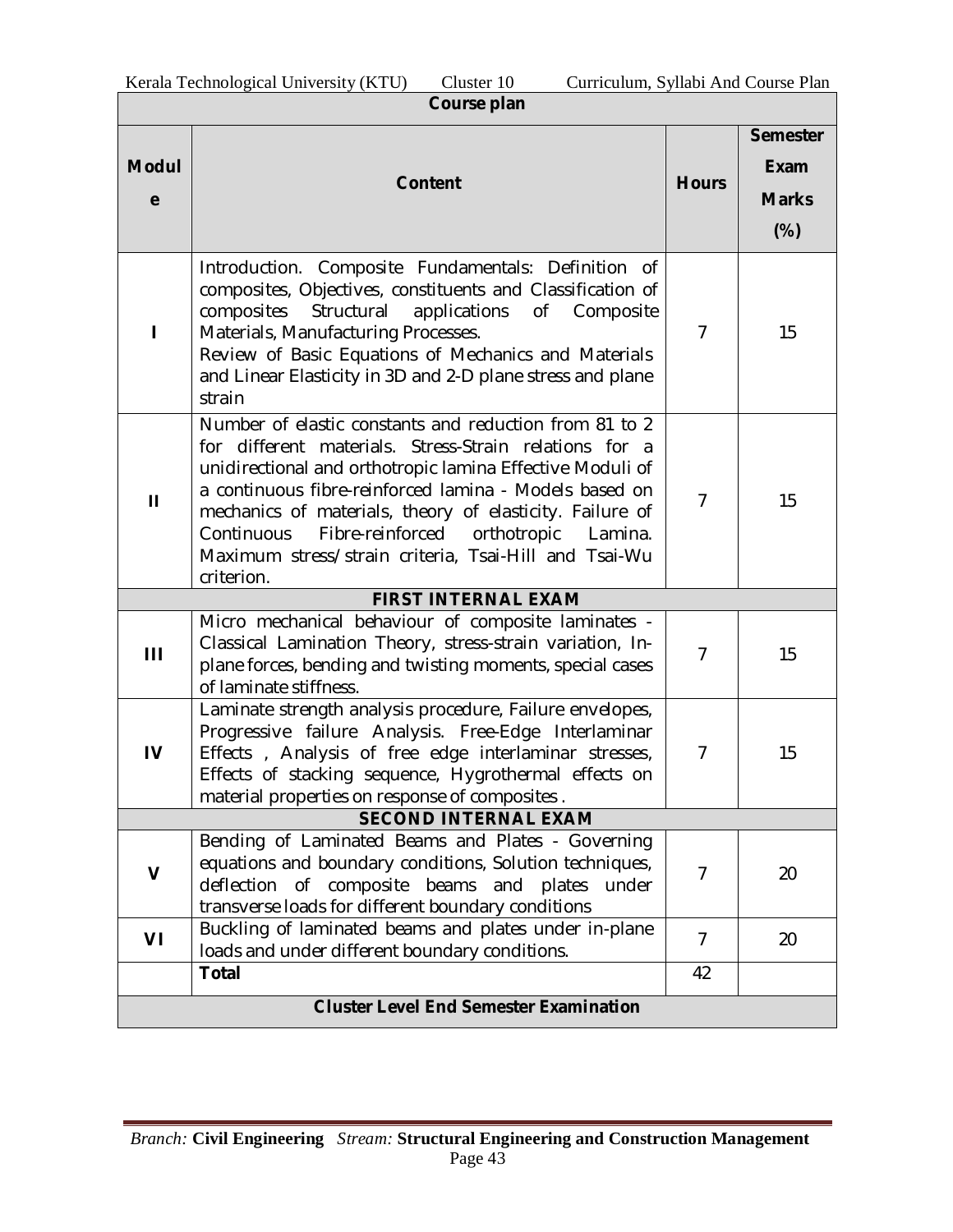| <b>Course No.</b>        | <b>Course Name</b>                                                                                  | $L-T-P-$<br><b>Credits</b> | Year of<br><b>Introductio</b> |  |  |  |  |
|--------------------------|-----------------------------------------------------------------------------------------------------|----------------------------|-------------------------------|--|--|--|--|
| 10CE6122                 | <b>ADVANCED PRESTRESSED CONCRETE</b><br><b>DESIGN</b>                                               | $3 - 0 - 0 - 3$            | n<br>$\overline{3}$           |  |  |  |  |
| Course Objectives        |                                                                                                     |                            |                               |  |  |  |  |
|                          | To impart to students the knowledge of methods of prestressing, analysis and design of various      |                            |                               |  |  |  |  |
|                          | prestressed concrete elements under relevant codal provisions                                       |                            |                               |  |  |  |  |
| <b>Syllabus</b>          |                                                                                                     |                            |                               |  |  |  |  |
|                          | Basic concepts and need of prestressing, types and systems of prestressing, Devices and materials   |                            |                               |  |  |  |  |
|                          | used in prestressing, losses in prestressing. Analysis of members under flexure, shear and torsion, |                            |                               |  |  |  |  |
|                          | Design of axially loaded members, flexural members and design for shear and torsion. Detailing of   |                            |                               |  |  |  |  |
|                          | reinforcement. Calculation of deflection and crack width, Design of end block, design of slabs.     |                            |                               |  |  |  |  |
|                          | Analysis and design of continuous beams, Composite construction and partial prestressing            |                            |                               |  |  |  |  |
|                          | Circular prestressing, Design of prestressed concrete bridge decks.                                 |                            |                               |  |  |  |  |
| <b>Expected Outcomes</b> |                                                                                                     |                            |                               |  |  |  |  |
|                          | Understand and use suitably the different concepts of prestressing Comprehend the design of         |                            |                               |  |  |  |  |
|                          | various prestressed concrete members used in practice                                               |                            |                               |  |  |  |  |
| <b>References</b>        |                                                                                                     |                            |                               |  |  |  |  |
| 1.                       | Krishna Raju N., Prestressed concrete, Tata McGraw Hill Company, New Delhi.                         |                            |                               |  |  |  |  |
| 2.<br>Ltd.               | Mallick S.K. and Gupta A.P., Prestressed Concrete, Oxford and IBH publishing Co. Pvt.               |                            |                               |  |  |  |  |
|                          | Rajagopalan, N, Prestressed Concrete, Alpha Science.                                                |                            |                               |  |  |  |  |
| 4.                       | Ramaswamy G.S., Modern prestressed concrete design, Arnold Heinimen, New                            |                            |                               |  |  |  |  |
| Delhi.                   |                                                                                                     |                            |                               |  |  |  |  |
| 5.                       | Lin T.Y. Design of prestressed concrete structures, Asia Publishing House, Bombay.                  |                            |                               |  |  |  |  |
| 6.                       | IS 1343: 2012 Indian Standard Code of Practice for Prestressed Concrete, Bureau of                  |                            |                               |  |  |  |  |
|                          | Indian Standards, New Delhi.                                                                        |                            |                               |  |  |  |  |
| 7.                       | IS 456: 2000 Indian Standard Code of Practice for Plain and Reinforced Concrete,                    |                            |                               |  |  |  |  |
|                          | Bureau of Indian Standards, New Delhi.                                                              |                            |                               |  |  |  |  |
|                          |                                                                                                     |                            |                               |  |  |  |  |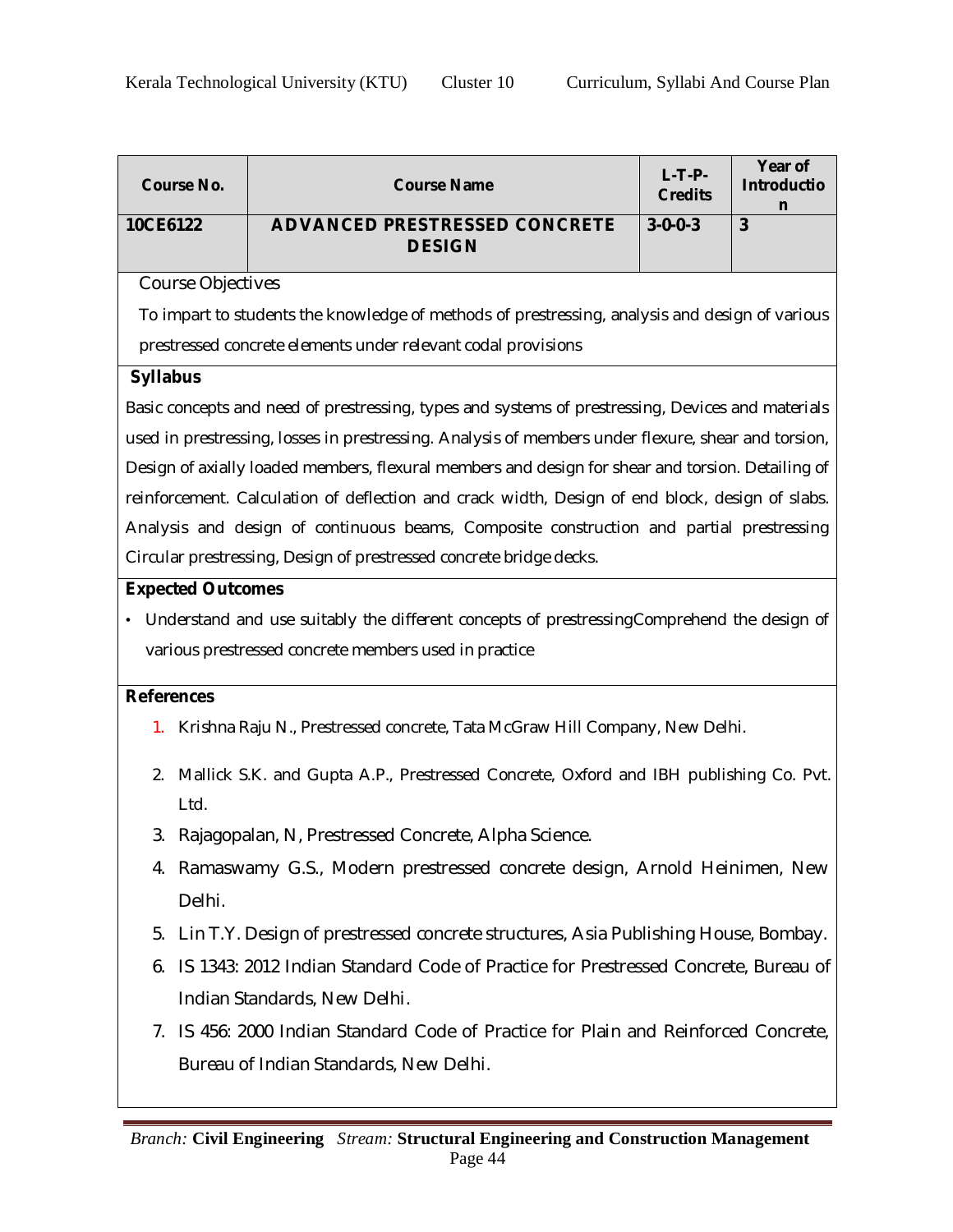| Course plan    |                                                                                                                                                       |                |                                                |  |  |
|----------------|-------------------------------------------------------------------------------------------------------------------------------------------------------|----------------|------------------------------------------------|--|--|
| <b>Module</b>  | <b>Content</b>                                                                                                                                        | <b>Hours</b>   | <b>Semester</b><br>Exam<br><b>Marks</b><br>(%) |  |  |
| П              | Basic concepts and need of prestressing, types and<br>systems of prestressing, Devices and materials used in<br>prestressing, losses in prestressing. | $\overline{7}$ | 15                                             |  |  |
| $\mathbf{H}$   | Analysis of members under flexure, shear and torsion.<br>Design of axially loaded members                                                             | $\overline{7}$ | 15                                             |  |  |
|                | <b>FIRST INTERNAL EXAM</b>                                                                                                                            |                |                                                |  |  |
| Ш              | Design of flexural members and design for shear and<br>torsion. Detailing of reinforcement                                                            | 7              | 15                                             |  |  |
| $\overline{V}$ | Calculation of deflection and crack width; Design of end<br>block, design of slabs.                                                                   | 7              | 15                                             |  |  |
|                | <b>SECOND INTERNAL EXAM</b>                                                                                                                           |                |                                                |  |  |
| $\mathbf v$    | Analysis and design of continuous beams, Composite<br>construction and partial prestressing                                                           | $\overline{7}$ | 20                                             |  |  |
| VI             | Circular prestressing, Design of prestressed concrete<br>bridge decks                                                                                 | $\overline{7}$ | 20                                             |  |  |
|                | <b>Total</b>                                                                                                                                          |                |                                                |  |  |
|                | <b>Cluster Level End Semester Examination</b>                                                                                                         |                |                                                |  |  |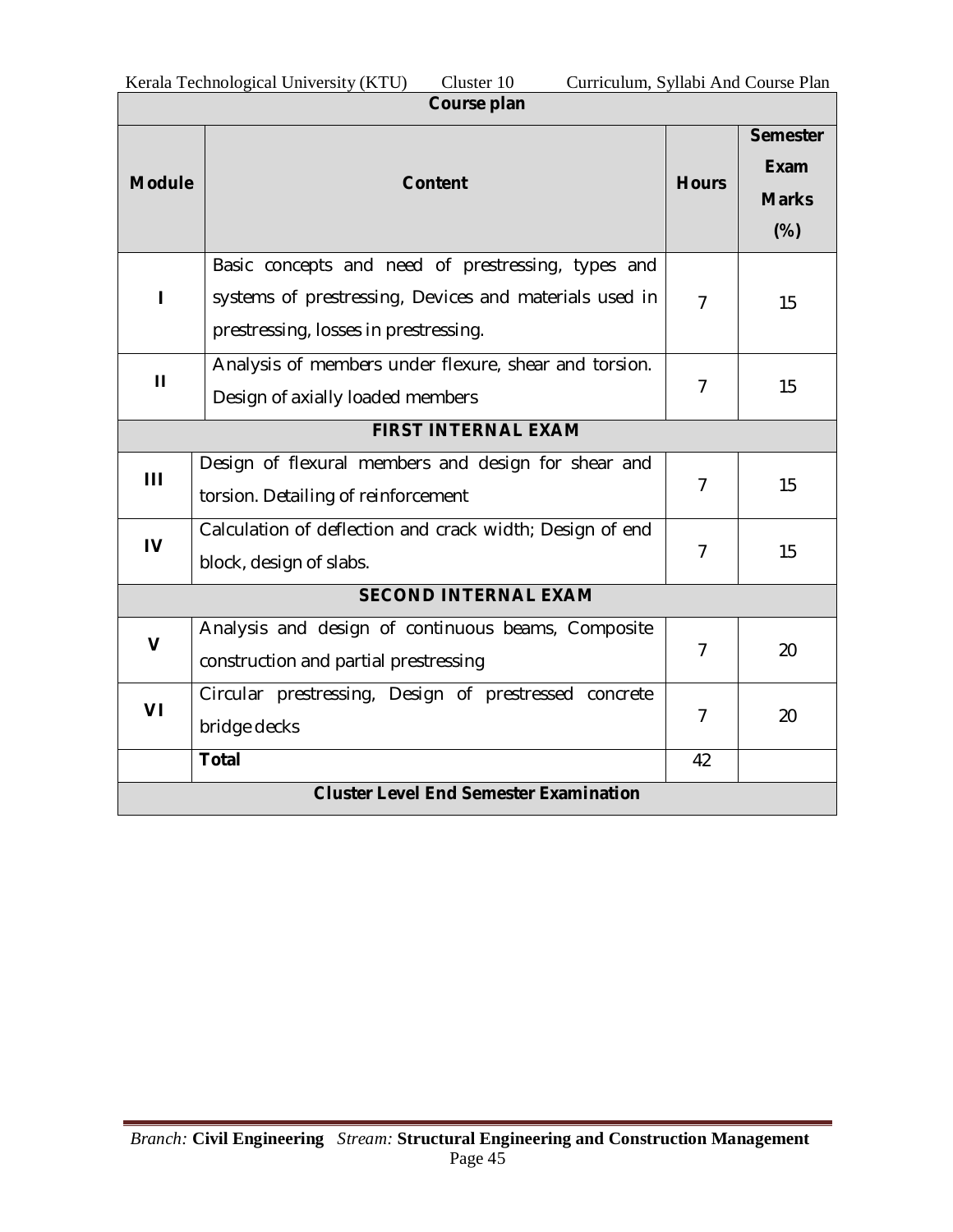| <b>Course No.</b>                                                                                                                                                                                                                                                                                                                                                                                                                                                                    |  | <b>Course Name</b>                                                                                                                                                                                                                                                                                                                              | $L-T-P-$<br><b>Credits</b> | Year of<br><b>Introductio</b><br>n |      |
|--------------------------------------------------------------------------------------------------------------------------------------------------------------------------------------------------------------------------------------------------------------------------------------------------------------------------------------------------------------------------------------------------------------------------------------------------------------------------------------|--|-------------------------------------------------------------------------------------------------------------------------------------------------------------------------------------------------------------------------------------------------------------------------------------------------------------------------------------------------|----------------------------|------------------------------------|------|
| 10CE6124                                                                                                                                                                                                                                                                                                                                                                                                                                                                             |  | <b>ANALYSIS AND DESIGN OF</b><br><b>SUBSTRUCTURES</b>                                                                                                                                                                                                                                                                                           | $3 - 0 - 0 - 3$            | 3                                  | 2015 |
| <b>Course Objectives</b><br>Ability to identify the soil-structure interaction<br>Ability to select suitable foundation for different types of structures<br>Should be able to analyse and design substructures                                                                                                                                                                                                                                                                      |  |                                                                                                                                                                                                                                                                                                                                                 |                            |                                    |      |
| <b>Syllabus</b><br>Soil-structure interaction, Contact pressure distribution, Selection of foundations, Design of<br>foundations -spread footing, combined Footing and raft foundation. Pile foundation, Estimation of<br>pile capacity, Design of pile cap. Retaining Walls-Different Types - Stability analysis and Design.<br>Introduction to well foundations - Types, Sinking stresses in wells, Design of well cap, Well<br>steining, well curb, cutting edge and bottom plug. |  |                                                                                                                                                                                                                                                                                                                                                 |                            |                                    |      |
| <b>Expected Outcomes</b>                                                                                                                                                                                                                                                                                                                                                                                                                                                             |  | Basic understanding of type and selection of foundations                                                                                                                                                                                                                                                                                        |                            |                                    |      |
| $\bullet$                                                                                                                                                                                                                                                                                                                                                                                                                                                                            |  | To analyse and design foundations                                                                                                                                                                                                                                                                                                               |                            |                                    |      |
| <b>References</b><br>1. Swami Saran, Analysis and design of substructures, Oxford and IBH Publishing<br>Company Pvt. Ltd.<br>2. Donald P. Coduto, Foundation Design: Principles and Practices, Dorling<br>Kinderseley (India) Pvt. Ltd.<br>3. Bowles J.E., Foundation Analysis and Design (4th Ed.), McGraw Hill Book<br>Company, NY.<br>Varghese P.C, Foundation Engineering, Prentice Hall India, New Delhi.<br>4.                                                                 |  |                                                                                                                                                                                                                                                                                                                                                 |                            |                                    |      |
|                                                                                                                                                                                                                                                                                                                                                                                                                                                                                      |  | Course plan                                                                                                                                                                                                                                                                                                                                     |                            |                                    |      |
| <b>Semester</b><br><b>Modul</b><br><b>Exam</b><br><b>Content</b><br><b>Hours</b><br><b>Marks</b><br>e<br>$(\%)$                                                                                                                                                                                                                                                                                                                                                                      |  |                                                                                                                                                                                                                                                                                                                                                 |                            |                                    |      |
|                                                                                                                                                                                                                                                                                                                                                                                                                                                                                      |  | Introduction to soil-structure interaction - Soil-structure<br>interaction problems. Contact pressure distribution<br>beneath rigid and flexible footings on sand and clay -<br>Contact pressure distribution beneath raft. Selection of<br>foundations.<br>Structural<br>design of<br>spread footing,<br>combined Footing and raft foundation. | 7                          | 15                                 |      |
| Ш                                                                                                                                                                                                                                                                                                                                                                                                                                                                                    |  | Structural Design of Shallow Foundation- spread footing,<br>combined Footing and raft foundation.                                                                                                                                                                                                                                               | 7                          | 15                                 |      |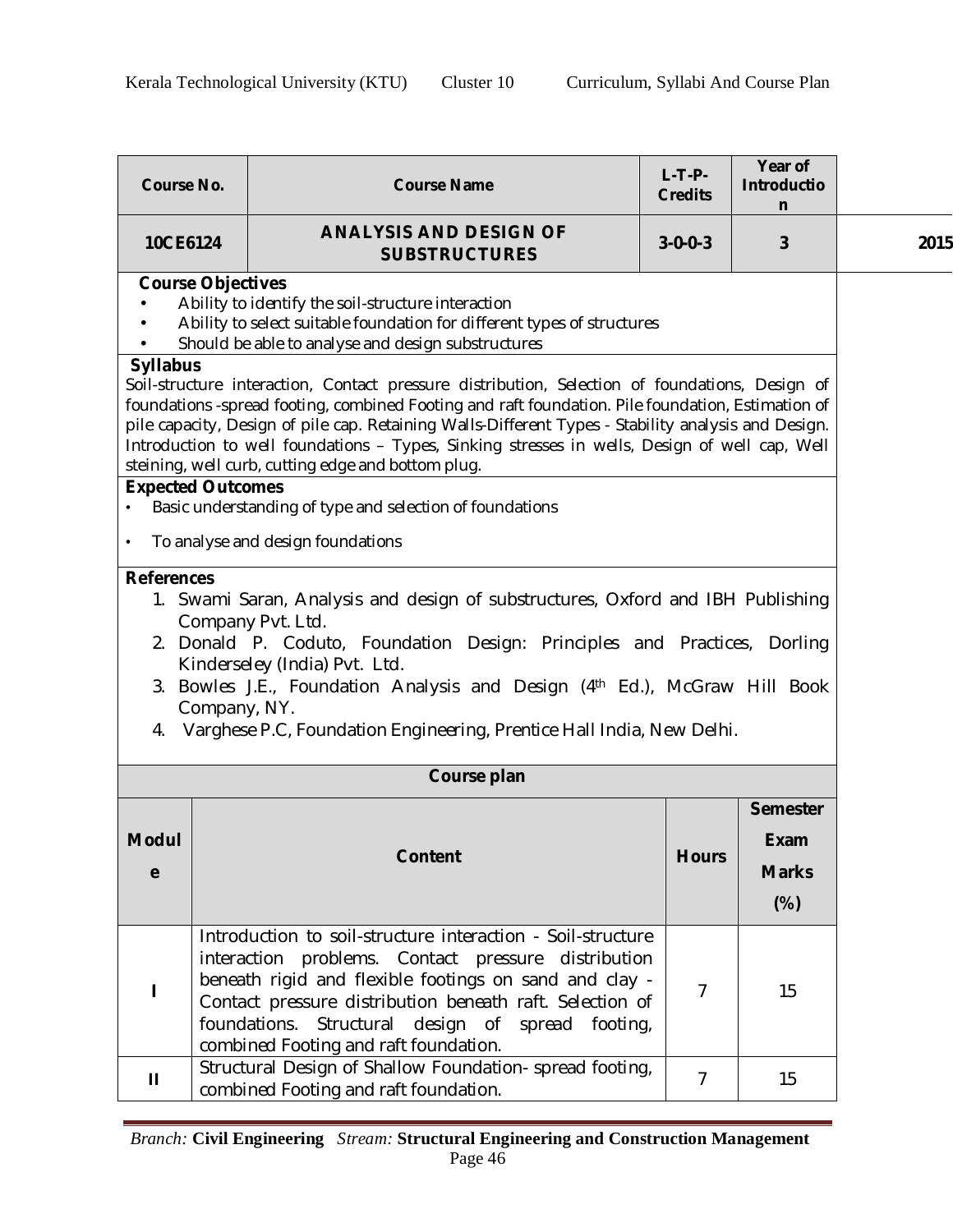|                                               | Kerala Technological University (KTU) Cluster 10<br>Curriculum, Syllabi And Course Plan |                |    |
|-----------------------------------------------|-----------------------------------------------------------------------------------------|----------------|----|
|                                               | <b>FIRST INTERNAL EXAM</b>                                                              |                |    |
|                                               | Pile foundation: Introduction - Estimation of pile capacity                             |                |    |
|                                               | by static and dynamic formulae-Settlement of single pile -                              |                |    |
| Ш                                             | Laterally loaded piles - Brom's method - Ultimate lateral                               | 7              | 15 |
|                                               | resistance of piles - Pile groups - Consideration regarding                             |                |    |
|                                               | spacing - Efficiency of pile groups                                                     |                |    |
| IV                                            | Structural Design of Pile and pile cap                                                  | $\overline{7}$ | 15 |
|                                               | <b>SECOND INTERNAL EXAM</b>                                                             |                |    |
|                                               | Retaining Walls-Types - Stability analysis of cantilever                                |                |    |
|                                               | retaining walls against overturning and sliding-Bearing                                 | $\overline{7}$ | 20 |
|                                               | capacity considerations- Structural design of retaining                                 |                |    |
|                                               | walls                                                                                   |                |    |
|                                               | Introduction to well foundations - Elements of well                                     |                |    |
| VI                                            | foundations - Types - Sinking stresses in wells - Design                                | 7              | 20 |
|                                               | of well cap, Well steining, well curb, cutting edge and                                 |                |    |
|                                               | bottom plug                                                                             |                |    |
|                                               | <b>Total</b>                                                                            | 42             |    |
| <b>Cluster Level End Semester Examination</b> |                                                                                         |                |    |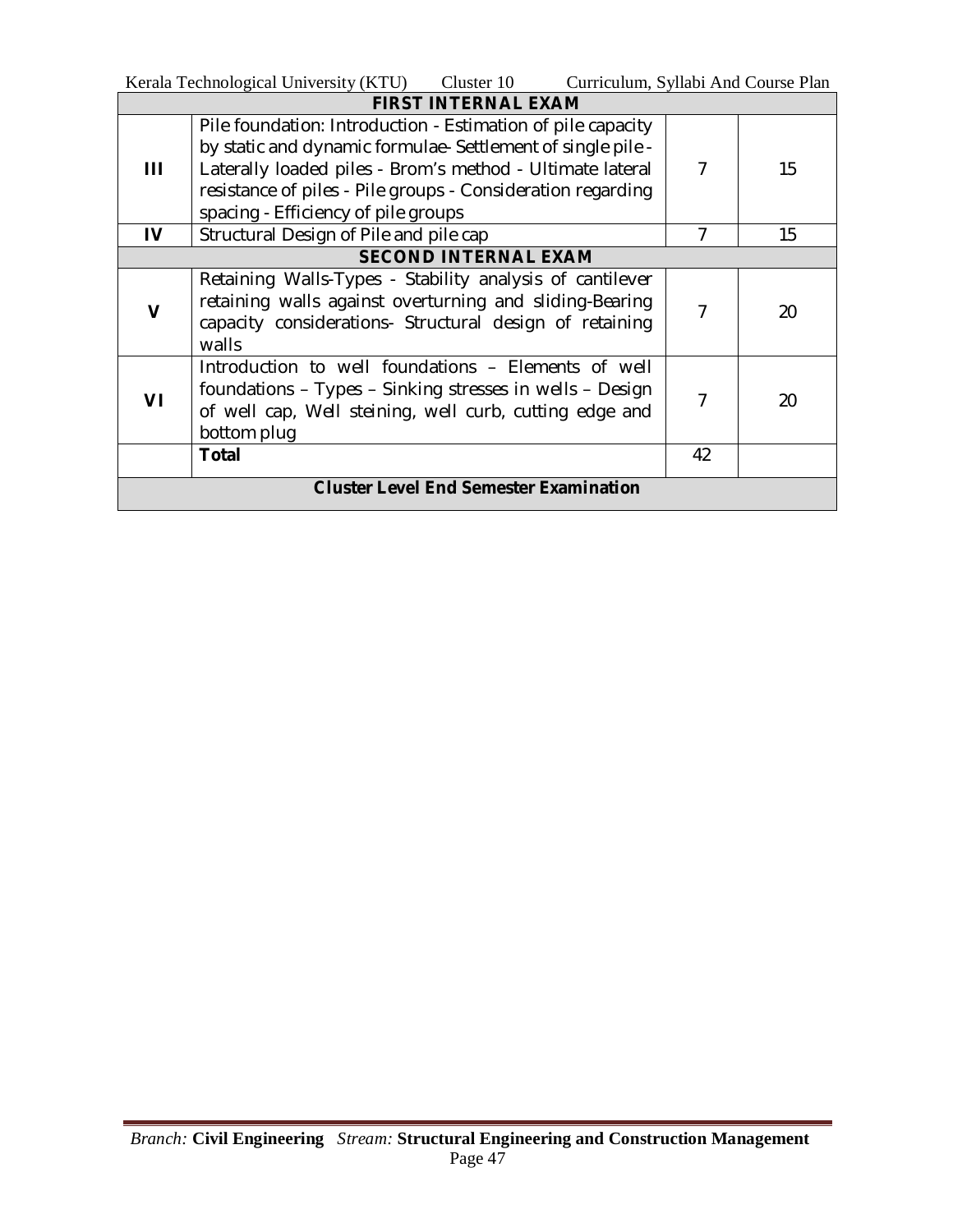| <b>Course No.</b><br><b>Course Name</b>                                                                                                                                                                                                                                                                                                                                                                                                                                                            |  | $L-T-P-$<br><b>Credits</b>                                                                                                                                                                                                                                                                                                                 | Year of<br><b>Introductio</b><br>n |                                                          |      |  |  |
|----------------------------------------------------------------------------------------------------------------------------------------------------------------------------------------------------------------------------------------------------------------------------------------------------------------------------------------------------------------------------------------------------------------------------------------------------------------------------------------------------|--|--------------------------------------------------------------------------------------------------------------------------------------------------------------------------------------------------------------------------------------------------------------------------------------------------------------------------------------------|------------------------------------|----------------------------------------------------------|------|--|--|
| 10CE6126                                                                                                                                                                                                                                                                                                                                                                                                                                                                                           |  | <b>HIGH RISE STRUCTURES</b>                                                                                                                                                                                                                                                                                                                | $3 - 0 - 0 - 3$                    | 3                                                        | 2015 |  |  |
| <b>Course Objectives</b><br>Provide ideas of various structural forms and the concepts of behaviour of common<br>high rise structures under gravity and lateral loading.<br><b>Syllabus</b><br>Introduction - Design Criteria, Design Philosophy - Loading - Gravity loading - Wind Loading -<br>Earthquake loading - Structural forms: Rigid frame Structures - Approximate analysis - two cycle<br>moment distribution - Portal method, Cantilever method - Braced frames - Approximate analysis |  |                                                                                                                                                                                                                                                                                                                                            |                                    |                                                          |      |  |  |
| <b>Expected Outcomes</b><br>and heights.                                                                                                                                                                                                                                                                                                                                                                                                                                                           |  | of drift- Shear wall Structures - Coupled shear walls - Wall frame structures - Tubular structures -<br>Core structures - Foundations for tall structures.<br>The students are expected to gain the fundamental ideas of structural systems for<br>various combinations of gravity and horizontal loading considering their functional use |                                    |                                                          |      |  |  |
| <b>References</b><br>1. Taranath B.S., Structural Analysis and Design of Tall Building, McGraw Hill, 1988.<br>2. Dr. Y.P.Gupta, Editor. Proceedings National Seminar on High Rise Structures - Design and<br>Construction practices for middle level cities Nov. 14 -16, 1995, New Age International<br>Limited, Publishers, Madras -20.                                                                                                                                                           |  |                                                                                                                                                                                                                                                                                                                                            |                                    |                                                          |      |  |  |
| 3.<br>Wilf gang Schuller, High Rise Building Structures, John Wiley and Sons, 1977.<br>Bryan stafford Smith, Alexcoull, Tall Building Structures, Analysis and Design, John Wiley<br>4.<br>and Sons, Inc., 1991.                                                                                                                                                                                                                                                                                   |  |                                                                                                                                                                                                                                                                                                                                            |                                    |                                                          |      |  |  |
| T.Y.Lin, D.Stotes Burry, Structural Concepts and system for Architects and Engineers. John<br>5.<br>Wiley, 1988.                                                                                                                                                                                                                                                                                                                                                                                   |  |                                                                                                                                                                                                                                                                                                                                            |                                    |                                                          |      |  |  |
| 6. Lynn S.Beedle, Advances in Tall Buildings, CBS Publishers and Distributors, Delhi, 1986.                                                                                                                                                                                                                                                                                                                                                                                                        |  |                                                                                                                                                                                                                                                                                                                                            |                                    |                                                          |      |  |  |
| Course plan                                                                                                                                                                                                                                                                                                                                                                                                                                                                                        |  |                                                                                                                                                                                                                                                                                                                                            |                                    |                                                          |      |  |  |
| <b>Modul</b><br>e                                                                                                                                                                                                                                                                                                                                                                                                                                                                                  |  | <b>Content</b>                                                                                                                                                                                                                                                                                                                             | <b>Hours</b>                       | <b>Semester</b><br><b>Exam</b><br><b>Marks</b><br>$(\%)$ |      |  |  |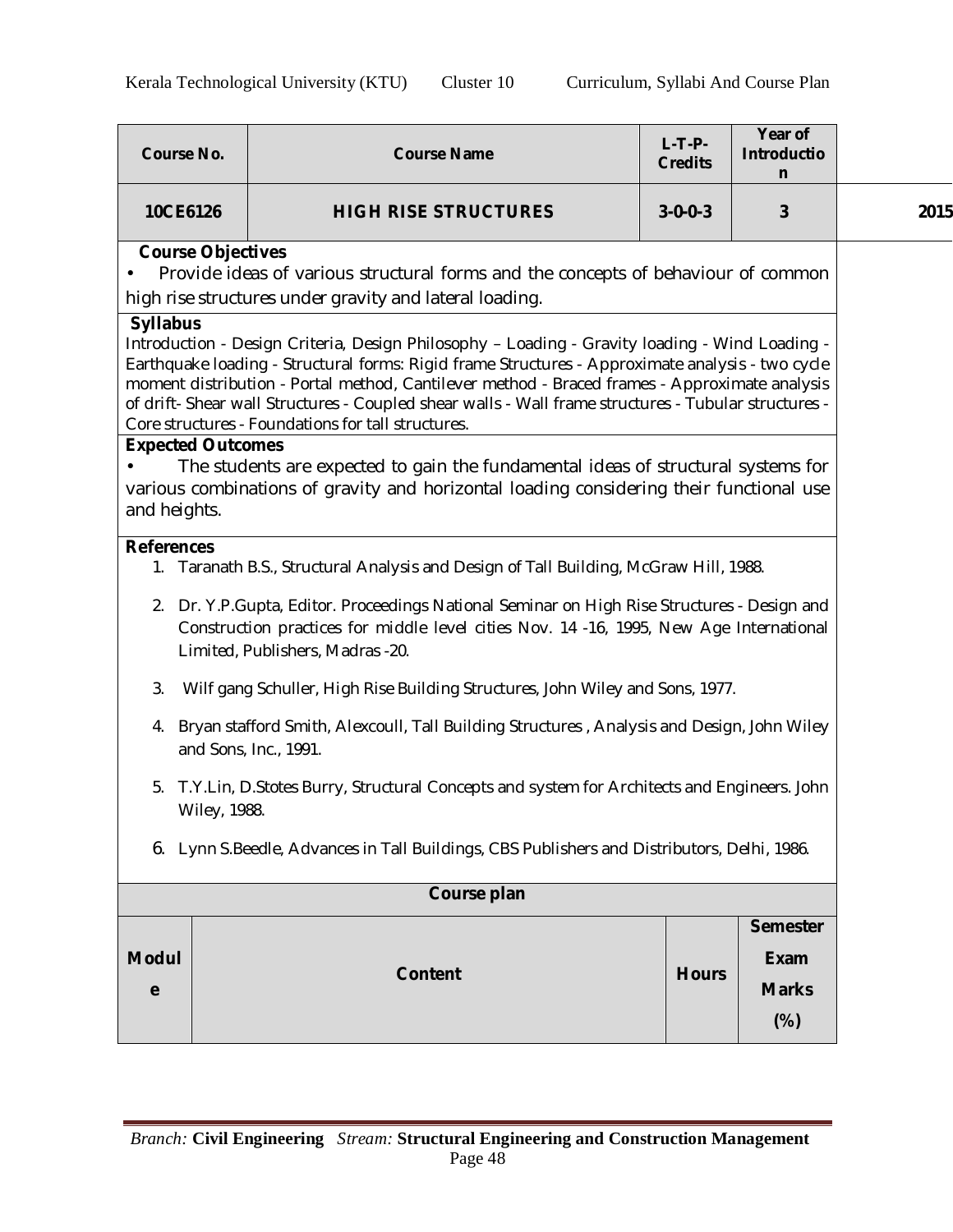|                                               | Kerala Technological University (KTU) Cluster 10 Curriculum, Syllabi And Course Plan                                                                                                                                                                                             |                |    |
|-----------------------------------------------|----------------------------------------------------------------------------------------------------------------------------------------------------------------------------------------------------------------------------------------------------------------------------------|----------------|----|
| $\blacksquare$                                | Introduction - Definition of tall building - need for<br>constructing tall building - Historic background - factors<br>affecting growth.<br>Design Criteria, Design Philosophy of High Rise<br>structures                                                                        | $\overline{7}$ | 15 |
| $\mathbf{H}$                                  | Loading: gravity loading - Dead and live load, live load<br>reduction techniques - sequential loading, Impact loading<br>Wind Loading, Analytical and wind tunnel experimental<br>method, Earthquake loading-equivalent lateral force<br>method, modal analysis                  | $\overline{7}$ | 15 |
|                                               | <b>FIRST INTERNAL EXAM</b>                                                                                                                                                                                                                                                       |                |    |
| Ш                                             | Structural forms: Rigid frame Structures- rigid frame<br>behaviour -approximate determination of member forces<br>under gravity loading - two cycle moment distribution<br>Approximate determination of member forces under<br>lateral loading: Portal method, Cantilever method | $\overline{7}$ | 15 |
| IV                                            | Braced frames: Types of bracings - behaviour of braced<br>bents<br>Approximate analysis of drift                                                                                                                                                                                 | $\overline{7}$ | 15 |
|                                               | <b>SECOND INTERNAL EXAM</b>                                                                                                                                                                                                                                                      |                |    |
| $\mathbf v$                                   | Shear wall Structures: behaviour of shear wall structures -<br>proportionate wall systems, non proportionate wall<br>systems - horizontal deflection<br>Coupled shear walls: behaviour of coupled wall<br>structures - method of analysis                                        | $\overline{7}$ | 20 |
| VI                                            | Wall frame structures: behaviour of wall frames:<br>Tubular structures: framed tube structures - bundled tube<br>structures - braced tube structures;<br>Core structures; Outrigger Braced Structures<br>Foundations for tall structures: pile foundation-mat<br>foundation      | $\overline{7}$ | 20 |
|                                               | <b>Total</b>                                                                                                                                                                                                                                                                     |                |    |
| <b>Cluster Level End Semester Examination</b> |                                                                                                                                                                                                                                                                                  |                |    |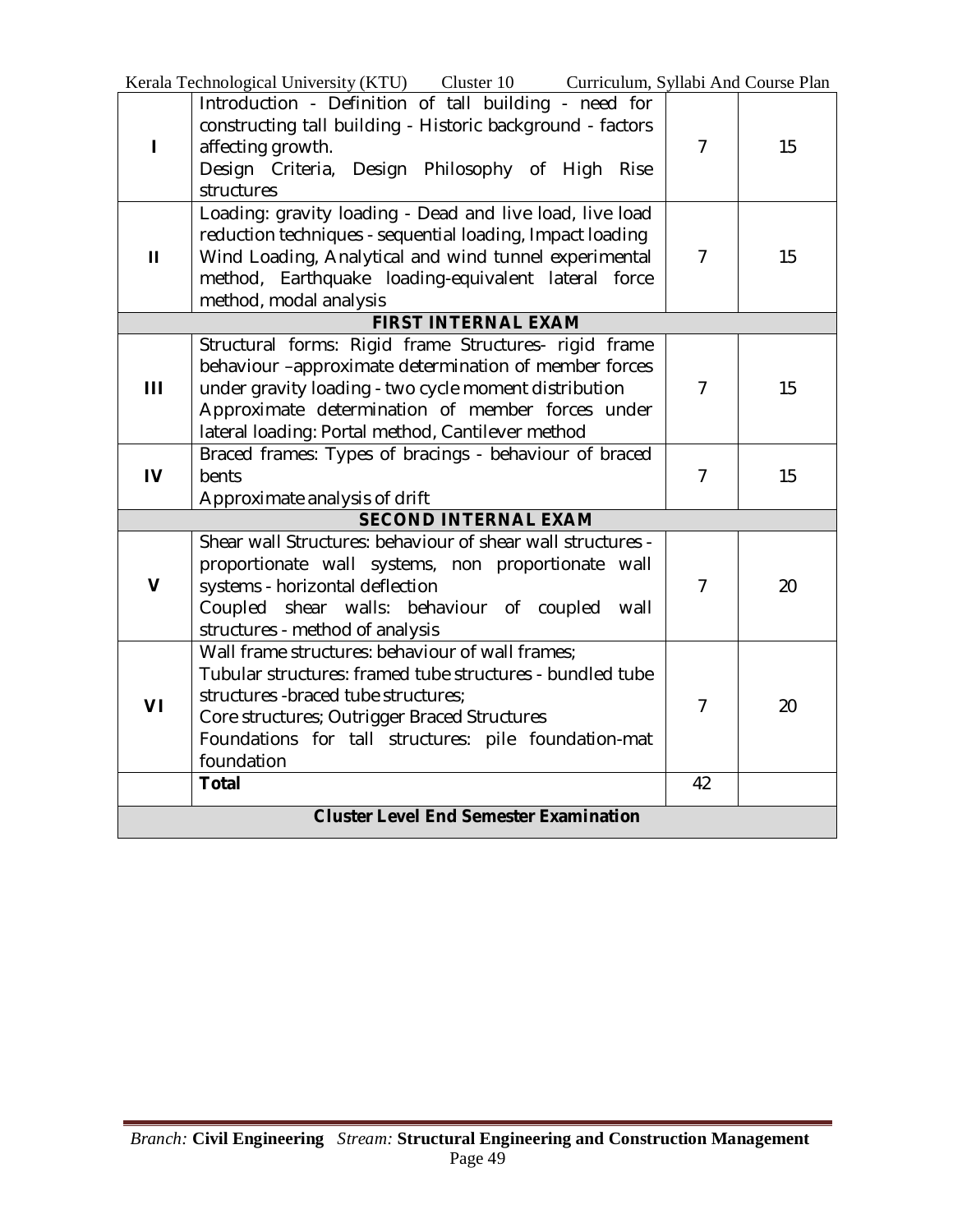|                                                                                           | Kerala Technological University (KTU)<br>Cluster 10                    |           | Curriculum, Syllabi And Course Plan |  |  |
|-------------------------------------------------------------------------------------------|------------------------------------------------------------------------|-----------|-------------------------------------|--|--|
| <b>Course No.</b>                                                                         | $L-T-P-$<br><b>Course Name</b><br><b>Introductio</b><br><b>Credits</b> |           |                                     |  |  |
| 10CE7201                                                                                  | <b>SEMINAR-II</b>                                                      | $0-0-2-2$ | 2015                                |  |  |
| <b>Course Prerequisites: None</b>                                                         |                                                                        |           |                                     |  |  |
| Course Objectives                                                                         |                                                                        |           |                                     |  |  |
|                                                                                           | • Increasing the breadth of knowledge                                  |           |                                     |  |  |
|                                                                                           | • Enhancing the ability of self-study                                  |           |                                     |  |  |
|                                                                                           | • Improving presentation and communication skills                      |           |                                     |  |  |
| • Augmenting the skill of Technical Report Writing                                        |                                                                        |           |                                     |  |  |
| <b>Syllabus</b>                                                                           |                                                                        |           |                                     |  |  |
| The student is expected to present a seminar in one of the current topics in the field of |                                                                        |           |                                     |  |  |
| specialization and related areas. Students have to register for the seminar and select a  |                                                                        |           |                                     |  |  |
| topic in consultation with any faculty member offering courses for the programme.         |                                                                        |           |                                     |  |  |

topic in consultation with any faculty member offering courses for the programme. Students are required to prepare a seminar report in the prescribed format given by the Department. The seminar shall be of 30minutes duration and give presentation to the Seminar Assessment Committee (SAC) in the presence of their classmates. It is mandatory for all the students to attend the presentations of their classmates. Seminar I and seminar II shall be offered in first and third semesters. Institutions can advise students belonging to about 50% of number of students in the SCM Stream to opt for Structural Engineering field in Semester 1 for the seminar topic and Construction management field in Semester 3 for the seminar topic and vice versa.

**Expected Outcomes** :At the end of the course, the student will be able to

- Identify and chose appropriate topic of relevance.
- Assimilate literature on technical articles of specified topic and develop comprehension.
- Prepare technical report.
- Design, develop and deliver presentation on specified technical topic.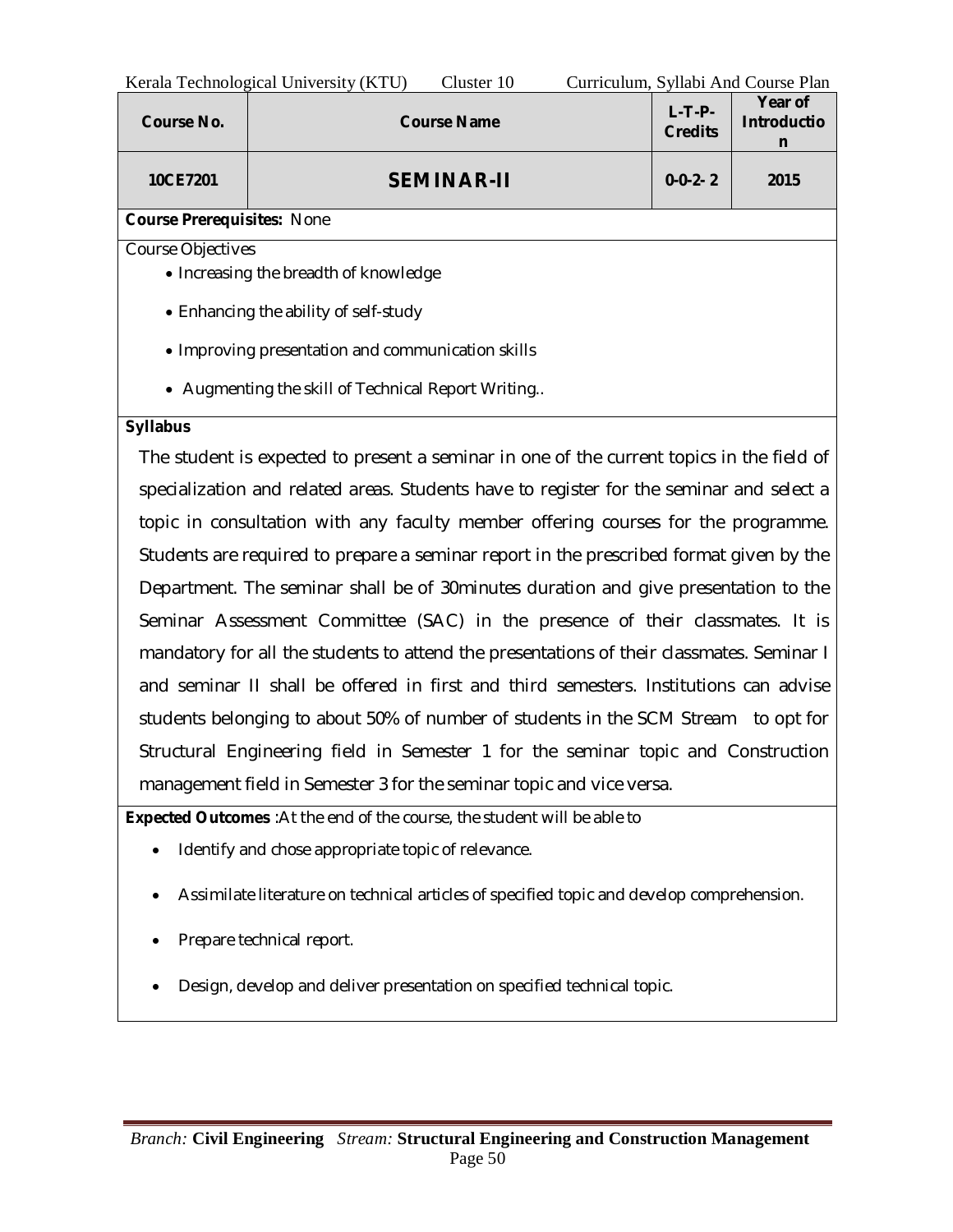| <b>Course No.</b>                                        | <b>Course Name</b>                                                                                    | $L-T-P-$<br><b>Credits</b> | Year of<br><b>Introductio</b><br>n |  |  |  |  |
|----------------------------------------------------------|-------------------------------------------------------------------------------------------------------|----------------------------|------------------------------------|--|--|--|--|
| 10CE7203                                                 | <b>PROJECT PHASE -1</b>                                                                               | $0 - 0 - 12 - 6$           | 2015                               |  |  |  |  |
|                                                          | Course Prerequisites: Both I & II Semester course work of I Year should be completed                  |                            |                                    |  |  |  |  |
| <b>Course Objectives</b>                                 |                                                                                                       |                            |                                    |  |  |  |  |
|                                                          | The main objective of the Master Research Project is to identify current issues in the area of        |                            |                                    |  |  |  |  |
|                                                          | structural engineering and Construction Management. The ability of the student to address             |                            |                                    |  |  |  |  |
|                                                          | contemporary issues and to find practical/ theoretical solutions to these issues based on             |                            |                                    |  |  |  |  |
|                                                          | scientific evidence /finding .Also, continued and self-learning skill of the student is enhanced.     |                            |                                    |  |  |  |  |
| <b>Syllabus</b>                                          |                                                                                                       |                            |                                    |  |  |  |  |
|                                                          | Students are required to search, collect and review various research articles published in chosen     |                            |                                    |  |  |  |  |
|                                                          | area of research. A student has to select a topic for his dissertation, based on his/her interest and |                            |                                    |  |  |  |  |
|                                                          | the available facilities at the commencement of dissertation work. A student shall be required to     |                            |                                    |  |  |  |  |
|                                                          | submit a interim dissertation report on the research work carried out by him/her.                     |                            |                                    |  |  |  |  |
|                                                          | The fourth semester Thesis-Final shall be an extension of this work in the same area                  |                            |                                    |  |  |  |  |
| <b>Expected Outcomes</b>                                 |                                                                                                       |                            |                                    |  |  |  |  |
|                                                          | At the end of the course, the student will be able to                                                 |                            |                                    |  |  |  |  |
| $\bullet$                                                | Define Research Problem Statement.                                                                    |                            |                                    |  |  |  |  |
| $\bullet$                                                | Critically evaluate literature in chosen area of research & establish scope of work                   |                            |                                    |  |  |  |  |
| $\bullet$                                                | Develop study / experimental methodology                                                              |                            |                                    |  |  |  |  |
| Conduct Laboratory studies/theoretical study/experiment. |                                                                                                       |                            |                                    |  |  |  |  |
|                                                          |                                                                                                       |                            |                                    |  |  |  |  |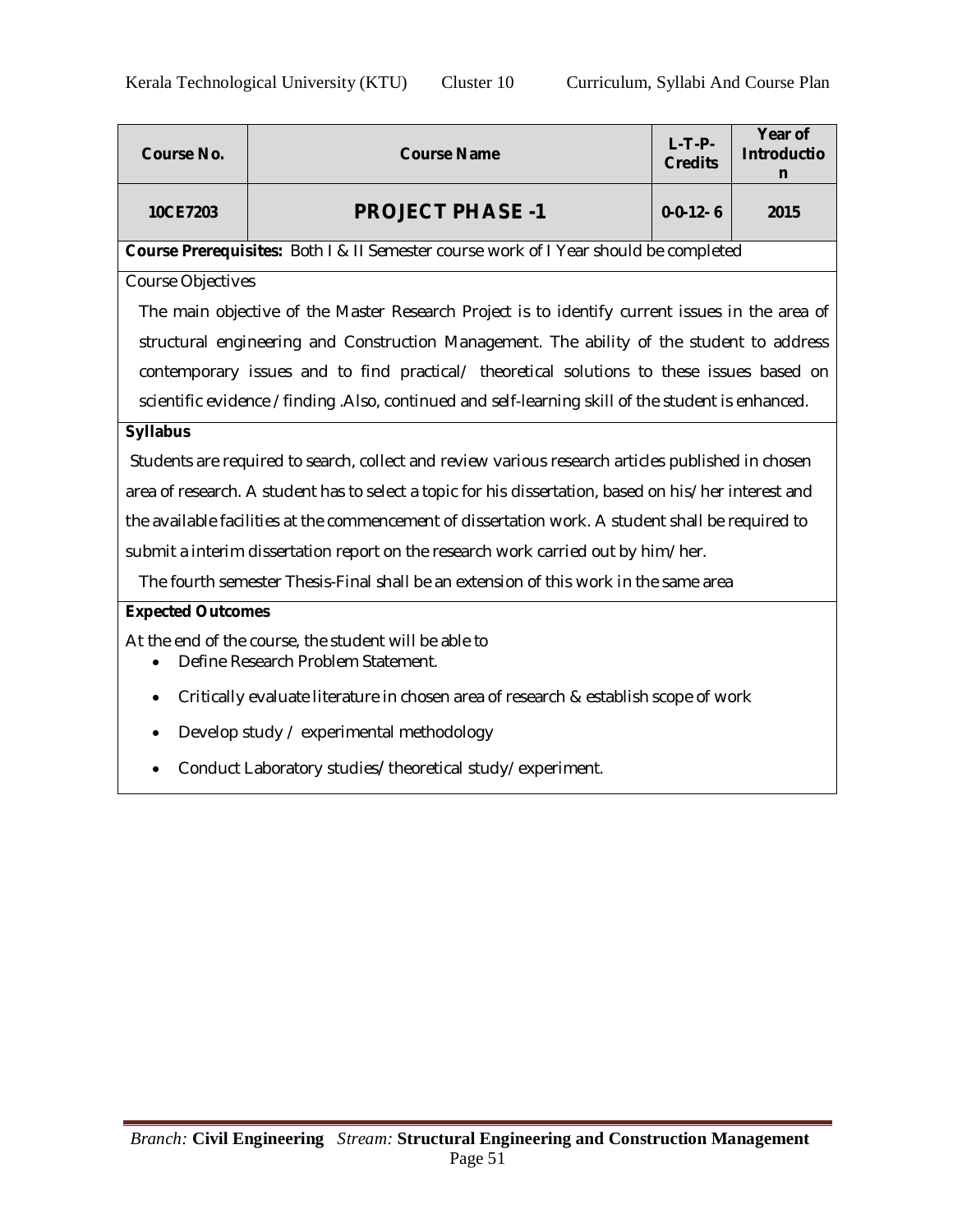| <b>Course No.</b>                                                                                                        | <b>Course name</b>                                                                                                                                                          | L-T-P-credits   |  | <b>Year of introduction</b> |                       |  |
|--------------------------------------------------------------------------------------------------------------------------|-----------------------------------------------------------------------------------------------------------------------------------------------------------------------------|-----------------|--|-----------------------------|-----------------------|--|
| 10CE7205                                                                                                                 | <b>PAVEMENT CONSTRUCTION</b>                                                                                                                                                | $3 - 0 - 0 - 3$ |  | 2015                        |                       |  |
| <b>Course objectives</b>                                                                                                 | <b>PRACTICE</b>                                                                                                                                                             |                 |  |                             |                       |  |
|                                                                                                                          | 1. The course is designed to provide students a strong background in pavement                                                                                               |                 |  |                             |                       |  |
|                                                                                                                          | construction, materials and machineries used for construction, as well as                                                                                                   |                 |  |                             |                       |  |
|                                                                                                                          | pavement evaluation.                                                                                                                                                        |                 |  |                             |                       |  |
| <b>Syllabus</b>                                                                                                          |                                                                                                                                                                             |                 |  |                             |                       |  |
|                                                                                                                          | Road pavement - functions and characteristics of pavement - types of pavement; Road<br>making machineries; Construction Practice: components of flexible pavement; Bitumen: |                 |  |                             |                       |  |
|                                                                                                                          | general properties - modifies binders ; Rigid Pavements: Introduction - Construction                                                                                        |                 |  |                             |                       |  |
|                                                                                                                          | Practices ; Failure of Pavements: Evaluation of Pavement Surface Condition; Pavement                                                                                        |                 |  |                             |                       |  |
| Overlays & their design                                                                                                  |                                                                                                                                                                             |                 |  |                             |                       |  |
| <b>Expected outcome</b>                                                                                                  |                                                                                                                                                                             |                 |  |                             |                       |  |
|                                                                                                                          | 1. The students is expected to understand the properties and use of various materials                                                                                       |                 |  |                             |                       |  |
|                                                                                                                          | and construction, evaluation and maintenance of flexible and rigid pavements.                                                                                               |                 |  |                             |                       |  |
| Reference                                                                                                                |                                                                                                                                                                             |                 |  |                             |                       |  |
|                                                                                                                          | 1. L R kadiyali and N B Lal, principles and practices of highway engineering.                                                                                               |                 |  |                             |                       |  |
|                                                                                                                          | 2. S K Khanna and Justo, highway engineering.                                                                                                                               |                 |  |                             |                       |  |
|                                                                                                                          | 3. Yoder and Witczak, 'Principles of Pavement Design', John Wiley, 1975                                                                                                     |                 |  |                             |                       |  |
|                                                                                                                          | 4. Huang Yang H., Pavement Analysis and Design, Pearson Education India, 2008                                                                                               |                 |  |                             |                       |  |
|                                                                                                                          | 5. Nai C. Yang, 'Design of Functional Pavements', McGraw Hill, 1972                                                                                                         |                 |  |                             |                       |  |
|                                                                                                                          | 6. IRC: 37 -2001, 'Guidelines for the Design of Flexible Pavements'                                                                                                         |                 |  |                             |                       |  |
|                                                                                                                          | 7. IRC: 58 -2002, 'Guidelines for the Design of Rigid Pavements'                                                                                                            |                 |  |                             |                       |  |
| 8.                                                                                                                       | Hass and Hudson, 'Pavement Management System', McGraw Hill Book Co., 1978                                                                                                   |                 |  |                             |                       |  |
| 9.                                                                                                                       | Mix Design Methods for Asphalt Concrete and other Hot mix types MS 2, Sixth<br>Edition, The Asphalt Institute, 1997                                                         |                 |  |                             |                       |  |
| 10. IRC 81-1981-'Tentative Guidelines for Strengthening of Flexible Pavements by<br>BenkImanBeam Deflections Techniques' |                                                                                                                                                                             |                 |  |                             |                       |  |
|                                                                                                                          | Course plan                                                                                                                                                                 |                 |  |                             |                       |  |
| <b>Module</b>                                                                                                            | <b>Contents</b>                                                                                                                                                             |                 |  | <b>Hours</b>                | Sem.<br>Exam<br>marks |  |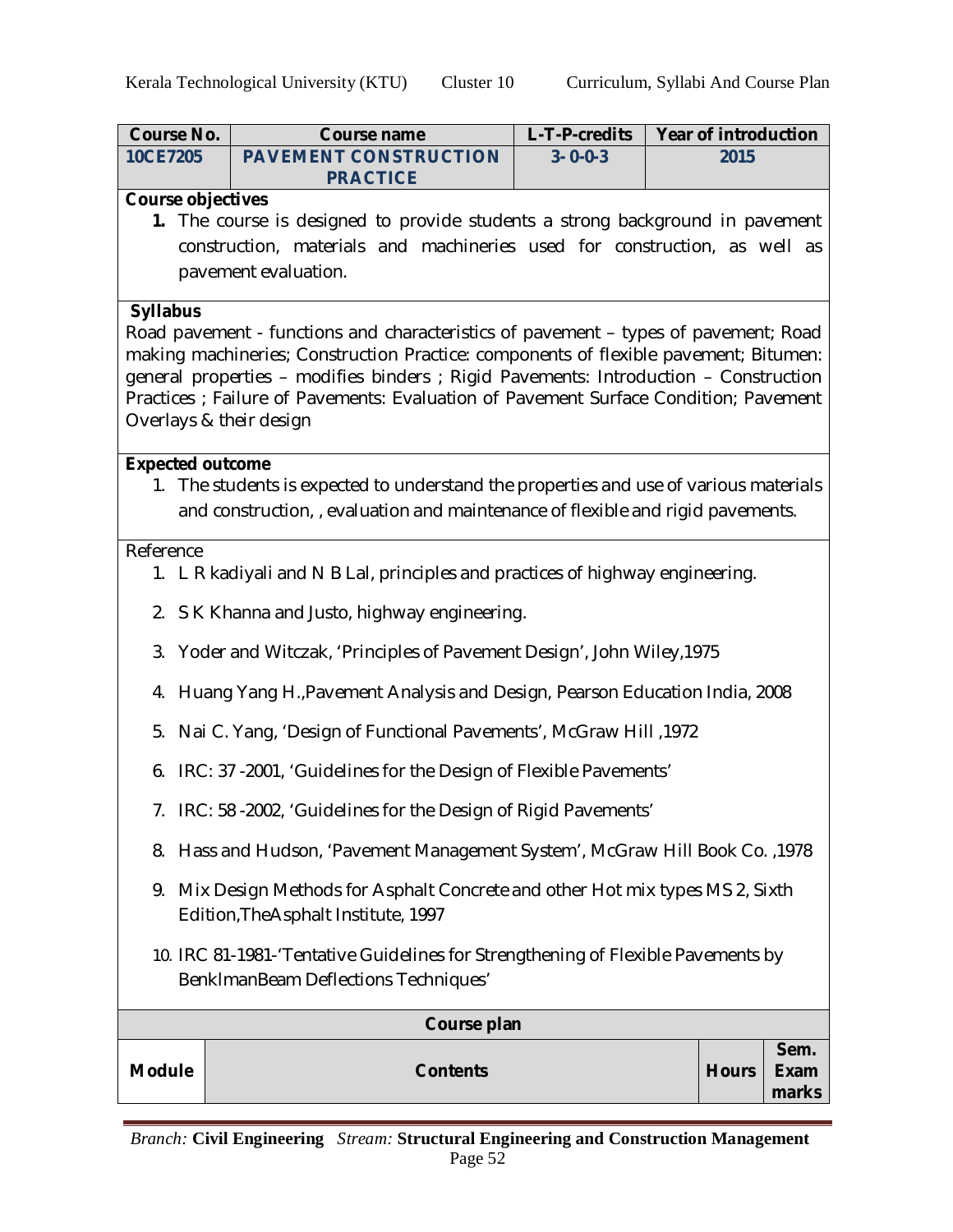Kerala Technological University (KTU) Cluster 10 Curriculum, Syllabi And Course Plan

| п                                      | <b>Road pavement:</b> functions and characteristics of pavement - | 2              |    |  |
|----------------------------------------|-------------------------------------------------------------------|----------------|----|--|
|                                        | types of pavement - flexible pavement - rigid pavement -          |                |    |  |
|                                        | comparison-                                                       |                | 15 |  |
|                                        | factors affecting pavement design - pavement courses -            | $\mathbf{3}$   |    |  |
|                                        | granular sub bases, bases and surface courses - gravel            |                |    |  |
|                                        | courses - water bound macadam                                     |                |    |  |
| $\mathbf{H}$                           | Construction Practice: components of flexible pavement -          | $\overline{4}$ |    |  |
|                                        | Base courses - Bituminous macadam - Dense bituminous              |                |    |  |
|                                        | macadam - bituminous concrete - Semi Dense Bituminous             |                |    |  |
|                                        | Concrete - Construction methods                                   |                | 15 |  |
|                                        | Marshall method of mix design for dense bituminous courses        | $\overline{2}$ |    |  |
|                                        | Surface courses - Surface dressing, Premix carpet, Mix seal       | $\overline{3}$ |    |  |
|                                        | surfacing - Mastic asphalt - Construction methods - Quality       |                |    |  |
|                                        | Control measures                                                  |                |    |  |
|                                        | <b>FIRST INTERNAL EXAM</b>                                        |                |    |  |
| Ш                                      | Machineries: Road making machineries, paver - Road                | 2              |    |  |
|                                        | formation, bituminous constructions,                              |                |    |  |
|                                        | road surface evaluation, compactor- Vibratory Steel Drum,         | $\mathfrak{Z}$ | 15 |  |
|                                        | Padded Drum, Pneumatic tire                                       |                |    |  |
|                                        | Asphalt distributors, curb machine, Road reclaimers,              | 2              |    |  |
|                                        | Concrete and pavement plant                                       |                |    |  |
| IV                                     | Bitumen: general properties - methods to improve bitumen          | 3              |    |  |
|                                        | quality - modifies binders - Polymer modified bitumen -           |                | 15 |  |
|                                        | Super pave concepts - Recycling of bituminous courses             | 3              |    |  |
|                                        | <b>SECOND INTERNAL EXAM</b>                                       |                |    |  |
| $\mathbf v$                            | Rigid Pavements: Introduction - Construction Practices -          | 5              |    |  |
|                                        | Concrete Mix Design -                                             |                |    |  |
|                                        |                                                                   |                | 20 |  |
|                                        | Formwork Dewatering - Joints - Maintenance                        | 3              |    |  |
| VI                                     | Failure of Pavements: Evaluation of Pavement                      | $\overline{2}$ |    |  |
|                                        | Surface Condition -                                               |                |    |  |
|                                        | Effect of Environment and Traffic on Structural                   | $\overline{2}$ |    |  |
|                                        | Stability,                                                        |                |    |  |
|                                        | Pavement Deterioration - Evaluation of Pavement                   | $\overline{2}$ | 20 |  |
|                                        | Structural Condition by Non-Destructive<br>and                    |                |    |  |
|                                        | Destructive Methods -                                             |                |    |  |
|                                        |                                                                   |                |    |  |
|                                        | Pavement Overlays & their design                                  | $\mathbf{1}$   |    |  |
|                                        | Total                                                             | 42             |    |  |
| <b>CLUSTER LEVEL END SEMESTER EXAM</b> |                                                                   |                |    |  |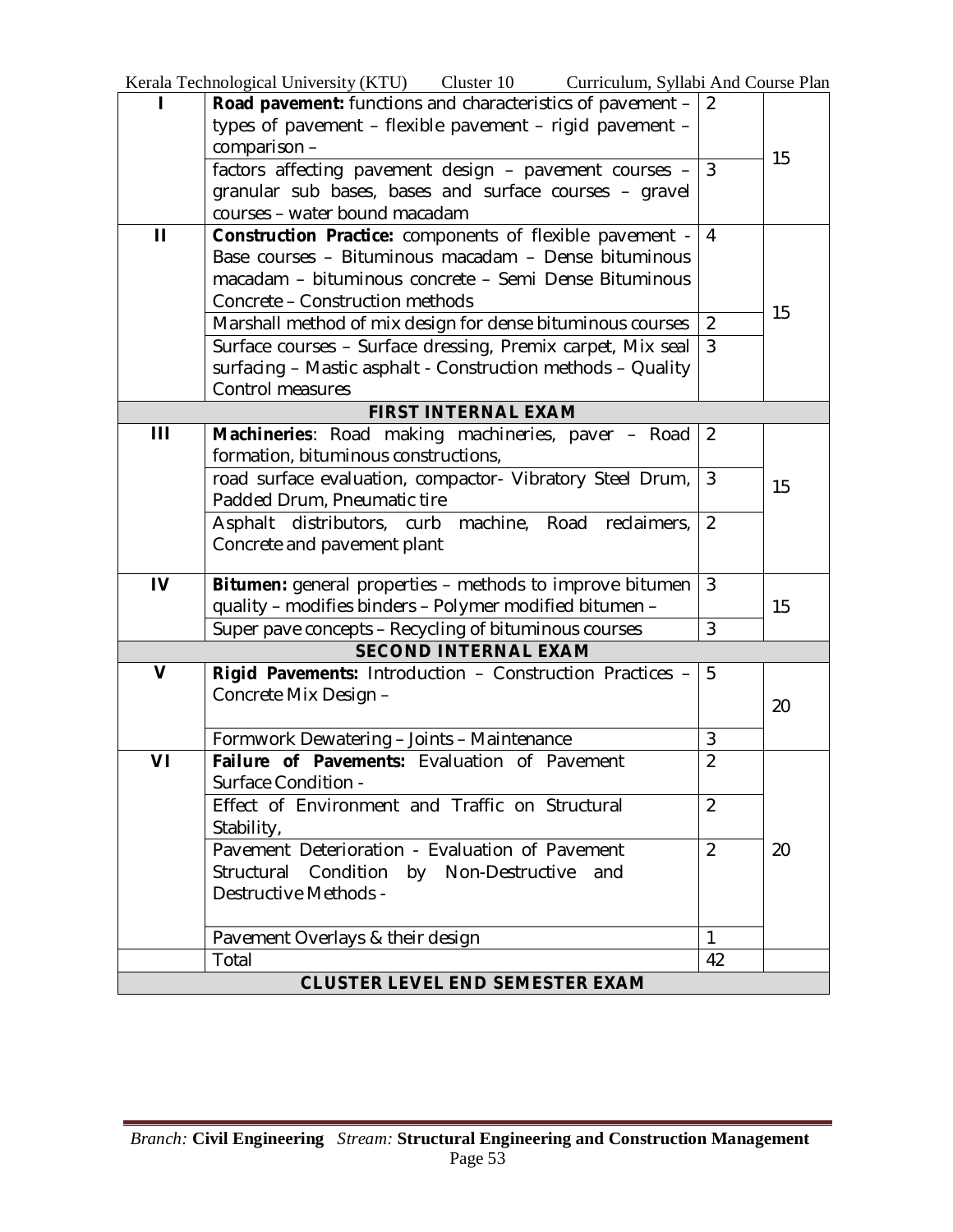| <b>Course No.</b>                                                                                      |  | <b>Course name</b>                                                                          | $L-T-P-$<br>credits | <b>Year of introduction</b> |
|--------------------------------------------------------------------------------------------------------|--|---------------------------------------------------------------------------------------------|---------------------|-----------------------------|
| 10CE7207                                                                                               |  | <b>QUANTITATIVE TECHNIQUES</b><br><b>IN MANAGEMENT</b>                                      | $3 - 0 - 0 - 3$     | 2015                        |
| <b>Course objectives</b>                                                                               |  |                                                                                             |                     |                             |
|                                                                                                        |  | To give awareness to different basic concepts of probability and operations research in     |                     |                             |
| engineering                                                                                            |  |                                                                                             |                     |                             |
| <b>Syllabus</b>                                                                                        |  |                                                                                             |                     |                             |
|                                                                                                        |  | concepts of probability and statistics, Operations research, Inventory control, Working     |                     |                             |
|                                                                                                        |  | Capital Management Decision Theory, Queuing theory                                          |                     |                             |
| <b>Expected outcome</b>                                                                                |  |                                                                                             |                     |                             |
|                                                                                                        |  | At the end of the course, the student will be able to:                                      |                     |                             |
|                                                                                                        |  | 1. Formulate and solve deterministic optimization problems.                                 |                     |                             |
|                                                                                                        |  | 2. Plan and manage activities using queuing and Decision theory.                            |                     |                             |
| Reference                                                                                              |  |                                                                                             |                     |                             |
|                                                                                                        |  | 1. Vohra, N.D. "Quantitative Techniques in Management", Tata McGraw Hill Co., Ltd,          |                     |                             |
|                                                                                                        |  | New Delhi, 1990.                                                                            |                     |                             |
|                                                                                                        |  | 2. Seehroeder, R.G., "Operations Management", McGraw Hill, USA, 1982.                       |                     |                             |
| 3 <sub>1</sub>                                                                                         |  | Levin, R.I, Rubin, D.S., and Stinsonm J., "Quantitative Approaches to Management",          |                     |                             |
|                                                                                                        |  | McGraw Hill Book Co., 1988.                                                                 |                     |                             |
|                                                                                                        |  | 4. Frank Harrison, E., "The Managerial Decision Making Process ", Houghton Mifflin, 1995.   |                     |                             |
| 5.                                                                                                     |  | RL Varshney and KL Maheshwari, "Managerial economics", Sultan Chand, 1990.                  |                     |                             |
| 6.                                                                                                     |  | Freund, J.E. and Miller, I.R., Probability and Statistics for Engineers, Prentice - Hall of |                     |                             |
|                                                                                                        |  | India, 5th edition, New Delhi, 1994.                                                        |                     |                             |
| 7.                                                                                                     |  | Goel B.S. and Mittal, S.K., Operations Research, Pragati Prakashan, Meerut, 2000.           |                     |                             |
| 8.                                                                                                     |  | Gupta, S.C. and Kapur, V.K., Fundamentals of Mathematical Statistics, Sultan Chand and      |                     |                             |
|                                                                                                        |  | Sons, New Delhi, 1999                                                                       |                     |                             |
| 9.                                                                                                     |  | Taha, H.A, Operations Research: An Introduction, Prentice - Hall of India, 8th Ed., New     |                     |                             |
| <b>Branch: Civil Engineering</b> Stream: Structural Engineering and Construction Management<br>Page 54 |  |                                                                                             |                     |                             |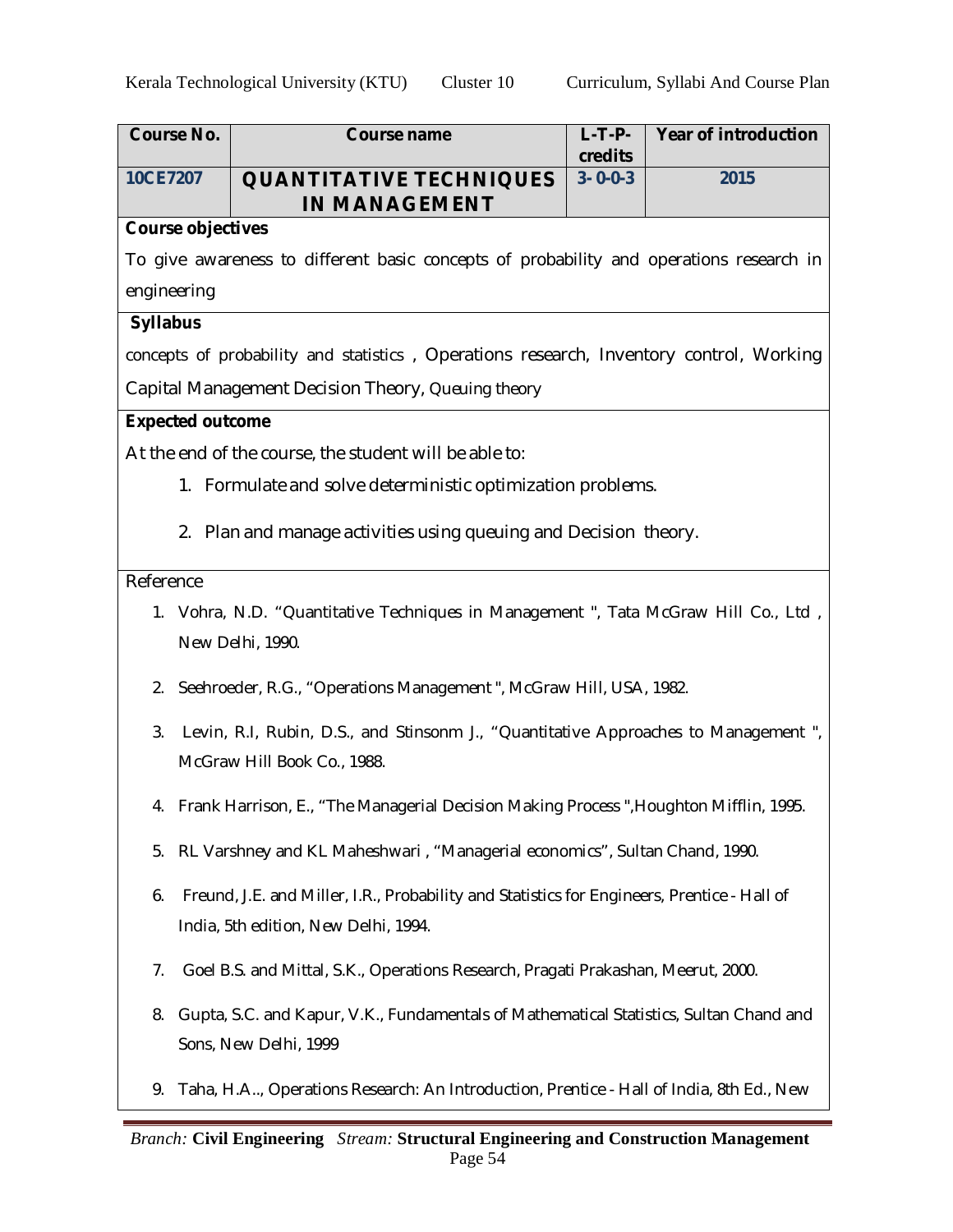| Kerala Technological University (KTU) | Cluster 10 | Curriculum, Syllabi And Course Plan |
|---------------------------------------|------------|-------------------------------------|
| Delhi, 2010.                          |            |                                     |

|               | Course plan                                                                                                                                                                                                   |                     |                       |  |  |  |
|---------------|---------------------------------------------------------------------------------------------------------------------------------------------------------------------------------------------------------------|---------------------|-----------------------|--|--|--|
| <b>Module</b> | <b>Contents</b>                                                                                                                                                                                               | <b>Hours</b>        | Sem.<br>Exam<br>marks |  |  |  |
|               | Introduction and concepts of probability and statistics: Probability:<br>Conditional probability,<br>Probability distributions (Normal, Bayesian, Poisson, Exponential),<br>Probability density functions     | $\overline{2}$<br>5 | 15                    |  |  |  |
| $\mathbf{H}$  | Introduction to Operations research: Linear programming-<br>Graphical and Simplex Methods, Duality and<br>Post-<br>Optimality Analysis-Transportation and<br>Assignment<br>Problems                           | $\overline{7}$      | 15                    |  |  |  |
|               | <b>FIRST INTERNAL EXAM</b>                                                                                                                                                                                    |                     |                       |  |  |  |
| Ш             | Inventory control: EOQ, Quantity Discounts, Safety Stock-<br>Replacement Theory-PERT and CPM Simulation Models                                                                                                | $\overline{1}$      | 15                    |  |  |  |
| $\mathbf{I}$  | Working Capital Management: Compound Interest<br>and Present Value methods-Discounted Cash Flow<br>Techniques-Capital Budgeting.                                                                              | $\overline{7}$      | 15                    |  |  |  |
|               | <b>SECOND INTERNAL EXAM</b>                                                                                                                                                                                   |                     |                       |  |  |  |
| $\mathbf v$   | <b>Decision Theory:</b> Decision Rules-Decision making<br>under conditions of certainty, risk and uncertainty-<br>Decision trees-Utility Break-even - Analysis-Pricing<br>techniques- Game Theory application | 7                   | 20                    |  |  |  |
| VI            | Queuing theory: Single server infinite queue length<br>model, Single server finite queue length model, multiple<br>server infinite queue length model, multiple server<br>infinite queue length model.        | $\overline{7}$      | 20                    |  |  |  |
|               | Total                                                                                                                                                                                                         | 42                  |                       |  |  |  |
|               | <b>CLUSTER LEVEL END SEMESTER EXAM</b>                                                                                                                                                                        |                     |                       |  |  |  |

÷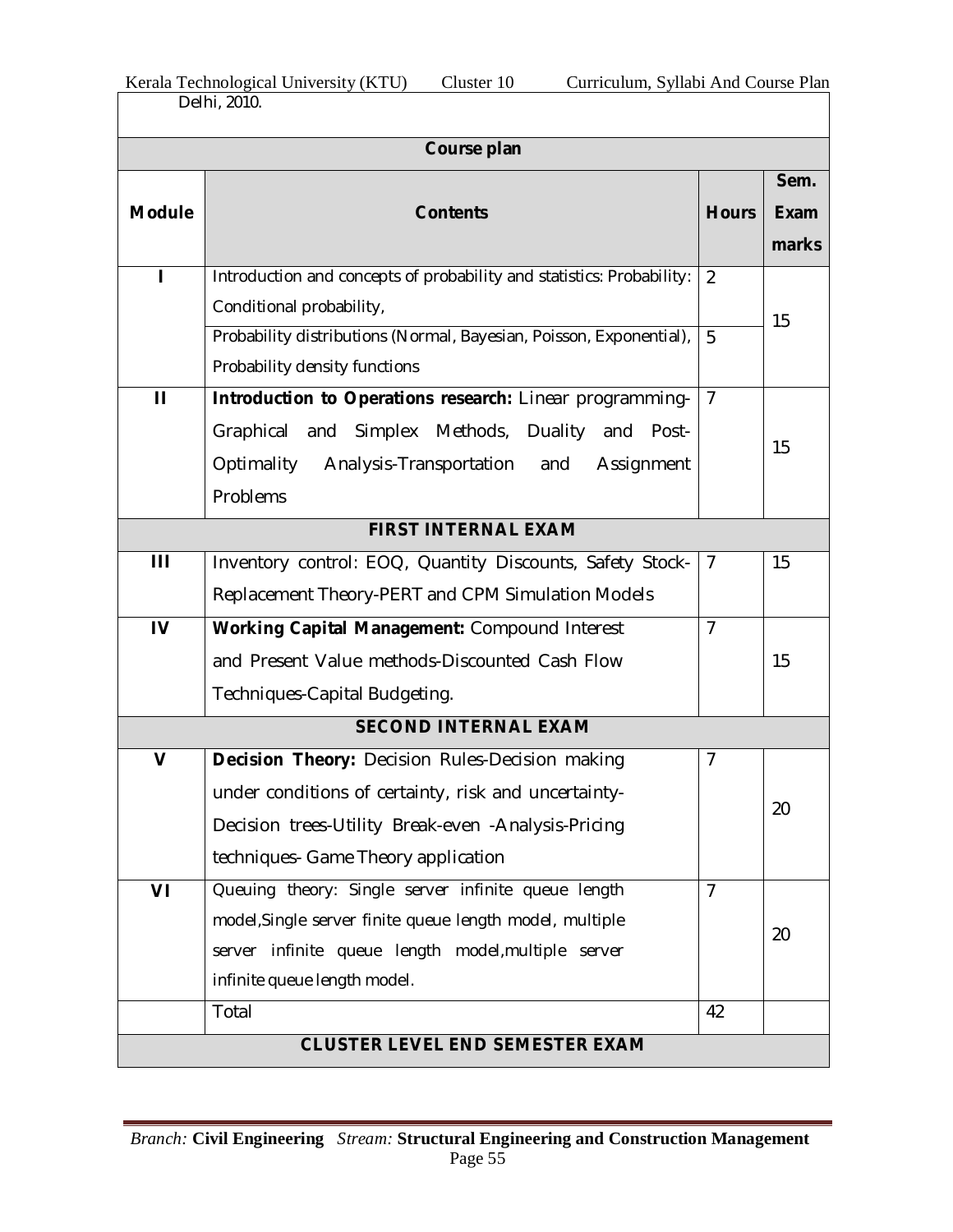| <b>Course No.</b>                                                                                                                                                                                                                                               | $L-T-P-$<br><b>Course Name</b><br><b>Credits</b>                                                                                                                                                                                                                                                                                                                                                                                                                                                                   |                 | Year of<br><b>Introductio</b><br>n          |  |  |  |
|-----------------------------------------------------------------------------------------------------------------------------------------------------------------------------------------------------------------------------------------------------------------|--------------------------------------------------------------------------------------------------------------------------------------------------------------------------------------------------------------------------------------------------------------------------------------------------------------------------------------------------------------------------------------------------------------------------------------------------------------------------------------------------------------------|-----------------|---------------------------------------------|--|--|--|
| 10CE7209                                                                                                                                                                                                                                                        | <b>DISASTER MANAGEMENT</b>                                                                                                                                                                                                                                                                                                                                                                                                                                                                                         | $3 - 0 - 0 - 3$ | 2015                                        |  |  |  |
| <b>Course Prerequisites</b><br>UG/PG Level.                                                                                                                                                                                                                     | Basic knowledge of various kinds of disasters and importance of disaster management at                                                                                                                                                                                                                                                                                                                                                                                                                             |                 |                                             |  |  |  |
| <b>Course Objectives</b><br>Management.                                                                                                                                                                                                                         | The course is designed to provide students strong background knowledge of Disaster                                                                                                                                                                                                                                                                                                                                                                                                                                 |                 |                                             |  |  |  |
| <b>Syllabus</b>                                                                                                                                                                                                                                                 | Overview of Disaster Management, Disaster Management Cycle; Phase I: Mitigation, and<br>strategies, hazard identification and vulnerability analysis, Phase II: Preparedness, Disaster Risk<br>Reduction (DRR), Emergency Operation Plan (EOP), Phase III and IV: Response and recovery,<br>Disaster Community: Community-based Initiatives in Disaster management, Disaster Planning:<br>Disaster Response Personnel and duties, Hazardous Materials, Ways of storing and safely<br>handling hazardous materials. |                 |                                             |  |  |  |
| <b>Expected Outcomes</b>                                                                                                                                                                                                                                        | The students are expected to have an understanding of the roles of the various phases of disaster<br>management and the knowledge of mitigation planning and policy strategies.                                                                                                                                                                                                                                                                                                                                    |                 |                                             |  |  |  |
| <b>Text books</b>                                                                                                                                                                                                                                               | 1. Narayan, B. ,Disaster Management, New Delhi: A.P.H. Publishing Corporation ,2009                                                                                                                                                                                                                                                                                                                                                                                                                                |                 |                                             |  |  |  |
|                                                                                                                                                                                                                                                                 | 2. Kumar, N Disaster Management. New Delhi: Alfa Publications. , 2009                                                                                                                                                                                                                                                                                                                                                                                                                                              |                 |                                             |  |  |  |
|                                                                                                                                                                                                                                                                 | 3. Ghosh, G. K., Disaster Management. New Delhi: A.P.H Publishing Corporation. ,2008                                                                                                                                                                                                                                                                                                                                                                                                                               |                 |                                             |  |  |  |
| <b>References</b><br>1. Ayaz, Disaster Management: Through the New Millennium., Anmol Publications. 2<br>2. Dave, P. K Emergency Medical Services and Disaster Management: A Holistic Approach.<br>New Delhi: Jaypee Brothers Medical Publishers (P) Ltd., 2009 |                                                                                                                                                                                                                                                                                                                                                                                                                                                                                                                    |                 |                                             |  |  |  |
| 3.                                                                                                                                                                                                                                                              | Goel, S. L., Disaster Management. New Delhi: Deep & Deep Publication Pvt. Ltd. ,2008                                                                                                                                                                                                                                                                                                                                                                                                                               |                 |                                             |  |  |  |
| 4.                                                                                                                                                                                                                                                              | Singh, R. B., Disaster Management. New Delhi: Rawat Publications., 2008.                                                                                                                                                                                                                                                                                                                                                                                                                                           |                 |                                             |  |  |  |
| Course plan                                                                                                                                                                                                                                                     |                                                                                                                                                                                                                                                                                                                                                                                                                                                                                                                    |                 |                                             |  |  |  |
| <b>Module</b>                                                                                                                                                                                                                                                   | <b>Content</b>                                                                                                                                                                                                                                                                                                                                                                                                                                                                                                     | Hour<br>S       | <b>Semester</b><br><b>Exam</b><br>Marks (%) |  |  |  |
| ı                                                                                                                                                                                                                                                               | Overview of Disaster Management                                                                                                                                                                                                                                                                                                                                                                                                                                                                                    | 3               | 15                                          |  |  |  |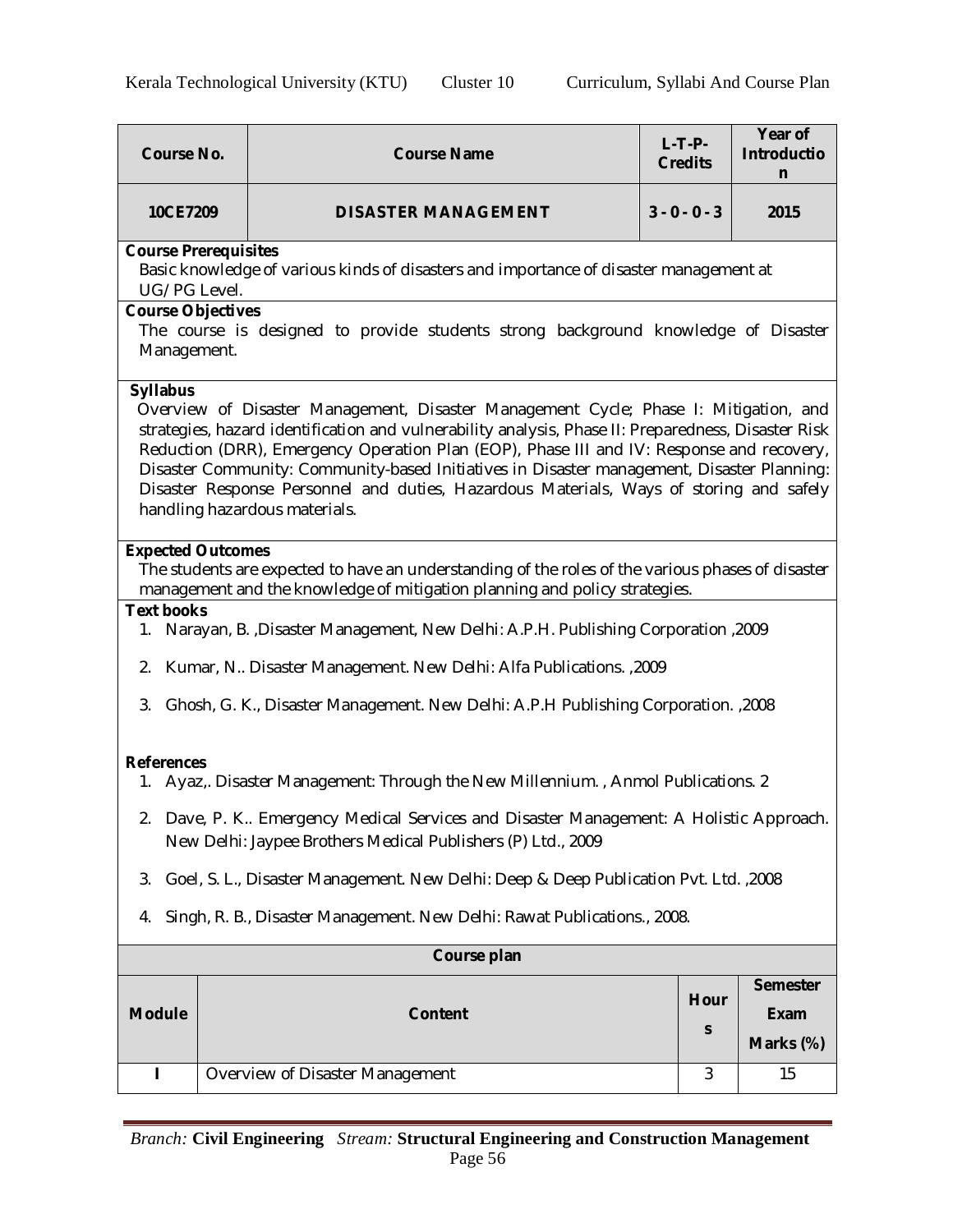|                                               | Kerala Technological University (KTU)<br>Cluster 10<br>Curriculum, Syllabi And Course Plan                                                                     |                |    |  |
|-----------------------------------------------|----------------------------------------------------------------------------------------------------------------------------------------------------------------|----------------|----|--|
|                                               | Distinguishing between an emergency and a disaster situation                                                                                                   | 3              |    |  |
| $\mathbf{H}$                                  | Disaster Management Cycle: Phase I: Mitigation, and strategies;<br>hazard identification and vulnerability analysis, Disaster<br>Mitigation and Infrastructure | 4              |    |  |
|                                               | Impact of disasters on development programmes, vulnerabilities<br>caused by development, developing a draft country level<br>disaster and development policy   | 4              | 15 |  |
|                                               | <b>First Internal Examination</b>                                                                                                                              |                |    |  |
|                                               | Phase<br>H:<br>Preparedness,<br>Disaster Risk Reduction<br>(DRR)                                                                                               |                |    |  |
| Ш                                             | Operation Plan<br>(EOP), Mainstreaming<br>Emergency<br>Child                                                                                                   | 5              | 15 |  |
|                                               | Protection and Gender in Emergency Planning, Assessment.                                                                                                       |                |    |  |
|                                               | Phases III and IV: Response and recovery, Response aims,                                                                                                       |                |    |  |
| IV                                            | Response Activities, Modern and traditional responses to                                                                                                       | 5              | 15 |  |
|                                               | disasters, Disaster Recovery, and Plan                                                                                                                         |                |    |  |
|                                               | <b>Second Internal Examination</b>                                                                                                                             |                |    |  |
|                                               | Disaster Community: Community-based Initiatives in Disaster                                                                                                    |                |    |  |
|                                               | management need for Community-Based Approach, categories of                                                                                                    | 6              |    |  |
|                                               | involved<br>organizations:<br>Government,<br>Non-government                                                                                                    |                |    |  |
| $\mathbf v$                                   | organizations (NGOs), Regional and International Organizations,                                                                                                |                | 20 |  |
|                                               | Panchayaths, Community Workers, National and Local Disaster                                                                                                    |                |    |  |
|                                               | <b>Managers</b>                                                                                                                                                |                |    |  |
|                                               | Methods of Dissemination of Information                                                                                                                        | $\overline{2}$ |    |  |
|                                               | Disaster Planning: Disaster Response Personnel and duties,                                                                                                     |                |    |  |
|                                               | Community Mitigation Goals, Pre- Disaster Mitigation Plan,                                                                                                     | 5              |    |  |
|                                               | Personnel<br>Training, Volunteer Assistance,<br>School-based                                                                                                   |                |    |  |
| VI                                            | Programmes                                                                                                                                                     |                | 20 |  |
|                                               | Hazardous Materials, Ways of storing and safely handling                                                                                                       |                |    |  |
|                                               | hazardous materials, Coping with Exposure to Hazardous                                                                                                         | 5              |    |  |
|                                               | Materials                                                                                                                                                      |                |    |  |
|                                               | Total                                                                                                                                                          | 42             |    |  |
| <b>Cluster Level End Semester Examination</b> |                                                                                                                                                                |                |    |  |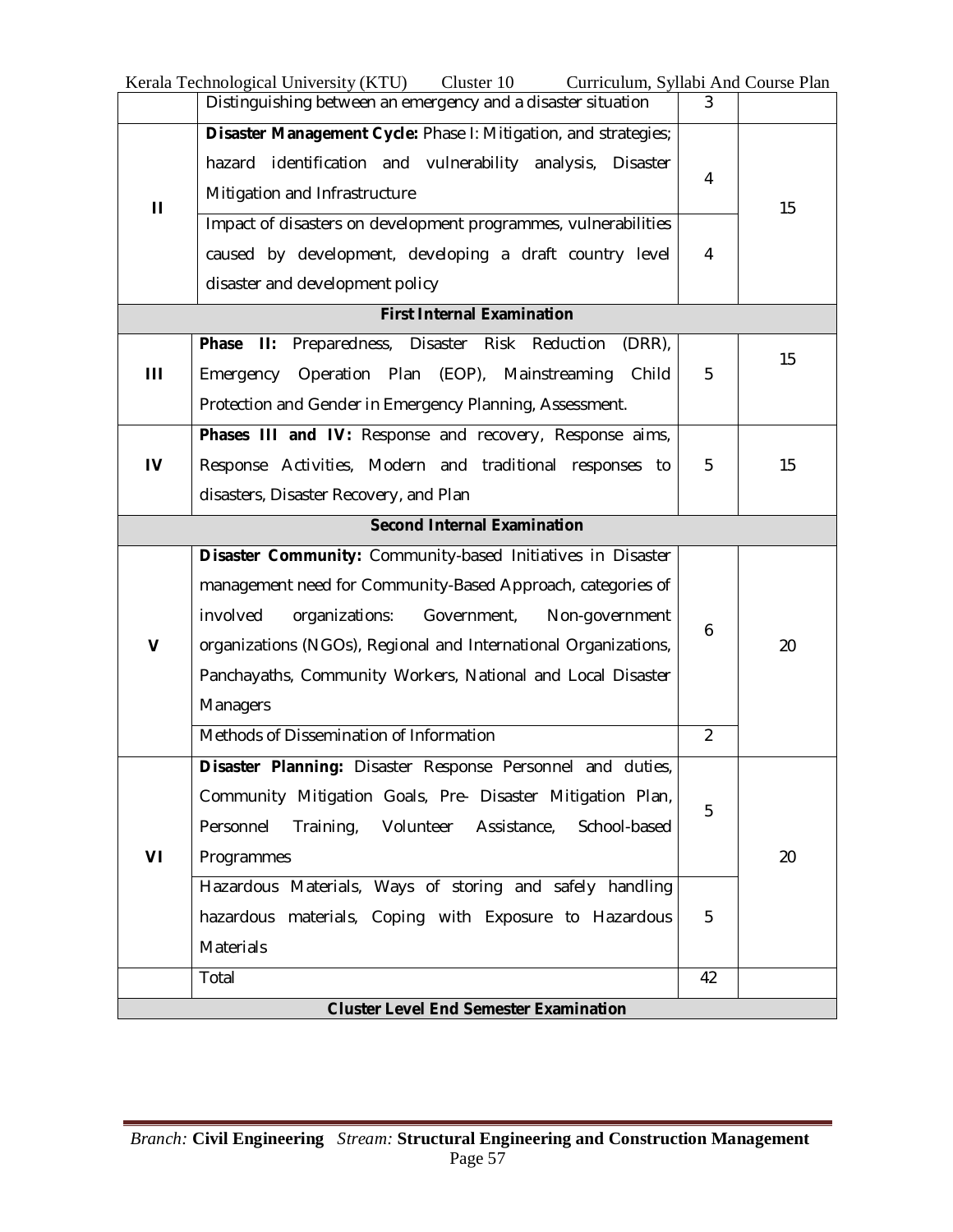| Kerala Technological University (KTU) | Cluster 10 | Curriculum, Syllabi And Course Plan |  |
|---------------------------------------|------------|-------------------------------------|--|
|                                       |            |                                     |  |

| <b>Course No.</b> | <b>Course name</b>           | $L$ -T-P-       | Year of      |
|-------------------|------------------------------|-----------------|--------------|
|                   |                              | credits         | introduction |
| 10CE7211          | <b>SYSTEM INTEGRATION IN</b> | $3 - 0 - 0 - 3$ | 2015         |
|                   | <b>CONSTRUCTION</b>          |                 |              |
|                   |                              |                 |              |

## **Course objectives**

The course is designed to provide a background knowldedge of integrating the various systems in construction and to introduce the idea of intelligent buildings and building management system.

## **Syllabus**

Structural systems, systems for enclosing building, Materials selection and Specification. Environmental-Qualities of enclosure necessary to maintain a specified level of interior environmental quality-Weather Resistance-Thermal infiltration- Acoustic control-Transmission reduction-Air quality-Illumination-Relevant Systems integration with structural systems, Elevators, Escalators, Conveyors, Security Systems In Buildings. Design parameters for Determining the Loads & Requirement, Operation and Maintenance of These Services. Planning systems for least maintenance-Feasibility for replacement of damaged components -equal life elemental design- Maintenance free exposed and finished surfaces. Intelligent Buildings, Automation Of All The Services And Equipment, Building Management Systems (BMS and building controls

## **Expected outcome**

The students are expected to understand general principles of HVAC system and applying Building Management System for design of intelligent buildings. `

#### **Text books:**

- 1. S. Don Swenson., HVAC Heating, Ventilating, and Air Conditioning ,2004
- 2. William T.Mayer, " Energy Economics and Build Design ", McGraw Hill Book Co., 1983.
- 3. Peter R.Smith and Warren G.Jullian, " Building services ", Applied Science Publishers Ltd.,London.1976
- 4. A.J.Elder and Martiz Vinden Barg, " Handbook of Buildings and Enclosure ", Mc Graw-Hill Book Co., 1983.
- 5. David Fletcher, Intelligent Buildings: Design Management and Operation, The Institution of Structural Engineers,2004
- 6. Derek Clements-Croome, Intelligent Buildings: Design, Management And Operation, Thomas Telford, 2004

|               | Course plan     |              |                     |
|---------------|-----------------|--------------|---------------------|
| <b>Module</b> | <b>Contents</b> | <b>Hours</b> | Sem.<br><b>Exam</b> |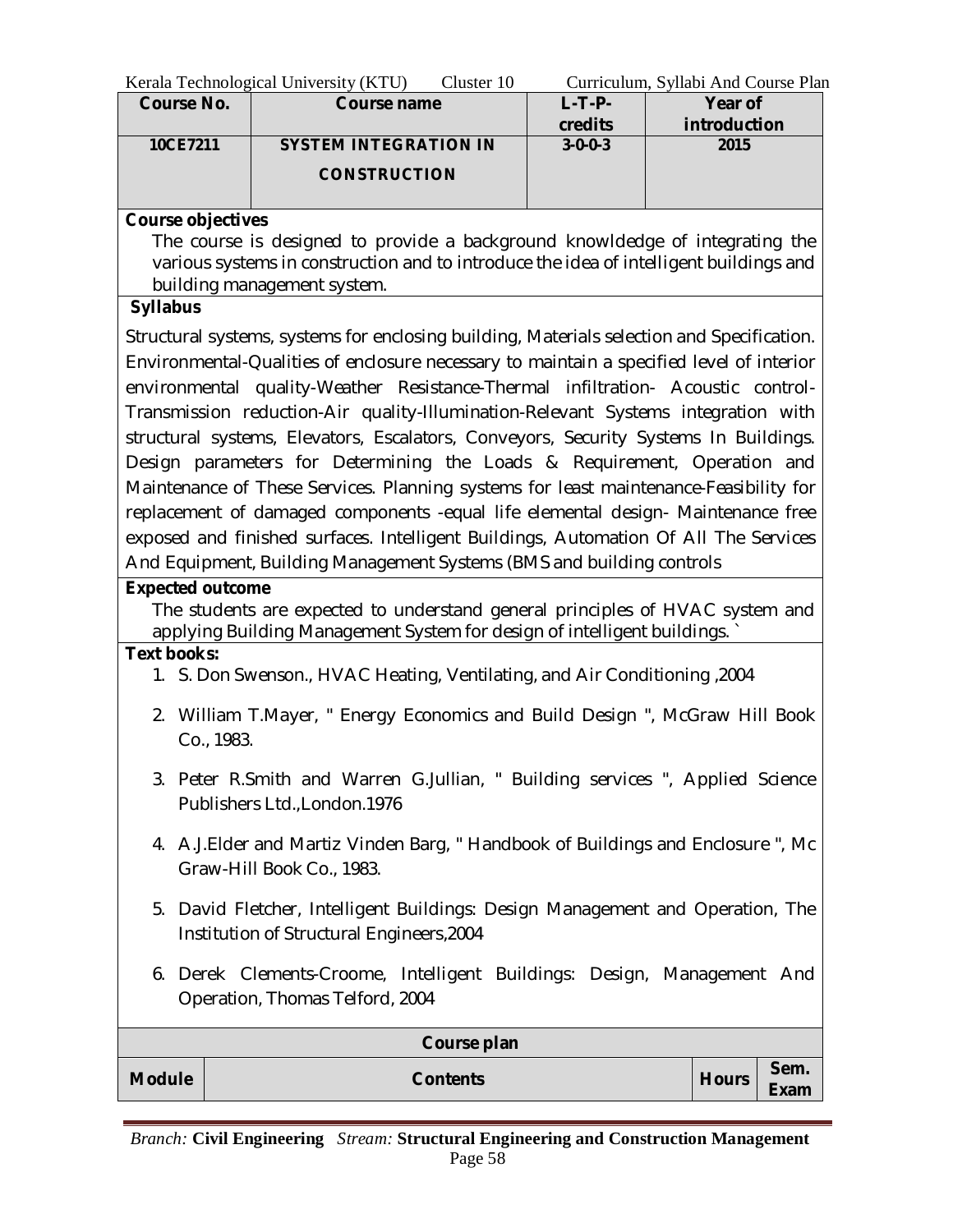÷

|                       |                                                                                                                      |                | marks |
|-----------------------|----------------------------------------------------------------------------------------------------------------------|----------------|-------|
| ı                     | Structural integration: Structural systems, systems for                                                              | 3              |       |
|                       | enclosing building<br>Functional aesthetic systems, material selection<br>and                                        | $\overline{3}$ | 15    |
|                       | specifications.                                                                                                      |                |       |
|                       |                                                                                                                      |                |       |
| $\mathbf{H}$          | <b>Environmental</b><br>factors: Environmental-Qualities<br>0f                                                       | $\overline{3}$ |       |
|                       | enclosure necessary to maintain a specified level of interior<br>environmental<br>quality-Weather Resistance-Thermal |                |       |
|                       | infiltration                                                                                                         |                |       |
|                       | Acoustic control-Transmission reduction-Air<br>quality-                                                              | $\overline{2}$ | 15    |
|                       | Illumination                                                                                                         |                |       |
|                       | Relevant Systems integration with structural systems                                                                 | $\overline{2}$ |       |
|                       |                                                                                                                      |                |       |
|                       | <b>FIRST INTERNAL EXAM</b>                                                                                           |                |       |
| Ш                     | Mechanical<br>Communication<br>&<br>Elevators,<br>systems:<br>Escalators, Conveyors, Security Systems In High Rise   | 3              |       |
|                       | Building Complexes, Public Buildings, Parking Lots And                                                               |                |       |
|                       | Complex Structures Like Hospitals, Public Transport                                                                  |                |       |
|                       | Terminals                                                                                                            |                | 15    |
|                       | Determining<br>parameters for<br>the<br>Loads<br>&<br>Design                                                         | $\mathbf{3}$   |       |
|                       | Requirement                                                                                                          |                |       |
|                       | Operation and Maintenance of These Services                                                                          | $\overline{2}$ |       |
|                       |                                                                                                                      |                |       |
| IV                    | Component Longevity in terms of operation performance                                                                | $\mathfrak{Z}$ |       |
|                       | and resistance to deleterious forces-Planning systems for                                                            |                |       |
|                       | least maintenance                                                                                                    |                |       |
|                       | Feasibility for replacement of damaged components -equal<br>life elemental design                                    | $\mathbf{3}$   | 15    |
|                       | Maintenance free exposed and finished surfaces.                                                                      | $\overline{2}$ |       |
|                       |                                                                                                                      |                |       |
|                       | <b>SECOND INTERNAL EXAM</b>                                                                                          |                |       |
| $\mathbf{V}^{\prime}$ | Intelligent<br><b>Buildings:</b><br>Concept-Purpose-Control                                                          | 4              |       |
|                       | Technologies                                                                                                         |                | 20    |
|                       | Automation Of All The Services And Equipment                                                                         | 3              |       |
|                       |                                                                                                                      |                |       |
| VI                    | <b>Building</b><br>Management<br><b>Systems</b><br>(BMS):<br>Commercial, Industrial, Institutional and Domestic      | 6              |       |
|                       | Buildings-Energy<br>Management Systems<br>and                                                                        |                | 20    |
|                       | <b>Building controls</b>                                                                                             |                |       |
|                       | <b>Total</b>                                                                                                         |                |       |
|                       | <b>CLUSTER LEVEL END SEMESTER EXAM</b>                                                                               | 42             |       |
|                       |                                                                                                                      |                |       |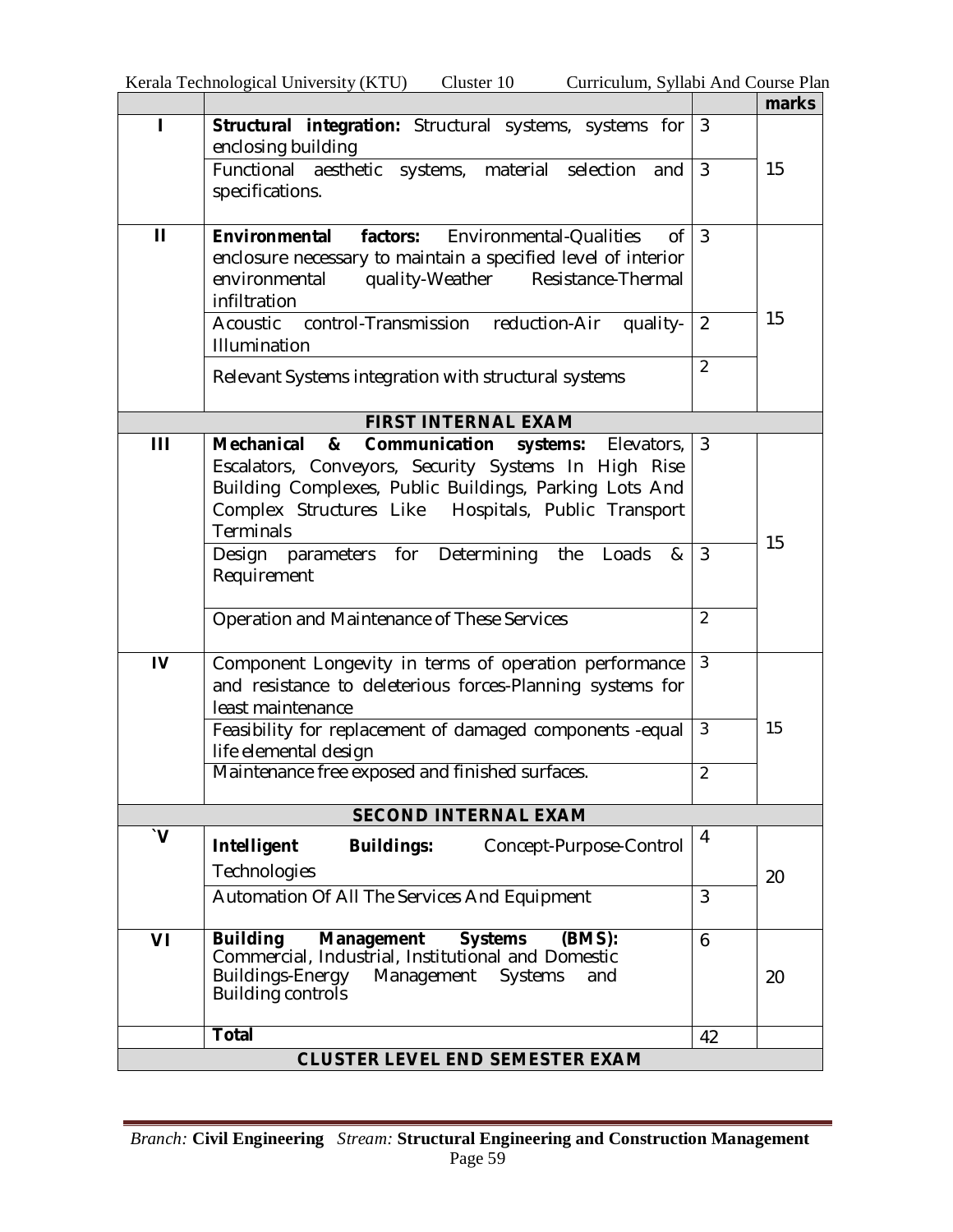| Kerala Technological University (KTU)<br>Curriculum, Syllabi And Course Plan<br>Cluster 10 |                          |                                                                                                  |                          |  |                            |                                    |      |
|--------------------------------------------------------------------------------------------|--------------------------|--------------------------------------------------------------------------------------------------|--------------------------|--|----------------------------|------------------------------------|------|
| <b>Course No.</b>                                                                          |                          |                                                                                                  | <b>Course Name</b>       |  | $L-T-P-$<br><b>Credits</b> | Year of<br><b>Introductio</b><br>n |      |
| 10CE7105                                                                                   |                          |                                                                                                  | <b>DESIGN OF BRIDGES</b> |  | $3 - 0 - 0 - 3$            | 3                                  | 2015 |
|                                                                                            | <b>Course Objectives</b> |                                                                                                  |                          |  |                            |                                    |      |
|                                                                                            |                          | To enable students to understand the theory and design methods of various forms of bridges.      |                          |  |                            |                                    |      |
| <b>Syllabus</b>                                                                            |                          |                                                                                                  |                          |  |                            |                                    |      |
|                                                                                            |                          | Classification and components of bridge: road and railway bridge specifications, IRC provisions, |                          |  |                            |                                    |      |
|                                                                                            |                          | Foundation and substructure: Analysis and Design of piers- Analysis and Design of abutments,     |                          |  |                            |                                    |      |
|                                                                                            |                          | bed blocks -Bearings-Design of R. C bridge slab -Design of T beam bridges-Design of Balanced     |                          |  |                            |                                    |      |
|                                                                                            |                          | cantilever bridges- Pre- stressed Concrete Bridges- Steel bridges-Composite bridges              |                          |  |                            |                                    |      |
|                                                                                            | <b>Expected Outcomes</b> |                                                                                                  |                          |  |                            |                                    |      |
|                                                                                            |                          | Students should be able to select a particular form of bridge to suit the requirements, analyse  |                          |  |                            |                                    |      |
|                                                                                            | and design the same.     |                                                                                                  |                          |  |                            |                                    |      |
| <b>References</b>                                                                          |                          |                                                                                                  |                          |  |                            |                                    |      |
|                                                                                            |                          | 1. Johnson Victor D., Essentials of Bridge Engineering, Oxford & IBH Pub. Co.                    |                          |  |                            |                                    |      |
| 2.                                                                                         |                          | Vazirani V. N., Design of Concrete Bridges, Khanna publishers, 2004                              |                          |  |                            |                                    |      |
| 3.                                                                                         |                          | Jagadeesh T.R and Jayaram M.A, Design of Bridge Structures, Prentice Hall, 2004                  |                          |  |                            |                                    |      |
| 4.                                                                                         |                          | Krishnaraju. N, Design of Bridges, Oxford & IBH Pub. Co., 2010                                   |                          |  |                            |                                    |      |
| 5.                                                                                         |                          | Krishnaraju.N, Prestressed Concrete bridges, CBS Publishers, 2010                                |                          |  |                            |                                    |      |
| 6.                                                                                         |                          | IRC 6-2000, IRC 21-2000, IS 800-2007, IRC 18-1985, IRC 24-2001, IRC 83-1987                      |                          |  |                            |                                    |      |
|                                                                                            |                          |                                                                                                  |                          |  |                            |                                    |      |
|                                                                                            |                          |                                                                                                  | Course plan              |  |                            |                                    |      |
|                                                                                            |                          |                                                                                                  |                          |  |                            | <b>Semester</b>                    |      |
| <b>Modul</b>                                                                               |                          |                                                                                                  | <b>Content</b>           |  | <b>Hours</b>               | <b>Exam</b>                        |      |
| $\mathbf e$                                                                                |                          |                                                                                                  |                          |  |                            | <b>Marks</b>                       |      |
|                                                                                            |                          |                                                                                                  |                          |  |                            | (%)                                |      |
|                                                                                            |                          | Classification and components of bridge. Review of road                                          |                          |  |                            |                                    |      |
|                                                                                            |                          | and railway bridge specifications and IRC provisions.                                            |                          |  | 7                          | 15                                 |      |
|                                                                                            |                          | Foundation and substructure: Types of foundations, Piers                                         |                          |  |                            |                                    |      |
|                                                                                            |                          | - Forces on pier, Analysis and Design of piers.                                                  |                          |  |                            |                                    |      |
| $\mathbf{H}$                                                                               |                          | Types of Abutments- Forces in abutments, Analysis and                                            |                          |  | $\overline{7}$             | 15                                 |      |

L,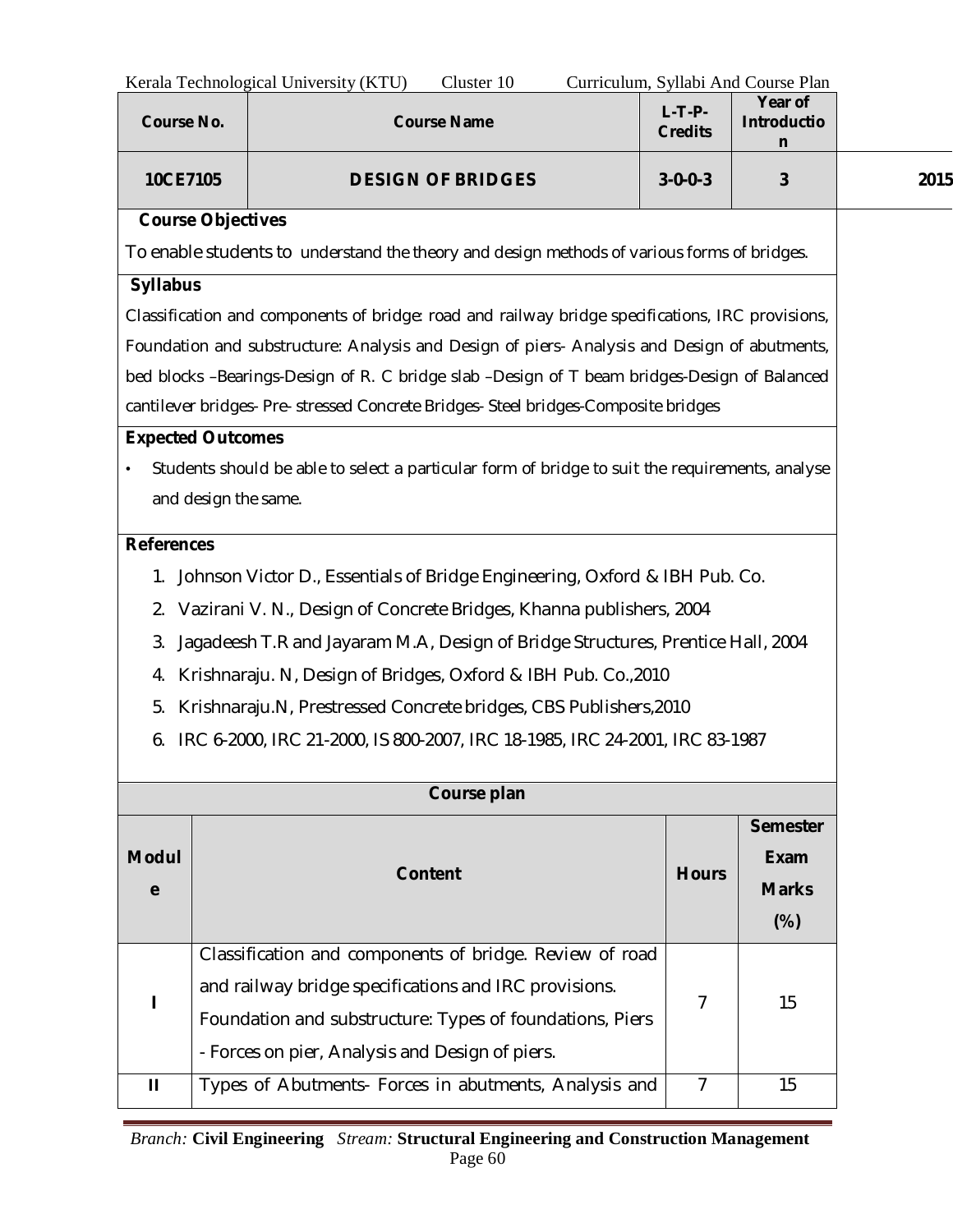|                                               | Kerala Technological University (KTU)<br>Cluster 10<br>Curriculum, Syllabi And Course Plan |                |    |
|-----------------------------------------------|--------------------------------------------------------------------------------------------|----------------|----|
|                                               | Design of abutments, bed blocks.                                                           |                |    |
|                                               | Bearings: Concrete, steel and neoprene bearings, Design                                    |                |    |
|                                               | of elastomeric pad bearings.                                                               |                |    |
|                                               | <b>FIRST INTERNAL EXAM</b>                                                                 |                |    |
|                                               | Design of R. C bridge – deck slab bridges (Culvert).                                       |                |    |
| Ш                                             | Design of T beam bridges Grid analysis- Courbon's                                          | $\overline{7}$ | 15 |
|                                               | method-Orthotropic plate theory                                                            |                |    |
|                                               | Design of Balanced cantilever bridge                                                       |                |    |
|                                               | Introduction to - continuous girder bridges, box girder                                    | $\overline{7}$ | 15 |
| $\mathbf{I}$                                  | bridges, rigid frame bridges, arch bridges, Suspension                                     |                |    |
|                                               | bridge and Cable Stayed Bridge                                                             |                |    |
|                                               | <b>SECOND INTERNAL EXAM</b>                                                                |                |    |
|                                               | Pre- stressed Concrete Bridges: Design of single span                                      |                |    |
| V                                             | bridges-Introduction to various forms-Slab bridges-girder                                  | $\overline{7}$ | 20 |
|                                               | bridges-box girder bridges                                                                 |                |    |
|                                               | Steel bridges: Design of plate girder [bolted and welded                                   |                |    |
| VI                                            | connection]                                                                                | $\overline{7}$ | 20 |
|                                               | Design of Composite bridge (RCC slab over steel girder)                                    |                |    |
|                                               | <b>Total</b>                                                                               | 42             |    |
| <b>Cluster Level End Semester Examination</b> |                                                                                            |                |    |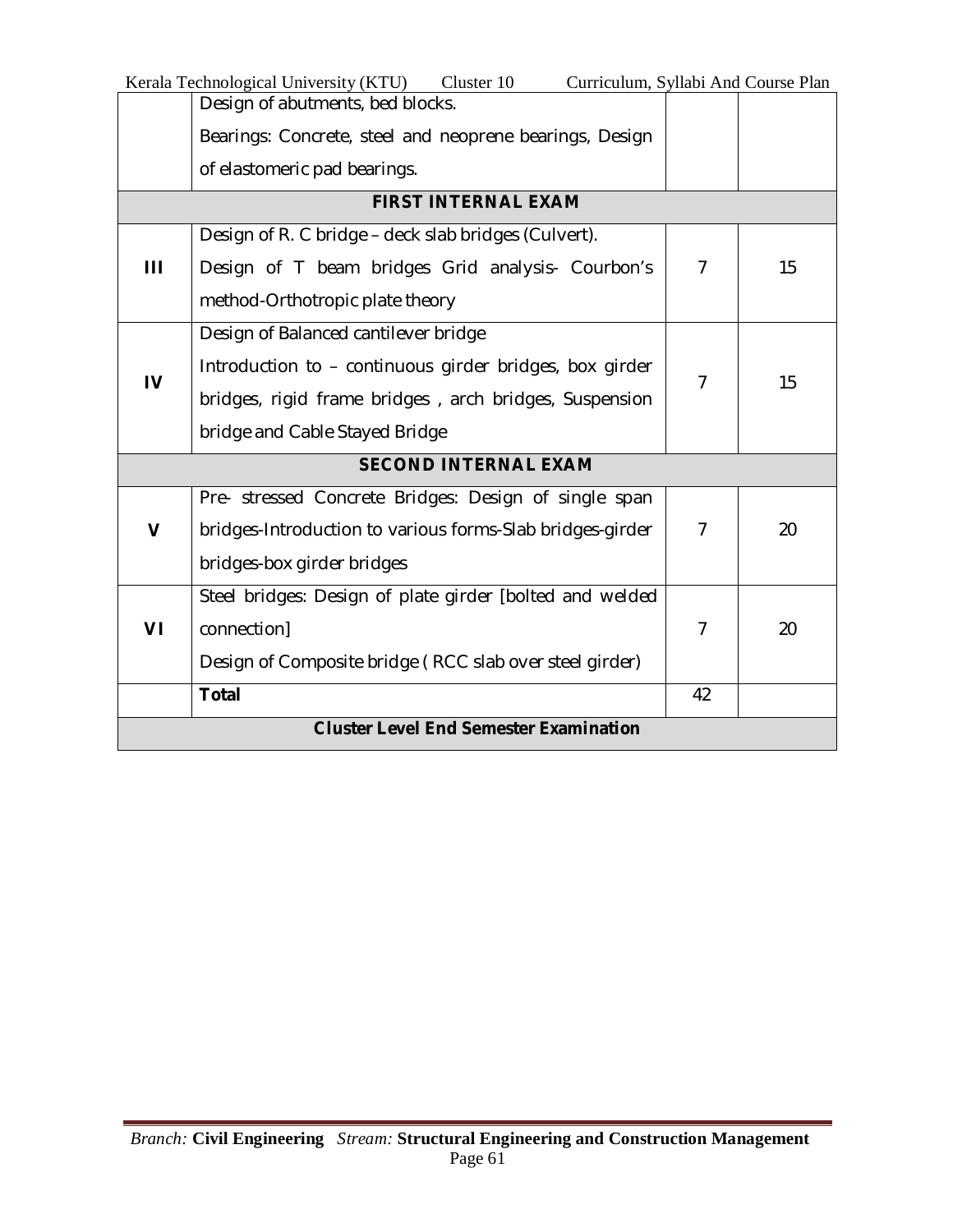| <b>Course No.</b>                                                                                                                                                                                                                                                                                                                                                                                                                                                                                                                                                                                                                                                                                                                                                                                                                                                                                                                                                                           |  | <b>Course Name</b>                                                                                                | $L-T-P-$<br><b>Credits</b> | Year of<br><b>Introductio</b><br>n                |      |
|---------------------------------------------------------------------------------------------------------------------------------------------------------------------------------------------------------------------------------------------------------------------------------------------------------------------------------------------------------------------------------------------------------------------------------------------------------------------------------------------------------------------------------------------------------------------------------------------------------------------------------------------------------------------------------------------------------------------------------------------------------------------------------------------------------------------------------------------------------------------------------------------------------------------------------------------------------------------------------------------|--|-------------------------------------------------------------------------------------------------------------------|----------------------------|---------------------------------------------------|------|
| 10CE7107                                                                                                                                                                                                                                                                                                                                                                                                                                                                                                                                                                                                                                                                                                                                                                                                                                                                                                                                                                                    |  | <b>STRUCTURAL RELIABILITY</b>                                                                                     | $3 - 0 - 0 - 3$            | 3                                                 | 2015 |
| <b>Course Objectives</b><br>Should be able to identify the uncertainty in structural systems<br>$\bullet$                                                                                                                                                                                                                                                                                                                                                                                                                                                                                                                                                                                                                                                                                                                                                                                                                                                                                   |  |                                                                                                                   |                            |                                                   |      |
| $\bullet$<br>systems.                                                                                                                                                                                                                                                                                                                                                                                                                                                                                                                                                                                                                                                                                                                                                                                                                                                                                                                                                                       |  | Ability to extend reliability analysis concepts from structural elements to structural                            |                            |                                                   |      |
| <b>Syllabus</b><br>General introduction to structural safety and reliability, Concept of uncertainty in reliability based<br>analysis and design. Random variables- Concept and definition, Probability axioms and<br>probability functions, Conditional probability, Common probability density and distribution<br>functions and its descriptors, Correlation between random variables. Joint probability<br>distributions, Functions of random variables- Expectation and moments of functions of random<br>variables. Concept of failure of a structure, Reduced variable space and basic definition of<br>reliability index, First order second moment index, Hasofer-Lind reliability index, Rackwitz -<br>Fiessler reliability index. Second order reliability method. System reliability, Simulation<br>techniques in reliability estimation. Importance of sampling, Variation reduction techniques, Time<br>variant reliability- (introduction alone)<br><b>Expected Outcomes</b> |  |                                                                                                                   |                            |                                                   |      |
| Students will be able to:<br>$\bullet$                                                                                                                                                                                                                                                                                                                                                                                                                                                                                                                                                                                                                                                                                                                                                                                                                                                                                                                                                      |  | • Understand reliability concept and reliability indices<br>• Analyse structural systems using reliability method |                            |                                                   |      |
| <b>References</b><br>1. Andrzej S. Nowak & Kevin R. Collins, Reliability of Structures, McGraw-Hill, 1999.<br>2. Robert E. Melchers, Structural Reliability Analysis and Prediction, John Wiley &<br>Sons, 1999.<br>3. R. Ranganathan, Reliability Analysis and Design of Structures, Jaico Publishing<br>House, Mumbai, 1999.<br>4. Ang, A.H.S. and Tang, W.H. (1975). Probability Concepts in Engineering Planning<br>and Design, Vol. 1, Basic Principles, John Wiley, New York, 1975.<br>5. Ang, A.H.S. and Tang, W.H. (1984). Probability concepts in engineering planning<br>and design. Volume II, John Wiley & Sons, Inc., New York, 1984.                                                                                                                                                                                                                                                                                                                                          |  |                                                                                                                   |                            |                                                   |      |
| Course plan                                                                                                                                                                                                                                                                                                                                                                                                                                                                                                                                                                                                                                                                                                                                                                                                                                                                                                                                                                                 |  |                                                                                                                   |                            |                                                   |      |
| <b>Module</b>                                                                                                                                                                                                                                                                                                                                                                                                                                                                                                                                                                                                                                                                                                                                                                                                                                                                                                                                                                               |  | <b>Content</b>                                                                                                    | <b>Hours</b>               | <b>Semester</b><br>Exam<br><b>Marks</b><br>$(\%)$ |      |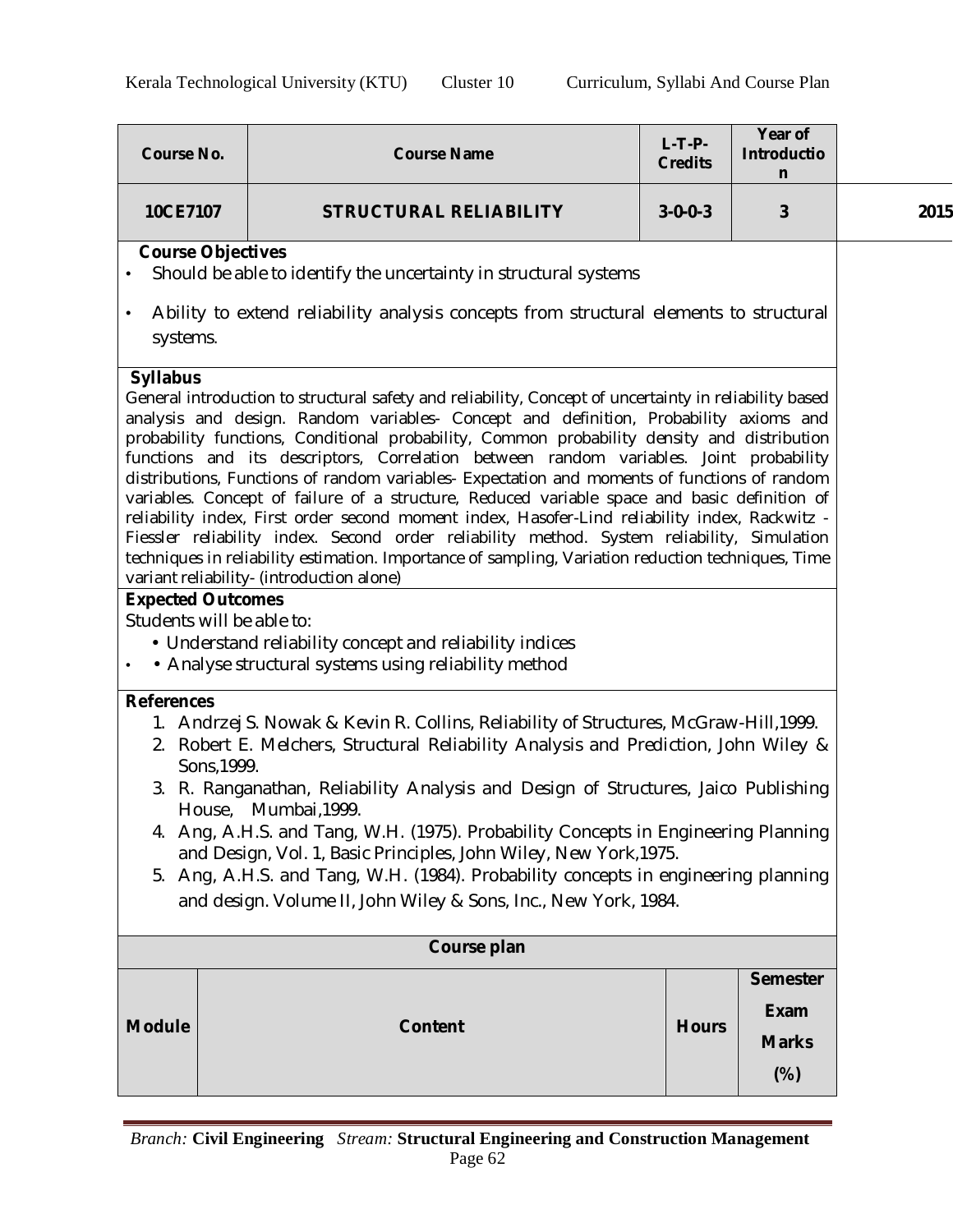|                                               | Kerala Technological University (KTU) Cluster 10<br>Curriculum, Syllabi And Course Plan |                |    |
|-----------------------------------------------|-----------------------------------------------------------------------------------------|----------------|----|
|                                               | General introduction to structural safety and reliability,                              |                |    |
| ı                                             | Concept of uncertainty in reliability based analysis and                                | $\overline{7}$ | 15 |
|                                               | design                                                                                  |                |    |
|                                               | Random variables- Concept and definition, Probability                                   |                |    |
|                                               | probability<br>functions,<br>Conditional<br>axioms<br>and                               |                |    |
| $\mathbf{H}$                                  | probability,<br>Common<br>probability<br>density<br>and                                 | $\overline{7}$ | 15 |
|                                               | distribution functions and its descriptors, Correlation                                 |                |    |
|                                               | between random variables.                                                               |                |    |
|                                               | <b>FIRST INTERNAL EXAM</b>                                                              |                |    |
|                                               | Joint probability distributions, Functions of random                                    |                |    |
| Ш                                             | variables- Expectation and moments of functions of                                      | $\overline{7}$ | 15 |
|                                               | random variables.                                                                       |                |    |
|                                               | Concept of failure of a structure, Reduced variable space                               |                |    |
|                                               | and basic definition of reliability index, First order second                           |                |    |
| $\mathbf{N}$                                  | moment index, Hasofer-Lind reliability index, Rackwitz -                                | $\overline{7}$ | 15 |
|                                               | Fiessler reliability index. Second order reliability method.                            |                |    |
|                                               | <b>SECOND INTERNAL EXAM</b>                                                             |                |    |
| $\mathbf v$                                   | System reliability, Simulation techniques in reliability                                | $\overline{7}$ | 20 |
|                                               | estimation                                                                              |                |    |
| VI                                            | Importance of sampling, Variation reduction techniques,                                 | $\overline{7}$ | 20 |
|                                               | Time variant reliability- (introduction alone)                                          |                |    |
|                                               | <b>Total</b>                                                                            | 42             |    |
| <b>Cluster Level End Semester Examination</b> |                                                                                         |                |    |

J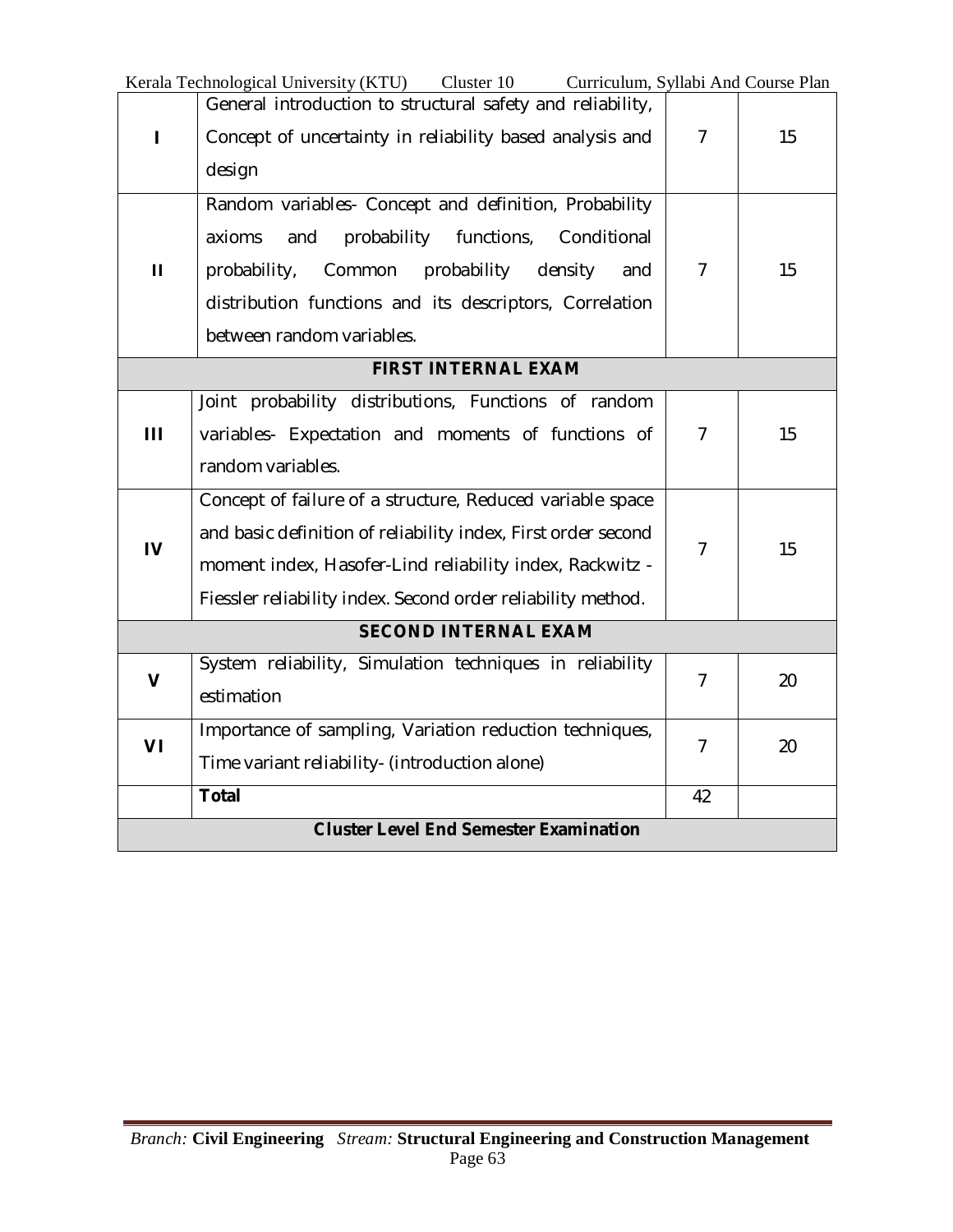| <b>Course No.</b>                                                                                                                                                                                                                                                                                                                                                                                                                                                                                                                                                                                                                                                                                                                    | <b>Course Name</b>                                                                                                                                                                                                                                                                         | $L-T-P-$<br><b>Credits</b> | Year of<br><b>Introductio</b><br>n    |      |  |
|--------------------------------------------------------------------------------------------------------------------------------------------------------------------------------------------------------------------------------------------------------------------------------------------------------------------------------------------------------------------------------------------------------------------------------------------------------------------------------------------------------------------------------------------------------------------------------------------------------------------------------------------------------------------------------------------------------------------------------------|--------------------------------------------------------------------------------------------------------------------------------------------------------------------------------------------------------------------------------------------------------------------------------------------|----------------------------|---------------------------------------|------|--|
| 10CE7111                                                                                                                                                                                                                                                                                                                                                                                                                                                                                                                                                                                                                                                                                                                             | <b>STABILITY OF STRUCTURES</b>                                                                                                                                                                                                                                                             | $3 - 0 - 0 - 3$            | 3                                     | 2015 |  |
| <b>Course Objectives</b><br>Provides students a strong background in buckling phenomenon, buckling in columns,<br>$\bullet$<br>beam columns, frames, plates and shells<br>Gives an idea of situations where the different structures are susceptible to buckling.<br>$\bullet$                                                                                                                                                                                                                                                                                                                                                                                                                                                       |                                                                                                                                                                                                                                                                                            |                            |                                       |      |  |
| <b>Syllabus</b><br><b>Expected Outcomes</b>                                                                                                                                                                                                                                                                                                                                                                                                                                                                                                                                                                                                                                                                                          | Buckling of Columns -Methods of Neutral Equilibrium, Large Deformation Theory for Columns,<br>Energy method for calculating critical loads, Buckling of Built up Columns, Torsional Buckling,<br>Buckling of Frames, Buckling of Plates, Instability of shells                             |                            |                                       |      |  |
|                                                                                                                                                                                                                                                                                                                                                                                                                                                                                                                                                                                                                                                                                                                                      | Students become aware of the actual situations where stability becomes a governing factor                                                                                                                                                                                                  |                            |                                       |      |  |
| <b>References</b><br>1. S. P. Timoshenko, J. M. Gere. Theory of Elastic Stability, McGraw Hill Book<br>Co., 2009<br>2. A. Chajes, Principles of Structural Stability Theory, Prentice Hall Inc., 1974<br>3. Iyenger, N.G.R. Structural Stability of columns and plates, Affiliated East West<br>Press Pvt Ltd., 1990.<br>4. F. Bleich, Buckling Strength of Metal Structures, McGraw Hill Book Co., 1975<br>5. H. G. Allen, P. S. Bulson, Background to Buckling, McGraw Hill Book Co., 1980<br>6. T. V. Galambos, Structural Members and Frames, Prentice Hall, 1968<br>7. D. O. Brush and B. O. Almroths, Buckling of Bars, Plates and Shells, 1975<br>8. Ashwini Kumar, Stability Theory of Structures McGraw Hill Book Co., 1985 |                                                                                                                                                                                                                                                                                            |                            |                                       |      |  |
|                                                                                                                                                                                                                                                                                                                                                                                                                                                                                                                                                                                                                                                                                                                                      | Course plan                                                                                                                                                                                                                                                                                |                            | <b>Semester</b>                       |      |  |
| <b>Module</b>                                                                                                                                                                                                                                                                                                                                                                                                                                                                                                                                                                                                                                                                                                                        | <b>Content</b>                                                                                                                                                                                                                                                                             | <b>Hours</b>               | <b>Exam</b><br><b>Marks</b><br>$(\%)$ |      |  |
| $\mathbf I$                                                                                                                                                                                                                                                                                                                                                                                                                                                                                                                                                                                                                                                                                                                          | Introduction - Concepts of Stability instability and<br>bifurcation, different forms of structural instability -<br>Buckling of Columns - Methods of Neutral<br>Equilibrium - Euler Column - Eigen Value Problem -<br>Axially Loaded Column - Effective Length Concept<br>and Design Curve | 7                          | 15                                    |      |  |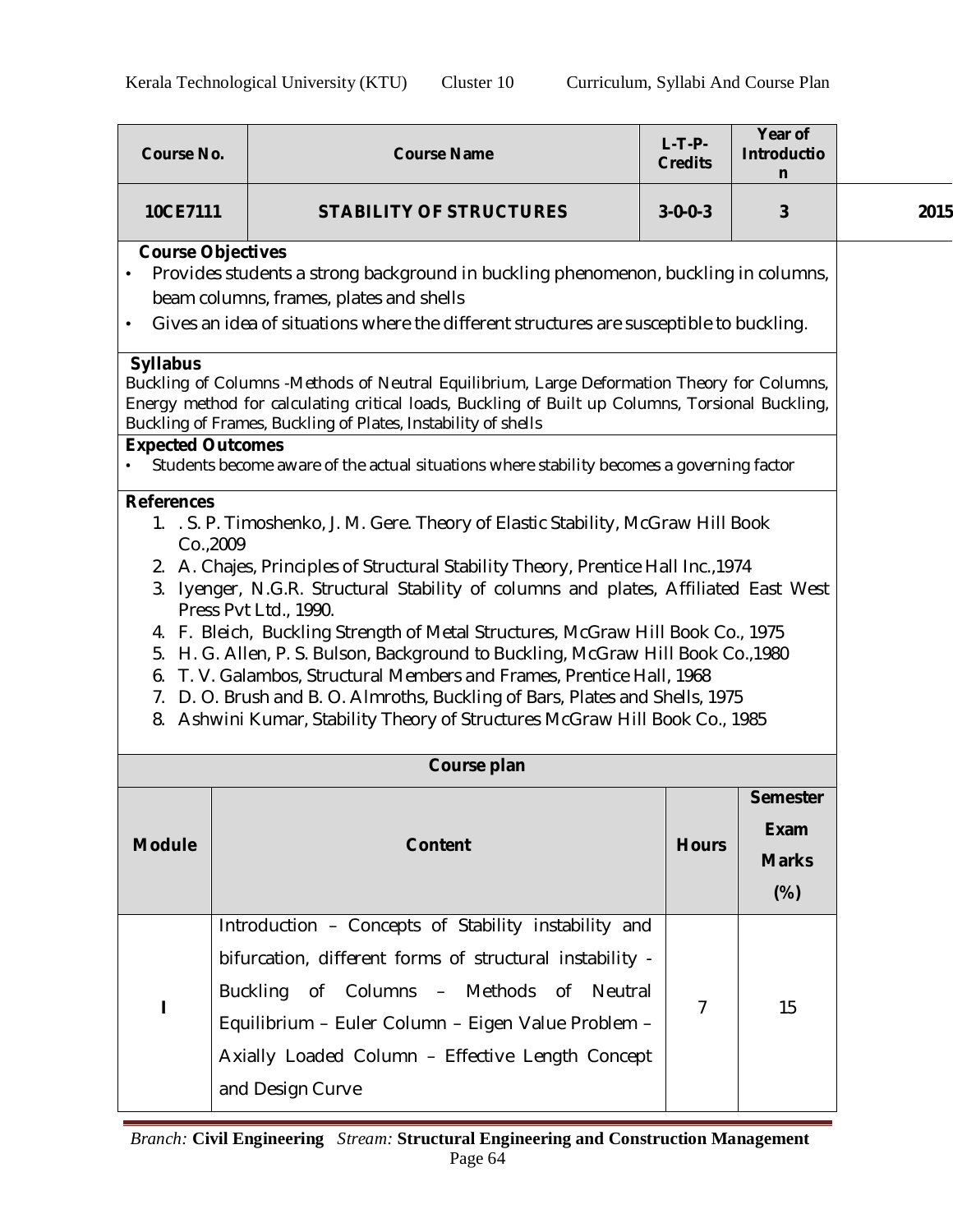|              | Kerala Technological University (KTU) Cluster 10<br>Curriculum, Syllabi And Course Plan |                |    |
|--------------|-----------------------------------------------------------------------------------------|----------------|----|
|              | Deformation Theory for Columns.<br>The<br>Large                                         |                |    |
| $\mathbf{H}$ | Behaviour of Imperfect Columns. Eccentrically Loaded                                    | 7              | 15 |
|              | Column. Inelastic Buckling of Columns- Double                                           |                |    |
|              | Modulus Theory- Tangent Modulus Theory                                                  |                |    |
|              | <b>FIRST INTERNAL EXAM</b>                                                              |                |    |
|              | Energy method for calculating critical loads - Rayleigh                                 |                |    |
| Ш            | Ritz Method - Galerkin Method - Numerical Methods -                                     | $\overline{7}$ | 15 |
|              | <b>Flexural Members and Compression Members</b>                                         |                |    |
|              | Buckling of Built up Columns, Non-prismatic members-                                    |                |    |
|              | <b>Effect of shear on critical Loads</b>                                                |                |    |
|              | Beams and Beam Columns - Introduction-Beam Column                                       | $\overline{7}$ | 15 |
| $\mathbf{I}$ | with Concentrated and Distributed Loads - Effect of Axial                               |                |    |
|              | Load on Bending Stiffness. Design of Beam Columns-                                      |                |    |
|              | Interaction Formula.                                                                    |                |    |
|              | <b>SECOND INTERNAL EXAM</b>                                                             |                |    |
|              | Torsional Buckling. Torsional and Torsional - Flexural                                  |                |    |
|              | Buckling of Columns, Lateral Buckling of Beams.                                         |                |    |
| $\mathbf v$  | Continuous beams with axial load. Buckling of Frames -                                  | $\overline{7}$ | 20 |
|              | Introduction - Modes of Buckling - Critical Load Using                                  |                |    |
|              | Neutral Equilibrium Methods.                                                            |                |    |
|              | Buckling of Plates - Differential Equation of Plate                                     |                |    |
|              | Buckling - Critical Load of a plate uniformly compressed                                |                |    |
| VI           | in one direction. Tension field behaviour in Plate Girder                               | $\overline{7}$ | 20 |
|              | Webs Post-buckling behaviour of axially compressed                                      |                |    |
|              | plates. Instability of shells.                                                          |                |    |
|              | <b>Total</b>                                                                            | 42             |    |
|              | <b>Cluster Level End Semester Examination</b>                                           |                |    |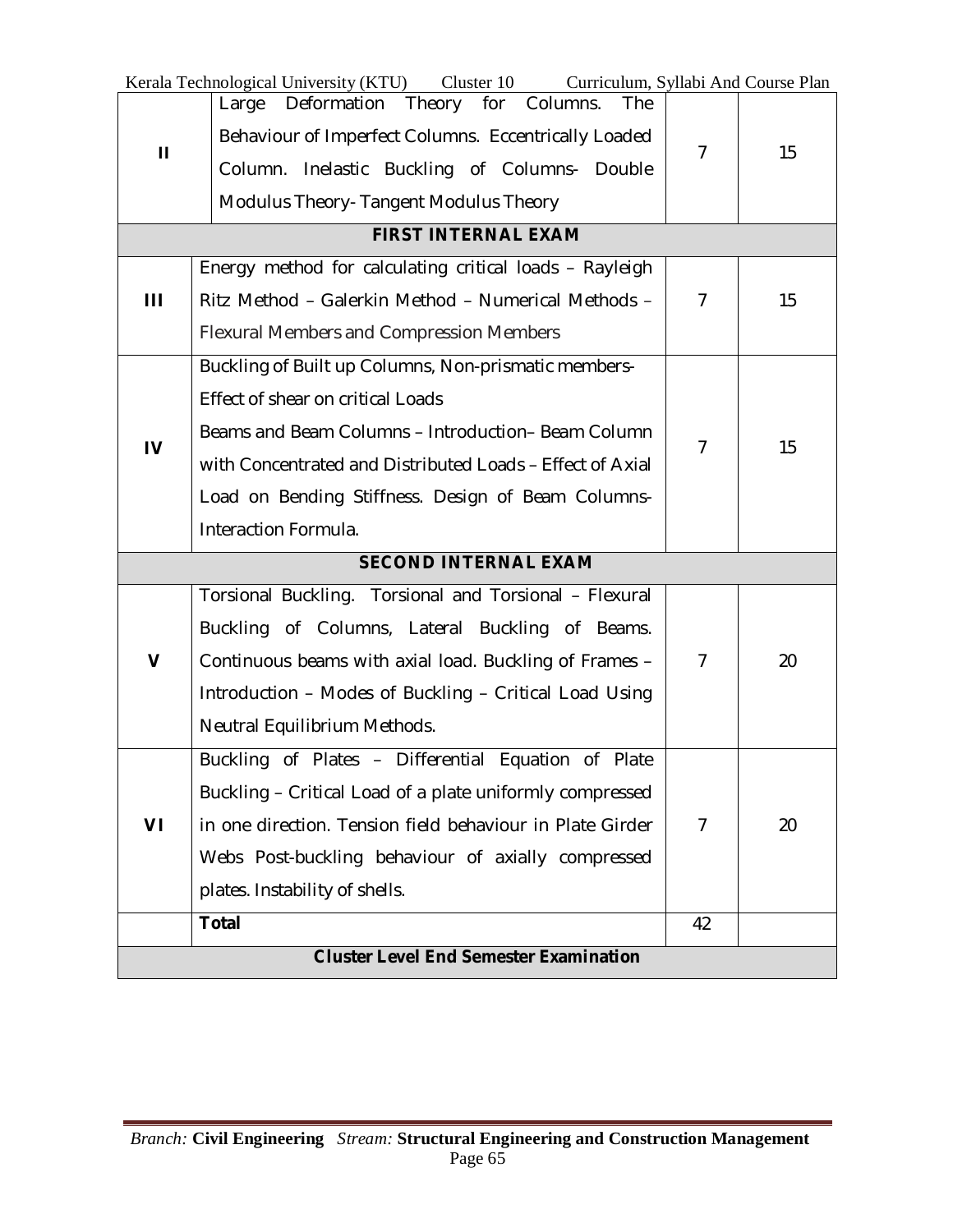| <b>Course No.</b>                                                                                                                                                                                                                                                                                                                                                                                                                          | <b>Course Name</b>                                                                                                                                                                                                                                                                                                                                                                                                                                       | $L-T-P-$<br><b>Credits</b> | Year of<br><b>Introductio</b><br>n             |      |  |  |
|--------------------------------------------------------------------------------------------------------------------------------------------------------------------------------------------------------------------------------------------------------------------------------------------------------------------------------------------------------------------------------------------------------------------------------------------|----------------------------------------------------------------------------------------------------------------------------------------------------------------------------------------------------------------------------------------------------------------------------------------------------------------------------------------------------------------------------------------------------------------------------------------------------------|----------------------------|------------------------------------------------|------|--|--|
| 10CE7115                                                                                                                                                                                                                                                                                                                                                                                                                                   | <b>ADVANCED FINITE ELEMENT ANALYSIS</b>                                                                                                                                                                                                                                                                                                                                                                                                                  | $3 - 0 - 0 - 3$            | 3                                              | 2015 |  |  |
| <b>Course Objectives</b><br>Provides students advanced level knowledge in Finite Element methods. .                                                                                                                                                                                                                                                                                                                                        |                                                                                                                                                                                                                                                                                                                                                                                                                                                          |                            |                                                |      |  |  |
| <b>Syllabus</b>                                                                                                                                                                                                                                                                                                                                                                                                                            | Plate Bending, Error Estimation and Convergence, Finite Elements in Structural Dynamics and<br>Vibrations, Modelling Considerations and Software Use, Introduction to Nonlinear Problems,<br><b>Stress Stiffening and Buckling</b><br><b>Expected Outcomes</b><br>Students become aware of the various applications of Finite Element Methods in plates and<br>shells, structural dynamics and linear and non-linear problems in structural engineering. |                            |                                                |      |  |  |
| <b>References</b><br>1. Cook, R.D., et al, Concepts and Applications of Finite Element Analysis, Fourth<br>Edition, John Wiley & Sons Inc., Singapore, 2003.<br>2. Desai, C.S., and Kundu, T., Introductory Finite Element Method, CRC Press,<br>London, 2001<br>4. Bathe, K.J., Finite Element Procedures, Prentice Hall of India.<br>5. Zienkiewicz, O.C., and Taylor, R.L., The Finite Element Method, Vols. I and II, Mc<br>Graw Hill. |                                                                                                                                                                                                                                                                                                                                                                                                                                                          |                            |                                                |      |  |  |
|                                                                                                                                                                                                                                                                                                                                                                                                                                            | Course plan                                                                                                                                                                                                                                                                                                                                                                                                                                              |                            |                                                |      |  |  |
| <b>Module</b>                                                                                                                                                                                                                                                                                                                                                                                                                              | <b>Content</b>                                                                                                                                                                                                                                                                                                                                                                                                                                           | <b>Hours</b>               | <b>Semester</b><br><b>Exam</b><br><b>Marks</b> |      |  |  |
|                                                                                                                                                                                                                                                                                                                                                                                                                                            |                                                                                                                                                                                                                                                                                                                                                                                                                                                          |                            | $(\%)$                                         |      |  |  |
|                                                                                                                                                                                                                                                                                                                                                                                                                                            | Plate Bending: Plate behaviour, Kirchhoff and Mindlin<br>plate elements, boundary conditions. Shells: Shells of<br>revolution, general shells, three- and four-noded shell<br>elements, curved isoparametric elements.                                                                                                                                                                                                                                   | 7                          | 15                                             |      |  |  |
| $\mathbf{H}$                                                                                                                                                                                                                                                                                                                                                                                                                               | Error, Error Estimation and Convergence: Sources of<br>error, ill-conditioning, condition number, diagonal<br>decay test, discretisation error, multimesh extrapolation,<br>revision<br>methods, gradient recovery<br>mesh<br>and<br>smoothing,<br>a-posteriori<br>error<br>estimate,<br>adaptive<br>meshing.                                                                                                                                            | 7                          | 15                                             |      |  |  |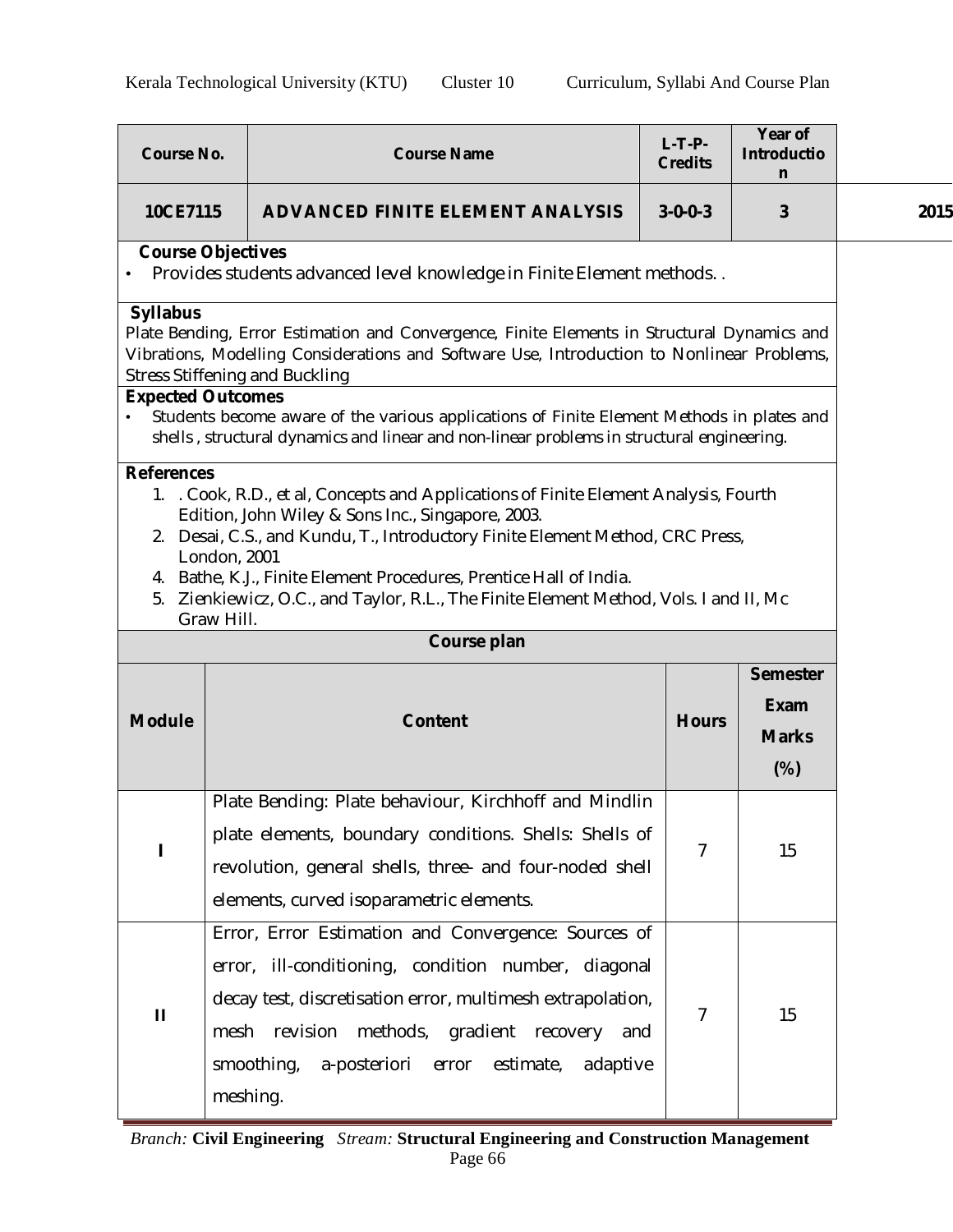|                                               | Kerala Technological University (KTU)<br>Cluster 10<br>Curriculum, Syllabi And Course Plan |                |    |  |
|-----------------------------------------------|--------------------------------------------------------------------------------------------|----------------|----|--|
|                                               | Constraints, Penalty Forms, Locking and Constraint                                         |                |    |  |
|                                               | Counting:<br>Explicit<br>constraints,<br>transformation                                    |                |    |  |
|                                               | equations, Lagrange multipliers, penalty functions,                                        |                |    |  |
|                                               | implicit penalty constraints and locking, constraint                                       |                |    |  |
|                                               | counting, modelling incompressible solids                                                  |                |    |  |
|                                               | <b>FIRST INTERNAL EXAM</b>                                                                 |                |    |  |
|                                               | Finite Elements in Structural Dynamics and Vibrations:                                     |                |    |  |
|                                               | Dynamic equations, mass and damping<br>matrices,                                           |                |    |  |
|                                               | consistent and lumped mass, natural frequencies and                                        |                |    |  |
| Ш                                             | modes, reduction of the number of degrees of freedom,                                      | 7              | 15 |  |
|                                               | modal analysis, Ritz vectors, harmonic response, direct                                    |                |    |  |
|                                               | integration methods, explicit and implicit methods,                                        |                |    |  |
|                                               | stability and accuracy, analysis by response spectra                                       |                |    |  |
|                                               | Modelling Considerations and Software Use: Physical                                        |                |    |  |
|                                               | behaviour versus element behaviour, element shapes and                                     |                |    |  |
|                                               | interconnections, test CASs and pilot studies, material                                    |                |    |  |
| IV                                            | properties, loads and reactions, connections, boundary                                     | $\overline{7}$ | 15 |  |
|                                               | conditions, substructures, common mistakes, checking the                                   |                |    |  |
|                                               | model, critique of computed results                                                        |                |    |  |
|                                               | <b>SECOND INTERNAL EXAM</b>                                                                |                |    |  |
|                                               | Introduction to Nonlinear Problems: Nonlinear problems                                     |                |    |  |
|                                               | and some solution methods, geometric and material                                          |                |    |  |
| V                                             | nonlinearity, problems of gaps and contacts, geometric                                     | $\overline{7}$ | 20 |  |
|                                               | nonlinearity, modelling considerations.                                                    |                |    |  |
|                                               | Stress Stiffening and Buckling: Stress stiffness matrices for                              |                |    |  |
|                                               | beam, bar and plate elements, a general formulation for                                    |                |    |  |
| VI                                            | [ks], bifurcation buckling, remarks on [ks], its use, and on                               | $\overline{7}$ | 20 |  |
|                                               |                                                                                            |                |    |  |
|                                               | buckling and buckling analysis.                                                            |                |    |  |
|                                               | <b>Total</b>                                                                               | 42             |    |  |
| <b>Cluster Level End Semester Examination</b> |                                                                                            |                |    |  |

L,